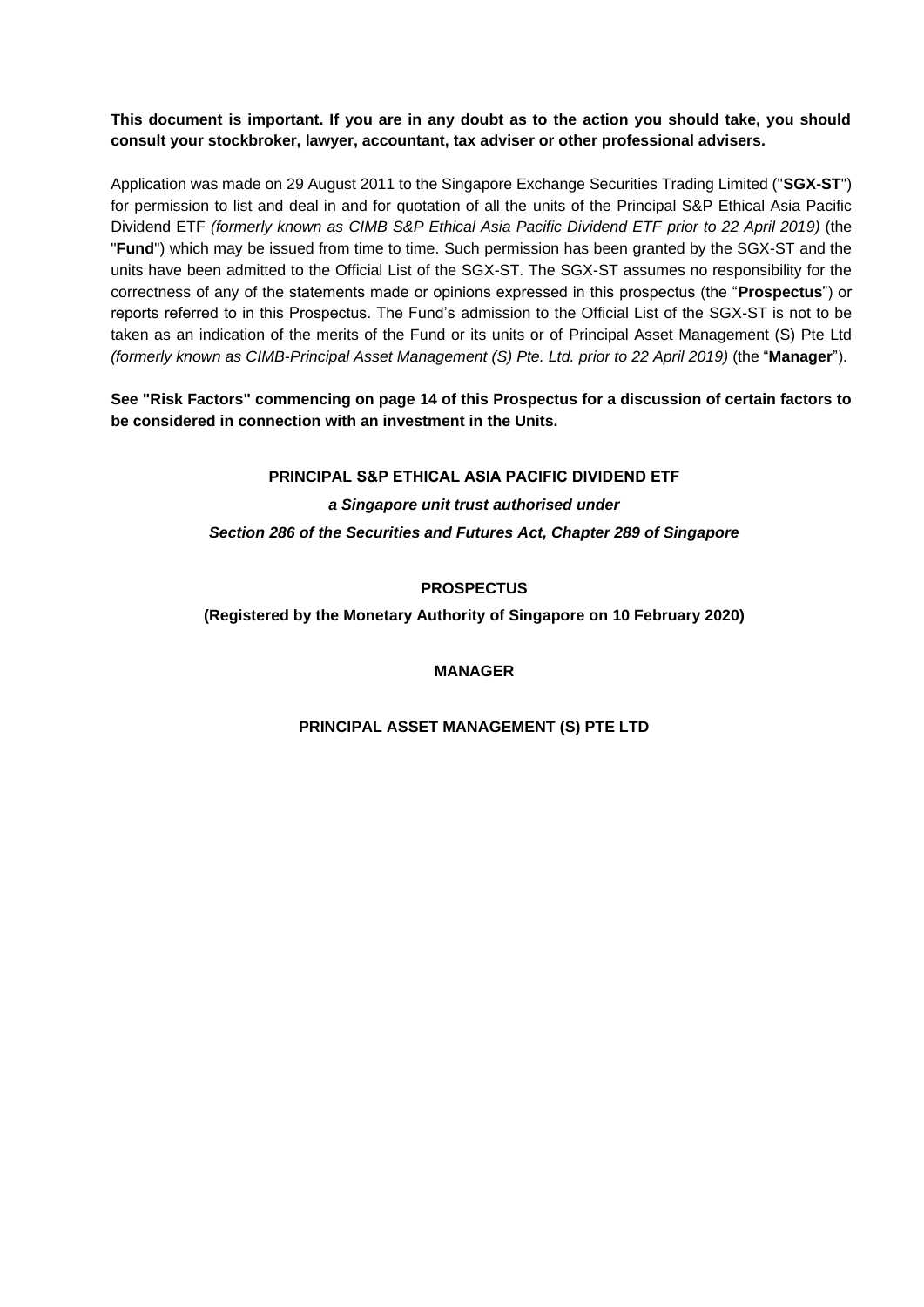### **PRINCIPAL S&P ETHICAL ASIA PACIFIC DIVIDEND ETF**

## **DIRECTORY**

## **MANAGER**

Principal Asset Management (S) Pte Ltd (Company Registration No. [200607208K\)](https://www.psi.gov.sg/NASApp/tmf/TMFServlet?app=MYBIZFILE-SHOP-CART&gotoPage=CompanyProdcutPage&lnkCoNo=200607208K&lnkCoName=CIMB-PRINCIPAL%20ASSET%20MANAGEMENT%20(S)%20PTE.%20LTD.&lnkCoStName=RAFFLES%20PLACE&lnkStatus=Live&lnkType=Company&page=RCBBIZCONAMELSTNEW&navTransList=Y&index=1&S=&D=&prn_userid=MYBIZFILE-COMPL-CERT&Param_Fromtype=RegisteredEntity) 50 Raffles Place #22-03A & B Singapore Land Tower Singapore 048623

# **TRUSTEE**

Citicorp Trustee (Singapore) Limited (Company Registration No. 199604601H) 5 Changi Business Park Crescent Level 5 Singapore 486027

## **CUSTODIAN**

Citibank, N.A., Singapore Branch 5 Changi Business Park Crescent Level 5 Singapore 486027

## **AUDITORS**

Ernst & Young LLP One Raffles Quay North Tower, Level 18 Singapore 048583

## **SOLICITORS TO THE TRUSTEE**

Allen & Gledhill LLP One Marina Boulevard #28-00 Singapore 018989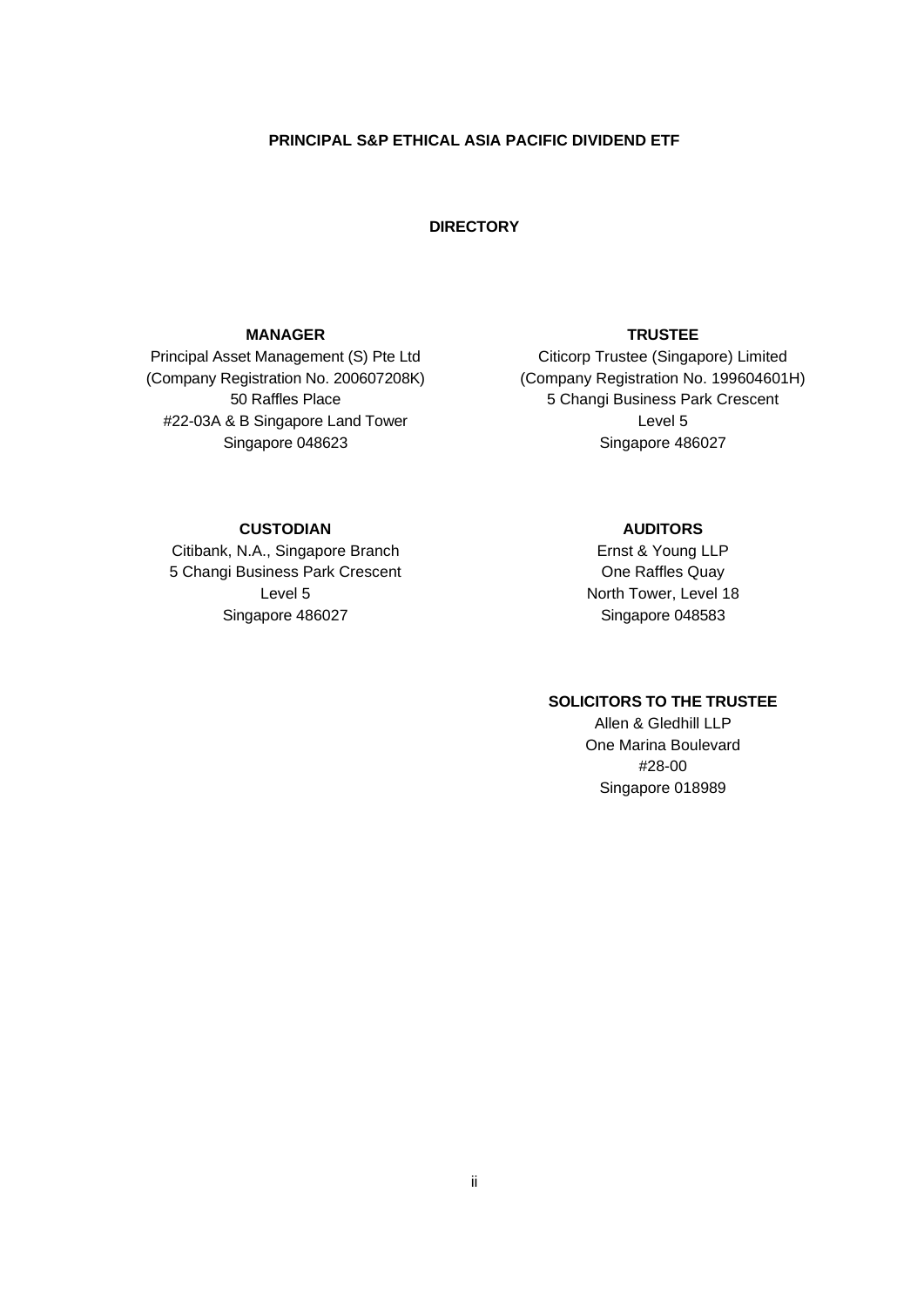## **CONTENTS**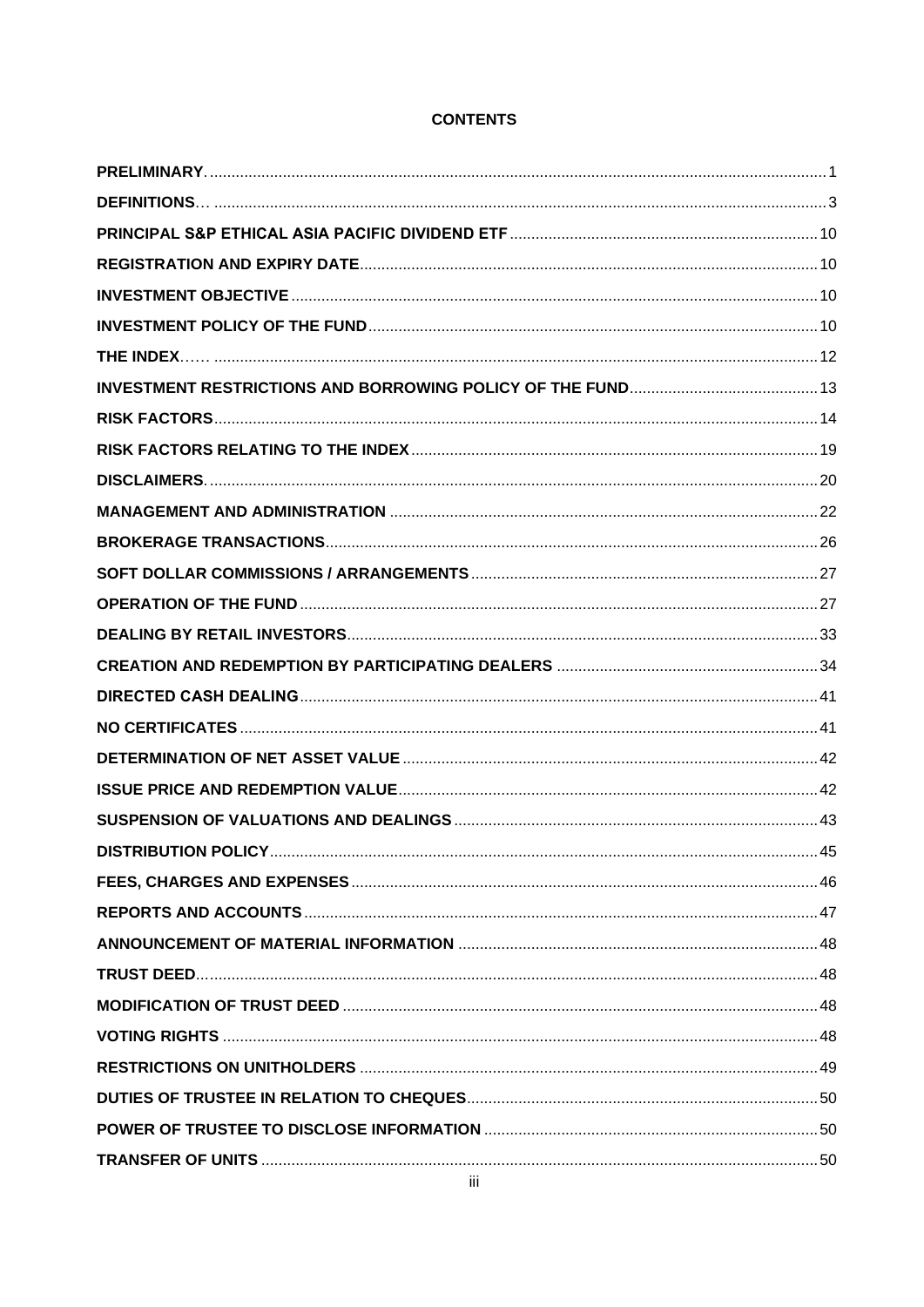| APPENDIX II - THE S&P ETHICAL PAN ASIA SELECT DIVIDEND OPPORTUNITIES INDEX 72     |
|-----------------------------------------------------------------------------------|
| APPENDIX III - LIST OF PRESENT AND PAST PRINCIPAL DIRECTORSHIPS OF DIRECTORS OVER |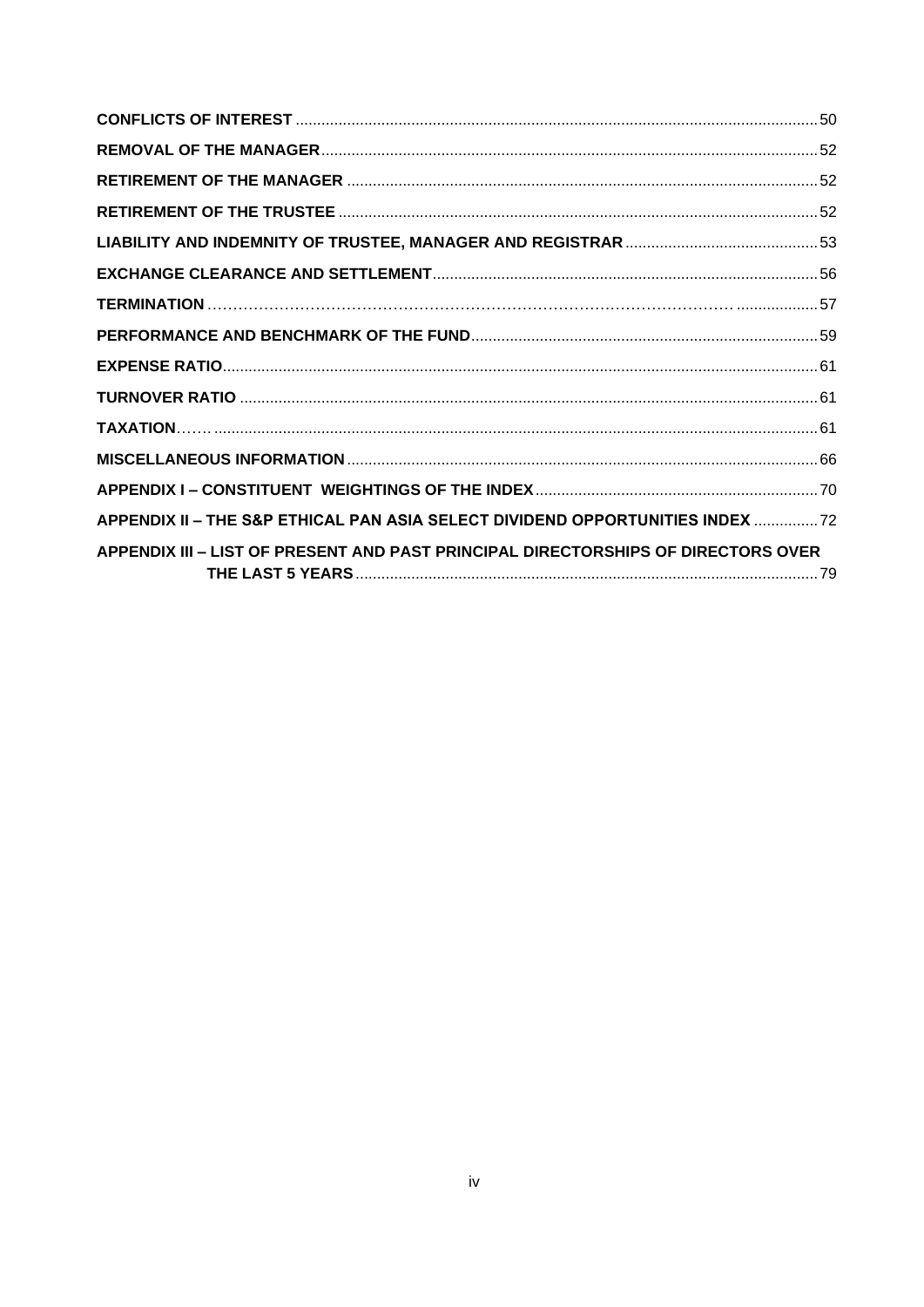### **PRELIMINARY**

<span id="page-4-0"></span>This Prospectus has been prepared in connection with the offer in Singapore of units in the Fund ("**Units**"), a unit trust established under Singapore law by the deed of trust relating to the Fund (the "**Trust Deed**").

The directors of the Manager collectively and individually accept full responsibility for the accuracy of information given in this Prospectus and confirm, having made all reasonable enquiries, that to the best of their knowledge and belief, this Prospectus constitutes full and true disclosure of all material facts about the Fund and the directors are not aware of any facts the omission of which would make any statements in this Prospectus misleading. Where information in this Prospectus has been extracted from published or otherwise publicly available sources or obtained from a named source, the sole responsibility of the directors has been to ensure that such information has been accurately and correctly extracted from those sources and/or reproduced in this Prospectus in its proper form and context.

The collective investment scheme offered in this Prospectus, the Fund, is an authorised scheme under the Securities and Futures Act, Chapter 289 of Singapore (the "**Securities and Futures Act**"). A copy of this Prospectus has been lodged with and registered by the Monetary Authority of Singapore (the "**Authority**"). The Authority assumes no responsibility for the contents of this Prospectus. Registration of this Prospectus with the Authority does not imply that the Securities and Futures Act, or any other legal or regulatory requirements have been complied with. The Authority has not, in any way, considered the investment merits of the Fund.

Applicants for Units should consult their financial advisers and take legal advice as appropriate as to whether any governmental or other consents are required, or other formalities need to be observed, to enable them to acquire Units and as to whether any taxation effects, foreign exchange restrictions or exchange control requirements are applicable.

Units are traded on SGX-ST at market prices throughout the trading day. Market prices for Units may, however, be different from their net asset value. Listing for quotation of the Units on the SGX-ST does not guarantee a liquid market for the Units.

The distribution of this Prospectus and the offering, subscription, purchase, sale or transfer of the Units in certain jurisdictions may be restricted by law. The Manager requires persons into whose possession this Prospectus comes to inform themselves about and to observe any such restrictions at their own expense and without liability to the Manager. This Prospectus does not constitute an offer of, or an invitation to subscribe for or purchase, any of the Units in any jurisdiction in which such offer or invitation would be unlawful. Persons to whom a copy of this Prospectus has been issued shall not circulate to any other person, reproduce or otherwise distribute this Prospectus or any information herein for any purpose whatsoever nor permit or cause the same to occur.

**Indonesia** - This Prospectus and the information contained therein are private and confidential and are for the use solely of the person to whom such materials are addressed. The offering of the Units in the Fund will be conducted in a manner which constitutes a private offering of securities under applicable laws and regulations of the Republic of Indonesia.

**Malaysia** - No offer or invitation to purchase the Units may be or will be made to the public in Malaysia. These Units will only be offered or sold to qualified investors in accordance with the Capital Markets and Services Act 2007.

**[Hong Kong** - The Fund, which has not been authorised by the Securities and Futures Commission of Hong Kong (the "**SFC**") for distribution in Hong Kong, shall not be offered or sold and will not be offered or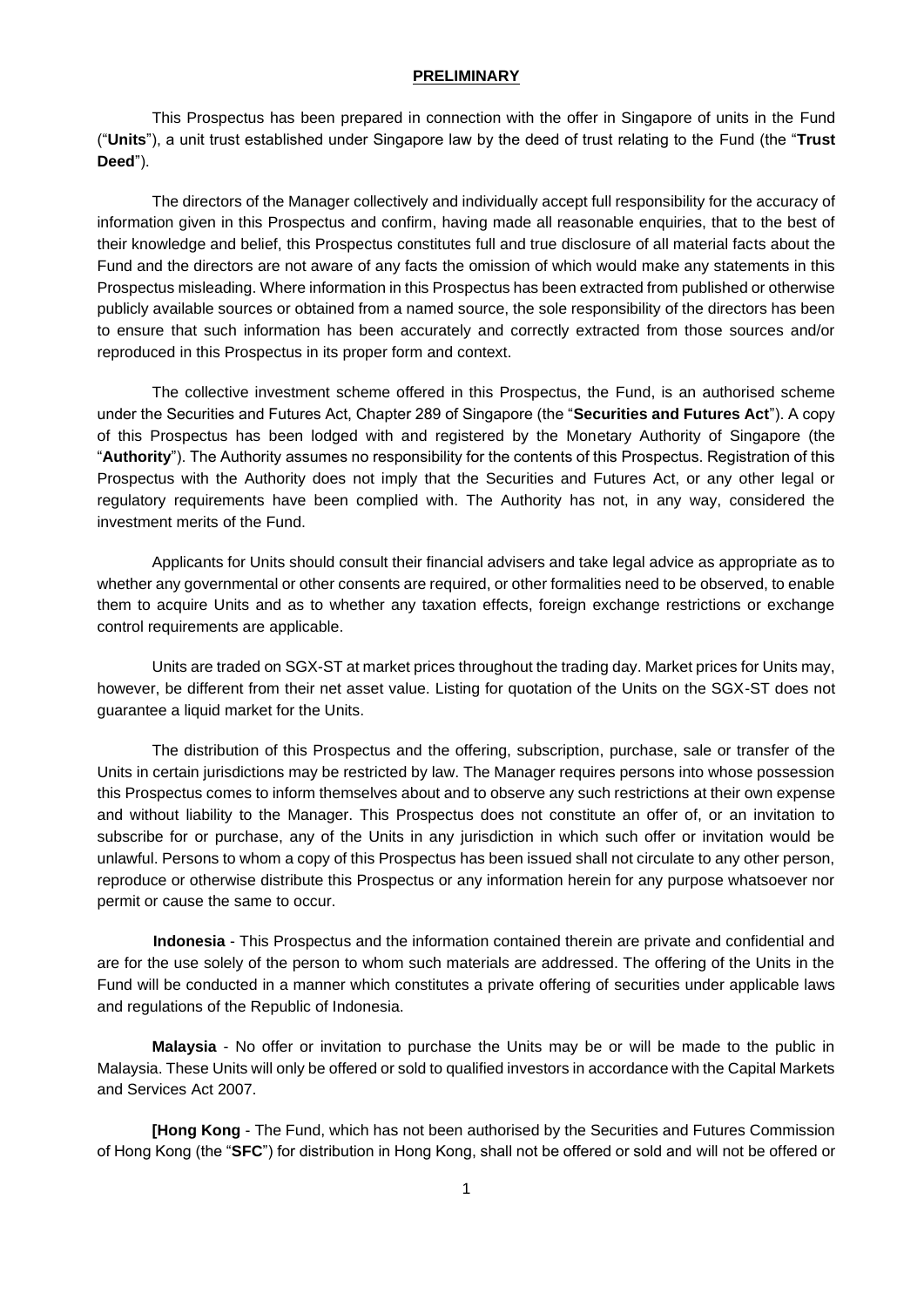sold in Hong Kong at any time other than to (i) persons outside Hong Kong, and (ii) persons in Hong Kong who are "professional investors" within the meaning of the Securities and Futures Ordinance (Cap. 571 of the Laws of Hong Kong) (the "**SFO**") and any rules made thereunder. No one may issue in Hong Kong any advertisement, invitation or document relating to the Fund which is or contains an invitation to the public to subscribe for the Units of the Fund (unless the issue is authorised by the SFC under the SFO or an exemption applies). The contents of this Prospectus have not been reviewed by any regulatory authority in Hong Kong. You are advised to exercise caution in relation to the offer. If you are in any doubt about any of the contents of this Prospectus, you should obtain independent professional advice.

**United States** - The Units have not been registered with the United States Securities and Exchange Commission under the United States Securities Act of 1933 (the "**Securities Act**") and may not be directly or indirectly offered or sold in the United States or to any U.S. person (as defined in Regulation S under the Securities Act), except pursuant to an exemption from the registration requirements under the Securities Act. Neither the unit trust nor the Fund is registered with the United States Securities and Exchange Commission as an investment company under the United States Investment Company Act of 1940. This Prospectus does not constitute and should not be construed as an offer, invitation or recommendation to apply for Units in the Fund in the United States or in any state, country or jurisdiction where such an offer, invitation or recommendation may not be lawfully made.

No person has been authorised to give any information or to make any representation in connection with the offering of Units other than those contained in this Prospectus, and the reports referred to in this Prospectus and, if given or made, such information or representation must not be relied upon as having been authorised by the Manager. To reflect material changes, this Prospectus may be updated from time to time and investors should investigate whether any more recent Prospectus is available. Investors should note that any amendment or supplement to, or replacement of, this Prospectus will be posted on the Manager's website [\(https://www.principal.com.sg/en/etf-sg\)](https://www.principal.com.sg/en/etf-sg).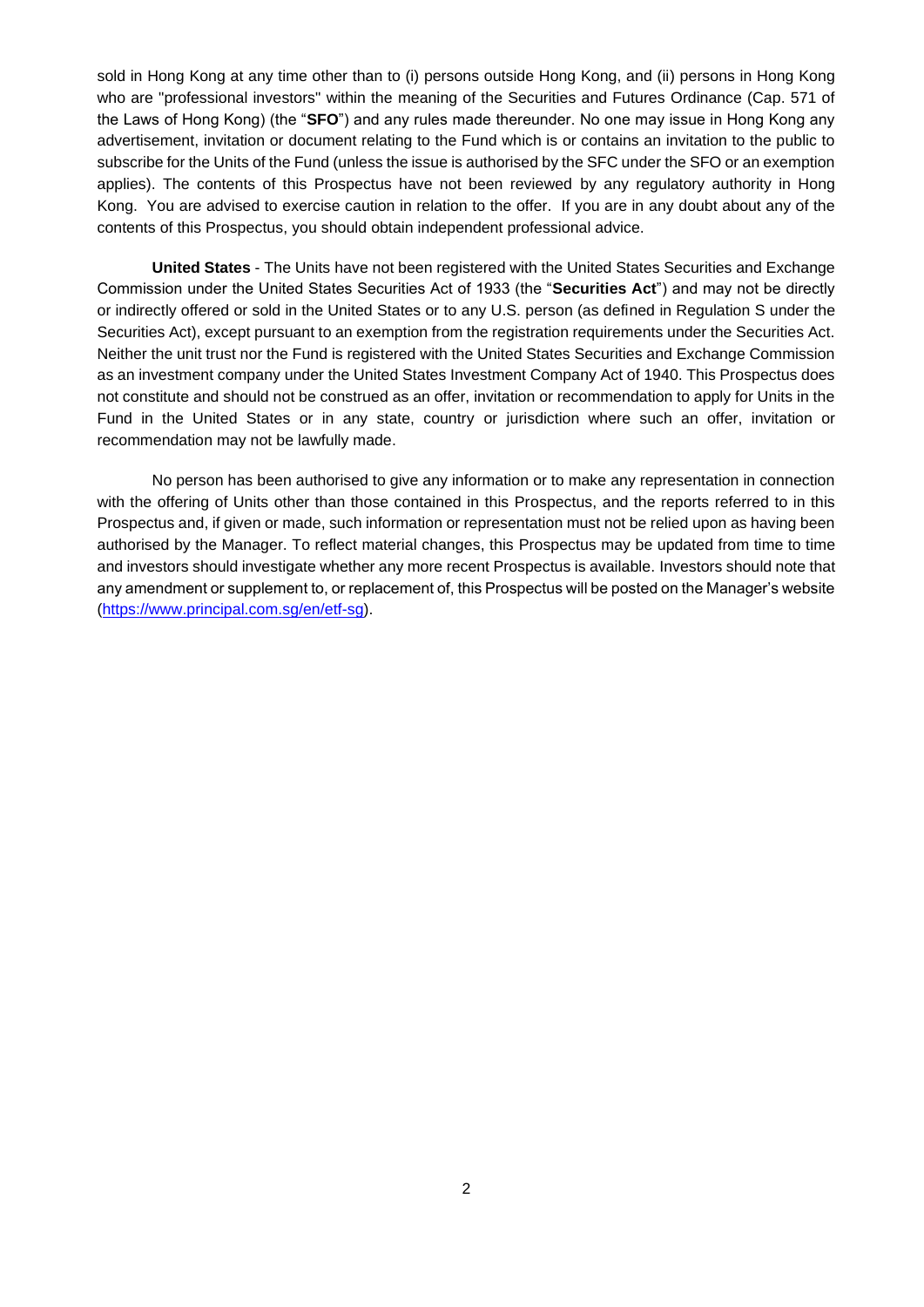### **DEFINITIONS**

<span id="page-6-0"></span>In this Prospectus, unless the context requires otherwise, the following expressions have the meanings set out below.

"Application" means an application by a Participating Dealer to the Registrar and the Manager for the creation or redemption of Units, in accordance with the procedures for creation and redemption of Units set out in the Operating Guidelines and the terms of the Trust Deed.

"Application Basket" means a portfolio of Index Securities which constitute the Index Basket fixed by the Manager at the start of business on the relevant Dealing Day and/or the cash equivalent of the Index Securities where applicable, and/or such other securities as may be approved by the Manager, for the purpose of the creation and redemption of Units in an Application Unit size, notified on the relevant date by the Manager in accordance with the Operating Guidelines for Applications.

"Application Basket Value" means the aggregate value of the Index Securities and/or the cash equivalent of the Index Securities where applicable and/or other securities as may be approved by the Manager constituting the Application Basket at the Valuation Point on the relevant Dealing Day.

"Application Cancellation Fee" means the fee payable by the Participating Dealer in respect of a default, as set out in the Trust Deed and the Operating Guidelines applicable at the time the relevant Creation Application or Redemption Application is made.

"Application Unit" means such number of Units or whole multiples thereof as specified in this Prospectus or such other number of Units from time to time determined by the Manager and notified to the Participating Dealer.

"associate" has the meaning ascribed to it in the listing manual of the SGX-ST.

"Authority" means the Monetary Authority of Singapore or its successors.

"Business Day" means a day (other than a Saturday or a Sunday or a gazetted public holiday) on which the Index is compiled and published, and on which banks in Singapore are open for general business (or such other day or days as may from time to time be determined by the Manager and Trustee).

"Cancellation Compensation" means an amount payable by a Participating Dealer in respect of a default, as set out in the Trust Deed and in the Operating Guidelines applicable at the time the relevant Creation Application or Redemption Application is made.

"Cash Component" means the difference between the aggregate Net Asset Value of the Units comprising an Application Unit and the Application Basket Value.

"CDP" means The Central Depository (Pte) Limited or any successor thereof established by the SGX-ST as a depository company which operates a central depository system for the holding and transfer of book-entry securities.

"Code" means the Code on Collective Investment Schemes issued by the Authority (as may be amended from time to time).

"Collective Investment Scheme" has the same meaning as in the Securities and Futures Act.

"Companies Act" means the Companies Act, Chapter 50 of Singapore (as may be amended from time to time).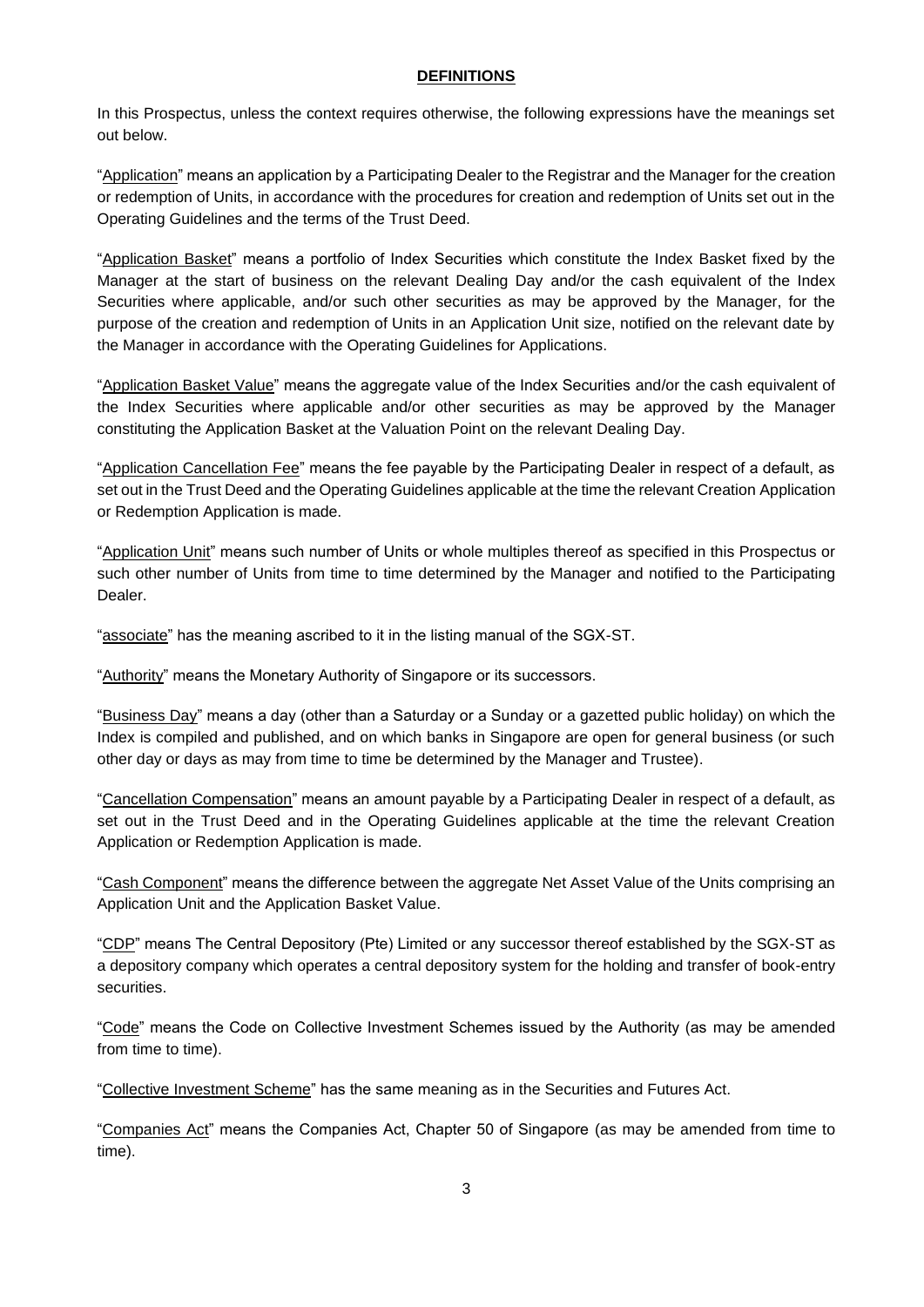"Connected Person" has the meaning ascribed to it under the Securities and Futures Act, and the Listing Rules, and in relation to any firm or corporation or company (as the case may be) means:

- (a) another firm or corporation in which the first mentioned firm or corporation has control of not less than 20 per cent. of the voting power in that other firm or corporation; and
- (b) a director, chief executive officer or substantial shareholder or controlling shareholder of the company or any of its subsidiaries or an associate of any of them.

"Creation Application" means an application by a Participating Dealer to the Registrar and the Manager for the creation and issue of Units in an Application Unit size (or whole multiples thereof) in exchange for Index Securities and/or the cash equivalent of the Index Securities where applicable or other securities as may be approved by the Manager, constituting the Application Basket and any applicable Cash Component.

"Custodian" means Citibank, N.A., Singapore Branch or its successors.

"Custodian Agreement" means the agreement to be entered into between the Trustee and the Custodian in respect of the Fund.

"Dealing Day" means each Business Day during the continuance of the Fund, and/or such other day or days as the Manager may from time to time determine with the prior approval of the Trustee.

"Dealing Deadline" in relation to any particular place and any particular Dealing Day, means such time on that Dealing Day as the Manager (with the prior approval of the Trustee) may from time to time determine.

"Deposited Property" means all the assets (including cash, if any) for the time being held or deemed to be held upon the trusts of the Trust Deed for the account of the Fund excluding any amount for the time being standing to the credit of the Distribution Account (as defined in the Trust Deed).

"Depository Agreement" means the Depository Services Agreement to be entered into between CDP, the Manager and the Trustee containing their agreement on the arrangements relating to the Units being deposited with CDP pursuant to the listing of the Fund on the SGX-ST (as amended from time to time).

"Duties and Charges" means, in relation to any particular transaction or dealing, all stamp and other duties, taxes, government charges, brokerage, bank charges, transfer fees, registration fees, transaction levies and other duties and charges whether in connection with the constitution of the Deposited Property or the increase or decrease of the Deposited Property or the creation, issue, transfer, cancellation or redemption of Units or the acquisition or disposal of Securities or otherwise which may have become or may be payable in respect of, and whether prior to, upon or after the occasion of, any transaction or dealing and including, in relation to an issue of Units or redemption of Units, a charge (if any) of such amount or at such rate as is determined by the Manager to be made for the purpose of compensating or reimbursing the Fund for the difference between (a) the prices used when valuing the Securities of the Fund for the purpose of such issue or redemption of Units and (b) (in the case of an issue of Units) the prices which would be used when acquiring the same Securities if they were acquired by the Fund with the amount of cash received by the Fund upon such issue of Units and (in the case of a redemption of Units) the prices which would be used when selling the same Securities if they were sold by the Fund in order to realise the amount of cash required to be paid out of the Fund upon such redemption of Units.

"EIP" means an Excluded Investment Product (as defined in MAS Notice SFA 04-N12: Notice on the Sale of Investment Products and MAS Notice FAA-N16: Notice on Recommendations on Investment Products).

"Extension Fee" means any fee payable by a Participating Dealer in accordance with the Operating Guidelines because of the extension of any settlement period.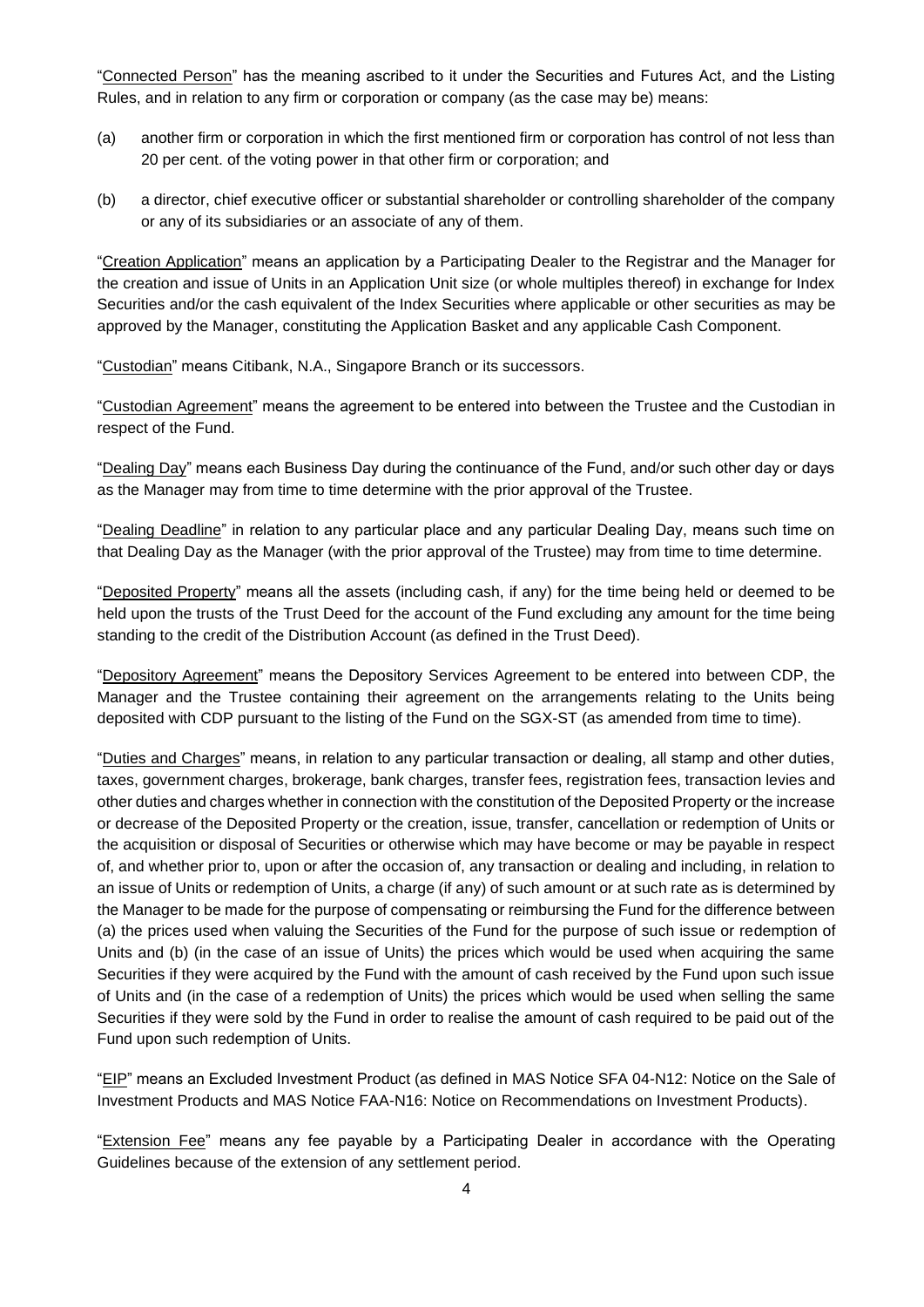"Fund" means the Principal S&P Ethical Asia Pacific Dividend ETF.

"Income" means all interest, dividends and other sums deemed by the Manager, (after consulting the Auditors either on a general or case by case basis), to be in the nature of income (including taxation repayments, if any) received or receivable by the Trustee in respect of the Deposited Property.

"Index" means the S&P Ethical Pan Asia Select Dividend Opportunities Index or such other name by which the index may be known.

"Index Basket" means a portfolio of Index Securities as determined by the Manager to be substantially similar in composition and weighting to the Index, provided that such portfolio shall comprise only whole numbers of the Index Securities and no fractions or, if the Manager determines shall comprise only round lots and not any odd lots.

"Index Provider" means Standard & Poor's, the person responsible for compiling the Index against which the Fund benchmarks its investments and who holds the right to licence the use of such Index.

"Index Securities" means shares or interests issued by companies listed on the Relevant Exchanges that are included in the Index from time to time or depository receipts that may be issued against such shares or interests.

"Insolvency Event", occurs in relation to a person where (i) an order has been made or an effective resolution passed for the liquidation or bankruptcy of the person; (ii) a receiver or similar officer has been appointed in respect of the person or of any of the person's assets or the person becomes subject to an administration order, (iii) the person enters into an arrangement with one or more of its creditors or is deemed to be unable to pay its debts, (iv) the person ceases or threatens to cease to carry on its business or substantially the whole of its business or makes or threatens to make any material alteration to the nature of its business, or (v) the Manager in good faith believes that any of the above is likely to occur.

"Investment and Borrowing Guidelines" means the investment and borrowing guidelines issued by the Authority as Appendix 1, Annexes 1A and 1B and Appendix 5 of the Code, as the same may be modified, amended, re-enacted or reconstituted from time to time by the Authority.

"Issue Price" means the price at which Units may be issued, determined in accordance with the Trust Deed.

"Listing Rules" means the listing rules for the time being applicable to the listing of the Fund as an investment fund on the SGX-ST (as amended from time to time).

"Manager" means Principal Asset Management (S) Pte Ltd or its successors.

"Market" means, in relation to any Index Security, a Relevant Exchange.

"Net Asset Value" means the net asset value of the Fund or, as the context may require, of a Unit calculated pursuant to the Trust Deed.

"Notice on the Sale of Investment Products" means the Notice on the Sale of Investment Products issued by the Authority, as the same may be modified, amended or revised from time to time.

"Operating Guidelines" means the guidelines for the creation and redemption of Units set out in the Schedule to each Participation Agreement as may be amended from time to time by the Manager or the Trustee with the written approval of each other and following consultation, to the extent reasonably practicable, with the relevant Participating Dealer and as notified in writing to the relevant Participating Dealer. Unless otherwise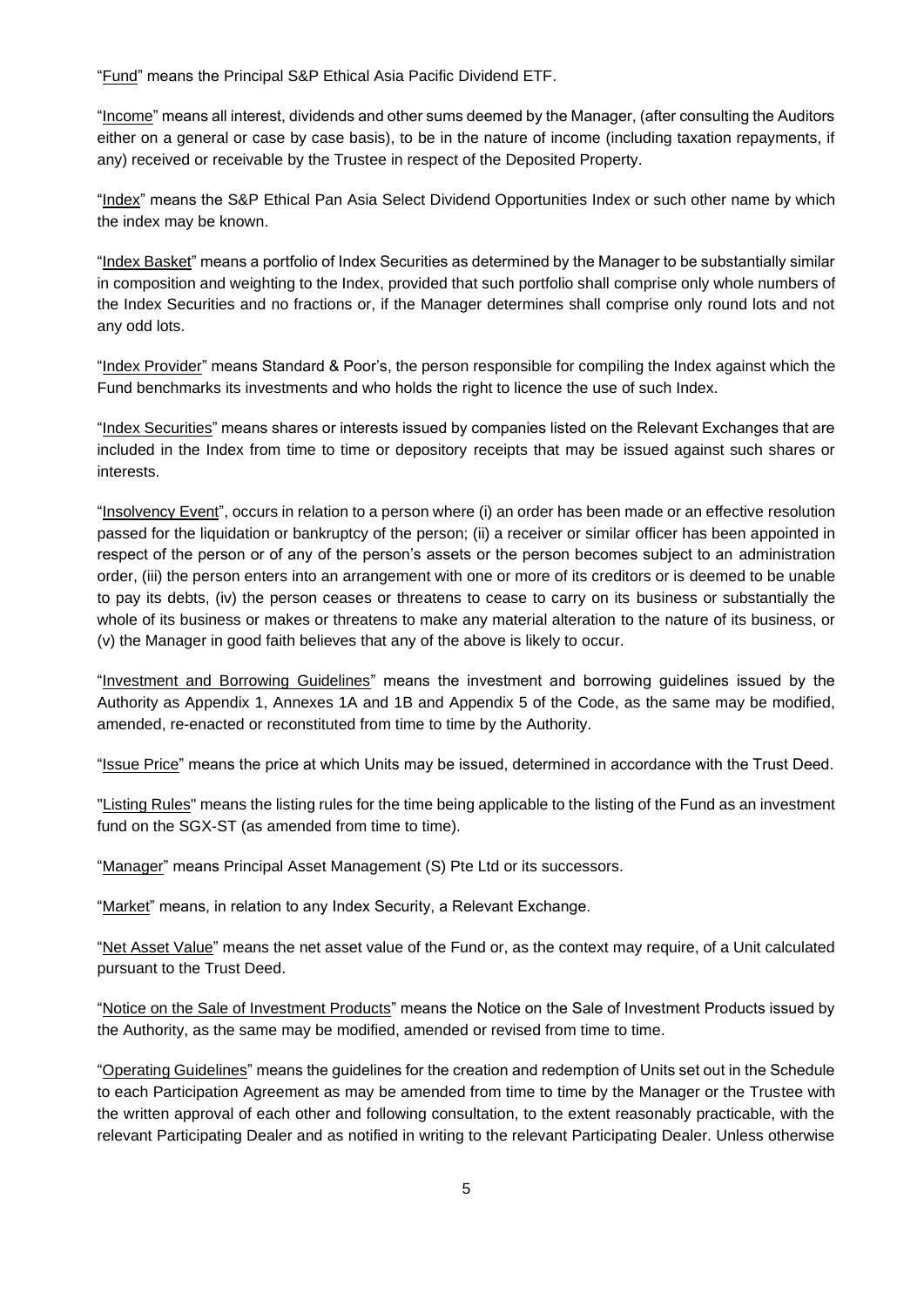specified, references to the Operating Guidelines shall be to the Operating Guidelines for the Fund applicable at the time of the relevant Application.

"Partial Delivery Request Fee" means the fee payable by a Participating Dealer to the Trustee for its own benefit on each occasion that the Manager grants the Participating Dealer's request for partial delivery of the Index Securities in respect of an in-kind Creation Application.

"Participating Dealer" means Citigroup Global Markets Singapore Securities Pte Ltd, CIMB Securities (Singapore) Pte. Ltd., Goldman Sachs Futures Pte Ltd, DBS Vickers Securities (Singapore) Pte Ltd, Flow Traders Asia Pte Ltd, Commerzbank AG, or any broker or dealer which has entered into a Participation Agreement in form and substance acceptable to the Manager and the Trustee.

"Participation Agreement" means an agreement entered into between the Trustee, the Manager and a Participating Dealer setting out, (amongst other things), the arrangements in respect of the issue, redemption and cancellation of Units of the Fund.

"Permissible Investment" means such investment as may be permitted to be made by the Fund under the Code and (for so long as Units of the Fund are EIPs and prescribed capital markets products) the Notice on the Sale of Investment Products, the Notice on Recommendations on Investment Products and the Securities and Futures (Capital Markets Products) Regulations 2018 for the purposes of classifying the Units of the Fund as EIPs and prescribed capital markets products or as the Fund may be permitted to invest in by the Authority.

"prescribed capital markets products" shall have the meaning as set out in the Securities and Futures (Capital Markets Products) Regulations 2018 as the same may be modified, amended or revised from time to time.

"Rebalancing Reference Dates" means the  $3<sup>rd</sup>$  Friday of December and June of each year, or such other dates as may be determined by the Index Provider.

"Recognised Stock Exchange" means an international stock exchange that is approved by the Manager and the Trustee.

"Redemption Application" means an application by a Participating Dealer to the Registrar and the Manager for the redemption of Units in Application Unit size (or whole multiples thereof) in exchange for the relevant Index Securities and/or the cash equivalent of the Index Securities where applicable or any other Securities as may be approved by the Manager constituting the Application Basket and any applicable Cash Component.

"Redemption Value" means, in respect of a Unit, the price per Unit at which such Unit is redeemed, calculated in accordance with the Trust Deed.

"Register" means the register of Unitholders of the Fund.

"Registrar" means the Trustee or such other person as may from time to time be appointed by the Trustee to keep and maintain the Register.

"Relevant Exchanges" means the stock exchanges on which the Index Securities are traded and a "Relevant Exchange" means any one of them.

"Securities Account" means a Securities account or sub-account maintained by a Depositor (as defined in Section 130A of the Companies Act) with the CDP.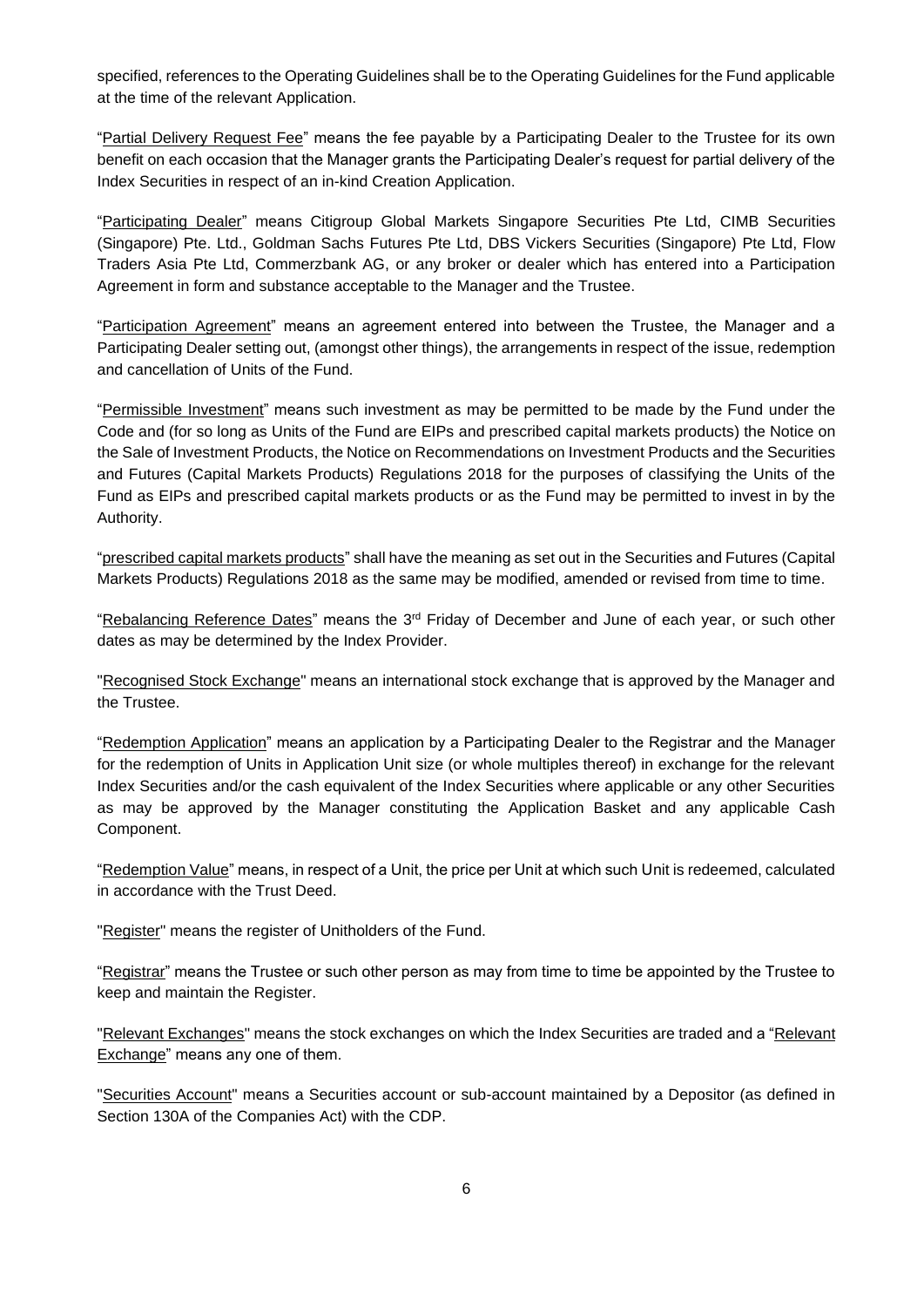"Securities and Futures Act" means the Securities and Futures Act, Chapter 289 of Singapore (as may be amended from time to time).

"Security" means any share, stock, debenture, loan stock, bond, security, commercial paper, acceptance, depository receipt, trade bill, treasury bill, instrument or note of, or issued by or under the guarantee of, any body, whether incorporated or unincorporated, or of any government or local government authority or supranational body, whether paying interest or dividends or not and whether fully-paid, partly paid or nil paid and includes (without prejudice to the generality of the foregoing):-

(A) any right, option or interest (howsoever described) in or in respect of any of the foregoing, including units in any unit trust;

(B) any certificate of interest or participation in, or temporary or interim certificate for, receipt for or warrant to subscribe or purchase, any of the foregoing;

(C) any instrument commonly known or recognised as a security;

(D) any receipt or other certificate or document evidencing the deposit of a sum of money, or any rights or interests arising under any such receipt, certificate or document; and

(E) any bill of exchange and any promissory note,

provided that each of such Securities falling within paragraphs (A) to (E) of this definition shall be a Permissible Investment under the Code.

"Settlement Day" means any day up to two Business Days after the relevant Dealing Day and which shall be a Business Day (or such later Business Day as is permitted in relation to such Dealing Day pursuant to the Operating Guidelines) or such other number of Business Days after the relevant Dealing Day as the Manager and the Trustee may from time to time agree and notify to the Participating Dealer.

"SGX-ST" means the Singapore Exchange Securities Trading Limited or its successors.

"Singapore dollar" or "S\$" means the lawful currency for the time being and from time to time of Singapore.

"S&P" means Standard & Poor's.

"Transaction Fee" means the fee which may at the discretion of the Manager be charged for the benefit of the Trustee to the Participating Dealer on each Application made by the Participating Dealer, the maximum level of which shall be as determined by the Manager from time to time and set out in this Prospectus.

"Trust Deed" means the Trust Deed constituting the Fund dated 21 February 2012 between the Manager and the Trustee, as amended, supplemented or restated from time to time.

"Trustee" means Citicorp Trustee (Singapore) Limited or its successors.

"Unauthorised US Person" means (i) a US person within the meaning of Rule 902 of the United States Securities Act of 1933, as amended, (ii) a US resident within the meaning of the United States Investment Company Act of 1940, as amended, or (iii) any person that would not qualify as a Non-United States person within the meaning of United States Commodity Futures Trading Commission Rule 4.7(a)(1)(iv).

"Unit" means one undivided share in the Fund.

"Unitholder" means a holder of Units.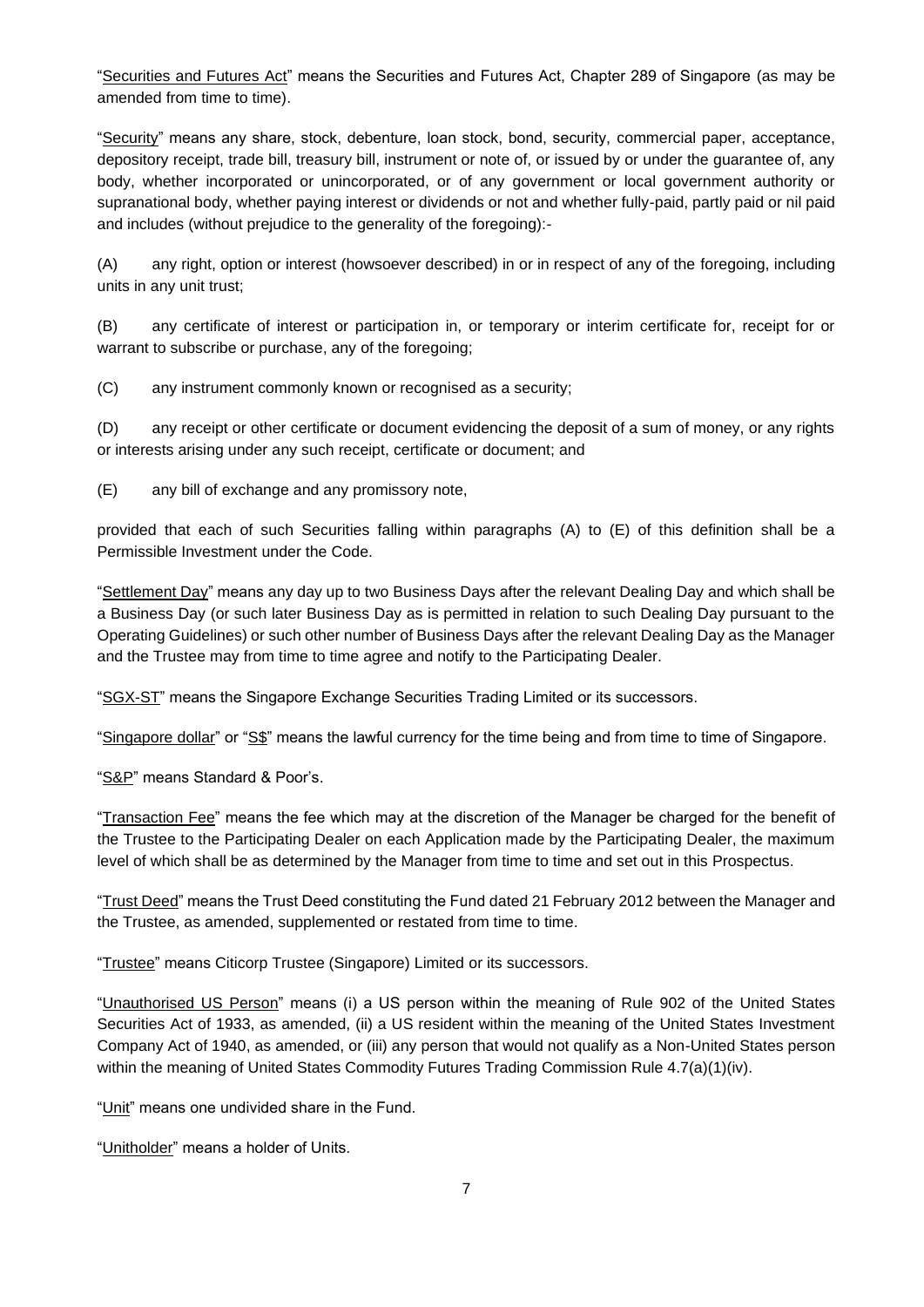"US dollar" or "US\$" means the lawful currency for the time being and from time to time of the United States of America.

"Valuation Point" means the official close of trading on the last Market to close on each Dealing Day on which the Securities are listed or traded or such other time or times as determined by the Manager from time to time with the prior written approval of the Trustee (and the Trustee shall determine if Unitholders should be informed of such changes) provided that there shall always be a Valuation Point on each Dealing Day other than where there is a suspension of the creation and redemption of Units or any other dealings in the Units.

*This Prospectus provides the information you need to make an informed decision about investing in the Fund. It contains important facts about the Fund.*

*Unless otherwise stated, all terms not defined in this Prospectus have the same meanings as used in the Trust Deed.*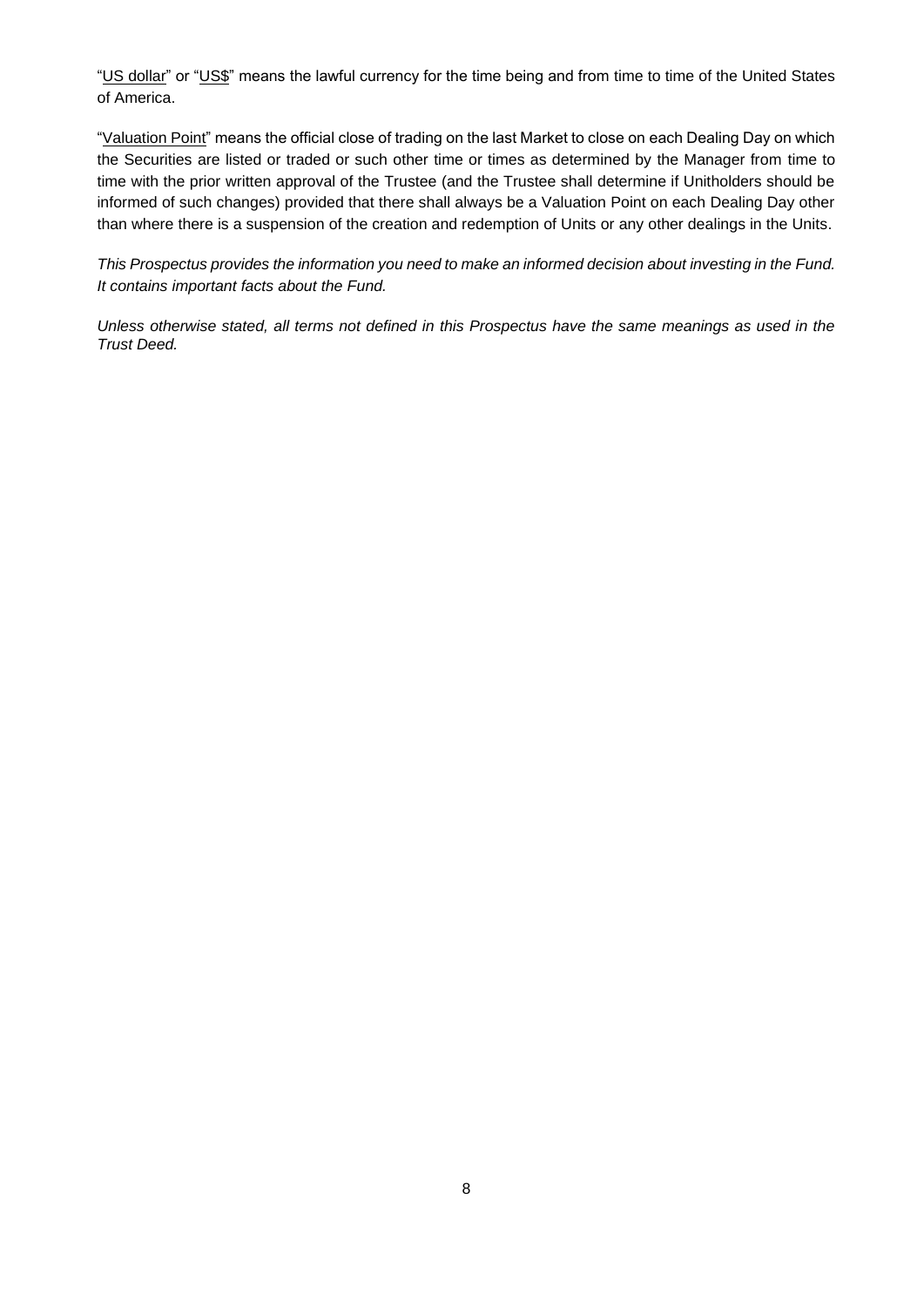## **Key Information**

The following table is a summary of key information in respect of the Fund, and should be read in conjunction with the full text of this Prospectus.

| Instrument Type                                                                                                      | Exchange Traded Fund ("ETF")                                                                                                                                                                                                                                               |  |  |  |  |
|----------------------------------------------------------------------------------------------------------------------|----------------------------------------------------------------------------------------------------------------------------------------------------------------------------------------------------------------------------------------------------------------------------|--|--|--|--|
| <b>Tracked Index</b>                                                                                                 | S&P<br>Ethical<br>Pan<br>Asia<br>Select<br><b>Dividend</b><br>Opportunities Index                                                                                                                                                                                          |  |  |  |  |
| <b>Inception Date</b>                                                                                                | 6 March 2012                                                                                                                                                                                                                                                               |  |  |  |  |
| <b>Listing Date</b>                                                                                                  | 8 March 2012                                                                                                                                                                                                                                                               |  |  |  |  |
| <b>Exchange Listing</b>                                                                                              | SGX-ST                                                                                                                                                                                                                                                                     |  |  |  |  |
| <b>Trading Board Lot Size</b>                                                                                        | 100 Units                                                                                                                                                                                                                                                                  |  |  |  |  |
| Currency of Account (Base Currency)                                                                                  | US dollars (US\$)                                                                                                                                                                                                                                                          |  |  |  |  |
| <b>Trading Currencies</b>                                                                                            | Retail investors may trade in Units listed on the<br>SGX-ST in US dollars (US\$) (primary/base<br>currency) or Singapore dollars (S\$) (secondary<br>currency). For further information on dual currency<br>trading,<br>refer<br>please<br>to<br>www.sgx.com/dualcurrency. |  |  |  |  |
| Distribution of Income                                                                                               | At the Manager's discretion. To be paid in US\$ (if<br>any).                                                                                                                                                                                                               |  |  |  |  |
| Creation / Redemption:- (i) partial "in-kind" and partial<br>cash or (ii) fully in cash (only Participating Dealers) | Minimum 0.5 million Units (or whole multiples<br>thereof)                                                                                                                                                                                                                  |  |  |  |  |
| Manager                                                                                                              | Principal Asset Management (S) Pte Ltd                                                                                                                                                                                                                                     |  |  |  |  |
| <b>Trustee</b>                                                                                                       | Citicorp Trustee (Singapore) Limited                                                                                                                                                                                                                                       |  |  |  |  |
| Registrar                                                                                                            | Citicorp Trustee (Singapore) Limited                                                                                                                                                                                                                                       |  |  |  |  |
| Custodian                                                                                                            | Citibank, N.A., Singapore Branch                                                                                                                                                                                                                                           |  |  |  |  |
| Website                                                                                                              | https://www.principal.com.sg/en/etf-sg                                                                                                                                                                                                                                     |  |  |  |  |
| <b>Investor Profile</b>                                                                                              | The Fund is only suitable for investors who:<br>want capital growth and income in the form of<br>dividends <sup>1</sup><br>believe that the Index will increase in value;<br>and<br>are comfortable with the greater volatility and<br>risks of an equity fund.            |  |  |  |  |

 $1$  Such dividend distributions are not guaranteed and are made at the Manager's discretion. There is currently no income reinvestment service for the Fund.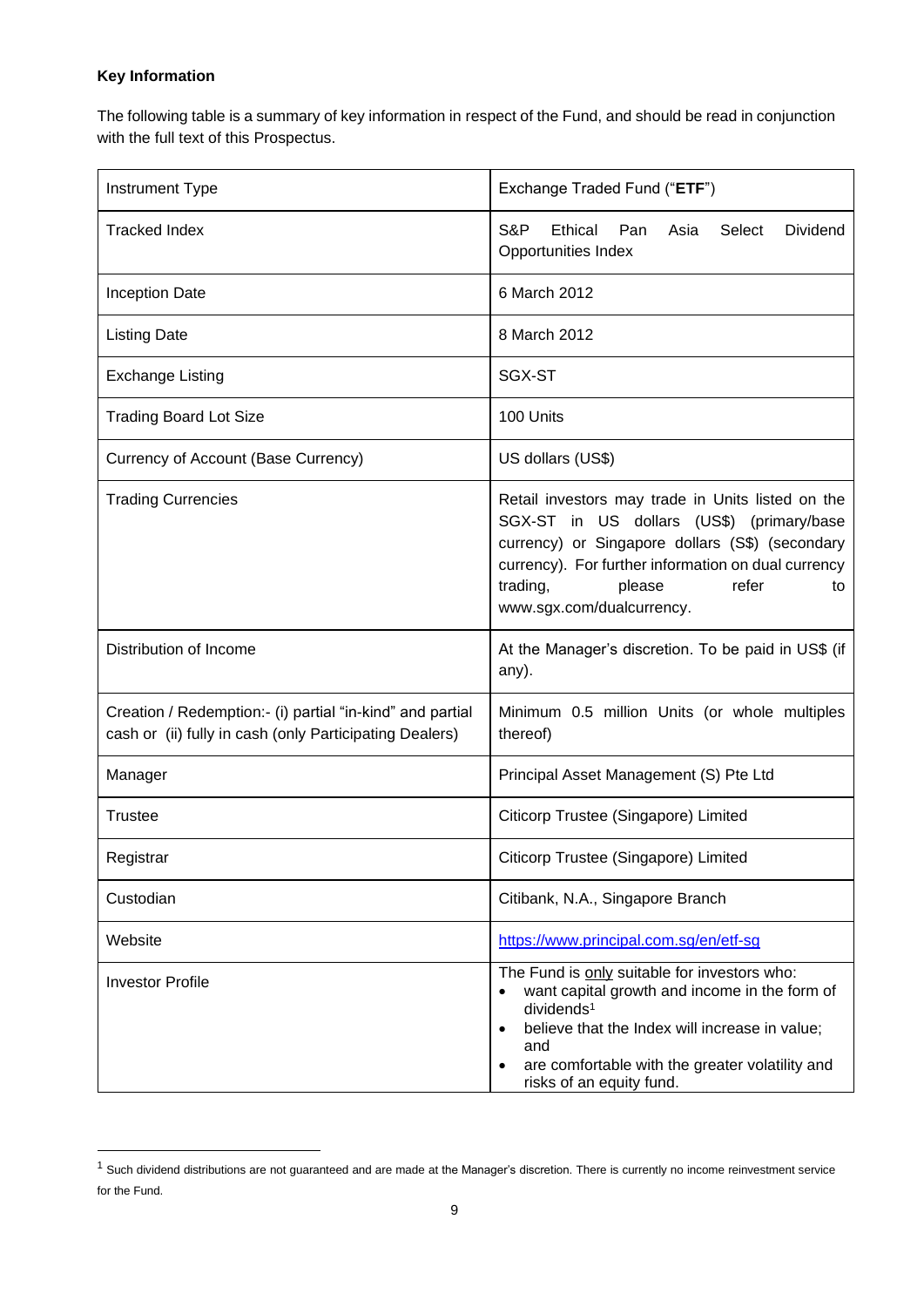## <span id="page-13-0"></span>**PRINCIPAL S&P ETHICAL ASIA PACIFIC DIVIDEND ETF**

The Fund is a Singapore standalone unit trust constituted under Singapore law and established by way of a deed of trust dated 21 February 2012 (the "**Principal Deed**"). The parties to the Principal Deed are Principal Asset Management (S) Pte Ltd (the "**Manager**") and Citicorp Trustee (Singapore) Limited as the trustee (the "**Trustee**"). The Principal Deed has been amended by the First Amending and Restating Deed dated 15 July 2019 (the "**Amending Deed**") entered into between the Manager and the Trustee. The Principal Deed as amended by the Amending Deed shall hereinafter be referred to as the "**Trust Deed**". A copy of the Trust Deed is available for inspection by Unitholders and potential investors at the registered office of the Manager. Unless expressly provided for in the Trust Deed or allowed under applicable laws, the assets of the Fund shall at all times belong to the Fund and be segregated from the assets of the Trustee, and shall not be used to discharge the liabilities of or claims against the Trustee or any other fund for which the Trustee acts as trustee.

Investors should note that the Fund differs from a typical unit trust offered in Singapore. The Units of the Fund are listed on the SGX-ST and trade like any other equity security listed on the SGX-ST. Only Participating Dealers may purchase or redeem Units directly from the Fund at the Net Asset Value. All other investors may purchase and sell Units in the Fund on the SGX-ST or through a Participating Dealer, subject to such terms and conditions as may be imposed by the Participating Dealer.

## <span id="page-13-1"></span>**REGISTRATION AND EXPIRY DATE**

The date of registration of this Prospectus by the Authority is 10 February 2020. This Prospectus shall be valid for a period of 12 months after the date of registration and shall expire on 9 February 2021.

### <span id="page-13-2"></span>**INVESTMENT OBJECTIVE**

The investment objective of the Fund is to provide investment results that, before expenses, closely correspond to the performance of the S&P Ethical Pan Asia Select Dividend Opportunities Index (the "**Index**").

## <span id="page-13-3"></span>**INVESTMENT POLICY OF THE FUND**

#### **Investment Approach**

The Fund is not managed according to traditional methods of "active" investment management, which involve the buying and selling of securities based on the fund manager's economic, financial and market analysis and investment judgment. Unlike an actively managed investment fund, the Fund does not attempt to "beat" the market or the Index. Instead, the Manager, using a "passive" or indexing investment approach, attempts to deliver an investment performance which closely corresponds, before expenses, to the performance of the Index.

The use of an indexing investment approach may eliminate some of the risks of active management such as poor stock selection. An indexing investment approach may also help increase after-cost performance by keeping portfolio turnover low in comparison to actively managed investment funds.

The Manager will generally invest the Fund's assets in all of the Index Securities in the same approximate proportion as their weightings within the Index. However, various circumstances may make it impossible or impracticable to purchase each component Index Security in such weightings. In those circumstances, the Manager may employ, alone or in combination with, other investment techniques in seeking to closely track the performance of the Index.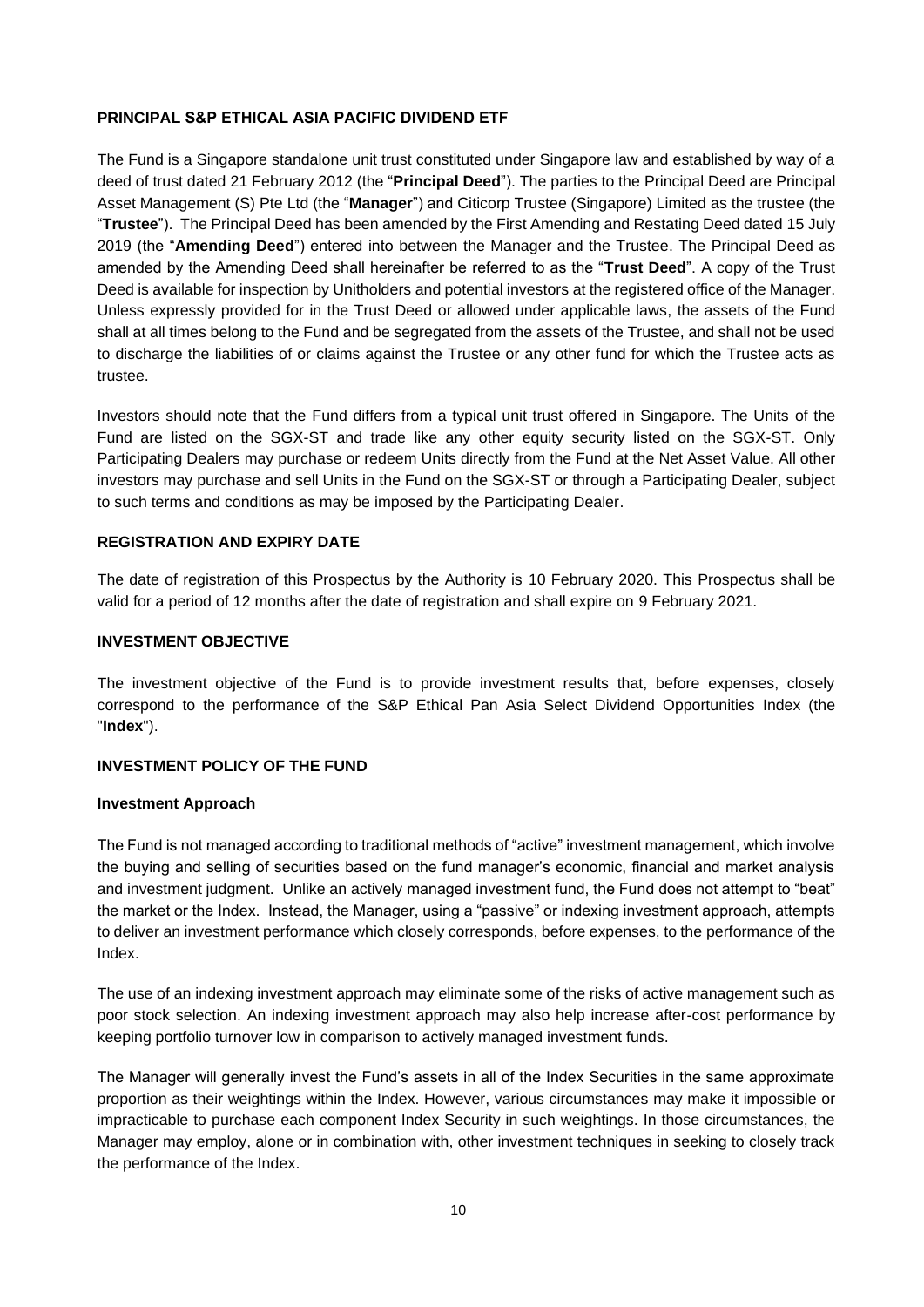The Manager may be unable to purchase each component Index Security in the same proportion as the weightings in the Index if any of the Relevant Exchanges are closed or temporarily inaccessible. Such circumstances may make it impossible for the Manager to purchase or sell Index Securities to track the Index accordingly. This however should not occur in orderly market conditions as the Index Securities are themselves liquid and the Index itself has certain minimum liquidity criteria for the component Index **Securities** 

If such circumstances were to arise, the Manager may use the representative sampling strategy (as described below) by choosing alternative stocks from the same sector as the relevant Index Security which has a high level of correlation or a similar valuation or market capitalisation.

The Manager does not and will not invest the Fund's assets in commodities, unlisted securities, precious metals and derivative instruments, including options, warrants and futures contracts.

For so long as the Units are EIPs and prescribed capital markets products, the Fund does not and will not invest in any product or engage in any transaction which may cause the Units not to be regarded as EIPs and prescribed capital markets products.

## **Investment Strategy**

In managing the Fund, the Manager may adopt either a Replication Strategy or a Representative Sampling Strategy. The Manager may swap between the two strategies, without prior notice to investors, in its absolute discretion as often as it believes appropriate in order to achieve the investment objective of the Fund. Where there is any change to the investment strategy adopted for the Fund, such changes will be announced by the Manager through SGXNET.

As the Fund is an index-tracking fund which tracks the performance of the Index and holds the component Index Securities, it is expected that the only asset class which the Fund will invest in is equities.

## **Replication Strategy**

Using a Replication Strategy, the Fund will invest in substantially all the Index Securities in substantially the same weightings (i.e. proportions) as the Index and the Application Basket may comprise odd lots of the Index Securities. For purposes of tracking the Index closely, the Manager may, from time to time, adjust the number of odd lots of Index Securities in each Application Basket.

However, if the Manager believes that a Replication Strategy is not the most efficient means to track the Index, the Manager may decide to adopt a Representative Sampling Strategy instead.

## **Representative Sampling Strategy**

Using a Representative Sampling Strategy, the Fund will hold a representative sample of a portfolio of Securities selected by the Manager using quantitative analytical models in a technique known as "portfolio sampling". Where a representative sampling strategy is employed, Securities that are not constituents of the Index may be held by the Fund. Such Securities will be expected to have a high level of correlation or a similar valuation or market capitalisation as the relevant Index Securities.

The Manager will seek to construct the portfolio of the Fund so that, in the aggregate, its capitalisation, industry and fundamental investment characteristics perform like those of the Index.

<span id="page-14-0"></span>There will be no change to the investment objective and/or investment policy of the Fund unless any such change is approved by an extraordinary resolution of Unitholders in a general meeting. Regular updates will be provided on the Manager's website at<https://www.principal.com.sg/en/etf-sg> on the Index Securities that are held by the Fund.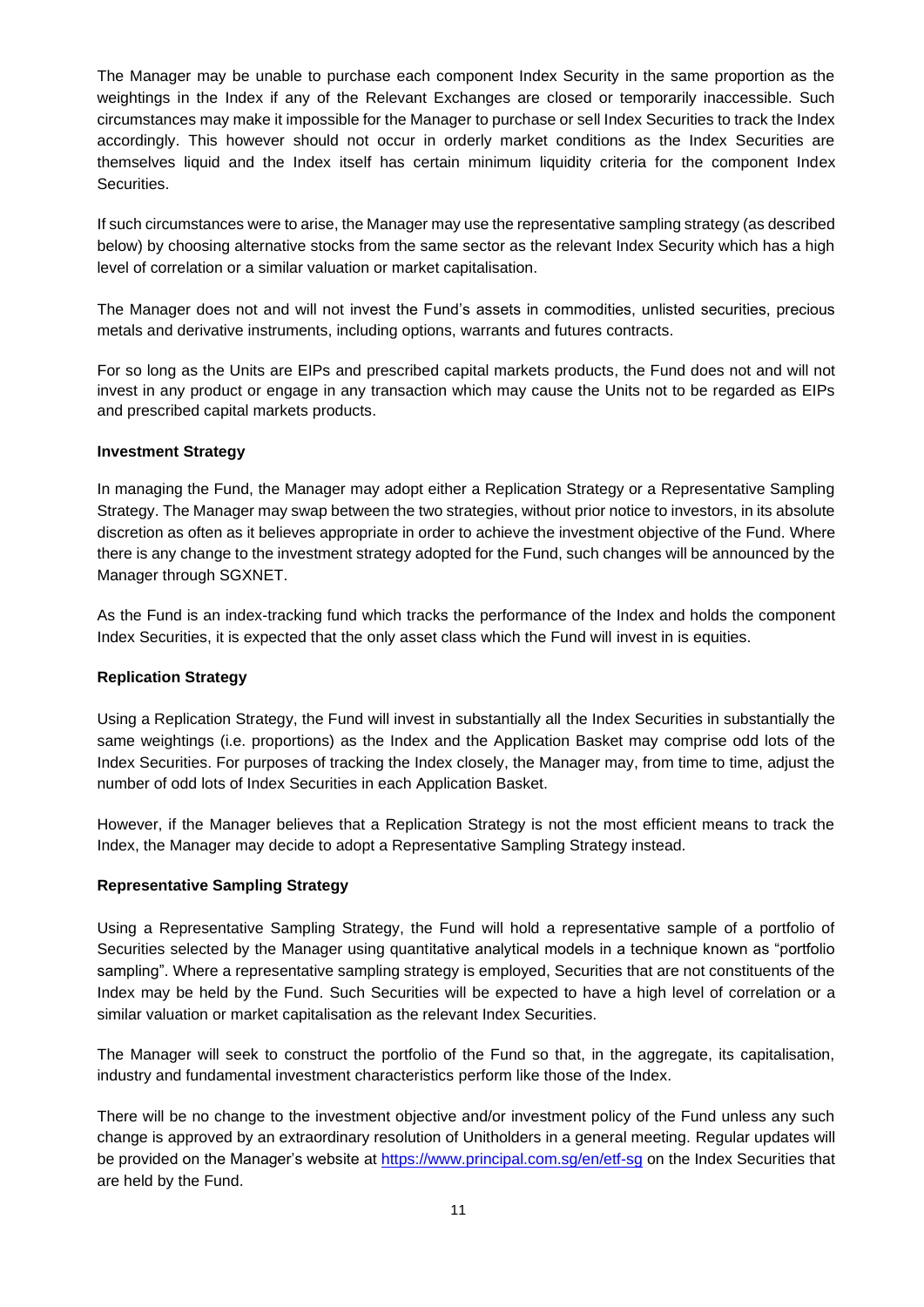## **THE INDEX**

The Index is designed to track the performance of ethically conscious, high dividend yielding stocks from the Pan Asia region. To be included in the Index, stocks must have less than 5% revenue exposure to alcohol, gaming, pork and tobacco. The top 40 highest yielding stocks in the Pan Asia region that meet the following criteria are represented in the Index.

### **Criteria for Index Additions**

#### • *Market Capitalization*

Eligible stocks must have a float-adjusted market capitalization of above US\$3 billion, as of the Rebalancing Reference Date. The float-adjusted market capitalization can fall to US\$2 billion for existing index securities before they are considered for exclusion.

#### • *Value Traded*

Eligible stocks must have six-month average daily value traded ("**ADVT**") of US\$3 million, as of the Rebalancing Reference Date.The criterion is lowered to US\$2.5 million for existing index securities before they are considered ineligible for continued membership.

## **Multiple Classes**

If multiple issues of a single company qualify, the issue with the highest yield is selected. The issue with the highest value traded is selected if companies have the same yield.

#### • *Public Shares Available to Foreign Investors*

The Index Provider reviews not only the theoretical foreign investment limits applicable to companies (as calculated through S&P Dow Jones Indices' Investable Weight Factor), but also the practical available limits (as defined by the known shares actually available to foreign investors). South Korean stocks are monitored for foreign investment limits at each rebalancing. A stock is added only if its practical available limit is 10% or more. If the practical available limit for an existing constituent falls below 5% then it is removed from the Index at the next rebalancing.

## • *Exchange Listing*

The stocks must be listed on the primary exchanges of those countries allowing free-in-kind transfer of shares, in which the trade involves no cash.

• *Profitability*

Stocks must be profitable, as measured by positive earnings-per-share before extraordinary items, over the latest 12-month period as of the Rebalancing Reference Date.

## • *Dividend Growth*

Stocks must have stable or increasing three-year dividend growth. For existing index constituents, the dividend should maintain positive or stable growth. A small decline in dividend growth is allowed as long as the decline is less than 5% over the three-year period.

## • *Ethical Screen*

Companies that have at least 5% revenue exposure to alcohol, gaming, pork or tobacco are removed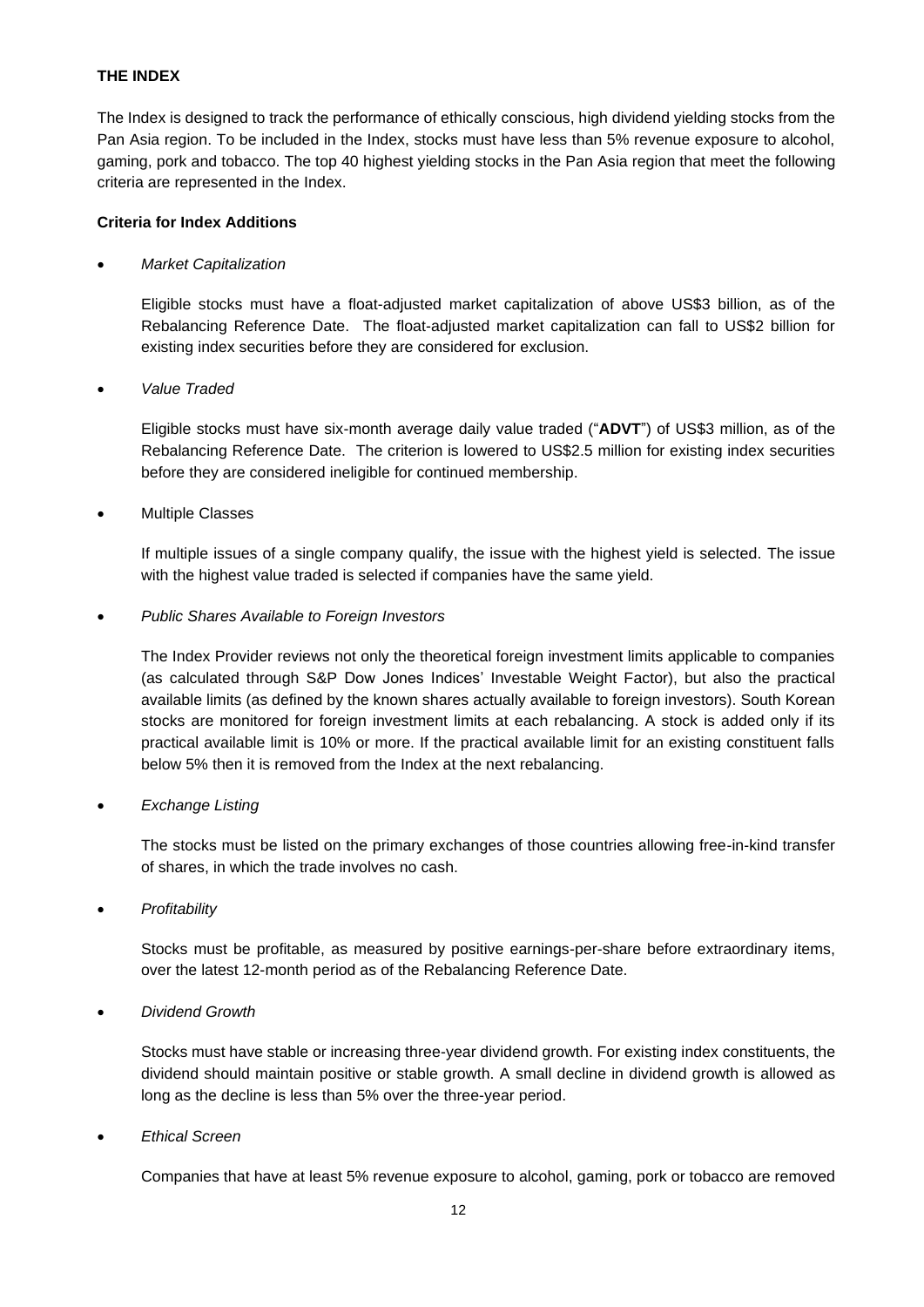from the universe of eligible securities. The screen is conducted by an independent third party, Ratings Intelligence Partners ("**Ratings Intelligence**"), on a semi-annual basis to coincide with the semi-annual rebalancing.

Ratings Intelligence is a London/Kuwait based Shariah consultancy. The company was established in 2000 to develop leading-edge solutions for the global Islamic investment market. Its current focus is on consulting leading hedge fund organisations in the implementation of Shariah/ethical screened compliant hedge funds.

Please refer to Appendix II of this Prospectus for general information on the Index, including its eligibility criteria, construction, maintenance, governance and policy.

In the event that the Index is no longer available for use by the Fund, the Manager will source for a suitable replacement index that gives, in the opinion of the Manager, the same or substantially similar equity exposure as the Index.

Please refer to Appendix I for more information on the constituent stocks and their weighting in the Index.

Additional information in respect of the Index can be found at the Index Provider's website at www.spdji.com.

## <span id="page-16-0"></span>**INVESTMENT RESTRICTIONS AND BORROWING POLICY OF THE FUND**

The Fund is subject to the investment guidelines, restrictions and borrowing limits set out in the Code, which guidelines, restrictions and limits may be amended from time to time by the Authority. For so long as the Units are EIPs and prescribed capital markets products, the Fund will not invest in any product or engage in any transaction which may cause the Units not to be regarded as EIPs and prescribed capital markets products (unless otherwise permitted by the Authority).

Subject to the borrowing restrictions in the Code and the Trust Deed, the Trustee may at any time at the request of the Manager concur with the Manager in making and varying arrangements for the borrowing (including entering into overdraft facilities) by the Trustee for the account of the Fund of any currency for the following purposes:-

- (a) facilitating the creation or redemption of Units or defraying operating expenses;
- (b) enabling the Manager to acquire Securities for the account of the Fund; or
- (c) for any other proper purpose as may be agreed by the Manager and the Trustee from time to time.

Subject to the borrowing restrictions in the Code and the Trust Deed, the Fund may borrow, on a temporary basis, for the purposes of meeting redemptions and bridging requirements. Aggregate borrowings for such purposes should not exceed 10% of the Fund's Net Asset Value at the time the borrowing is incurred and the borrowing period should not exceed one month.

The Manager may from time to time formulate such other investment and borrowing restrictions as it may, in its sole discretion, think fit, to apply to the Fund, subject to the investment guidelines, restrictions and borrowing limits set out in the Code.

<span id="page-16-1"></span>The Manager does not engage in securities lending and repurchase transactions for the Fund.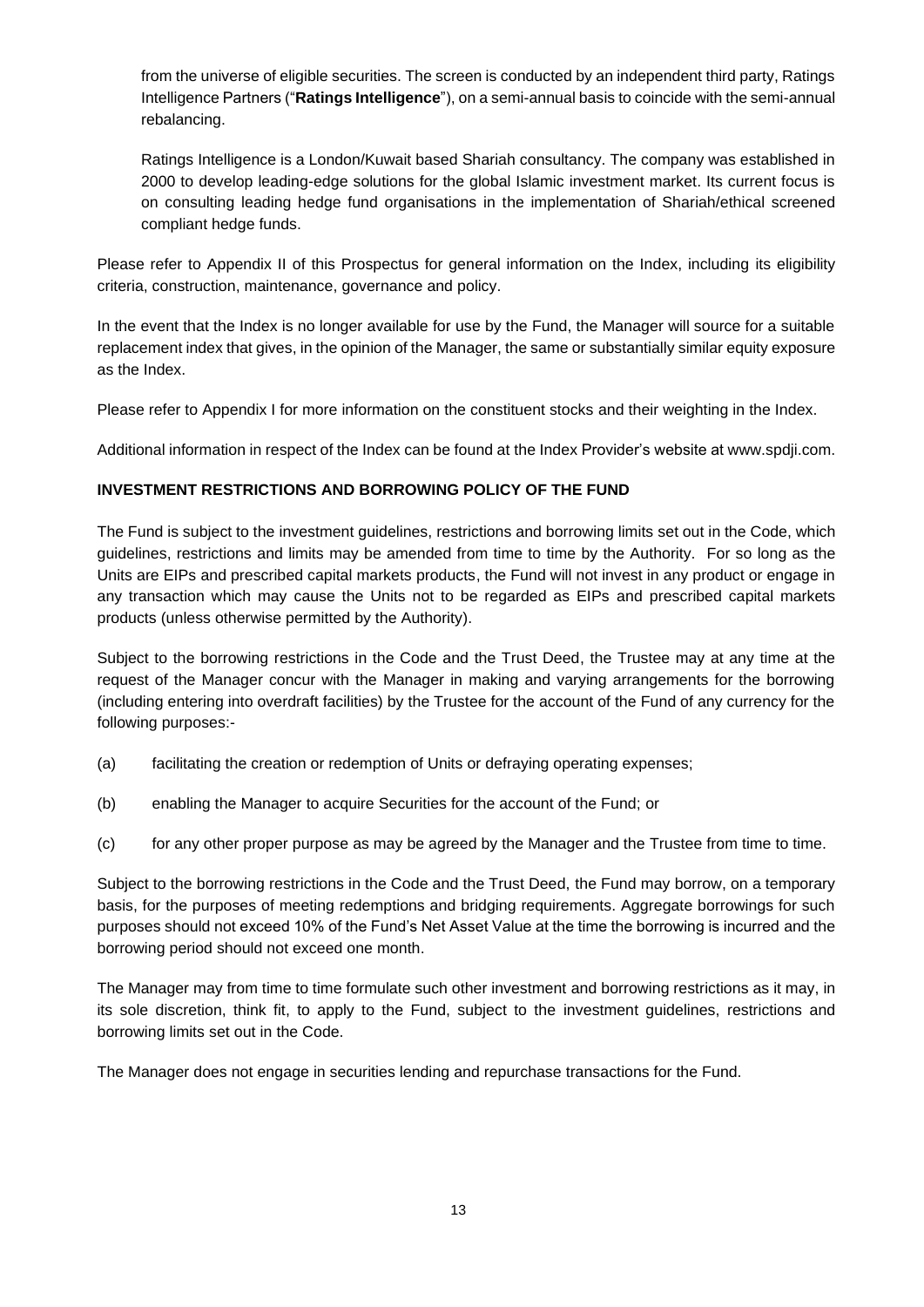## **RISK FACTORS**

*The Fund is subject to the following principal risks. Some or all of the following risks may adversely affect the Fund's Net Asset Value, yield, total return and/or its ability to achieve its investment objective. Investors should note the following risk factors associated with investing in the Fund. The following statements are intended to be summaries of some of those risks. They are by no means exhaustive and they do not offer advice on the suitability of investing in the Fund. Investors should carefully consider the risk factors described below together with all of the other information included in this Prospectus before deciding whether to invest in Units of the Fund.* 

## **Market Risk**

The Net Asset Value of the Units will fluctuate with changes in the market value of the Securities held by the Fund. The price of Units and the income from them may go down as well as up. Investors may not get back their original investment. Whilst the Manager currently intends to pay out income distributions of the Fund annually, there is no guarantee that the Manager would make such distributions to investors. Investment in the Fund involves risks similar to those inherent in any fund of equity securities traded on an exchange, such as market fluctuations caused by factors like economic and political developments, changes in interest rates and foreign exchange. A significant decline in the value of the Index can therefore be expected to result in a similar decline in the Net Asset Value of the Units.

#### **The Fund is not actively managed**

The Fund is not actively managed. Accordingly, the Fund may be affected by a decline in world market segments relating to the Index. The Fund invests in the Index Securities included in the S&P Ethical Pan Asia Select Dividend Opportunities Index. The Manager does not attempt to select stocks individually or to take defensive positions in declining markets.

#### **Tracking Error Risk**

Factors such as the fees and expenses of the Fund, imperfect correlation between the Fund's assets and the Index Securities constituting the Index, rounding of share prices, changes to the Index and regulatory policies may affect the Manager's ability to achieve close correlation with the performance of the Index. The Fund's returns may therefore deviate from the Index and there is no assurance that the Fund will be able to fully track the performance of the Index. A replication strategy is adopted to minimise tracking error, by investing the Fund's assets in substantially the same weightings as the Index. Re-investing the cash dividends received for the equity holdings of the Fund is also done to keep the Fund's cash holdings to a low level that is operationally optimal while minimising tracking error.

#### **Concentration**

If the Index comprises Index Securities that are concentrated in a particular group of stocks, industry or group of industries, the Fund may be adversely affected by the performance of those stocks and be subject to price volatility. The Index currently consists primarily of stocks from the telecommunication services, financial, industrial and utilities industries. As such, in tracking the Index, the performance of the Fund may be more susceptible to any single economic, market, political or regulatory occurrence in these industries. Please refer to Appendix I for more information on the constituent stocks and their weighting in the Index.

#### **Foreign Security Risk**

An investment in Units of the Fund involves risks similar to those of investing in a broad-based portfolio of equity securities traded on exchanges in the relevant overseas securities market, including market fluctuations caused by factors such as economic and political developments, changes in interest rates and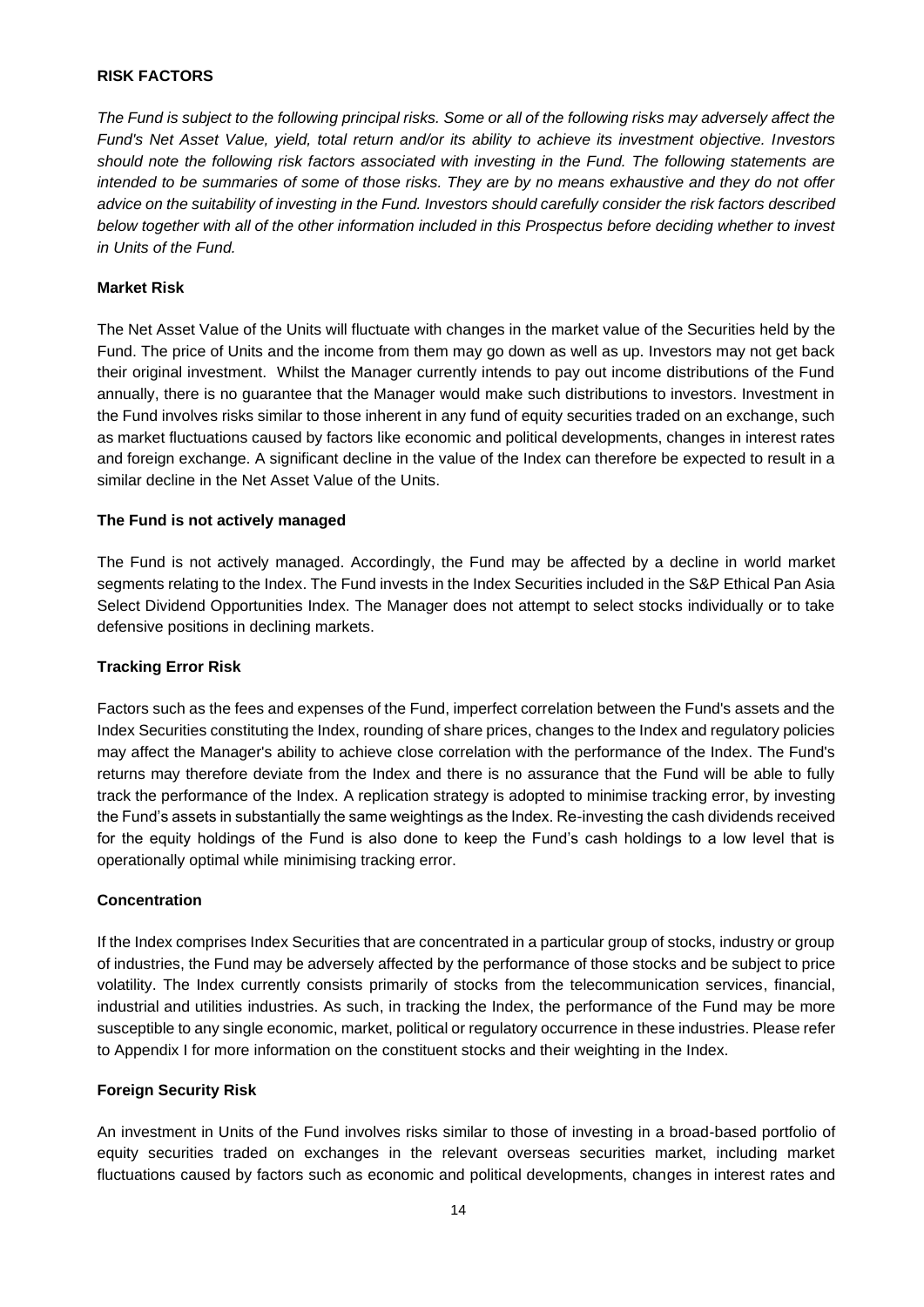perceived trends in stock prices. The principal risk factors, which could decrease the value of your investment, are listed and described below:

- less liquid and less efficient securities markets;
- greater price volatility;
- exchange rate fluctuations and exchange controls;
- less publicly available information about issuers;
- the imposition of restrictions on the repatriation of funds or other assets of the Fund;
- higher transaction and custody costs and delays and risks of loss attendant in settlement procedures;
- difficulties in enforcing contractual obligations;
- lesser levels of regulation of the securities markets;
- different accounting, disclosure and reporting requirements;
- more substantial government involvement in the economy;
- higher rates of inflation; and
- greater social, economic, and political uncertainty and the risk of nationalization or expropriation of assets and risk of war or terrorism.

## **Emerging Market Risk**

The Fund will invest in Index Securities listed on stocks exchanges in the Asia Pacific countries, including Malaysia, Thailand, Indonesia and China, which are considered to be emerging markets as compared to Singapore. These markets are subject to special risks associated with foreign investment in these emerging markets including, but not limited to: generally less liquid and less efficient securities markets; generally greater price volatility; exchange rate fluctuations and exchange controls; imposition of restrictions on the repatriation of funds or other assets; less publicly available information about issuers; the imposition of taxes; higher transaction and custody costs; settlement delays and risk of loss; difficulties in enforcing contracts; lesser regulation of securities markets; smaller market capitalisation; different accounting and disclosure standards; governmental interference; greater risk of market shutdown; the risk of expropriation of assets; higher inflation; social, economic and political uncertainties; and the risk of war.

## **Foreign Exchange Risk**

As the Fund's investments are generally invested in securities in Asia Pacific such that a substantial portion of the revenue and income of the Fund may be received in a currency other than the Fund's base currency of US dollars, any fluctuation in the exchange rate of the US dollar relative to the relevant foreign currency will affect the Net Asset Value of the Fund. As the Fund's Net Asset Value is determined on the basis of the US dollar, you may lose money if the local currency of an Asia Pacific market comprised in the Index depreciates against the US dollar, even if the local currency value of that Index Security goes up. The Manager currently does not intend to hedge against such foreign currency exposure as the investment objective of the Fund is to closely track the performance of the Index, which is denominated in US dollars and does not itself hedge. The Fund will also not be hedged against the Singapore dollar; hence a Singaporebased investor and an investor trading in Units in Singapore dollars will be exposed to exchange rate risks.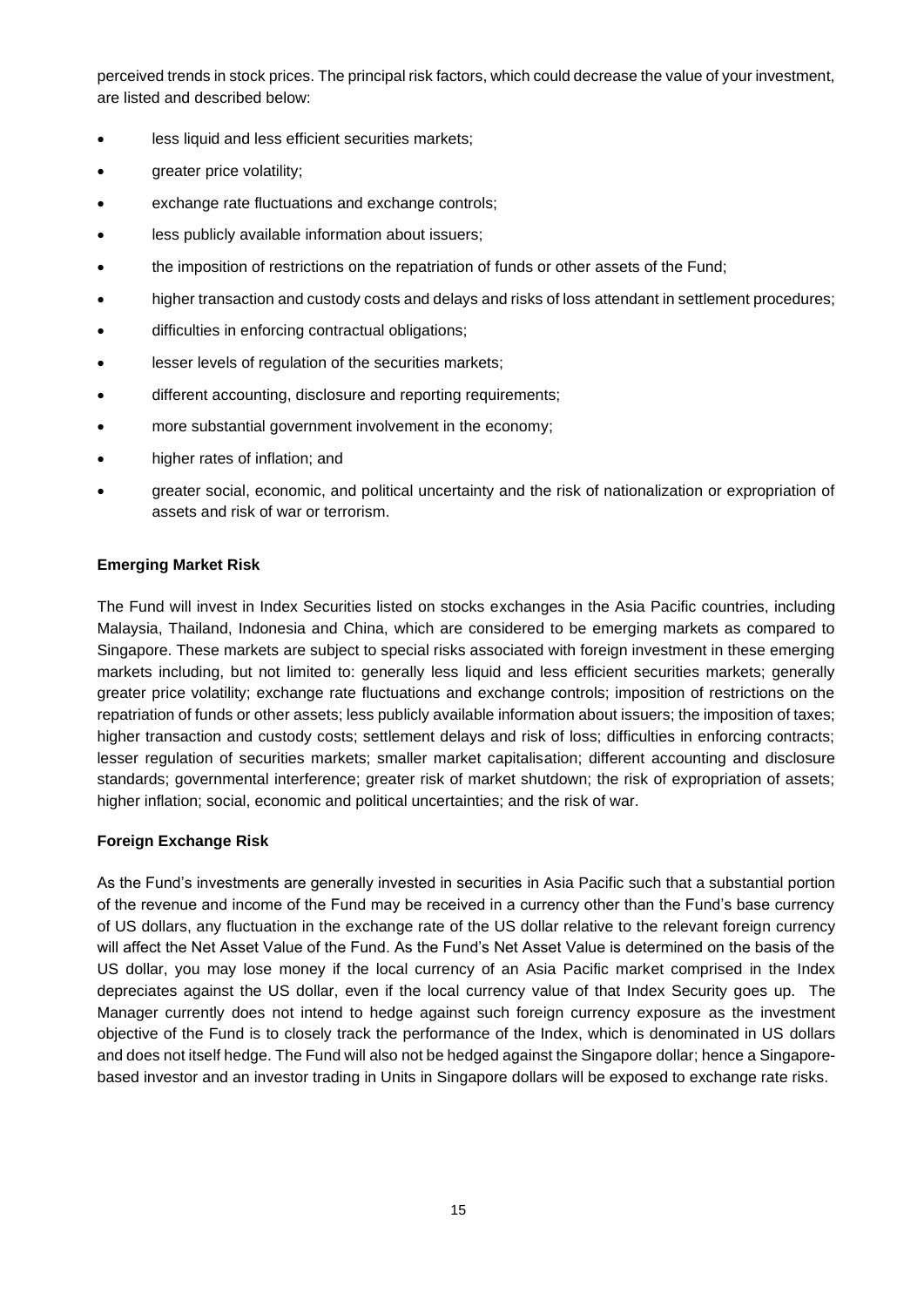## **Trading Risk**

The Fund is structured as an index fund and the Net Asset Value of Units of an index fund will fluctuate with changes in the market value of the index fund's holdings of Securities and changes in the exchange rate between the US dollar and the subject foreign currency. The market prices of Units will fluctuate in accordance with changes in Net Asset Value and supply and demand on any exchange on which the Units are listed. The Manager cannot predict whether the Units will trade below, at or above their Net Asset Value. Price differences may be due, in large part, to the fact that supply and demand forces in the secondary trading market for the Units will be closely related, but not identical, to the same forces influencing the prices of the Securities trading individually or in the aggregate at any point in time. Given, however, that the Units must be created and redeemed in Application Unit aggregations (unlike shares of many closed-end funds, which frequently trade at appreciable discounts from, and sometimes at premiums to, their Net Asset Value), the Manager believes that ordinarily large discounts or premiums to the Net Asset Value of Units should not be sustained. In the event that the Manager suspends creations and/or redemptions of Units of the Fund, the Manager expects larger discounts or premiums.

## **Right of the Authority to withdraw authorisation of the Fund**

The Fund has been authorised as a Collective Investment Scheme by the Authority pursuant to Section 286 of the Securities and Futures Act. The Authority however reserves the right to withdraw the authorisation of the Fund if, amongst other factors, the Index is no longer considered acceptable to the Authority.

## **Absence of prior active market**

Although the Units have been listed for trading on the SGX-ST, there can be no assurance that an active trading market will be developed or be maintained. There is no certain basis for predicting the actual price levels at, or sizes in, which the Units may trade. Further, there can be no assurance that investors in the Units will experience trading or pricing patterns similar to those of market-traded shares which are issued by investment companies in other jurisdictions or which are based upon indices other than the Index.

## **Dealing risk**

It is likely that the Units will initially not be widely held. Accordingly any investor buying Units in small numbers may not necessarily be able to find other buyers should that investor wish to sell. In order to address such dealing risk, a market maker has been appointed for trading of the Units.

## **Creation and Redemption through Participating Dealers**

Investors may generally not create or redeem Units directly with the Manager and in any event can only create or redeem Units through Participating Dealers if investors are clients of the relevant Participating Dealer. The Participating Dealers are under no obligation to agree to do so on behalf of any investor and may impose terms and conditions in connection with such creation or redemption orders from investors. Each Participating Dealer may, in its absolute discretion, refuse to accept a creation order from an investor and can charge such fees as it may determine. If an investor has been allowed to create Units through a Participating Dealer, such investor may request for a redemption of the Units through the same or other Participating Dealers and the relevant Participating Dealer may, in its absolute discretion, refuse to accept a redemption request from an investor. The willingness of a Participating Dealer to redeem Units may depend upon, but is not limited to, that Participating Dealer's ability to sell the relevant Index Securities as well as any agreement which may be reached between the investor and the Participating Dealer. The Participating Dealer will not be able to create or redeem Units during any period when, amongst other things, dealings on the SGX-ST are restricted or suspended, settlement or clearing of securities through the CDP is disrupted or the Index is not compiled or published. In addition, the Participating Dealer will not be able to create or redeem Units if some other event occurs which impedes the calculation of the Net Asset Value of the Fund or disposal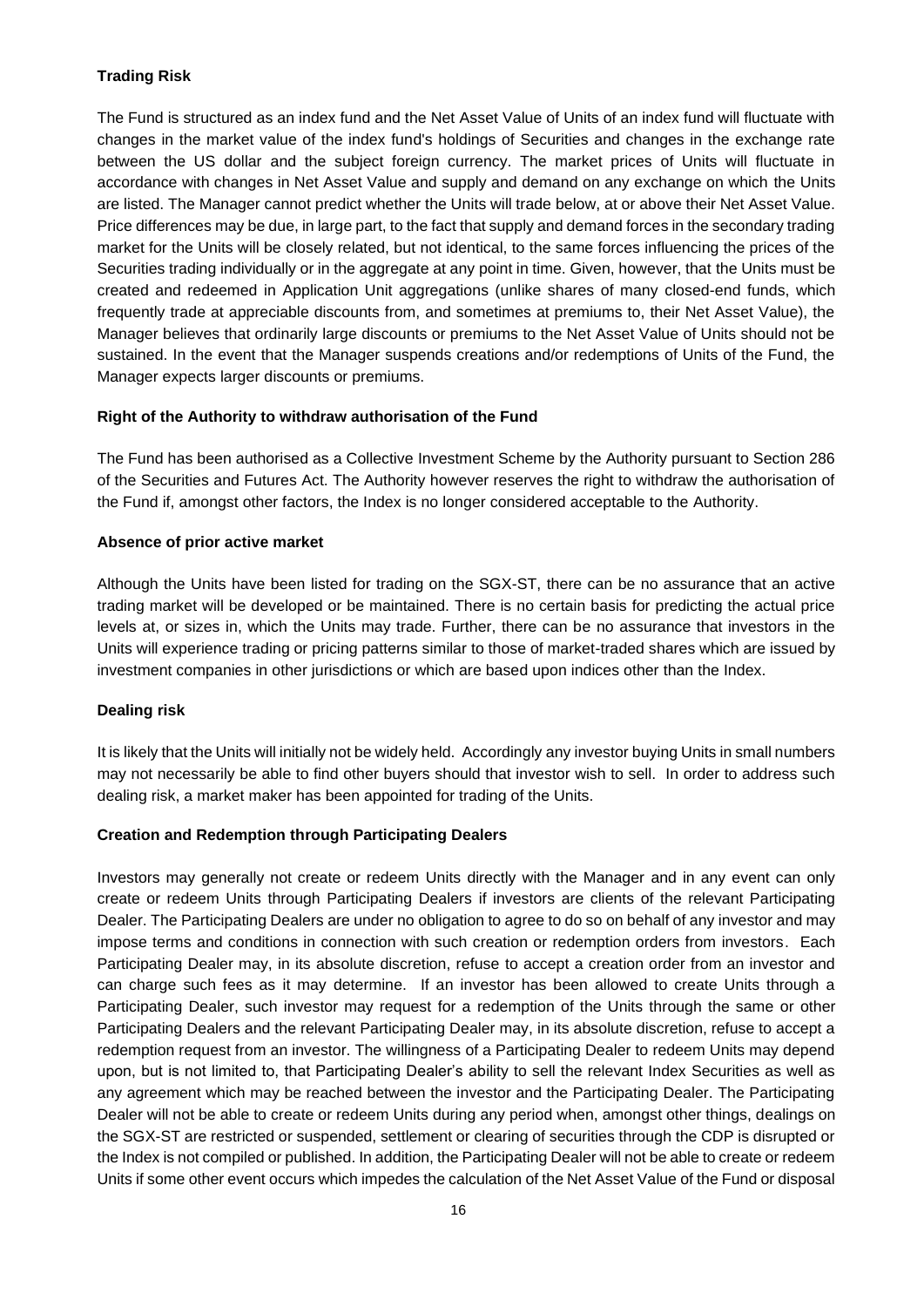of the Fund's portfolio securities cannot be effected.

### **Risk of investment diminution**

The value of the securities which the Fund invests may go down as well as go up. Stock values could decline generally or could underperform other types of investments. Investors may not get back their original investment.

## **Risk inherent in Index Securities**

As the Fund invests in Index Securities, the price of Units may fluctuate in response to changes in interest rates, foreign exchange, economic and political conditions and the financial condition of issuers of the Index Securities.

## **Lack of discretion by Manager to adapt to market changes**

The Index Securities held by the Fund will passively reflect the distribution of companies whose securities are included in the Index. Therefore, adverse changes in the financial condition or share performance of any company included in the Index will not result in the sale of the shares of such company by the Fund, and will be likely to adversely affect the Fund's Net Asset Value and the trading price of the Units. The Manager will have limited discretion to remove the securities of such company from the Fund.

## **Units may trade at prices other than at Net Asset Value**

The Net Asset Value of the Fund represents the fair price for buying or selling Units. As with any listed fund, the secondary market price of Units may sometimes trade above or below this Net Asset Value. There is a risk, therefore, that Unitholders may not be able to buy or sell at a price close to this Net Asset Value. The deviation from Net Asset Value is dependent on a number of factors, but will be accentuated when there is a large imbalance between market supply and demand for Units on the SGX-ST. However, given that the Units can be created and redeemed in Application Unit sizes by Participating Dealers, as applicable, it is not anticipated that large discounts or premiums will be sustained.

## **Trading in Units on the SGX-ST may be suspended**

Investors will not be able to purchase or sell Units on the SGX-ST during any period when the SGX-ST suspends trading in the Units. The SGX-ST may suspend the trading of Units whenever the SGX-ST determines that it is appropriate in the interests of a fair and orderly market to protect investors. The creation and redemption of Units will also be suspended in the event that the trading of Units on the SGX-ST is suspended. The SGX-ST imposes certain requirements for the continued listing of securities, including the Units, on the SGX-ST. Investors cannot be assured that the Fund will continue to meet the requirements necessary to maintain the listing of Units on the SGX-ST or that the SGX-ST will not change the listing requirements. The Fund may be terminated if Units are delisted from the SGX-ST or if the CDP is no longer able to act as the depository for the Units listed on the SGX-ST. Dealings of Units on the SGX-ST may not necessarily be suspended in the event that the creation and redemption of Units is temporarily suspended by the Manager in accordance with the terms of the Trust Deed. If the creation and redemption of Units is temporarily suspended, the trading price of the Units may be adversely affected and differ from the Net Asset Value of the Fund.

## **Fund is not a typical unit trust**

Investors should note that the Fund is not like a typical unit trust offered to the public in Singapore. Units may only be created and redeemed in Application Unit sizes by Participating Dealers and Units may not be subscribed for, or redeemed, directly by retail investors. For so long as the Units are listed for quotation on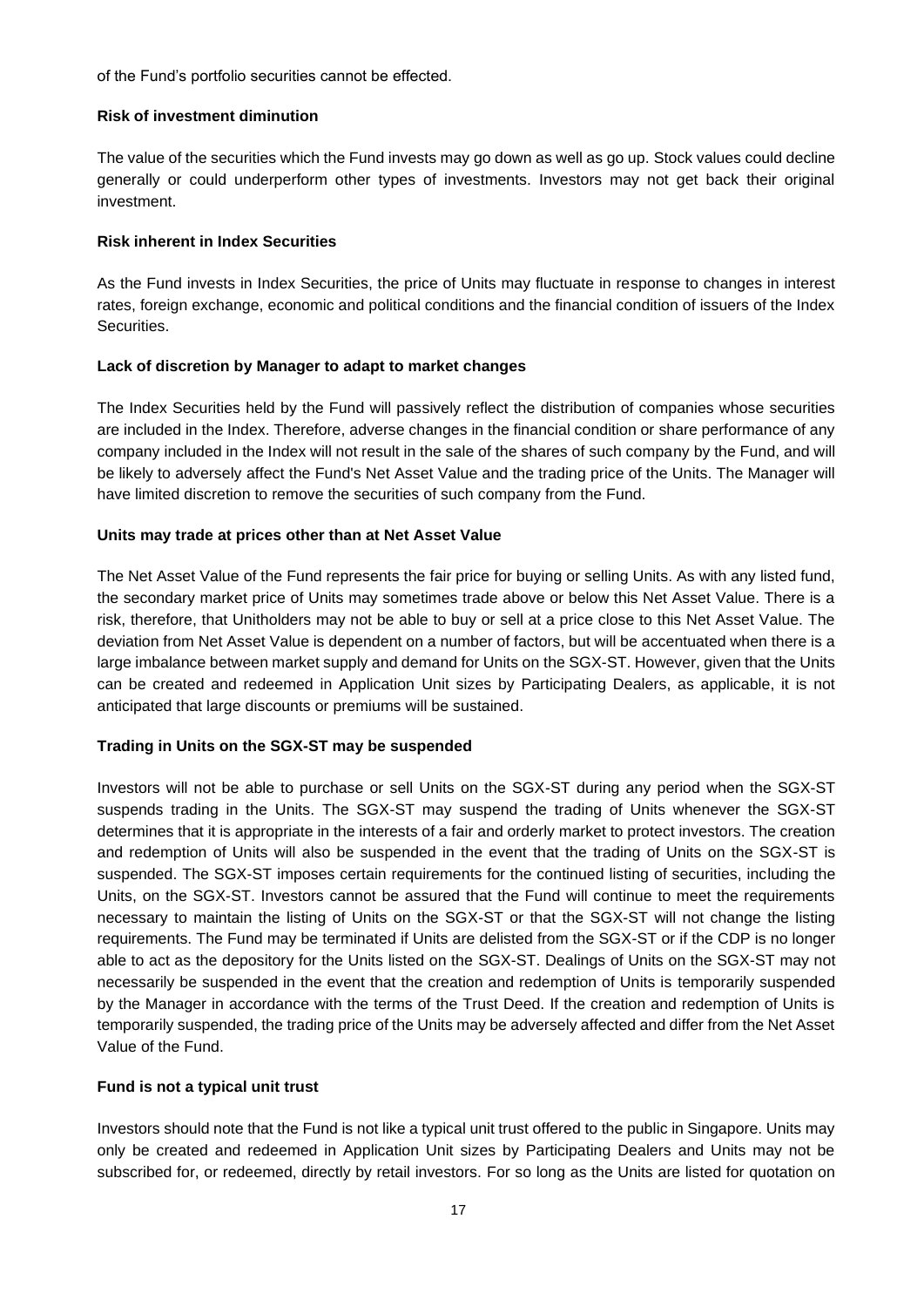the SGX-ST, retail investors shall have no right to request the Manager to redeem or purchase their Units. Participating Dealers will not be able to create or redeem Units during any period when, amongst other things, dealings on the SGX-ST are restricted or suspended, settlement or clearing of securities in CDP is disrupted or the Index is not compiled or published. Investors may generally only realise the value of their Units by selling their Units on the SGX-ST. These features are not usually present in a typical unit trust offered to the public in Singapore, where units can generally be purchased and redeemed directly by the retail public.

### **Minimum creation and redemption size**

Units will normally only be issued or redeemed in Application Unit size aggregates (currently 0.5 million Units or whole multiples thereof). Investors who do not hold Application Unit size aggregates may only be able to realise the value of their Units by selling their Units on the SGX-ST.

## **Minimum Fund Size**

The Fund is structured as an index fund with a low total expense ratio (including such items such as Manager's fees and Trustee's fees). As with any fund, in order to remain viable, the size of the Fund must be sufficient to cover at least its fixed operating costs; given the relatively low fees charged to and payable by the Fund, this means, that the minimum size of the Fund needs to be significantly larger than other typical unit trusts.

## **Registration or cross-listing of Fund in other markets**

There is a likelihood that the Fund may in the future be registered on other markets, or cross-listed on other exchanges, or otherwise offered in other jurisdictions. As this is expected to improve the liquidity for existing Unitholders and result in more efficient secondary market pricing due to increased scope for arbitrage, the Manager may be permitted by the Trustee to charge the related costs to the Fund.

#### **Risks Related to Borrowings by the Fund**

<span id="page-21-0"></span>Subject to the provisions of the Trust Deed, the Trustee may, with the concurrence of the Manager, pledge all or any part of the Fund if the lender requires security to be provided in connection with any borrowings for the account of the Fund. In the event that the Fund is unable to repay the principal or interest on such borrowing, the pledged assets may be disposed of by the lender. If the price received by the lender is insufficient to satisfy the outstanding due to the lender in full, the Fund may have to dispose of its investments to raise cash for payment of the shortfall to the lender. There may be an adverse effect on the Net Asset Value of the Fund if such disposal is effected during any period when general market conditions are unfavourable.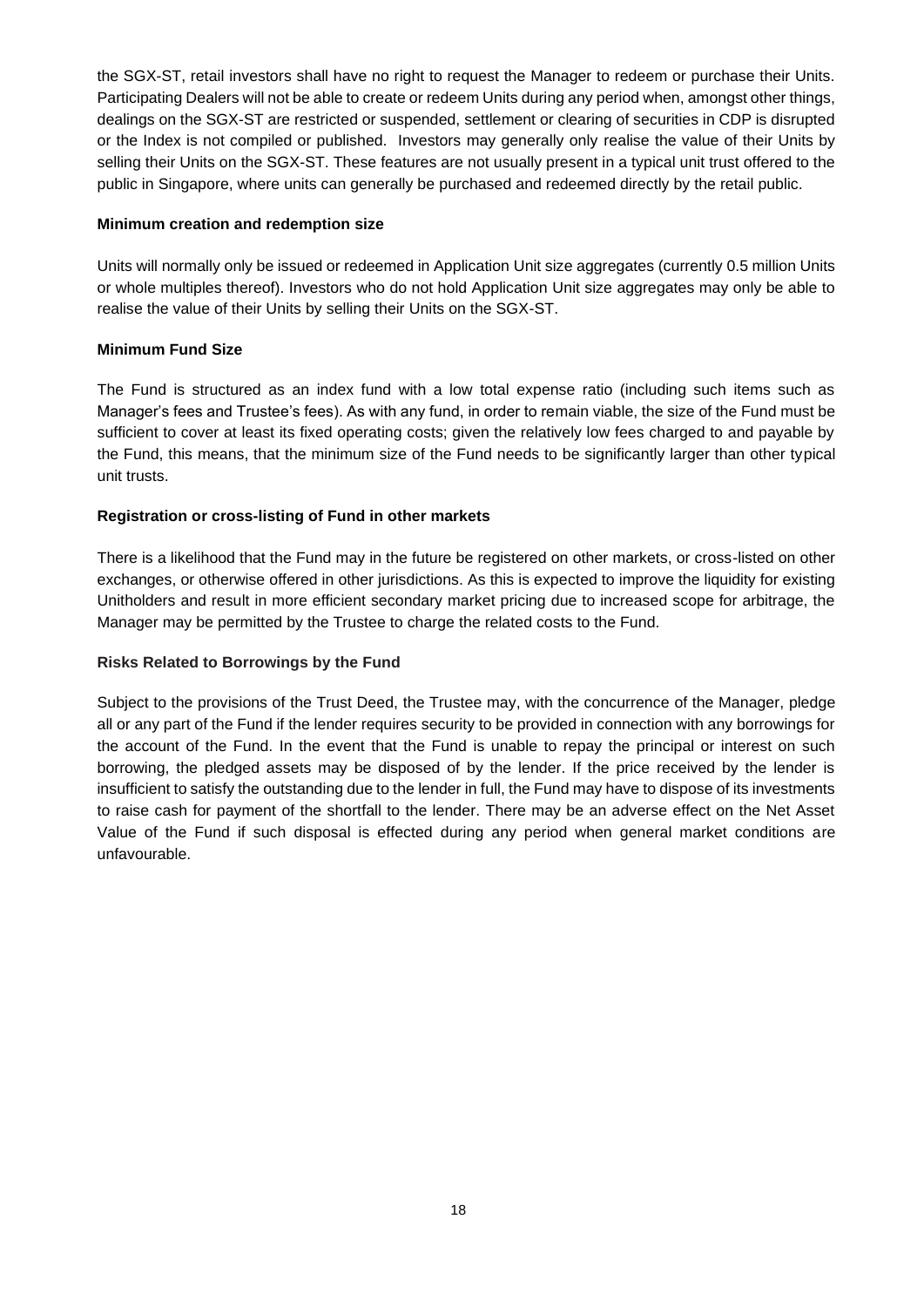## **RISK FACTORS RELATING TO THE INDEX**

### **Errors or inaccuracies in the Index**

There may be inaccuracies, errors, omissions or mistakes in the compilation or calculation of the Index, which may result in significant deviations between the Net Asset Value of the Units and the Index. The Manager and the Trustee are not responsible or involved in the compilation or calculation of the Index, and thus cannot be held responsible or liable for any inaccuracies, errors, omissions or mistakes in such compilation or calculation. The computation of the Index may be inaccurate or incomplete if, amongst other factors, the information received by the Index Provider from the Relevant Exchanges is inaccurate or incomplete. Examples of types of errors which may occur include:

- (i) the closing price of an Index Security on a given day being incorrect;
- (ii) a missed corporate event;
- (iii) a missed Index methodology event (deviation from what is stated in the methodology document for the Index);
- (iv) a late announcement in respect of an Index Security.

## **Index is subject to fluctuations**

The performance of the Units should correspond closely with the performance of the Index. The Index may experience periods of volatility in the future. If the Index experiences volatility or declines, the price of the Units will vary or decline accordingly.

#### **Composition of and weightings in the Index may change**

The securities which comprise the Index are changed by S&P from time to time. The price of the Units may rise or fall as a result of such changes. The composition of the Index may also change if one of the constituent companies were to delist its securities or if a new eligible company were to list its securities and be added to the Index. If this happens, the weighting or composition of the Index Securities invested by the Fund would be changed as considered appropriate by the Manager in order to achieve the investment objective. Thus, an investment in Units will generally reflect the Index as its constituents change from time to time, and not necessarily the way it is comprised at the time of an investment in the Units.

The Fund's investments will be monitored by the Manager on a daily basis, and the Manager will track any change of composition and weightings of the Index as and when it occurs. Appendix II – "The S&P Ethical Pan Asia Select Dividend Opportunities Index" describes how the Index is compiled.

#### **Licence to use the Index may be terminated**

The Manager has been granted a licence by S&P to use the Index in connection with the operation, marketing and promotion of the Fund. The Fund may be terminated if the Index licence agreement is terminated and the Manager is unable to identify or agree with the Index Provider or any other index provider terms for the use of a suitable replacement index that gives, in the opinion of the Manager, the same or substantially similar equity exposure as the Index. In the event that the Index is no longer available for use by the Fund, the Manager will source for a suitable replacement index that gives, in the opinion of the Manager, the same or substantially similar equity exposure as the Index. Any such replacement index will be notified to Unitholders via SGXNET. Accordingly, investors should note that the ability of the Fund to track the Index depends on the continuation in force of the Index licence agreement in respect of the Index or a suitable replacement.

In the event that the licence for the use of the Index is terminated for any reason, the Manager will notify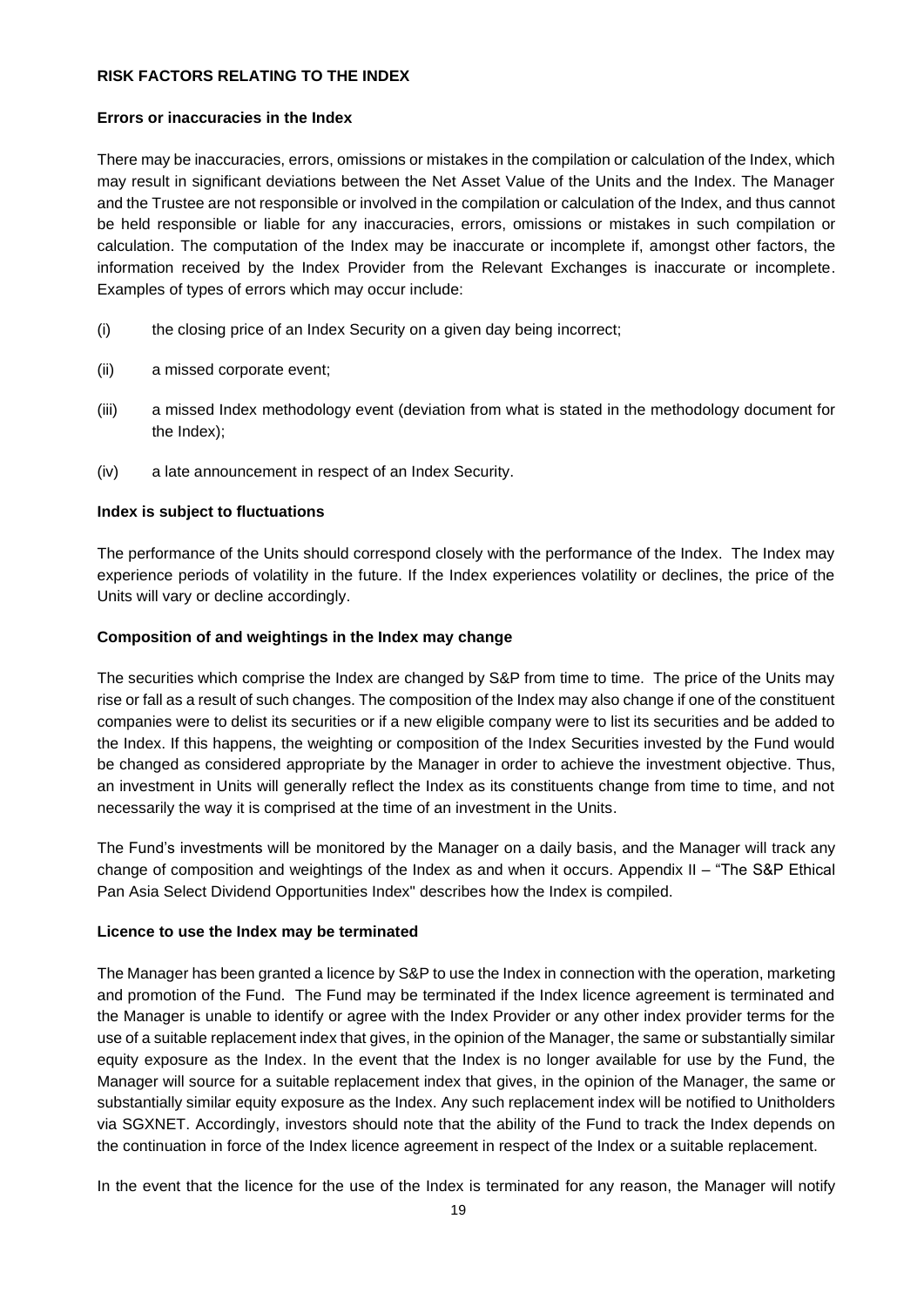Unitholders of such termination via an announcement on SGXNET.

### **Compilation of the Index**

No warranty, representation or guarantee is given as to the accuracy or completeness of the Index and its computation or any information related thereto. The process and the basis of computing and compiling the Index and any of its related formulae, constituent companies and factors may at any time be changed or altered by S&P without notice.

## <span id="page-23-0"></span>**DISCLAIMERS**

#### **Disclaimer by S&P**

The "**S&P Ethical Pan Asia Select Dividend Opportunities Index**" is a product of S&P Dow Jones Indices LLC, a division of S&P Global, or its affiliates ("**SPDJI**"), and has been licensed for use by the Manager. Standard & Poor's® and S&P® are registered trademarks of Standard & Poor's Financial Services LLC, a division of S&P Global ("**S&P**"); Dow Jones® is a registered trademark of Dow Jones Trademark Holdings LLC ("**Dow Jones**"); and these trademarks have been licensed for use by SPDJI and sublicensed for certain purposes by the Manager. It is not possible to invest directly in an index. The Fund is not sponsored, endorsed, sold or promoted by SPDJI, Dow Jones, S&P, or any of their respective affiliates (collectively, "**S&P Dow Jones Indices**"). S&P Dow Jones Indices makes no representation or warranty, express or implied, to the owners of the Fund or any member of the public regarding the advisability of investing in securities generally or in the Fund particularly or the ability of the S&P Ethical Pan Asia Select Dividend Opportunities Index to track general market performance. Past performance of an index is not an indication or guarantee of future results. S&P Dow Jones Indices' only relationship to the Manager with respect to the S&P Ethical Pan Asia Select Dividend Opportunities Index is the licensing of the Index and certain trademarks, service marks and/or trade names of S&P Dow Jones Indices and/or its licensors. The S&P Ethical Pan Asia Select Dividend Opportunities Index is determined, composed and calculated by S&P Dow Jones Indices without regard to the Manager or the Fund**.** S&P Dow Jones Indices have no obligation to take the needs of the Manager or the owners of the Fund into consideration in determining, composing or calculating the S&P Ethical Pan Asia Select Dividend Opportunities Index. S&P Dow Jones Indices is not responsible for and has not participated in the determination of the prices and amount of the Fund or the timing of the issuance or sale of the Fund or in the determination or calculation of the equation by which the Fund is to be converted into cash, surrendered, or redeemed, as the case may be. S&P Dow Jones Indices has no obligation or liability in connection with the administration, marketing or trading of the Fund**.** There is no assurance that investment products based on the S&P Ethical Pan Asia Select Dividend Opportunities Index will accurately track index performance or provide positive investment returns. S&P Dow Jones Indices LLC is not an investment or tax advisor. A tax advisor should be consulted to evaluate the impact of any taxexempt securities on portfolios and the tax consequences of making any particular investment decision. Inclusion of a security within an index is not a recommendation by S&P Dow Jones Indices to buy, sell, or hold such security, nor is it considered to be investment advice.

<span id="page-23-1"></span>NEITHER S&P DOW JONES INDICES NOR ANY THIRD PARTY LICENSOR GUARANTEES THE ADEQUACY, ACCURACY, TIMELINESS AND/OR THE COMPLETENESS OF THE S&P ETHICAL PAN ASIA SELECT DIVIDEND OPPORTUNITIES INDEX OR ANY DATA RELATED THERETO OR ANY COMMUNICATION, INCLUDING BUT NOT LIMITED TO, ORAL OR WRITTEN COMMUNICATION (INCLUDING ELECTRONIC COMMUNICATIONS) WITH RESPECT THERETO. S&P DOW JONES INDICES SHALL NOT BE SUBJECT TO ANY DAMAGES OR LIABILITY FOR ANY ERRORS, OMISSIONS, OR DELAYS THEREIN. S&P DOW JONES INDICES MAKES NO EXPRESS OR IMPLIED WARRANTIES, AND EXPRESSLY DISCLAIMS ALL WARRANTIES, OF MERCHANTABILITY OR FITNESS FOR A PARTICULAR PURPOSE OR USE OR AS TO RESULTS TO BE OBTAINED BY THE MANAGER, OWNERS OF THE FUND, OR ANY OTHER PERSON OR ENTITY FROM THE USE OF THE S&P ETHICAL PAN ASIA SELECT DIVIDEND OPPORTUNITIES INDEX OR WITH RESPECT TO ANY DATA RELATED THERETO. WITHOUT LIMITING ANY OF THE FOREGOING, IN NO EVENT WHATSOEVER SHALL S&P DOW JONES INDICES BE LIABLE FOR ANY INDIRECT, SPECIAL, INCIDENTAL, PUNITIVE, OR CONSEQUENTIAL DAMAGES INCLUDING BUT NOT LIMITED TO, LOSS OF PROFITS, TRADING LOSSES, LOST TIME OR GOODWILL, EVEN IF THEY HAVE BEEN ADVISED OF THE POSSIBLITY OF SUCH DAMAGES, WHETHER IN CONTRACT, TORT, STRICT LIABILITY, OR OTHERWISE. THERE ARE NO THIRD PARTY BENEFICIARIES OF ANY AGREEMENTS OR ARRANGEMENTS BETWEEN S&P DOW JONES INDICES AND THE MANAGER, OTHER THAN THE LICENSORS OF S&P DOW JONES INDICES.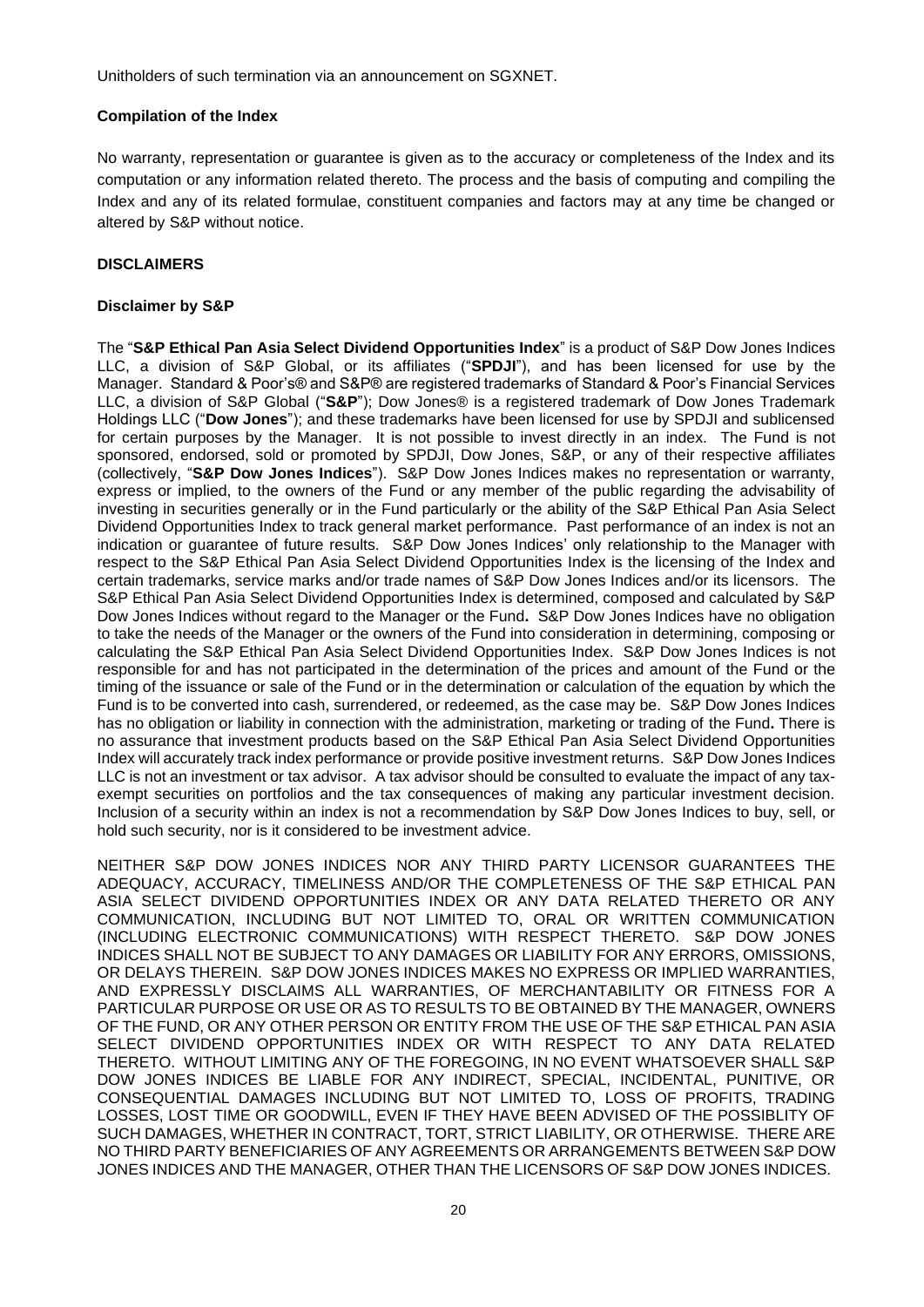## **MANAGEMENT AND ADMINISTRATION**

#### **Manager**

The manager of the Fund is Principal Asset Management (S) Pte Ltd (Company Registration Number 200607208K), a private limited company incorporated in Singapore on 18 May 2006. The Manager's principal place of business is Singapore. The Manager is licensed and regulated by the Authority, and holds a Capital Markets Services License for Fund Management issued by the Authority. The Manager has more than 11 years of experience in managing discretionary and mutual funds, and is wholly-owned by Principal Asset Management Berhad *(formerly known as CIMB-Principal Asset Management Berhad)*, which has been managing discretionary and mutual funds in Malaysia for more than 20 years. As of 31 December 2018, Principal Asset Management Berhad manages approximately S\$17 billion in clients' assets. As of 31 December 2018, the assets under management of the Manager stood at approximately S\$3.7 billion and the amount of assets under management which is related to index-tracking funds is S\$59.8 million. The issued and paid-up share capital of the Manager is S\$2.5 million.

The other investment funds managed by the Manager as at the date of this Prospectus include the Principal FTSE ASEAN 40 *(formerly known as CIMB FTSE ASEAN 40)*.

#### **General Responsibilities of the Manager**

The Manager has general powers of management over the assets of the Fund. The Manager has covenanted in the Trust Deed to use its best endeavours to carry on and conduct its business in a proper and efficient manner and to ensure that the Fund is carried on and conducted in a proper and efficient manner. The Manager has also covenanted that it will conduct all transactions with or for the Fund at arm's length.

The Manager will also be responsible for ensuring compliance with the applicable provisions of the Securities and Futures Act and all other relevant legislation, the Listing Rules, the Code, the Trust Deed and all relevant contracts. The Manager will be responsible for all communications with Unitholders.

In the absence of fraud or negligence by the Manager, it shall not incur any liability by reason of any error of law or any matter or thing done or suffered or omitted to be done by it in good faith under the provisions of the Trust Deed. In addition, the Manager shall be entitled, for the purpose of indemnity against any action, costs, claims, damages, expenses or demands (other than those arising out of any liability or obligation to the Unitholders imposed on the Manager pursuant to applicable laws or where the Manager has failed to exercise the degree of care and diligence required of it as manager) to which it may be put as Manager, to have recourse to the assets of the Fund in respect of which such action, costs, claims, damages, expenses or demands have been made or arose out of.

The Manager may, in managing the Fund and in carrying out and performing its duties and obligations under the Trust Deed, appoint such person as it may think fit to exercise all or any of the powers, rights, privileges, duties and discretions vested in it under the Trust Deed and such delegation may be made upon such terms and conditions and subject to such applicable laws and regulations (including powers to sub-delegate), Provided That the Manager shall be liable for any act or omission of any such person as if it were the act or omission of the Manager (save only to the extent that and subject to any applicable laws, the Manager has failed to exercise the degree of care and diligence required of a manager in the selection, appointment and monitoring of such delegate).

The Manager will remain as the manager of the Fund until it retires or is removed or replaced in accordance with the provisions of the Trust Deed, as summarised under the heading "Removal of the Manager".

Any change to the manager of the Fund will be announced forthwith on the SGXNET.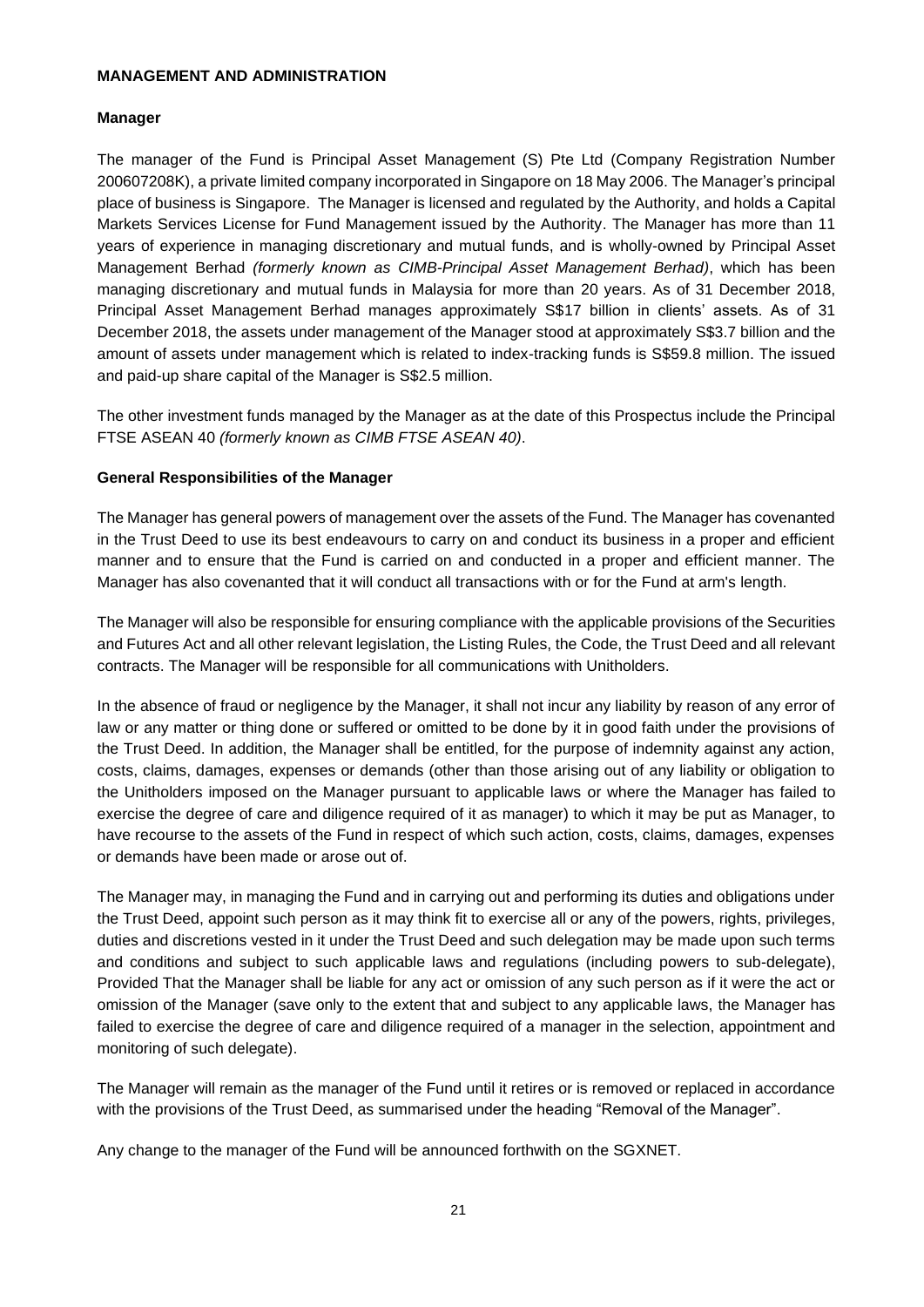## **Directors of the Manager**

## **Christopher Leow**

Mr Leow, of 50 Raffles Place, #22-03A & B Singapore Land Tower, Singapore 048623, is the Chief Executive Officer and a Director of the Manager, and is responsible for leading the International Investment team based in Singapore. He joined Principal Asset Management Berhad in December 2003 and was transferred to the Manager in May 2007. He has more than 20 years of experience in the equities and fund management industry. Mr Leow is a Chartered Financial Analyst ("CFA") and a Certified Financial Planner. He has been registered with the Authority under the Securities and Futures Act (Cap. 289) as a Representative of the Manager in fund management since September 2007. Mr Leow holds a Bachelor of Commerce in Accounting and Finance (Hons) from the University of Western Australia.

## **Alejandro Elias Echegorri Rodriguez**

Mr Echegorri, of One Raffles Quay, North Tower #19-01/04, Singapore 048583, is Chief Investment Officer for Asia, Principal International and a Director of the Manager, and was previously the Chief Executive Officer, ASEAN Region, of Principal Asset Management Berhad. He was appointed as Executive Director of Principal Asset Management Berhad on 28 March 2016 and as Director of the Manager on 4 April 2016. He joined Principal Asset Management Berhad on 1 March 2015. Previously he was the Chief Investment Officer for Principal International in Latin America, where he was responsible for the overall investment strategy and the investment process for the group and for overseeing the management of pension, mutual funds and general accounts in the region as well as for supporting the overall development of the asset management business in the region. He joined Principal International in 2003 as Head of Institutional Asset Management and Chief Investment Officer for Principal Financial Group in Mexico. Prior to that, he was the Senior Investment Officer for Citibank's Pension Fund Business in Latin America. He also held different positions in the investment area in countries such as Uruguay, Argentina, Chile, Mexico and the United Kingdom. Mr Echegorri holds a degree in Economics from the Universidad Mayor de la Republica, Uruguay, and a Master in Economics from Universidad Centro de Estudios Macroeconomics de Argentina.

# **Lum Joy Deng**

Ms Lum, of 10th Floor, Bangunan CIMB, Jalan Semantan, 50490 Damansara Heights, Kuala Lumpur, Malaysia, is a Director of the Manager and Head of the Investment unit of Group Ventures and Partnerships ("GVP") in CIMB Group, and is primarily responsible for managing CIMB Group's private markets portfolio of investments including CIMB Group's exposure to private equity funds and direct strategic investments. She has extensive transactional experience, having spent 8 years in Corporate Finance in the Investment Banking department of CIMB Group, focusing on cross-border M&As, divestments, IPOs, fund raising, and corporate restructuring advisory work for clients across Asia Pacific markets covering various industries. Prior to her existing role, she was in CIMB Group's agribusiness sector team for 2 years, where she advised capital markets-related deals on market trends, financial valuations, competitive analyses, and market positioning within the sector. She sits on the board of various investee companies as non-executive director and is also an active member of the investment committee at various private equity funds managed by CIMB. Ms Lum graduated with Honours in Accounting and Finance from the University of Nottingham, England.

## **Key executives of the Manager - Appointed Portfolio Managers of the Fund**

The appointed individual/principal portfolio manager of the Fund who primarily performs the investment management functions for the Fund is Mr Leow (who is also one of the directors of the Manager), who is assisted by Mr James Gan Seng Chen, Mr Shawn Ho Jian Hong and Ms Zhang Yuzheng.

Please see the write-up above for more information on Mr Leow's qualifications, experience and employment history.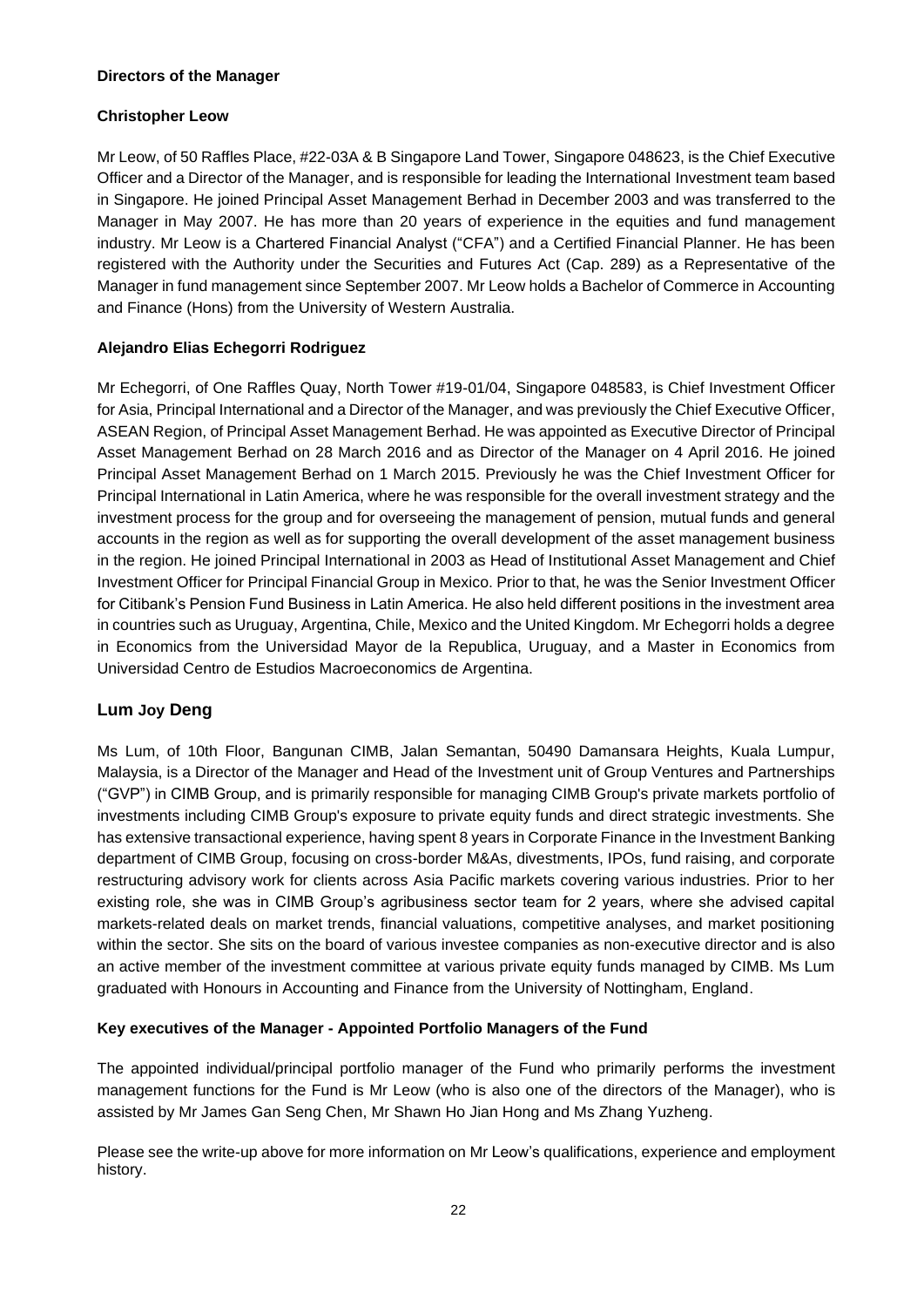James joined the Manager in November 2012 and has 9 years of experience in the fund management industry as a research analyst and portfolio manager. Before joining the Manager, James was an investment analyst with the Manager's parent company, Principal Asset Management Berhad. James holds a Bachelor of Science in Mathematics and Economics from the University of Warwick in the United Kingdom and is a CFA charter-holder.

Shawn joined the Manager in 2015 and focuses primarily on the Singapore and China equity markets, where he covers a range of sectors. Shawn holds a Masters in Real Estate Finance from the University of Cambridge.

Yuzheng joined the Manager in 2017 and focuses primarily on asset allocation models. Yuzheng holds a Masters of Economics from Columbia University.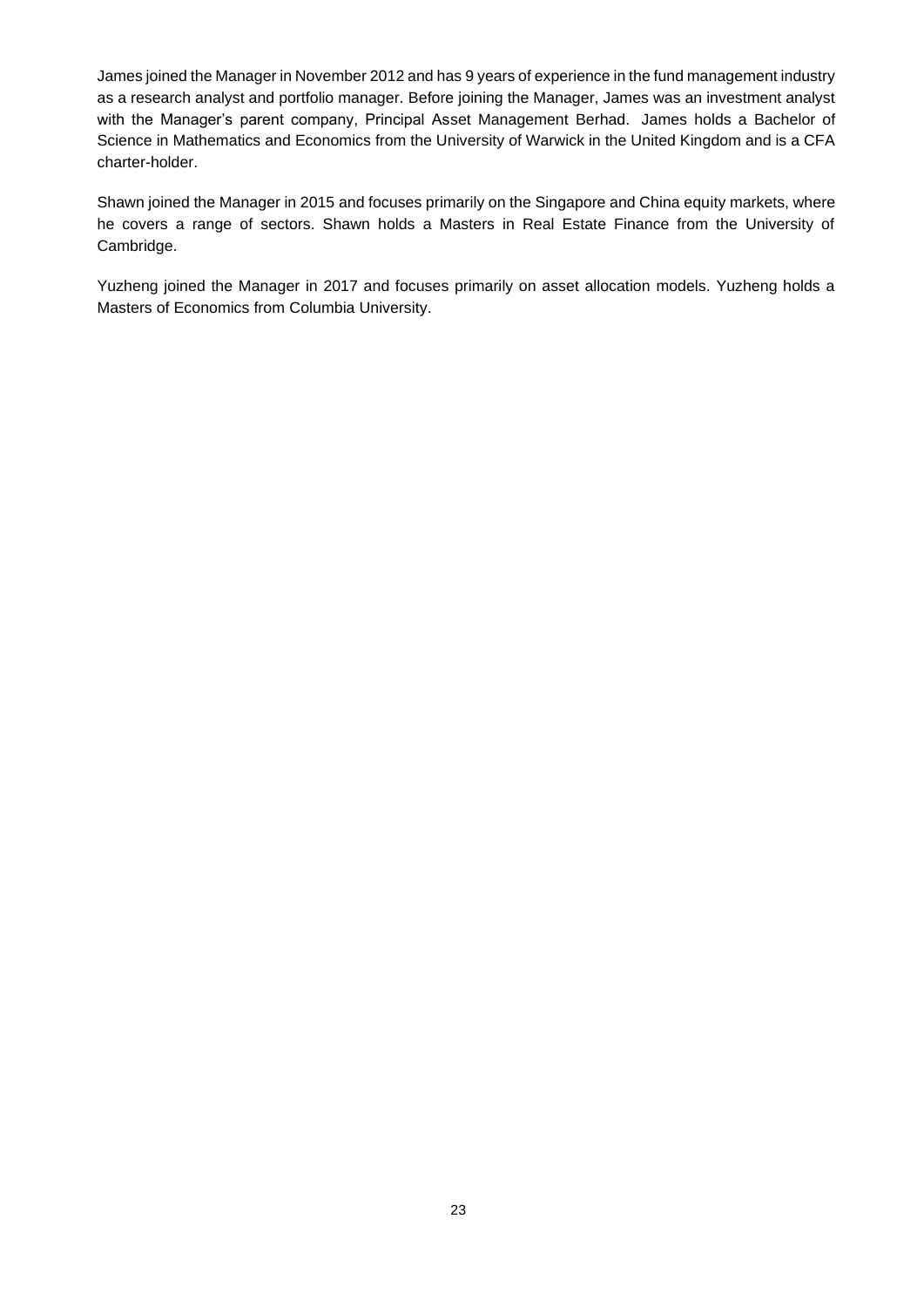# **Trustee**

Citicorp Trustee (Singapore) Limited (the "**Trustee**") is approved under section 289 of the Securities and Futures Act to act as trustee for collective investment schemes which are authorised under section 286 of the Securities and Futures Act and constituted as unit trusts. The Trustee is regulated by the Authority. Its registered address is at 5 Changi Business Park Crescent, Level 5, Singapore 486027. The Trustee does not have any material conflict of interest with its position as trustee of the Fund.

Under the Trust Deed, the Trustee is responsible for the safekeeping of the assets of the Fund. The Trustee has appointed Citibank, N.A., Singapore Branch to be the custodian of such assets upon such terms and conditions as may be agreed by the parties. The Trustee may be removed by notice in writing given by the Manager if, amongst others, the Trustee goes into liquidation (except a voluntary liquidation for the purpose of reconstruction or amalgamation upon terms previously notified in writing to the Manager), or a receiver is appointed over any of its assets or if a liquidator or judicial manager is appointed in respect of the Trustee.

The Trustee's fee will be borne by the Manager out of the Manager's fee and will not be charged to the Fund as set out below under the section headed "Fees, Charges and Expenses".

Unitholders acknowledge and agree that the Trustee, the Custodian and their agents and/or each of their affiliates and related corporations ("**Recipients**", each a "**Recipient**") may collect, use and/or disclose personal data (as defined under the Personal Data Protection Act 2012), as collected directly from Unitholders, from the Manager, or otherwise, for purposes which may include:

- (a) providing, operating, processing and administering Units as may be required by the Trust Deed;
- (b) performing obligations and duties of a trustee under the Trust Deed and/or discharging statutory, legal, equitable and fiduciary duties as a trustee, including updating and maintaining the Register;
- (c) undertaking activities related to the provision of services to the Manager as Trustee or Custodian of the Fund and maintaining service quality and training staff;
- (d) fulfilling foreign and domestic legal, regulatory and compliance requirements (including U.S. antimoney laundering and tax obligations applicable to Citibank and disclosure to any stock exchange) and complying with any applicable treaty or agreement with or between foreign and domestic governments applicable to Citibank;
- (e) verifying the identity of Unitholders or the identity or authority of Unitholders' representatives who contact or may be contracted by Citibank to carry out or respond to to Unitholders' requests, questions or instructions;
- (f) monitoring and recording calls and electronic communications for quality, training, investigation and fraud prevention purposes;
- (g) for crime detection, prevention, investigation and prosecution;
- (h) enforcing or defending the rights of Citibank, contractual or otherwise;
- (i) performing internal management, operating control (including financial control) and management information systems, and carrying out internal or external audits; and
- (j) complying with any obligations, requirements, policies, procedures, measures or arrangements for sharing data and information within Citibank and any other use of data and information in accordance with any of Citibank's programmes for compliance with sanctions or prevention or detection of money laundering, terrorist financing or other unlawful activities.

"**Citibank**" means Citibank, N.A. and its branches, subsidiaries, representative offices and affiliates, which shall include, but is not limited to, the Trustee and/or the Custodian.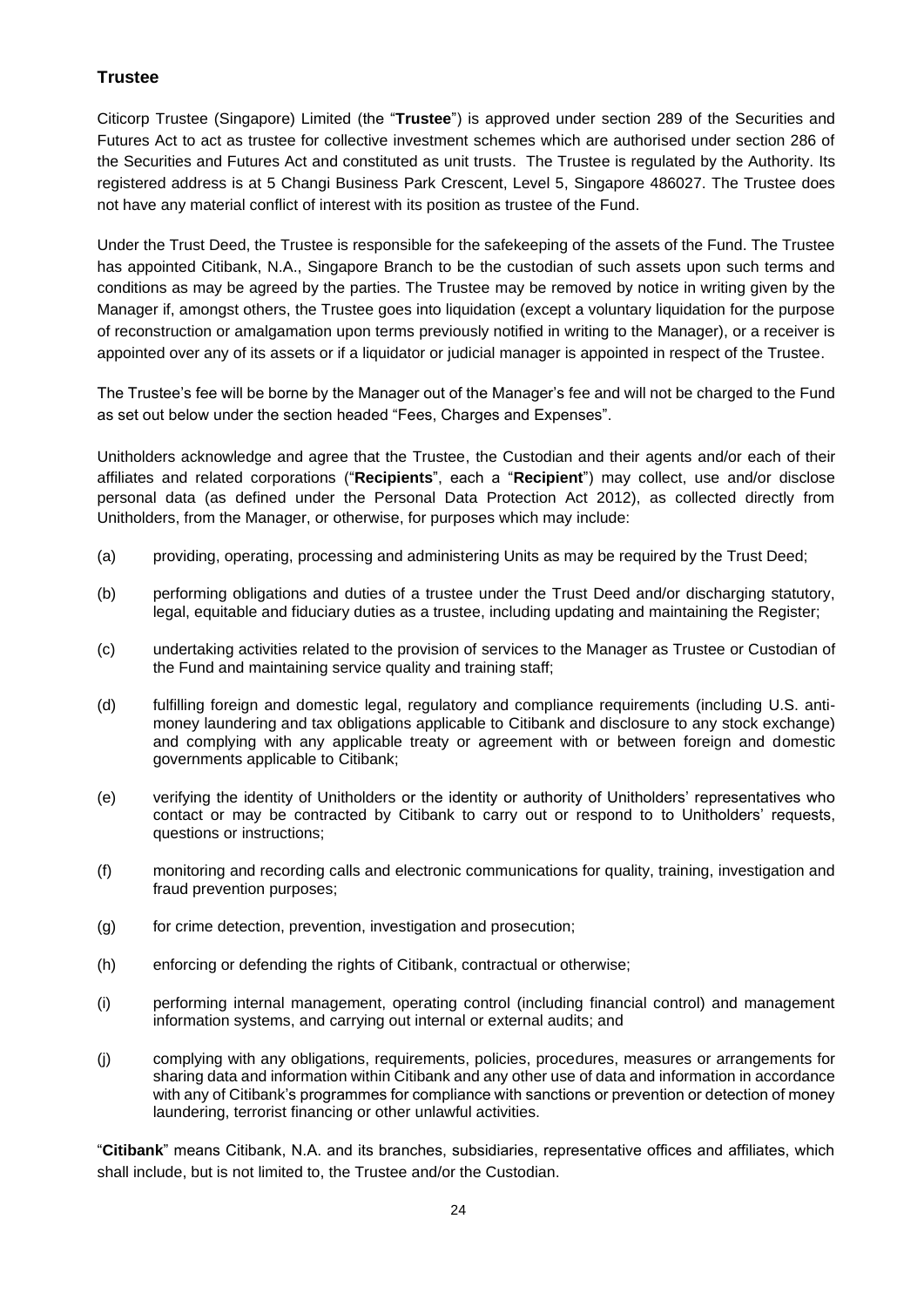Where an investor/Unitholder provides personal data relating to third party individuals to a Recipient, directly or indirectly, that investor/Unitholder warrants that the prior consent of such third party individual, which will allow the Recipient to collect, use and disclose that personal data in the manner and for the purposes described above, has been obtained, and consents and acknowledges to all such collection, use and disclosure on behalf of that third party individual. Upon reasonable request by the Recipient, the investor/Unitholder agrees to provide to the Recipient a copy of document(s) containing such consent or which evidences that the relevant individual has given such consent.

Subject to applicable laws and regulations, such personal data may be transferred to other countries or territories outside Singapore for the purposes set out above, including to: (i) any person or entity including government authorities, regulatory bodies, courts and tribunals to whom Trustee is under an obligation to make disclosure pursuant to any domestic or foreign legal process, legal obligation or regulatory obligation; (ii) affiliates or related corporations of the Trustee; and (iii) any agent, contractor or third party service provider who provides administrative, mailing, data processing, business process, human resource, information technology or other service to the Trustee, its affiliates or related corporation in connection with the operation of their business. All such personal data may be retained after Units held by the relevant Unitholder have been realized.

Each Investor/Unitholder undertakes to ensure that all information provided to the Recipient is true, accurate and complete and Investors/Unitholders should contact the Manager and/or their authorised distributors if there is any change to the personal data provided including *inter alia* in the application form, subscription form or account opening documents.

Investors/Unitholders may refuse to consent to the collection, use and disclosure of their personal data. Where such refusal is made, the Manager is entitled to reject any application to subscribe for Units and there may be other legal consequences which are applicable as notified to the relevant investor/Unitholder at the relevant time.

Investors/Unitholders may also, after consenting to the collection, use and disclosure of their personal data, withdraw their consent by giving notice in writing to the Manager, whether directly or through their authorised distributors or agents. Where there is such a withdrawal of consent, there may be other legal consequences which are applicable as notified to the relevant investor/Unitholder at the relevant time.

## **Registrar**

Citicorp Trustee (Singapore) Limited has been appointed as the registrar of the Fund.

The Register will be maintained by the Registrar and can be inspected at 3 Changi Business Park Crescent, #07-00, Singapore 486026 during normal business hours (subject to such reasonable restrictions as the Registrar may impose).

For so long as the Units are listed, quoted and traded on the SGX-ST, the Manager shall appoint The Central Depository (Pte) Limited (Company Registration No.: 198003912M) (the "**CDP**") as the unit depository for the Fund, and all Units issued and available for trading will be represented by entries in the Register kept by the Registrar in the name of, and such Units will be deposited with, CDP as the registered Unitholder of such Units.

## **Auditors**

The auditors of the Fund are Ernst & Young LLP. Its registered address is at One Raffles Quay, North Tower, Level 18, Singapore 048583.

The Auditors' fee will be borne by the Manager out of the Manager's fee and will not be charged to the Fund as set out below under the section headed "Fees, Charges and Expenses".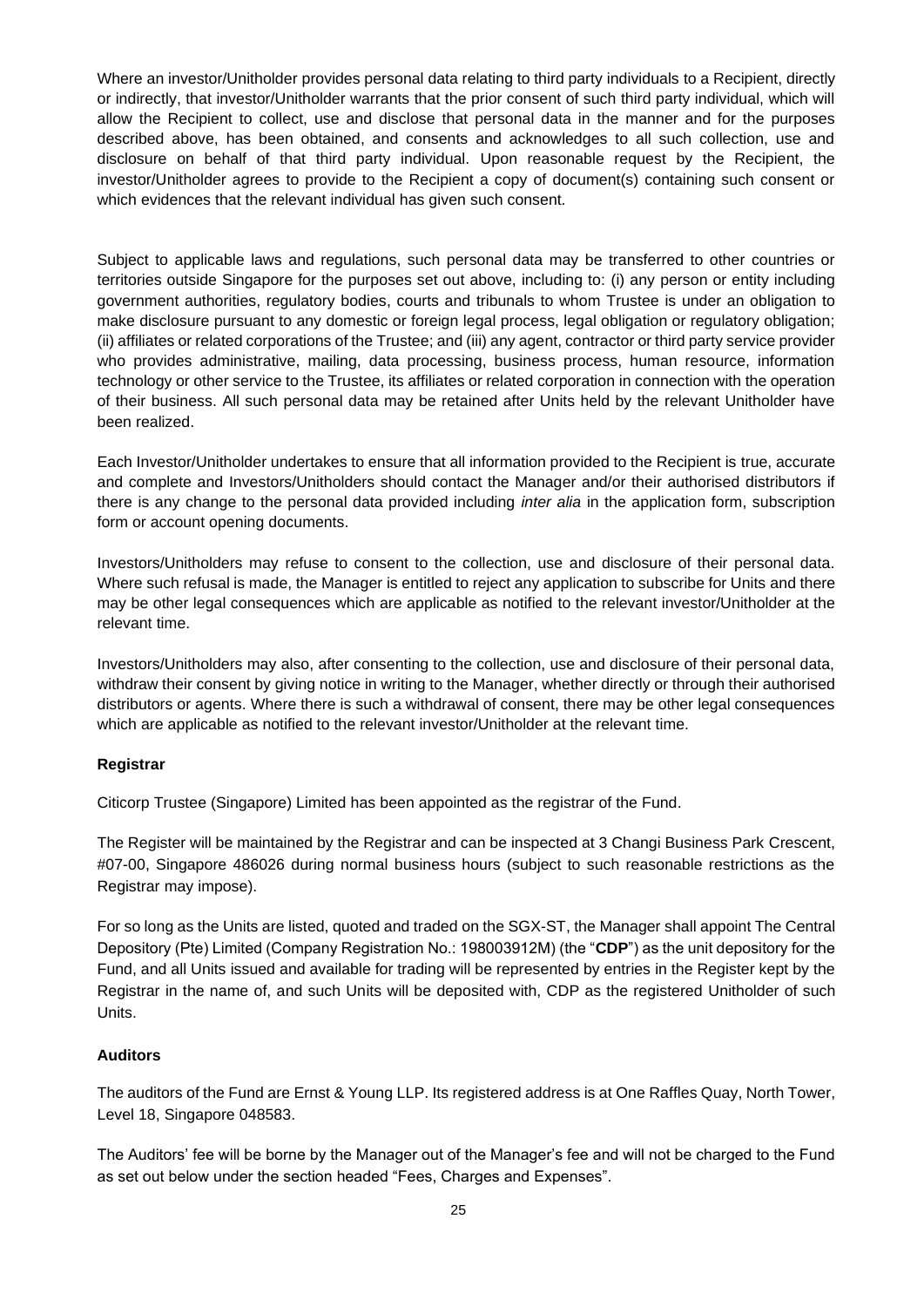## **Custodian**

The Trustee has appointed Citibank, N.A., Singapore Branch (Company Registration No. S27FC0556D), a banking association organised under the laws of the United States of America, having its place of business in Singapore with its registered office at 5 Changi Business Park Crescent, Level 5, Singapore 486027 ("**Custodian**") to act as global custodian of the Fund.

The Custodian is a bank licensed under the Banking Act (Cap. 19) of Singapore and is subject to the supervision of the Authority. As a licensed bank in Singapore, the Custodian is exempt from obtaining a capital markets services licence in relation to the provision of custodial services for securities. Details of the custodial arrangement in respect of the Deposited Property of the Fund are set out below. Citibank N.A. ("**Citibank**") is a wholly-owned subsidiary of Citigroup Inc. ("**Citigroup**"). Citibank was established under the laws of the United States of America in 1812 and is a provider of custodial and settlement services to domestic and international clients. Citibank's global custodial network covers all mature and major emerging markets. As at 31 December 2018, the total stockholders' equity of Citibank was US\$147.98 billion.

Citibank began providing securities services in Singapore in the mid-1970's and launched a fully operational global custody product in Singapore in the mid-1980's. Today, Citibank's Securities Services business has a global client base of premier banks, fund managers, broker dealers, insurance companies and government entities.

The Custodian will act as the custodian of the Fund's assets, which will be held directly by the Custodian or through its agents, sub-custodians, or delegates pursuant to the Custodian Agreement. The Custodian will remain as the global custodian for the Fund until the termination of its appointment in accordance with the provisions of the Custodian Agreement. Under the Custodian Agreement, the Custodian is required to segregate all property held on behalf of the Trustee from the assets of the Custodian. In the event that the Custodian becomes insolvent, the Trustee may terminate the Custodian Agreement on giving the requisite notice to the Custodian and shall within the requisite period, provide the Custodian with instructions specifying the person to whom the Custodian shall deliver the property of the Fund. The Trustee may also take such other appropriate action that is permitted under applicable laws.

In providing custodial services, the Custodian will tap into Citibank's global network of sub-custodians in respect of assets located in countries other than Singapore. Generally, assets in Singapore are held by the Custodian or its nominees on behalf of the Fund, and assets in other countries are held by the subcustodian(s) operating in the respective countries.

The majority of the sub-custodians are subsidiaries, branches and affiliates of Citigroup subject to Citigroup's supervision and governance. The Custodian has in place processes dealing with the selection and ongoing monitoring of sub-custodians.

The criteria for selection of sub-custodian(s) may change from time to time and may include factors such as the financial strength, market reputation, systems capability, operational and technical expertise. All subcustodians shall be licensed, authorised or registered under applicable law to carry out the relevant custodial services. The duties and responsibilities of the Custodian are set out in the Custodian Agreement. These duties include the establishment and maintenance of custodial accounts in which the Deposited Property of the Fund will be deposited, and the segregation of the assets of customers from the proprietary assets of the Custodian or any sub-custodian.

## **Fund Administration Agent**

Citibank, N.A., Singapore Branch, has been appointed as the administrator of the Fund (the "**Fund Administration Agent**"). Pursuant to the Fund Administration Services Agreement, the Fund Administration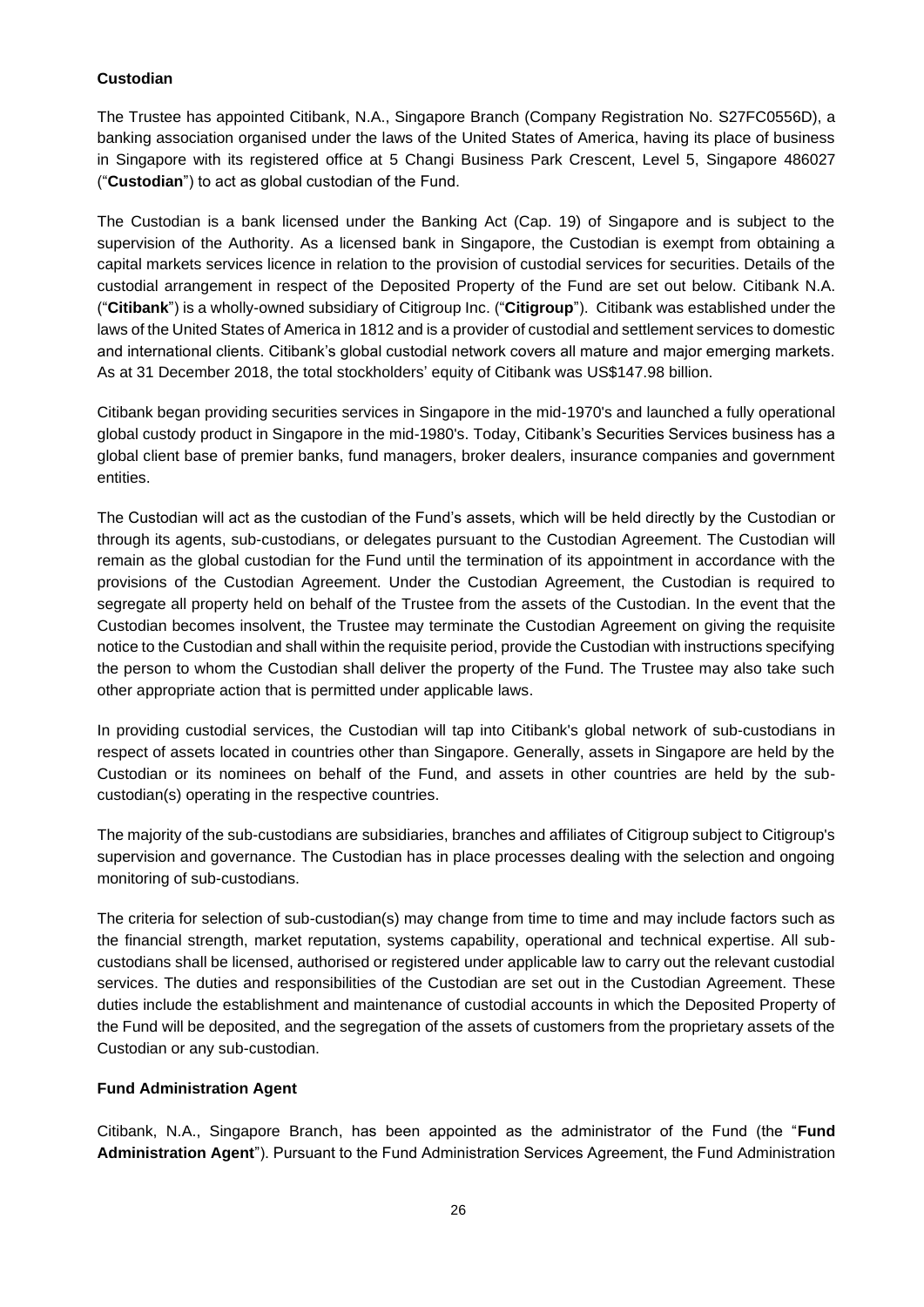Agent has been appointed by the Manager, with the approval of the Trustee, to provide certain financial, accounting, administrative and other services to the Fund including the following:

- preparing and maintaining the Fund's financial and accounting records and statements;
- determining the Net Asset Value;
- assisting in preparing the audited financial statements; and
- calculating the various fees payable by the Fund.

The Fund Administration Agent will remain as the administration agent for the Fund until the termination of its appointment in accordance with the provisions of the Fund Administration Services Agreement.

#### <span id="page-30-0"></span>**BROKERAGE TRANSACTIONS**

The policy of the Manager regarding purchases and sales of Index Securities is that primary consideration will be given to obtaining the most favourable prices and best execution of transactions in accordance with the requirements of the Code. Consistent with this policy, when Securities transactions are effected on a stock exchange, the Manager's policy is to pay commissions which are considered fair and reasonable without necessarily determining that the lowest possible commissions are paid in all circumstances.

The Manager believes that a requirement always to seek the lowest possible commission cost may impede effective portfolio management and preclude the Fund and the Manager from obtaining a high quality of brokerage and research services. In seeking to determine the reasonableness of brokerage commissions paid in any transaction, the Manager relies upon its experience and knowledge regarding commissions generally charged by various brokers and on its judgement in evaluating the brokerage and research services received from the broker effecting the transaction. Such determinations are necessarily subjective and imprecise and, as in most cases, an exact dollar value for those services is not ascertainable.

In seeking to implement the above policies, the Manager effects transactions with those brokers and dealers that the Manager believes provide the most favourable prices and are capable of providing best execution of transactions in accordance with the requirements of the Code. If the Manager believes such price and execution are obtainable from more than one broker or dealer, it may give consideration to placing portfolio transactions with those brokers and dealers who also furnish research and other services to the Fund or the Manager. Such services may include, but are not limited to, information as to the availability of Index Securities for purchase or sale, statistical information pertaining to corporate actions affecting stocks, including, but not limited to, stocks within the Index.

None of the Manager, its directors and their associates is entitled to receive any part of any brokerage charged to the Fund, or any part of any fees, allowances and benefits received on purchases charged to the Fund.

#### <span id="page-30-1"></span>**SOFT DOLLAR COMMISSIONS / ARRANGEMENTS**

Any cash commissions received by the Manager (other than when acting as a broker for the Fund) arising out of the sale and purchase of investments for the Fund will not be retained for their own use but will be credited to the Fund. However, the Manager receives, and is entitled to retain, goods and services and other soft dollar benefits which are of demonstrable benefit to the Unitholders (as may be permitted under relevant regulations including, but not limited to, the Code) from brokers and other persons through whom the investment transactions are carried out. These goods and services include, but are not limited to, qualifying research services, computer hardware and software used for or in support of the investment process of the Manager, and appropriate order execution services.

In all cases where such goods and services and other soft dollar benefits are retained by the Manager, the Manager shall ensure that:- (i) such soft dollar commissions/arrangements can reasonably be expected to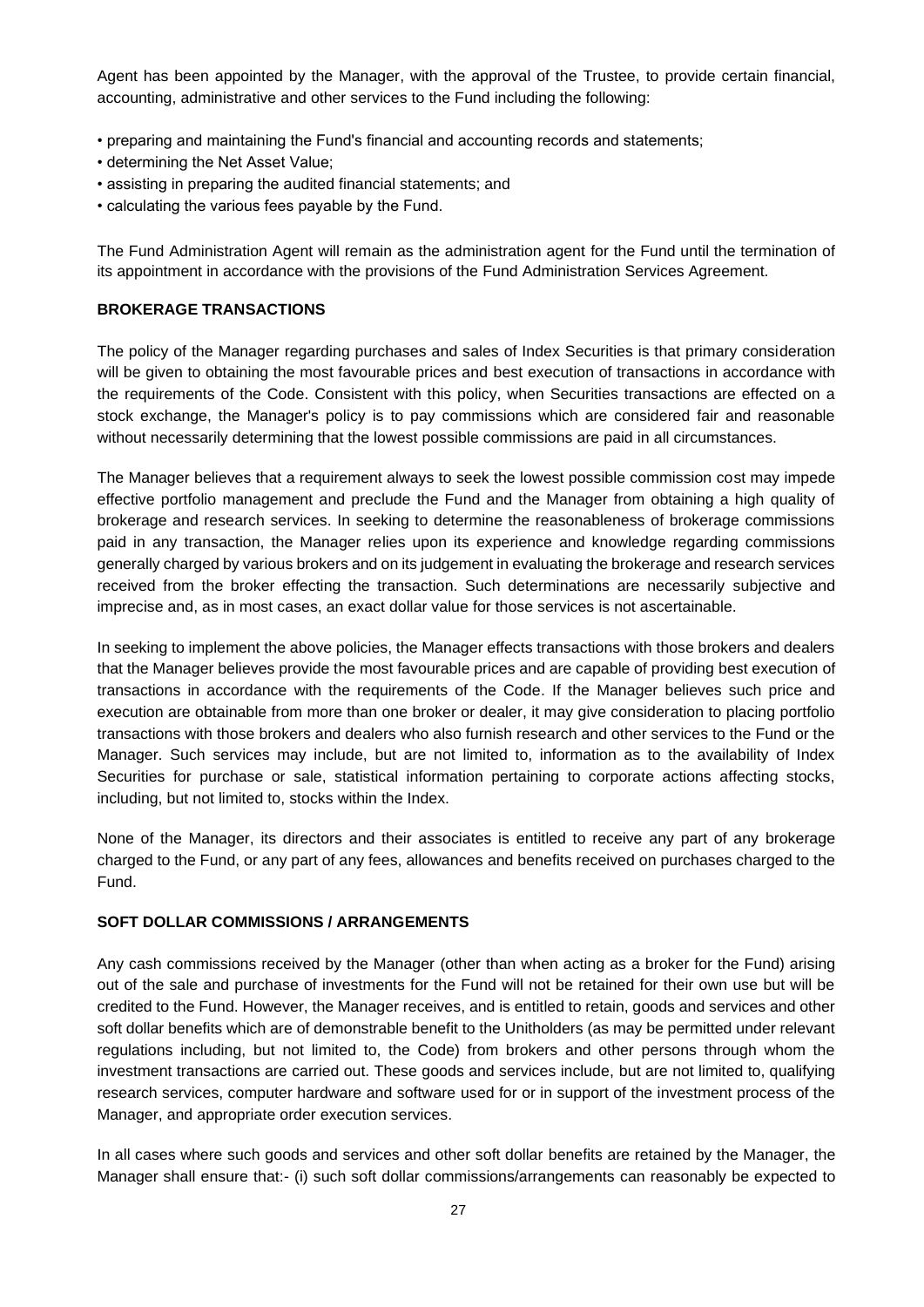assist it in its management of the Fund, (ii) best execution is carried out for the transactions taking into account the relevant market at the time for transactions of the kind and size concerned, (iii) there is no prejudice to the interests of the Fund and/or the Unitholders, and (iv) no unnecessary trades are entered into in order to achieve a sufficient volume of transactions to qualify for such soft dollar commissions / arrangements.

## <span id="page-31-0"></span>**OPERATION OF THE FUND**

There are two types of investors in the Fund. The first type of investor is the Participating Dealer. Only the Participating Dealer (and not a retail investor) can create and redeem Units directly with the Fund. The second type of investor is any person, other than the Participating Dealer, who buys and sells the Units on the SGX-ST or through a Participating Dealer (subject to such terms and conditions as may be imposed by the Participating Dealer). The following diagrams illustrate the methods of acquiring and disposing Units in the Fund after listing:

## **Direct creation and redemption by a Participating Dealer:**

## *Direct Creation by a Participating Dealer*



## *Direct Redemption by a Participating Dealer*

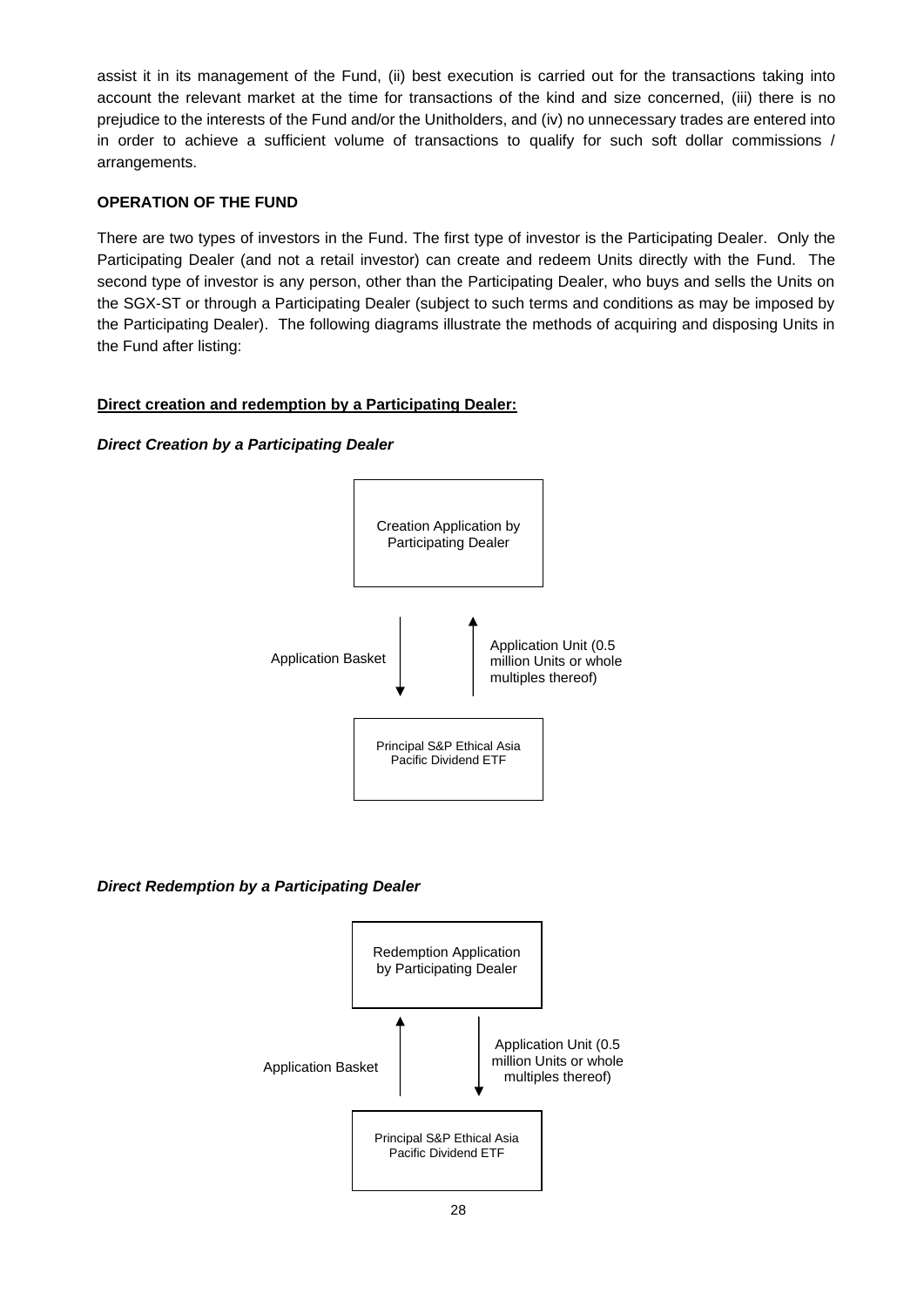#### **Investors other than Participating Dealers: (i)** *Trading Units in the secondary market on the SGX-ST:*



**(ii)** *Subscribing and redeeming Units through a Participating Dealer<sup>1</sup>*



<sup>&</sup>lt;sup>1</sup> Only for clients of Participating Dealers and subject to such terms and conditions as may be imposed by the relevant Participating Dealer.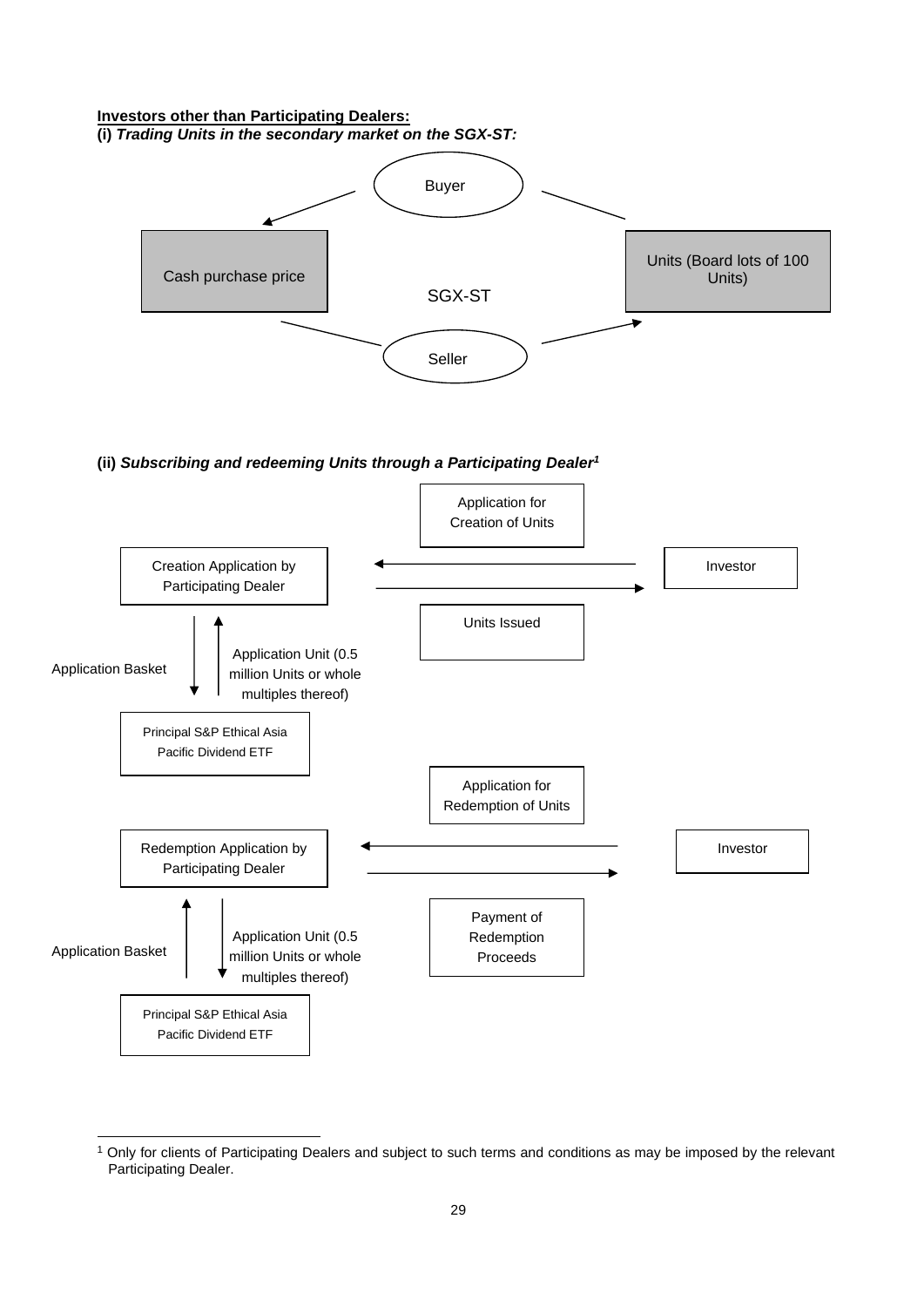### **Index Rebalancing**

The constituent Index Securities and their respective weightings within the Index will change from time to time. In order for the Fund to achieve its investment objective of tracking the Index, it will accordingly be necessary for the Manager to rebalance the Fund's holdings of Index Securities comprised in the Index. The Manager will derive public information announced by the Index Provider and rebalance the holdings of Index Securities accordingly.

The Index will be reviewed semi-annually in December and June. The effective date on which rebalancing takes place will be after the close of trading of the last business day of January and July. Minor rebalancings will be carried out as and when necessary. As the Fund will principally adopt a Replication Strategy as far as possible, it is expected that during the annual rebalancing, the Fund's holding of the Index Securities will be realigned to reflect substantially the Index constituents. Minor rebalancings will only be carried out after cost considerations have been taken into account.

Nevertheless, should the Manager determine in their absolute discretion that a Replication Strategy is not the most efficient means to track the Index, the Manager may adopt a Representative Sampling Strategy instead. There is no expected tracking error and the Manager is targeting to keep tracking error (if any) to within 0.5% per annum. There is no limit imposed for the tracking error which will trigger a review/ rebalancing of the Fund's holdings. Tracking error is reviewed daily and rebalancing of the Fund's holdings will be done by the Manager if considered necessary.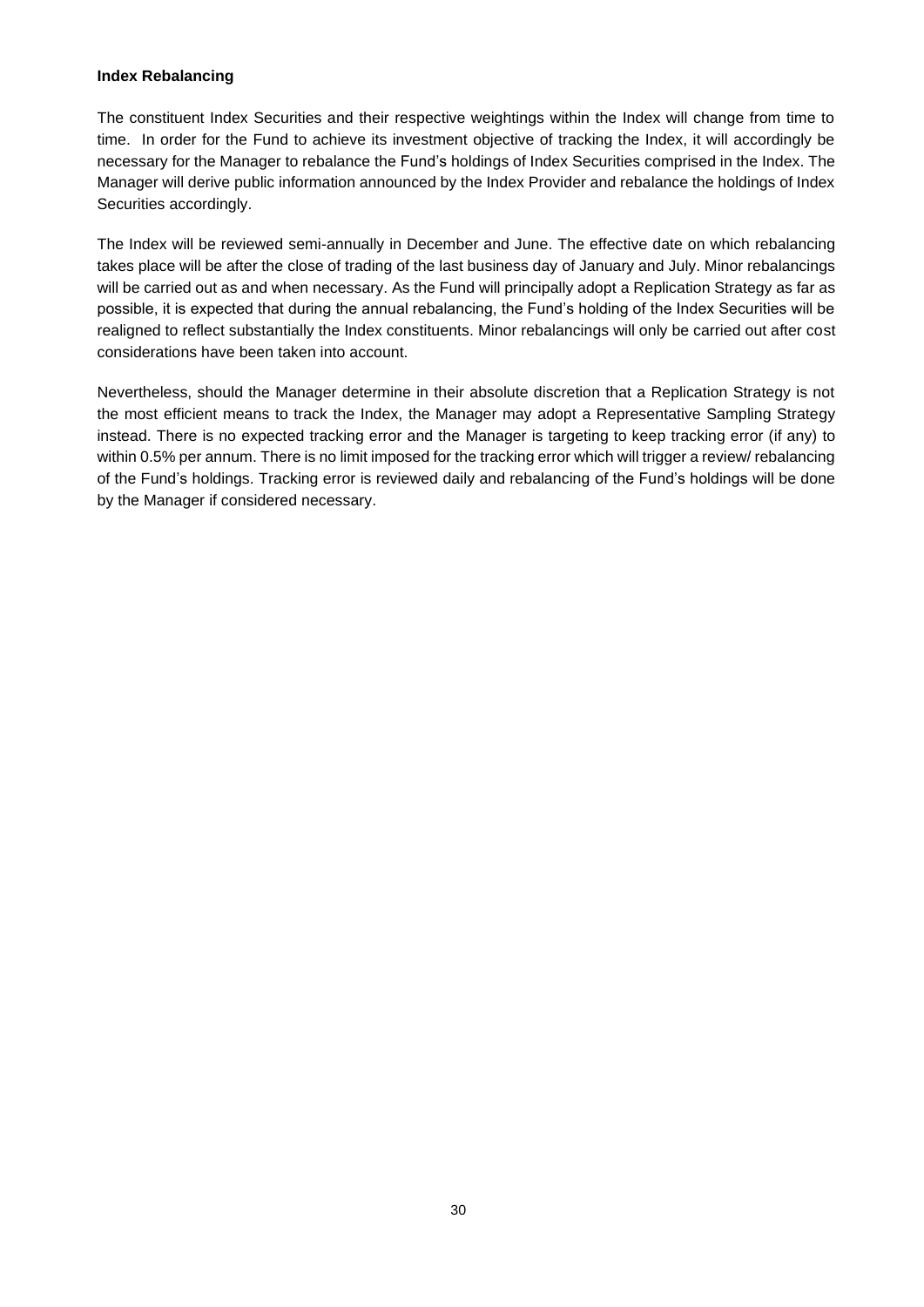The following diagram represents the rebalancing of the Fund's holdings of Index Securities following the rebalancing of the Index:



#### **Market Makers**

A market maker is a broker or a dealer registered by the SGX-ST as a designated market maker to act as such by making a market for the Units in the secondary market on the SGX-ST. A designated market maker's obligations include quoting bid prices to potential sellers and offer prices to potential buyers when there is a wide spread between the prevailing bid prices and offer prices for Units on the SGX-ST. Designated market makers accordingly facilitate the efficient trading of Units by providing liquidity in the secondary market when it is required in accordance with the market making requirements of the SGX-ST. Subject to applicable regulatory requirements, the Manager intends to ensure that there is at least one designated market maker for the Fund to facilitate efficient trading.

The current designated market maker for the Fund is Flow Traders Asia Pte Ltd. Any change to the designated market maker will be announced on the SGXNET and the Manager's website at [https://www.principal.com.sg/en/etf-sg.](https://www.principal.com.sg/en/etf-sg)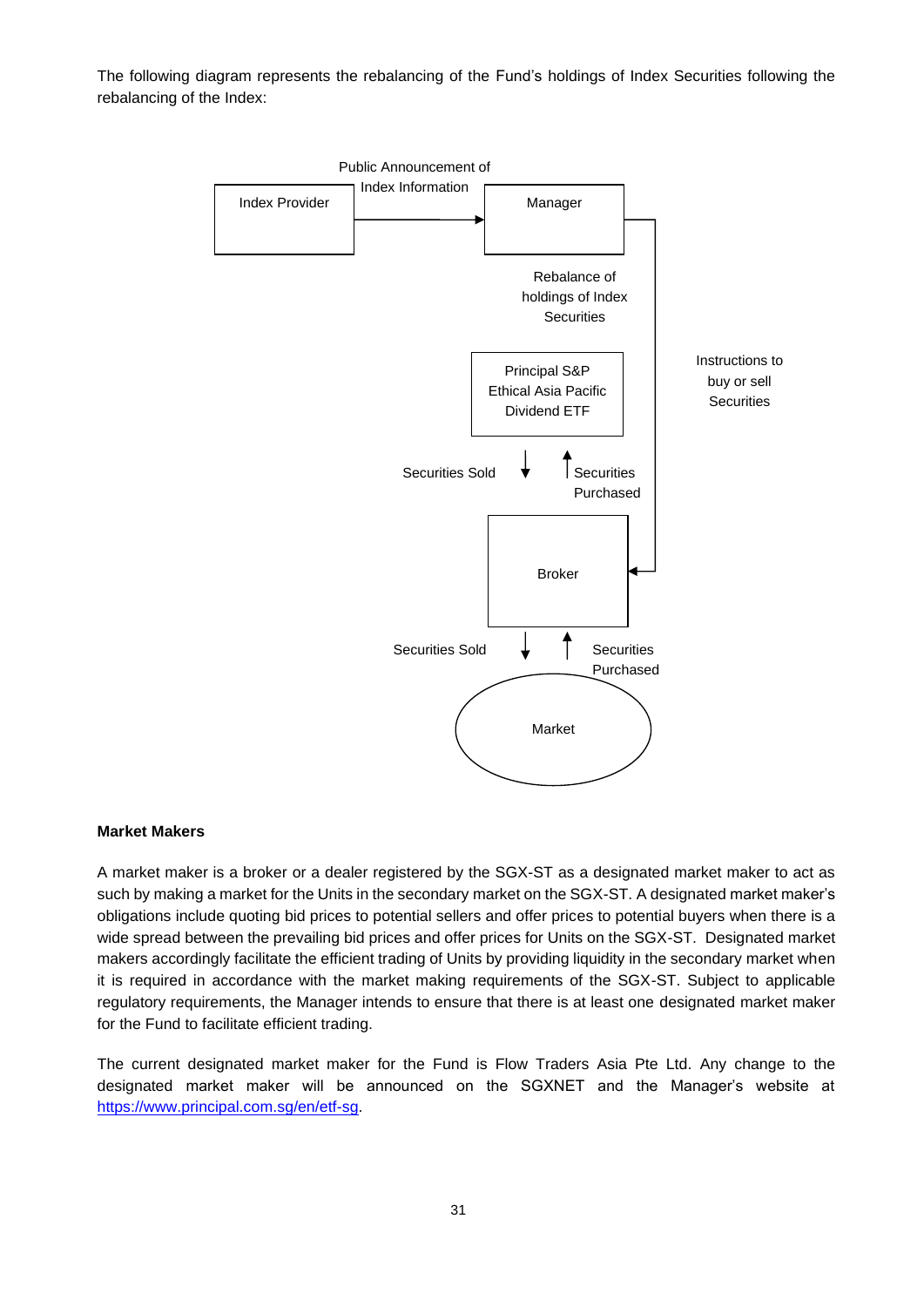## **Participating Dealers**

The role of a Participating Dealer is to facilitate creation and redemption of Units in the Fund from time to time. Under the terms of the Participation Agreement, only a Participating Dealer may apply to create Units on the presentation of an Application Basket by it comprising the Index Securities and/or the cash equivalent of the Index Securities where applicable. In its absolute discretion, a Participating Dealer may also apply to create Units on behalf of its clients from time to time, subject to such terms and conditions as may be imposed by the relevant Participating Dealer.

The current Participating Dealers are Citigroup Global Markets Singapore Securities Pte Ltd, CIMB Securities (Singapore) Pte. Ltd., Goldman Sachs Futures Pte Ltd, DBS Vickers Securities (Singapore) Pte Ltd, Flow Traders Asia Pte Ltd and Commerzbank AG. Any changes to these Participating Dealers will be announced on the SGXNET and the Manager's website at [https://www.principal.com.sg/en/etf-sg.](https://www.principal.com.sg/en/etf-sg)

For the purposes of the creation or redemption of Units by the Participating Dealer on any Dealing Day, the Valuation Point will be at 6:00 p.m. (Singapore time).

## **Index Provider**

The Index Provider is S&P. The Index Provider has granted the Manager the non-exclusive right to use the Index in connection with the Fund. S&P is independent of the Manager.

## **Calculation Times**

The Index is calculated on Mondays to Fridays. The closing Index value is calculated at 7.30 p.m. Singapore time. The Index is published as end of day values in US dollars. As the Index is calculated once a day, the opening value of the Index will be based on the closing value of the Index on the previous day.

The table below sets out the various opening and closing times of the Relevant Exchanges, which may be subject to changes by the Relevant Exchanges from time to time:

|                | <b>Singapore</b><br><b>Exchange</b><br>Limited | <b>Bursa</b><br><b>Malaysia</b><br><b>Berhad</b> | <b>The Stock</b><br><b>Exchange</b><br>of Thailand | Korea<br><b>Exchange</b> | <b>Hong Kong</b><br><b>Stock</b><br><b>Exchange</b> | <b>Bursa Efek</b><br><b>Indonesia</b><br><i>(Indonesia)</i><br><b>Stock</b><br>Exchange) | <b>Australia</b><br><b>Securities</b><br><b>Exchange</b> |
|----------------|------------------------------------------------|--------------------------------------------------|----------------------------------------------------|--------------------------|-----------------------------------------------------|------------------------------------------------------------------------------------------|----------------------------------------------------------|
| <b>Opening</b> | 9:00 a.m.                                      | 9:00 a.m.                                        | $10:30$ a.m.                                       | 8:00 a.m.                | $9:30$ a.m.                                         | $10:30$ a.m.                                                                             | 8:00a.m.                                                 |
| time           | (Singapore<br>time)                            | (Singapore<br>time)                              | (Singapore<br>time)                                | (Singapore<br>time)      | (Singapore<br>time)                                 | (Singapore<br>time)                                                                      | (Singapore<br>time)                                      |
| <b>Closing</b> | 5:00 p.m.                                      | 5:00 p.m.                                        | 6:00 p.m.                                          | 2:00 p.m.                | 4:00 p.m.                                           | 5:00 p.m.                                                                                | 2:12 p.m.                                                |
| time           | (Singapore<br>time)                            | (Singapore<br>time)                              | (Singapore<br>time)                                | (Singapore<br>time)      | (Singapore<br>time)                                 | (Singapore<br>time)                                                                      | (Singapore<br>time)                                      |

The Index is calculated on public holidays whenever at least one exchange is trading. The Index will not be calculated on Saturdays and Sundays.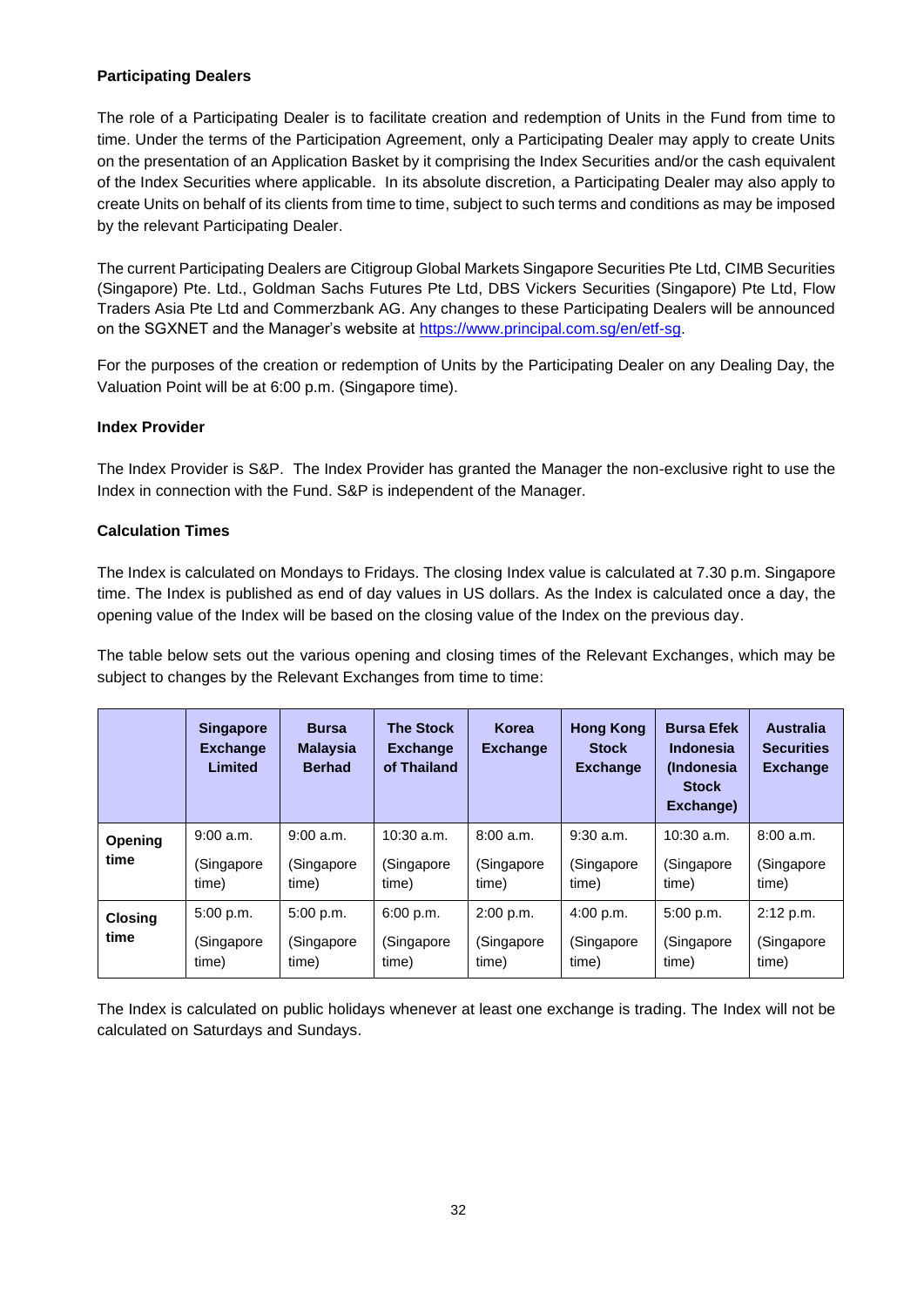## **DEALING BY RETAIL INVESTORS**

#### **Purchasing and Selling Units by Retail Investors**

Retail investors cannot create or redeem Units directly in the Fund. However, retail investors may purchase or sell Units either through Participating Dealers (subject to such terms and conditions as may be imposed by the relevant Participating Dealer) or through the SGX-ST.

As the Fund is listed on SGX-ST, investors can place an order to buy Units during the trading day through a broker on the SGX-ST as one would in the case of a share listed on the SGX-ST, at any time after dealings in the Units commence and for so long as the Units are listed on the SGX-ST. The trading price of Units of the Fund may differ from the Net Asset Value per Unit and there can be no assurance that a liquid secondary market will exist for the Units.

Retail investors may place an order with a broker to sell their Units on the SGX-ST at any time during the trading day. To sell or buy Units, a retail investor will need to use an intermediary such as a stockbroker or any of the share dealing services offered by banks or other financial advisers. Retail investors may trade in Units listed on the SGX-ST in US\$ or S\$.

Brokerage and other fees may be payable when selling (and purchasing) Units on the SGX-ST. Please see the section headed "Fees and Charges Payable by Retail Investors Dealing in Units on the SGX-ST" below.

## **CREATION AND REDEMPTION BY PARTICIPATING DEALERS**

#### **Minimum Initial Subscription Amount and Minimum Subsequent Subscription Amount**

The minimum initial subscription and minimum subsequent subscription amount for the Fund is one Application Unit (or whole multiples thereof) or such other subscription amount as may be determined by the Manager and approved by the Trustee.

#### **Continuous Offering of Units**

Units in the Fund will, subject to any suspension of dealings set out in the Trust Deed, be continuously offered to Participating Dealers who may apply for them on any Dealing Day on their own account or for the account of their clients in accordance with the Operating Guidelines. The dealing period on any Dealing Day commences at 9 a.m. and ends at the Dealing Deadline at 12 p.m. (Singapore time). All dealing requests are dealt with at the same Net Asset Value at the same Valuation Point for the relevant Dealing Day (or such other time as may be determined by the Manager from time to time with the prior approval of the Trustee).

#### **Application Unit Size**

Units are offered and issued at their Net Asset Value only in aggregations of a specified number of Units (each, an "**Application Unit**") generally in exchange for a portfolio of Index Securities and/or the cash equivalent of the Index Securities where applicable. Units may only be created in Application Unit size, which is currently 0.5 million Units (or whole multiples thereof). Any change to the Application Unit size will be announced on the SGXNET. Applications submitted in respect of Units other than in Application Unit size or whole multiples thereof will not be accepted.

#### **Procedures for Creation of Application Unit Size**

Only Participating Dealers may apply directly to the Manager to create Units. The Manager shall instruct the Trustee to effect, for the account of the Fund, the creation of Units in Application Unit size (or whole multiples thereof) in accordance with any of (a) or (b) below (or a combination of both) as determined by the Manager in its discretion: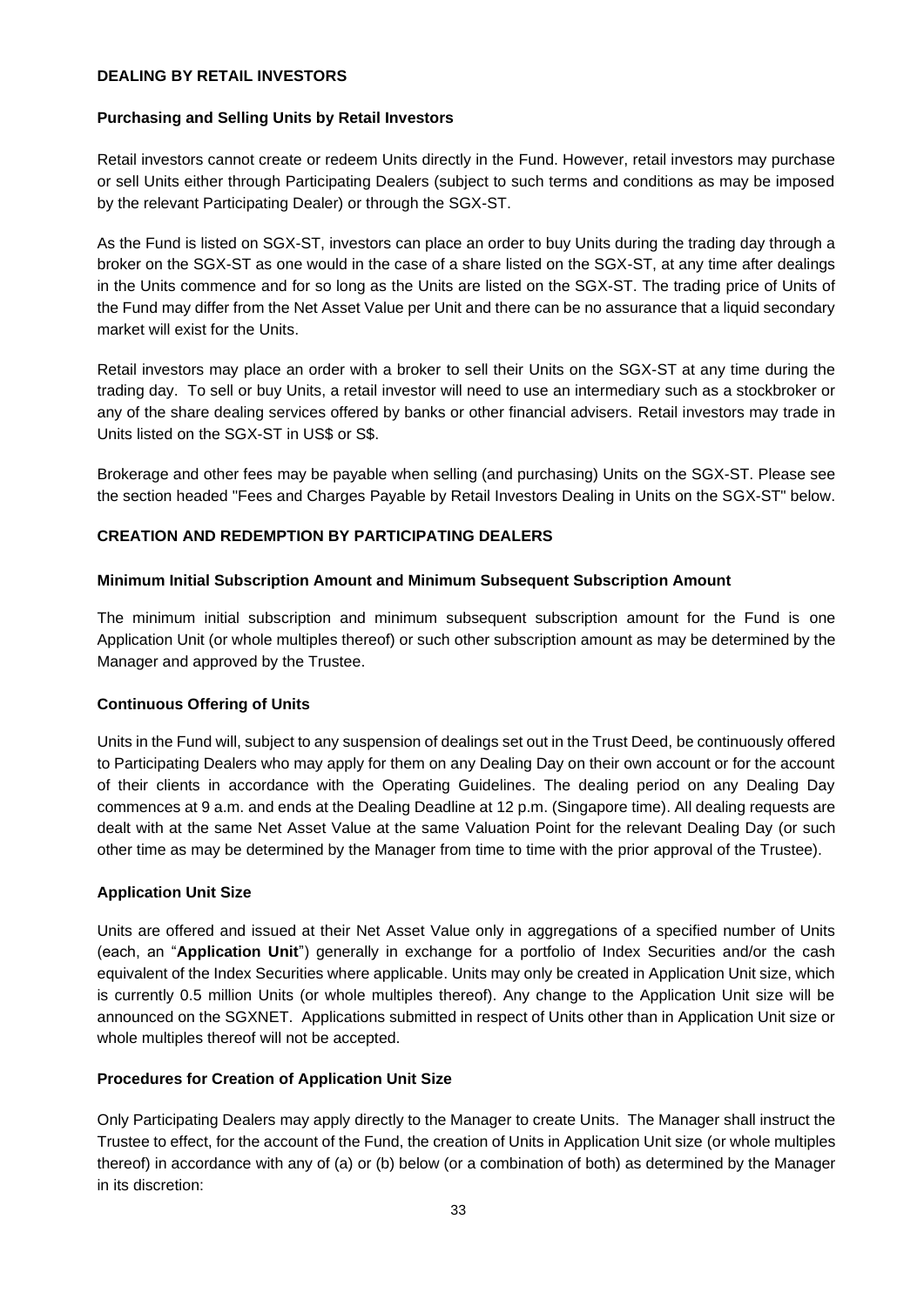- (a) in exchange for a delivery in-kind, by the Participating Dealer, to or for the account of the Trustee of Index Securities constituting an Application Basket for the relevant Units, payment of the cash amount equivalent to any Duties and Charges and the Transaction Fee payable plus, if the Cash Component is a positive value, a cash payment equivalent to the amount of the Cash Component. If the Cash Component is a negative value, the Trustee shall be required to make a cash payment equivalent to the amount of the Cash Component to the Participating Dealer. In the event that the Fund has insufficient cash required to pay any Cash Component payable by the Fund, the Manager may effect sales of the Deposited Property of the Fund, or may borrow moneys in accordance with the Trust Deed and subject to the borrowing restrictions in the Code, to provide the cash required; or
- (b) in exchange for a cash payment by the Participating Dealer equivalent to the relevant Application Basket Value (which shall be accounted for as Deposited Property) plus an amount equivalent to any Cash Component, which the Manager shall use to purchase the Index Securities comprised in the Application Basket, provided that the Manager shall be entitled in its discretion to (i) charge to the Participating Dealer for which cash is paid in lieu of delivering any Index Securities such additional sum as represents the appropriate provision for Duties and Charges and the Transaction Fee and (ii) cause to be paid to the Participating Dealer such amount as is determined by the Manager for the purpose of compensating the Participating Dealer up to an amount equal to the positive difference (if any) between the prices used when valuing the Index Securities for the purpose of such creation and the purchase prices actually paid or to be paid out of the Deposited Property in acquiring such Index Securities for the Fund (after the addition to the relevant purchase prices, of any Duties and Charges in respect of such acquisition of Index Securities),

provided that the Manager shall have the right to reject or suspend a Creation Application if (i) in the opinion of the Manager, acceptance of any Index Security included in an Application Basket would have certain adverse tax consequences for the Fund; (ii) the Manager reasonably believes that the acceptance of any Index Security included in an Application Basket would be unlawful; (iii) the acceptance of any Index Security included in an Application Basket would otherwise, in the opinion of the Manager, have an adverse effect on the Fund; (iv) circumstances outside the control of the Manager make it for all practicable purposes impossible to process the Creation Application; (v) the Manager has suspended the rights of Participating Dealers pursuant to the Trust Deed, or (vi) an Insolvency Event occurs in respect of the relevant Participating Dealer.

Once the Units are created, the Manager shall effect, for the account of the Fund, the issue of Units to the relevant Participating Dealer in accordance with the Operating Guidelines.

Units are denominated in US dollars and no fractions of a Unit shall be created or issued by the Trustee.

An application for the creation and issue of Units shall only be made or accepted (as the case may be) on a Dealing Day and shall only be in respect of Units constituting an Application Unit size or whole multiples thereof. All Creation Applications shall only be accepted if made by or through a Participating Dealer in accordance with the terms of the relevant Participation Agreement. A Creation Application once given cannot be revoked or withdrawn without the consent of the Manager.

The Issue Price of Units shall be based on forward pricing which means that the Issue Price of the Units shall not be ascertainable at the time of application for Units.

A Creation Application received (or deemed received) and accepted in accordance with the Operating Guidelines on a Dealing Day shall be issued at that Dealing Day's Issue Price but, for valuation purposes only, Units shall be deemed created and issued after the Valuation Point on the Dealing Day on which the relevant Creation Application was received or deemed received and the Register will be updated on Settlement Day or the Dealing Day immediately following Settlement Day if the settlement period is extended.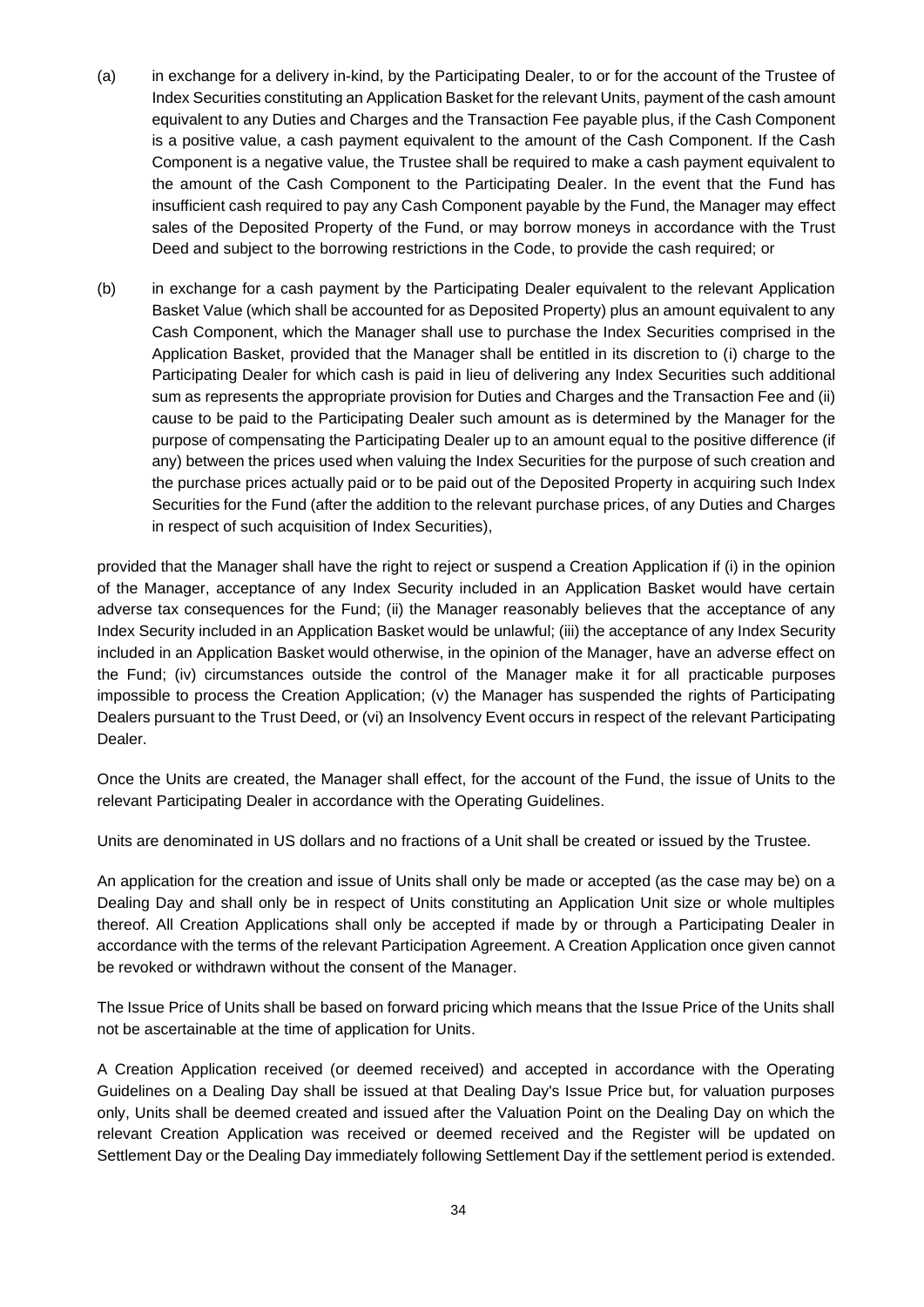The Issue Price per Unit of the Fund shall be the Net Asset Value as at the Valuation Point of the relevant Dealing Day divided by the total number of Units rounded to the nearest 3 decimal places (or such other method of rounding as may be determined by the Manager from time to time with the approval of the Trustee).

If a Creation Application is received on a day which is not a Dealing Day or is received after the Dealing Deadline on a Dealing Day, that Creation Application shall be treated as having been received at the opening of business on the next following Dealing Day, which shall be the relevant Dealing Day for the purposes of that Creation Application. The Dealing Deadline is 12 p.m. (Singapore time).

For every successful Creation Application, the Participating Dealer will be sent a confirmation detailing the number of Units allotted within 7 Business Days of the receipt of the application by the Registrar. All Units created through subscription of Units through the Participating Dealer will be entered on the records of CDP in the name of the Participating Dealer or its nominee.

No Units shall be issued to any Participating Dealer unless (i) the Creation Application is in a form and substance satisfactory to, and accompanied by such documents as may be required by, the Trustee and the Manager in accordance with the Operating Guidelines, (ii) the Trustee and the Manager receive copies of the certifications required under the Participation Agreement in respect of the creation of new Units, and (iii) the Trustee and the Manager receive such other certifications and opinions of counsel as each may consider necessary to ensure compliance with applicable securities and other laws in relation to the creation and issue of Units which are the subject of the Creation Application.

The Manager may charge a Transaction Fee in respect of Creation Applications and may on any day vary the amount of the Transaction Fee it charges (but not as between different Participating Dealers). The Transaction Fee shall be paid by or on behalf of the Participating Dealer applying for such Units (and may be set off and deducted against any Cash Component due to the Participating Dealer in respect of such Creation Application(s)) for the benefit of the Trustee.

Any commission, remuneration or other sum payable by the Manager to any agent or other person in respect of the issue or sale of any Unit shall not be added to the Issue Price of such Unit and shall not be paid from the Deposited Property.

The Trustee shall be entitled to refuse to enter (or allow to be entered) Units in the Register if at any time the Trustee is of the opinion that the provisions in regard to the issue of Units, are being or may be infringed.

#### *Numerical example of amount payable in the case of a cash Creation Application*

The following is an illustration of the total amount payable by a Participating Dealer making a cash Creation Application based on one Application Unit of 0.5 million Units and a notional Issue Price per Unit of US\$1.000 plus a spread that represents the Duties and Charges which the Manager in its discretion considers appropriate and the Transaction Fee. This example assumes that no Duties and Charges are applicable.

| (500,000 Units                                  | x | US\$1.000)                     | $+$ | US\$0                 | US\$1,600                 | US\$501,600             |
|-------------------------------------------------|---|--------------------------------|-----|-----------------------|---------------------------|-------------------------|
| Number of Units<br>proposed to be<br>subscribed |   | <b>Issue Price per</b><br>Jnit |     | Duties and<br>Charges | Transaction<br><b>Fee</b> | Total amount<br>payable |

*Note: The above example is for illustration purposes only and should not be taken as any forecast of future performance. Investors subscribing through a Participating Dealer (whether directly or through a stockbroker) should note that there may be other additional fees and charges (including brokerage fees and charges) payable to the Participating Dealer and/or stockbroker, and that the Participating Dealer may ultimately pass on fees and charges which it paid to the Manager and/or Trustee for the*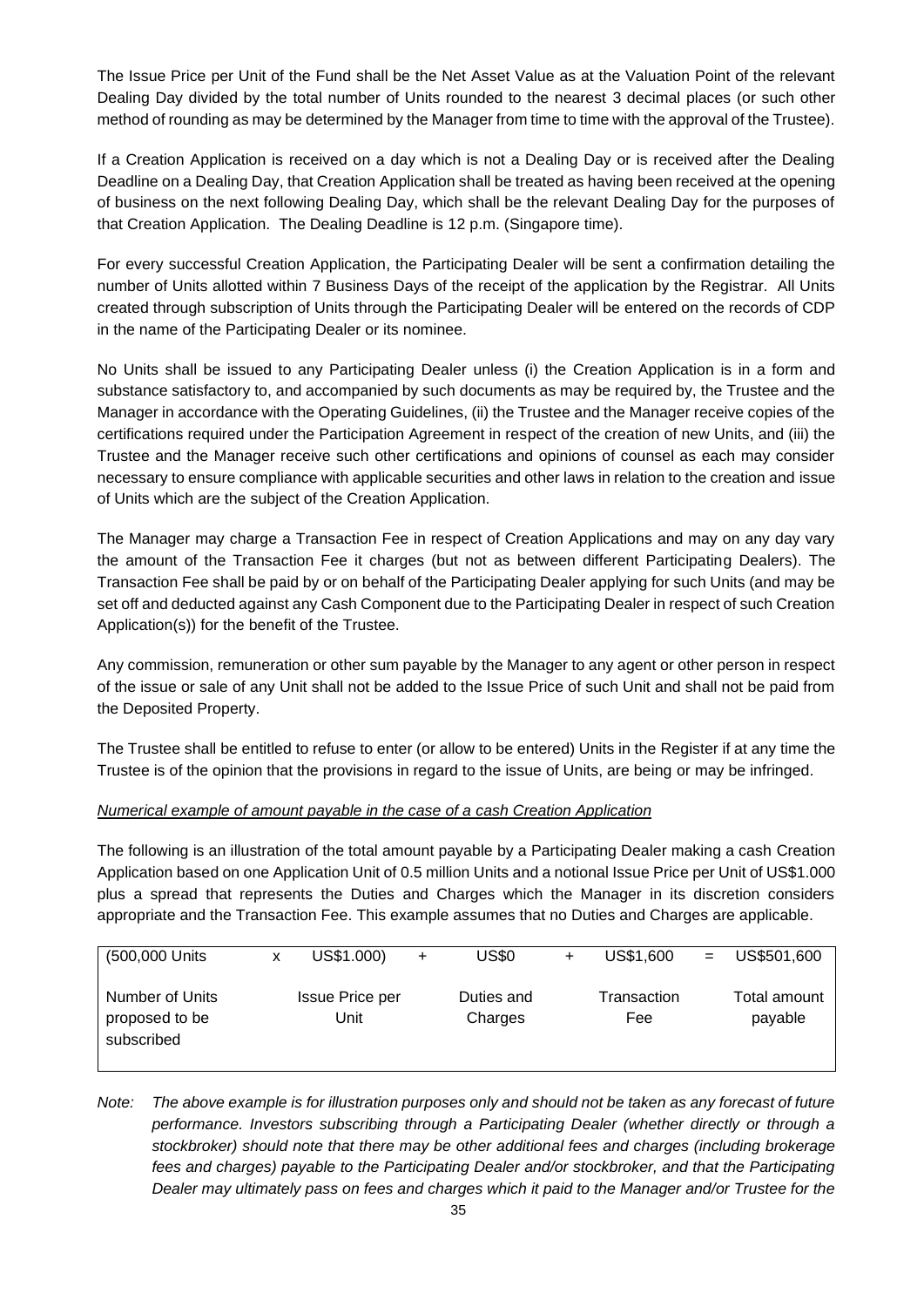*Creation Application to the end investors. Investors should consult the relevant Participating Dealer or stockbroker, as the case may be, for details on all additional fees and charges payable by investors.*

## **Cancellation of Creation Application of Units / Extension of Settlement Period**

The Trustee shall cancel a Creation Application of Units if:

- (a) all the Index Securities and/or the cash equivalent of the Index Securities constituting the Application Basket deposited for exchange have not been vested by or on the relevant Settlement Day in the Trustee or to the Trustee's satisfaction or evidence of title and instruments of transfer satisfactory to the Trustee have not been produced to or to the order of the Trustee; or
- (b) the full amount of any cash payable (including Duties and Charges and Transaction Fee) has not been received in cleared funds by or on behalf of the Trustee by such time on the Settlement Day as prescribed in the Operating Guidelines,

provided that the Manager may at its discretion, with the approval of the Trustee, extend the settlement period (either for the Creation Application as a whole or for a particular Index Security or all the Index Securities and/or the cash equivalent of the Index Security(ies)), such extension to be on such terms and conditions (including as to the payment of an Extension Fee) as the Manager, with the approval of the Trustee, may determine.

Upon the cancellation of any Creation Application as provided for above or if a Participating Dealer otherwise withdraws a Creation Application other than in the circumstances contemplated in the Trust Deed, such Index Securities and/or the cash equivalent of the Index Securities constituting the Application Basket as have been vested in the Trustee or cash paid in connection with a Creation Application (in either case in respect of such cancelled Units) shall be redelivered or repaid (as the case may be) to the Participating Dealer and the relevant Units shall be deemed for all purposes never to have been created and the applicant therefore shall have no right or claim against the Manager or the Trustee in respect of such cancellation provided that:

- the Manager may charge the relevant Participating Dealer for the account of the Trustee an Application Cancellation Fee, being the fee payable by the Participating Dealer in respect of a default, as set out in the Trust Deed and the Operating Guidelines applicable at the time the relevant Creation Application is made;
- the Manager may charge the Participating Dealer a Partial Delivery Request Fee for the account of the Trustee on each occasion that the Manager agrees to the Participating Dealer's request for partial delivery of the Index Securities comprising the Application Basket;
- the Manager may at its discretion require the Participating Dealer to pay to the Trustee for the account of the Fund in respect of each Unit so cancelled Cancellation Compensation, being the amount (if any) by which the Issue Price of each such Unit exceeds the Redemption Value which would have applied in relation to each such Unit if a Participating Dealer had, on the date on which such Units are cancelled, made a Redemption Application;
- the Manager has a right to seek compensation from the Participating Dealer for the account of the Fund in the event that a Creation Application is cancelled. This compensation shall encompass all reasonable costs incurred including brokerage fees, Duties and Charges (as applicable) and any losses suffered by the Fund for having to unwind the trades as a result of the cancellation;
- the Trustee shall be entitled to the Transaction Fee payable in respect of a Creation Application; and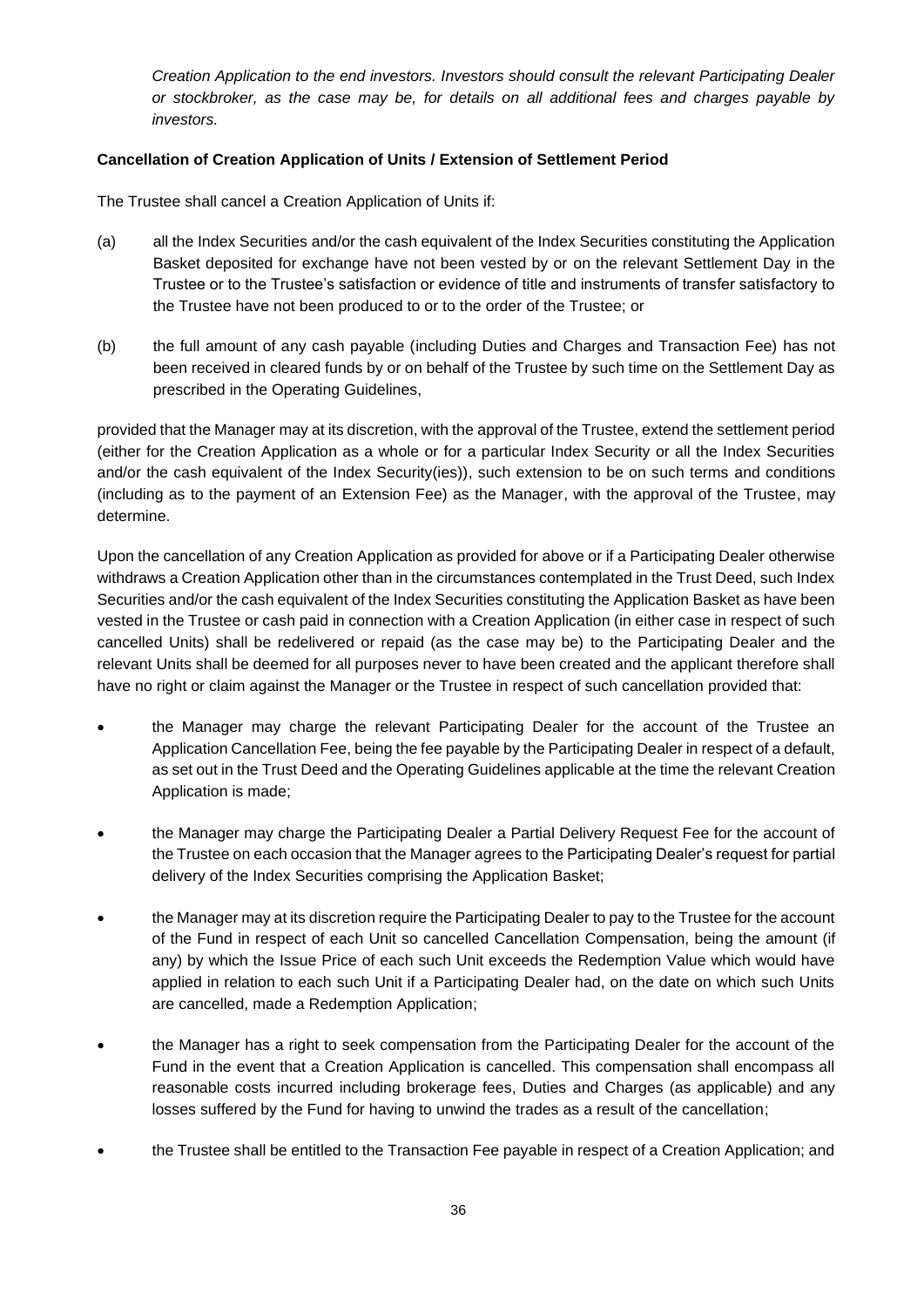• no previous valuations of the Fund shall be re-opened or invalidated as a result of the cancellation of such Units.

## **The Manager's Discretion to Accept Cash Collateral for Creation and Issue of Units**

If the Manager determines in its discretion (following a partial delivery request by a Participating Dealer) that any Index Security is likely to be unavailable for delivery or available in insufficient quantity for delivery to the Trustee in connection with a Creation Application pursuant to the Trust Deed, then the Manager shall have the right in its discretion to accept an amount of cash determined by reference to the market value at the Valuation Point for the relevant Dealing Day of such Index Security as collateral for such Index Security until it is delivered.

Any such collateral will be held for the account of the Fund and shall be redelivered to the Participating Dealer together with interest thereon as soon as practicable after delivery of such Index Securities is made; Provided that no accrued interest shall be payable to the Participating Dealer if the cash collateral is less than the minimum amount prescribed by the Trustee from time to time, currently US\$5,000 and any interest accrued and not paid to the Participating Dealer should be retained by the Fund.

The Manager may, subject to the provisions of the relevant Participation Agreement, charge a Participating Dealer for the account of the Trustee a fee for such partial delivery request (see Partial Delivery Request Fee under "Fees and Charges Payable by Participating Dealer").

## **Procedures for Redemption of Application Unit Size**

Only Participating Dealers may apply directly to the Manager to redeem Units. The Manager shall have the exclusive right, at any time and from time to time following a Redemption Application made by a Participating Dealer in accordance with the Operating Guidelines, by notice in writing to the Trustee to effect a reduction of the assets of the Fund on the relevant Settlement Day by requiring the Trustee to cancel the number of Units specified in such notice.

A Redemption Application shall only be made or accepted (as the case may be) on a Dealing Day and shall only be in respect of Units constituting an Application Unit size or whole multiples thereof and shall only be accepted if made by or through a Participating Dealer in accordance with the terms of a Participation Agreement. The minimum holding is one Application Unit.

The Redemption Value shall be based on forward pricing which means that the Redemption Value of the Units shall not be ascertainable at the time of application to redeem Units.

The Redemption Value of Units tendered for redemption and cancellation shall be the Net Asset Value per Unit as at the Valuation Point of the relevant Dealing Day rounded to the nearest 3 decimal places (or such other method of rounding as the Manager may from time to time determine with the approval of the Trustee).

If a Redemption Application is received on a day which is not a Dealing Day or is received after the Dealing Deadline on a Dealing Day, that Redemption Application shall be treated as having been received at the opening of business on the next following Dealing Day, which shall be the relevant Dealing Day for the purposes of that Redemption Application. For the purpose of valuation, the relevant Valuation Point shall be the Valuation Point for the Dealing Day on which the Redemption Application is treated as having been received. The Dealing Deadline is 12 p.m. (Singapore time).

The Manager shall, on receipt of a valid Redemption Application from a Participating Dealer, effect the redemption of the relevant Units in Application Unit size (or whole multiples thereof) in accordance with any of (a) or (b) below (or a combination of both) as determined by the Manager in its discretion: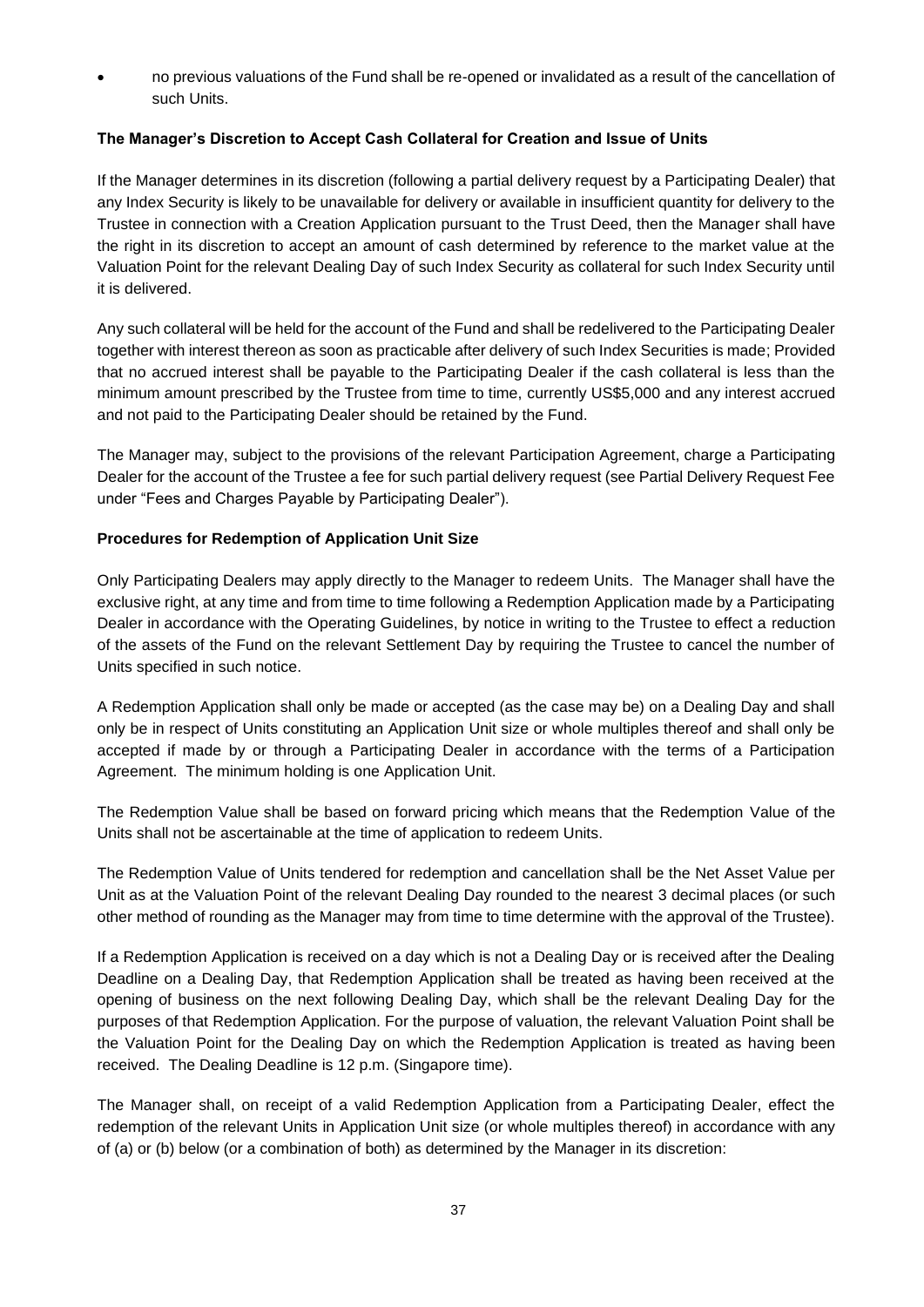- (a) require the Trustee to deliver in-kind to the Participating Dealer, in accordance with the Operating Guidelines, Index Securities constituting the Application Basket for the relevant Units plus, if the Cash Component is a positive value, a cash payment equivalent to the amount of the Cash Component (less any applicable Duties and Charges and the Transaction Fee). If the Cash Component is a negative value, the Participating Dealer shall be required to make a cash payment equivalent to the amount of the Cash Component to the Trustee and any applicable Duties and Charges and the Transaction Fee; or
- (b) require the Trustee to pay to the Participating Dealer, (i) a cash amount equivalent to the relevant Application Basket Value plus (ii) an amount determined by the Manager for the purpose of compensating the Participating Dealer up to the amount by which the prices used when valuing the Index Securities for the purpose of such Redemption Application are less than the sale prices actually received or to be received in selling the Index Securities for the Fund (after the deduction from the relevant sale prices, of any Duties and Charges in respect of such disposal of Index Securities and the Transaction Fee).

In the event that the Fund has insufficient cash to pay any cash amount payable, the Manager may effect sales of the Deposited Property of the Fund, or borrow moneys in accordance with the Trust Deed and subject to the borrowing restrictions in the Code, to provide the cash required. The Participating Dealer shall be required to make a cash payment (if any) in respect of any Redemption Application in accordance with the Operating Guidelines.

To be effective, a Redemption Application must:

- be given by a Participating Dealer in accordance with a Participation Agreement;
- specify the number of Units which is the subject of the Redemption Application; and
- include the certifications required in the Operating Guidelines in respect of redemptions of Units, together with such certifications and opinions of counsel as the Trustee and the Manager may consider necessary to ensure compliance with applicable securities and other laws in relation to the redemption of Units which are the subject of the Redemption Application.

A Redemption Application once given cannot be revoked or withdrawn without the consent of the Manager.

The Manager may deduct from and set off against any Cash Component payable to a Participating Dealer on the redemption of Units such sum (if any) as the Manager may consider represents the appropriate provision for Duties and Charges and the Transaction Fee. To the extent that the Cash Component is insufficient to pay such Duties and Charges and the Transaction Fee payable on such redemption, the Participating Dealer shall promptly pay the shortfall in the currency of account for the Fund or to the order of the Trustee respectively.

The Trustee shall not be obliged to deliver (and shall have a general lien over) the Index Securities constituting the Application Basket to be delivered in respect of the relevant Redemption Application and to withhold payment to the Participating Dealer of any amounts payable pursuant to Clause 7.4 of the Trust Deed, until the Units to be redeemed are received to the order of the Trustee and such shortfall, if applicable, or any Cash Component payable by the Participating Dealer under Clause 7.4 of the Trust Deed, Transaction Fee, Duties and Charges and any Extension Fee payable under Clause 7.13 of the Trust Deed are paid in full in cleared funds to or to the order of the Trustee.

Unless specifically requested to do so by the Participating Dealer concerned, not later than one month after the relevant Dealing Day, the Trustee shall be under no obligation to check the calculation of the Redemption Value in connection with any redemption or cancellation of Units but shall be entitled at any time before the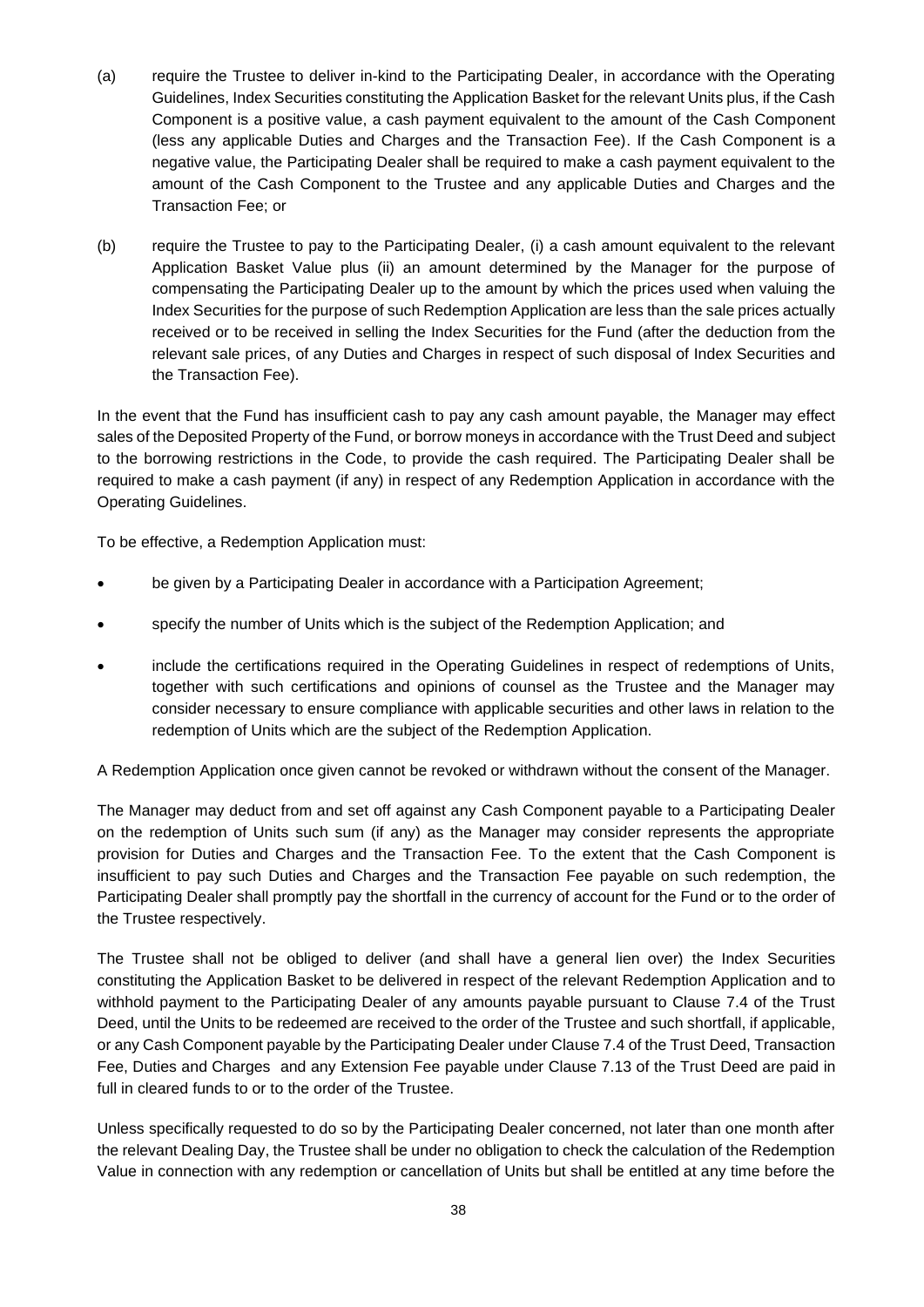audited accounts of the Fund, covering the relevant Dealing Day, have been prepared, to require the Manager to justify its calculation of the Redemption Value.

Any Index Securities to be delivered and cash to be paid in respect of a Redemption Application shall be delivered and/or paid on the Settlement Day provided that a Redemption Application duly signed by a Participating Dealer (to the satisfaction of the Manager and, where any amount is to be paid by telegraphic transfer to a bank account in Singapore, verified in such manner as may be required by, and to the satisfaction of, the Trustee) has been received in accordance with the Operating Guidelines and provided further that the Trustee shall have received (unless otherwise provided in the Operating Guidelines) the Units to be cancelled and the full amount of any cash payable by the Participating Dealer and any Duties and Charges and the Transaction Fee payable have been deducted or otherwise paid in full.

On the relevant Settlement Day in relation to an effective Redemption Application:-

- the Units, which are the subject of the Redemption Application, shall be redeemed and cancelled;
- the assets of the Fund shall be reduced by the cancellation of those Units but, for valuation purposes only, such Units shall be deemed to have been redeemed and cancelled after the Valuation Point as at the Dealing Day on which the Redemption Application was received;
- the name of the Unitholder of such Units shall be removed from the Register of the Fund in respect of those Units on the relevant Settlement Day,

and the Trustee shall (if applicable) deliver the Index Securities relevant to the Redemption Application out of the Deposited Property to the Participating Dealer and/or pay the cash relevant to the Redemption Application out of the Deposited Property to the relevant Participating Dealer.

No Index Securities shall be delivered and no cash shall be paid in respect of any Redemption Application to the relevant Participating Dealer unless Units, which are the subject of the Redemption Application, have been delivered to the Manager for redemption by such time on the Settlement Day as the Trustee and the Manager shall for the time being prescribe for Redemption Applications generally.

#### **Cancellation of Redemption Application of Units / Extension of Settlement Period**

In the event that Units, which are the subject of a Redemption Application, are not delivered to the Manager for redemption in accordance with the foregoing:

- the Redemption Application shall be deemed never to have been made except that the Transaction Fee in respect of such application shall remain due and payable and once paid, shall be retained by the Trustee;
- the Manager may charge the Participating Dealer for the account of the Trustee an Application Cancellation Fee, being the fee payable by the Participating Dealer in respect of a default, as set out in the Trust Deed and the Operating Guidelines applicable at the time the relevant Redemption Application is made;
- the Manager may at its discretion require the Participating Dealer to pay to the Trustee, for the account of the Fund, in respect of each Unit Cancellation Compensation, being the amount (if any) by which the Redemption Value of each such Unit is less than the Issue Price which would have applied in relation to each such Unit if a Participating Dealer had, on the final day permitted for delivery of Units which are the subject of the Redemption Application, made a Creation Application; and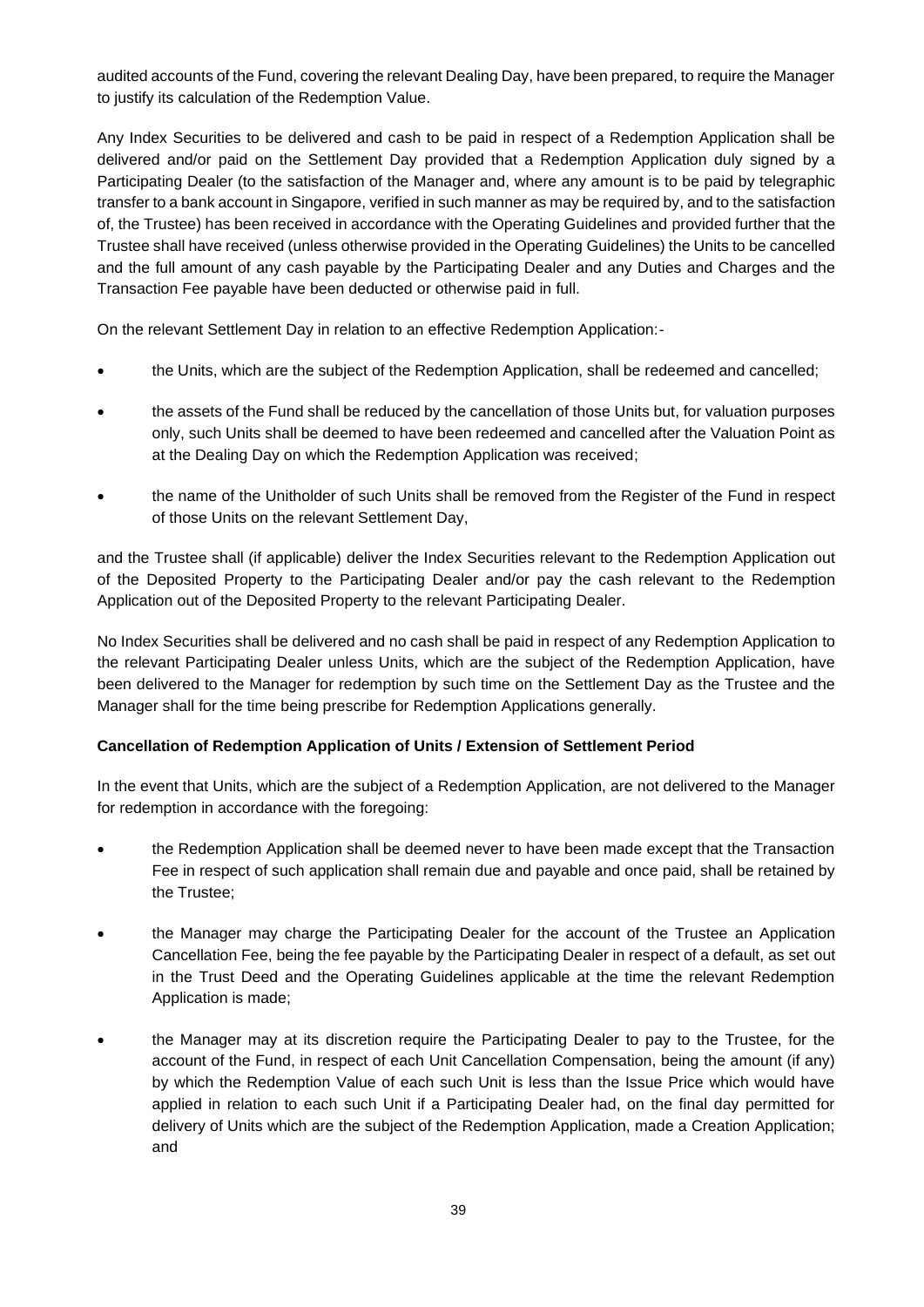• no previous valuations of the Fund shall be re-opened or invalidated as a result of an unsuccessful Redemption Application.

The Manager, with approval of the Trustee, may at its discretion extend the settlement period, such extension to be on such terms and conditions (including as to the payment of an Extension Fee) as the Manager may determine but, in any event, not later than one month from the receipt of an effective Redemption Application.

The Manager may charge a Transaction Fee in respect of Redemption Applications for the benefit of the Trustee and may on any day vary the amount of the Transaction Fee it charges (but not as between different Participating Dealers). The Transaction Fee shall be paid by or on behalf of the Participating Dealer submitting the Redemption Application(s) (and may be set off and deducted against any cash amount due to the Participating Dealer in respect of such Redemption Application(s)).

# *Numerical example of the amount of redemption proceeds payable in the case of a cash Redemption Application*

The following is an illustration of the redemption proceeds a Participating Dealer will receive based on a cash Redemption Application based on one Application Unit of 0.5 million Units and a notional Redemption Value per Unit of US\$1.000 minus a spread that represents the Duties and Charges which the Manager in its discretion considers appropriate and the Transaction Fee. This example assumes that no Duties and Charges are applicable.

| (500,000 Units                                | x | US\$1.000)                   | ۰. | US\$0                 | ۰ | US\$1,800          | $=$ | US\$498,200            |
|-----------------------------------------------|---|------------------------------|----|-----------------------|---|--------------------|-----|------------------------|
| Number of Units<br>proposed to be<br>redeemed |   | Redemption<br>Value per Unit |    | Duties and<br>Charges |   | Transaction<br>Fee |     | Redemption<br>Proceeds |

*Note: The above example is for illustrative purposes only and should not be taken as any forecast of future performance. Investors redeeming through a Participating Dealer (whether directly or through a stockbroker) should note that there may be other additional fees and charges (including brokerage*  fees and charges) payable to the Participating Dealer and/or stockbroker, and that the Participating *Dealer may ultimately pass on fees and charges which it paid to the Manager and/or the Trustee for the Redemption Application to the end investors. Investors should consult the relevant Participating Dealer or stockbroker, as the case may be, for details on all additional fees and charges payable by investors.*

# **DIRECTED CASH DEALING**

Where a Participating Dealer subscribes or redeems in cash, the Manager may at its sole discretion (but shall not be obliged to) transact with a broker/dealer nominated by the Participating Dealer. Should the nominated broker/dealer default on, or change the terms for, any part of the transaction, the relevant Participating Dealer shall bear all the associated risks and costs. In such circumstances the Manager has the right to transact with another broker/dealer and amend the terms of the Creation Application or Redemption Application to take into account the default and the changes to the terms.

# **NO CERTIFICATES**

Certificates will not be issued in respect of Units in the Fund. Units will be deposited, cleared and settled by the CDP, and held in book-entry form. CDP is the registered owner (i.e. the sole Unitholder on record) of all outstanding Units deposited with the CDP and is therefore recognised as the legal owner of such Units.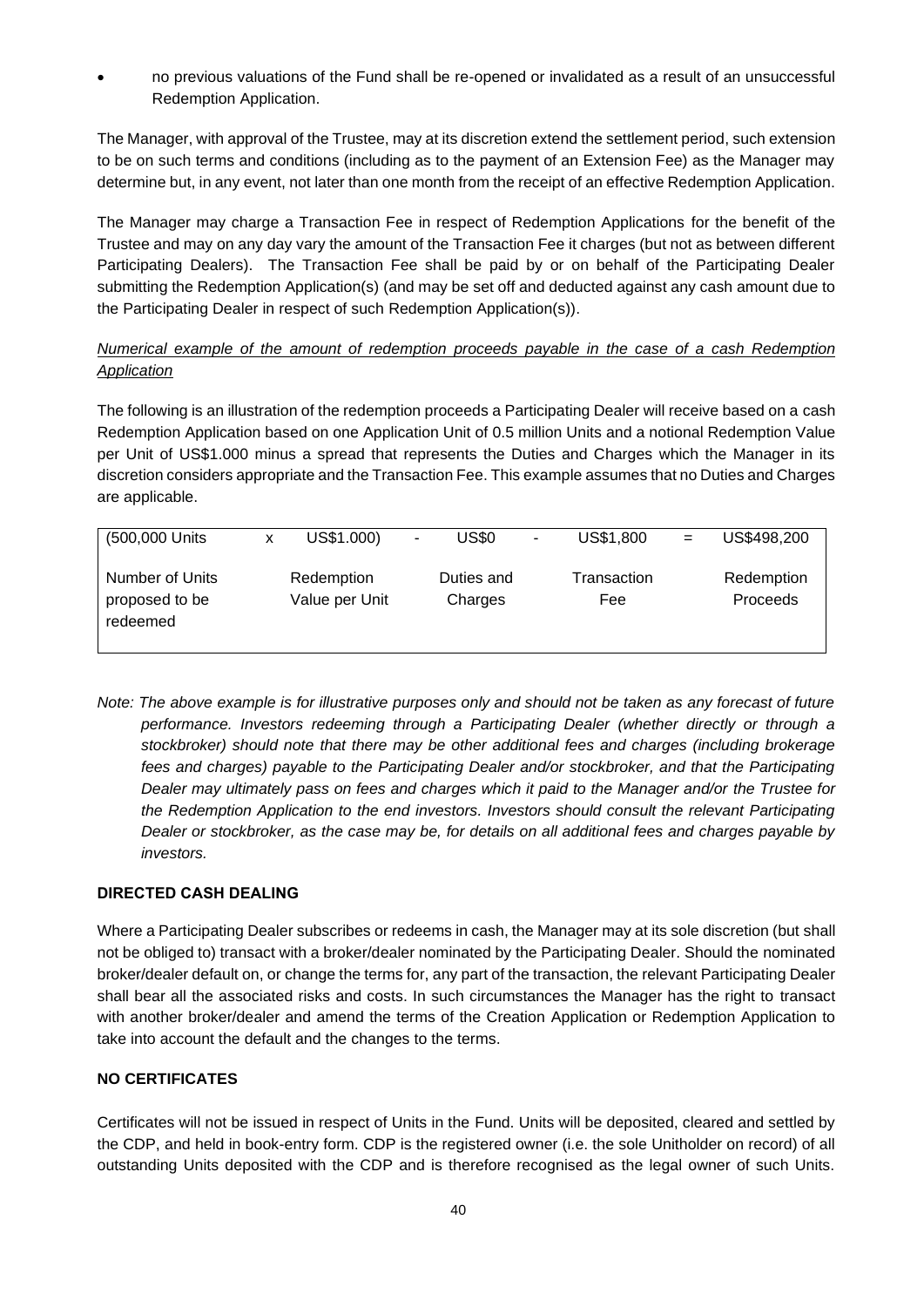Investors owning Units are beneficial owners as shown on the records of CDP or the Participating Dealers (as the case may be).

# **DETERMINATION OF NET ASSET VALUE**

The Net Asset Value of the Fund will be determined as at the Valuation Point (or at such other time as the Manager and the Trustee may determine) by valuing the assets of the Fund and deducting the liabilities of the Fund, in accordance with the terms of the Trust Deed.

The Trust Deed provides amongst other things that:-

- (i) except in the case of any interest in a mutual fund corporation or a unit trust to which paragraph (ii) applies, all calculations based on the value of investments quoted, listed, traded or dealt in on any securities market shall be made by reference to the price appearing to the Manager to be the official closing price or last known transacted price on the Market for such investments unless such prices are not representative or not available on the Market, in which case the Manager and the Trustee shall be entitled to use and rely on electronic price feeds from such source or sources as they may from time to time determine, notwithstanding that the prices so used are not the official closing prices or last known transacted prices;
- (ii) the value of each interest in any mutual fund corporation or unit trust shall be the last available net asset value per share or unit in such mutual fund corporation or unit trust;
- (iii) if no net asset value, bid and offer prices or price quotations are available as provided in paragraph (ii) above, the value of the relevant investment shall be certified by such firm or institution making a market in such investment as may be appointed for such purpose by the Manager with the approval of the Trustee;
- (iv) the value of any investment which is not listed or ordinarily dealt in on a Market shall be based on its fair value (being the price that the Fund would reasonably expect to receive upon the current sale of the investment) made by a person approved by the Trustee as qualified to value such investments;
- (v) cash, deposits and similar investments shall be valued at their face value (together with accrued interest) unless, in the opinion of the Manager, any adjustment should be made to reflect the fair value thereof; and
- (vi) notwithstanding the foregoing, the Manager may, with the approval of the Trustee, adjust the value of any investment if, having regard to relevant circumstances, the Manager considers that such adjustment is required to reflect the fair value of the investment.

Any changes by the Manager to the method of determining the Net Asset Value as provided in Schedule 1 of the Trust Deed will require the prior approval of the Trustee, and the Manager shall inform Unitholders of any such changes which the Trustee deems to be material.

#### **ISSUE PRICE AND REDEMPTION VALUE**

The Issue Price of Units, created and issued pursuant to a Creation Application, shall be the Net Asset Value divided by the total number of Units in issue rounded to the nearest 3 decimal places (or such other method of rounding as the Manager may determine from time to time with the approval of the Trustee).

The Redemption Value of Units on a Dealing Day shall be the Net Asset Value of the Fund divided by the total number of Units in issue rounded to the nearest 3 decimal places (or such other method of rounding as may be determined by the Manager from time to time with the approval of the Trustee).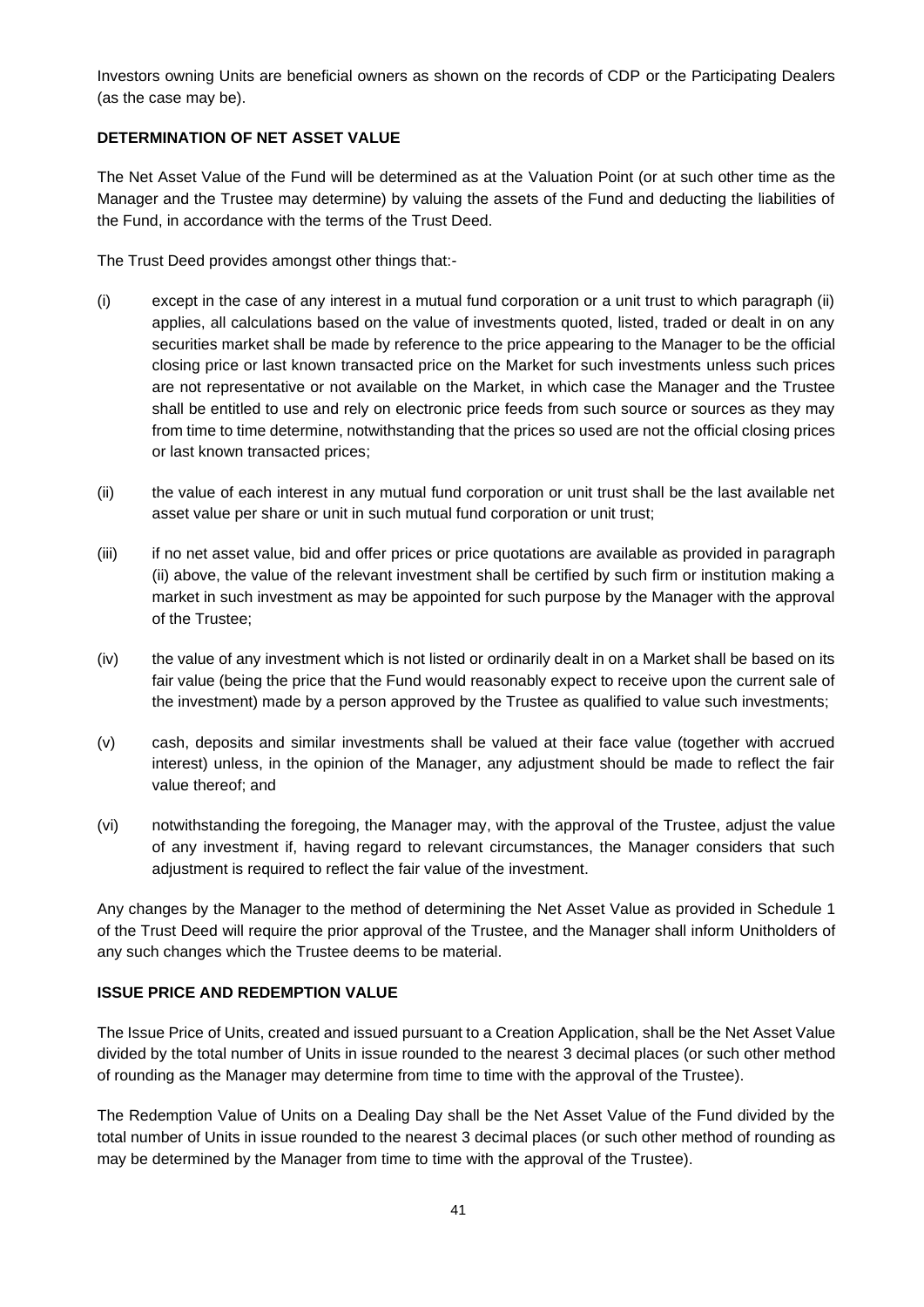## **SUSPENSION OF VALUATIONS AND DEALINGS**

Subject to the provisions of the Code relating to suspension of dealings, the Manager and/or the Trustee may, after giving notice to the other party and the Authority, declare a suspension of the determination of the Net Asset Value of the Fund and any dealings in the Units of the Fund for the whole or any part of any period during:

- (a) which there exists any state of affairs prohibiting the normal disposal of the Fund's investments; or
- (b) which there is a breakdown in any of the means normally employed in determining the Net Asset Value or the Net Asset Value per Unit of the Fund, or when for any other reason the value of any security or other asset in the Fund cannot, in the opinion of the Manager and/or the Trustee, reasonably, promptly and fairly be ascertained; or
- (c) which circumstances exist as a result of which, in the opinion of the Manager and/or the Trustee, it is not reasonably practicable to realise any securities held or contracted for the account of the Fund or it is not possible to do so without seriously prejudicing the interest of Unitholders; or
- (d) which the remittance or repatriation of funds which will or may be involved in the realisation of, or in the payment for, the securities of the Fund or the subscription or realisation of Units is delayed or cannot, in the opinion of the Manager and/or the Trustee, be carried out promptly or at normal rates of exchange; or
- (e) which the right to redeem Units of the Fund is suspended; or
- (f) any 48 hour period (or such longer period as may be agreed between the Manager and the Trustee) prior to the date of any meeting of Unitholders (or any adjourned meeting thereof); or
- (g) any period when the business operations of the Manager or the Trustee in relation to the operations of the Fund are substantially interrupted or closed as a result of or arising from pestilence, acts of war, terrorism, insurrection, revolution, civil unrest, riots, strikes or acts of God; or
- (h) any period when a Relevant Exchange on which a substantial part of the Fund's investment is quoted, listed or dealt in is closed otherwise than for ordinary holidays; or
- (i) any period when dealings on a Relevant Exchange on which a Security has its primary listing are restricted or suspended; or
- (j) any period when the market value or fair value of a material portion of the Fund's assets cannot be determined; or
- (k) any period as may be required under the provisions of the Code.

Subject to the provisions of the Code, the Manager and/or the Trustee may, at its discretion, at any time after giving notice to each other and the Authority and where practicable following consultation with the relevant Participating Dealer, suspend the right of the Participating Dealer to require the redemption of Units and/or delay the payment of any moneys and transfer of any Securities in respect of any Redemption Application and any dealings in the Units of the Fund during:

(i) any period when any of the Relevant Exchanges on which an Index Security has its primary listing, or the official clearing and settlement depositary (if any) of such Relevant Exchange, is closed otherwise than for ordinary holidays; or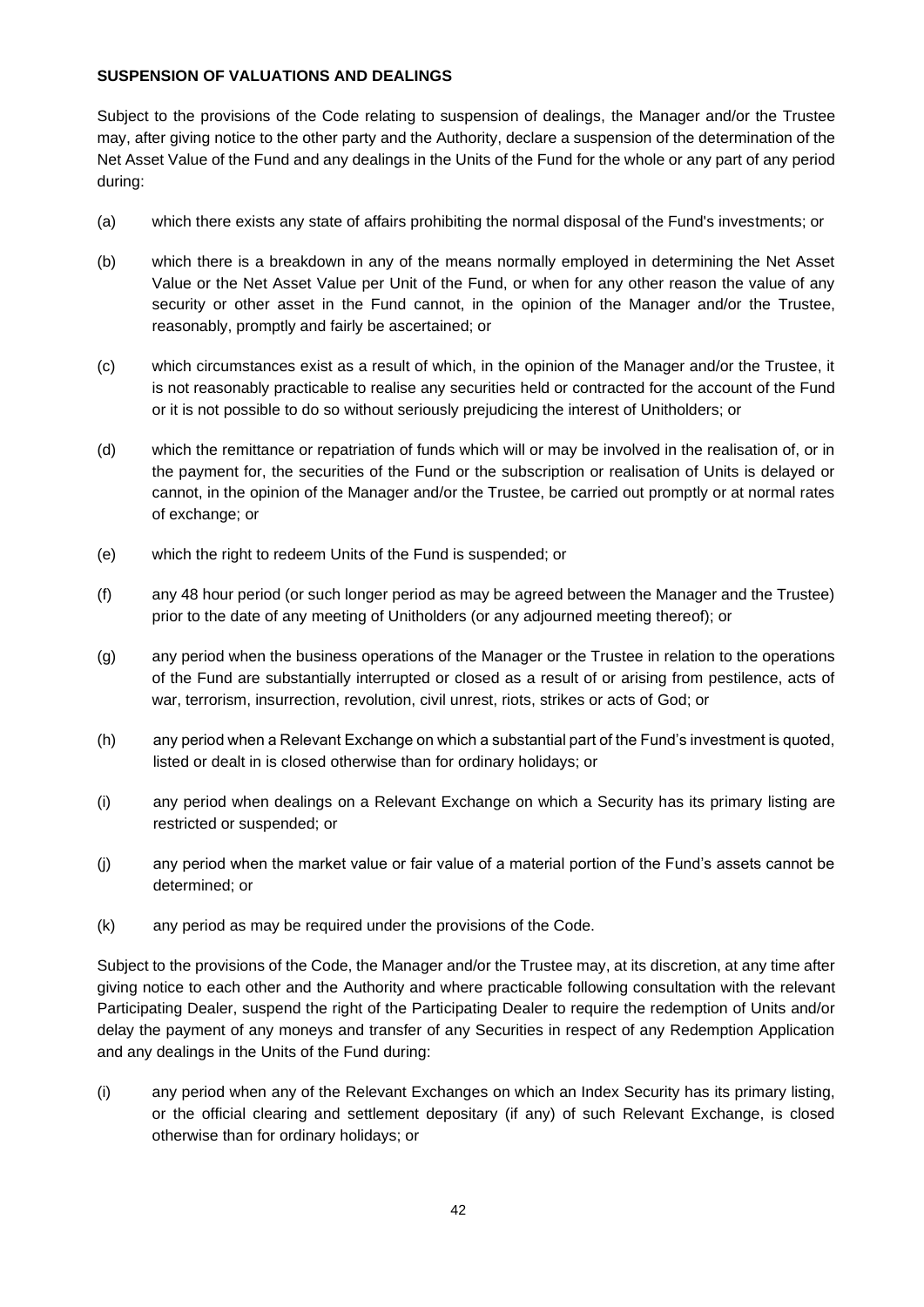- (ii) any period when dealings on a Relevant Exchange on which a Security has its primary listing are restricted or suspended; or
- (iii) any period when, in the opinion of the Manager and/or the Trustee, settlement or clearing of Securities in the official clearing and settlement depositary (if any) of such Relevant Exchange is disrupted; or
- (iv) the existence of any state of affairs as a result of which delivery or purchase of Securities or disposal of investments for the time being comprised in the Fund cannot, in the opinion of the Manager and/or the Trustee, be effected normally or without prejudicing the interests of Unitholders; or
- (v) any period when the Index is not compiled or published or becomes unavailable or is unable to be tracked or used in relation to the Fund for any reason whatsoever; or
- (vi) any breakdown in the means normally employed in determining the Net Asset Value or the Net Asset Value per Unit or when for any other reason the Value of any Securities or other property for the time being comprised in the Fund cannot, in the opinion of the Manager and/or the Trustee, reasonably, promptly and fairly be ascertained; or
- (vii) any period when the determination of the Net Asset Value is suspended; or
- (viii) any 48 hour period (or such longer period as may be agreed between the Manager and the Trustee) prior to the date of any meeting of Unitholders (or any adjourned meeting thereof); or
- (ix) any period when the business operations of the Manager or the Trustee in relation to the operations of the Fund are substantially interrupted or closed as a result of or arising from pestilence, acts of war, terrorism, insurrection, revolution, civil unrest, riots, strikes or acts of God; or
- (x) any period when the dealing of Units is suspended pursuant to any order or direction issued by the Authority; or
- (xi) any period as may be required under the provisions of the Code.

In addition, the Manager and/or the Trustee will suspend the right to redeem Units when dealings in the Units on the SGX-ST are restricted or suspended.

Subject to the provisions of the Code relating to suspension of dealings, such suspension shall take effect forthwith upon the declaration thereof and thereafter there shall be no determination of the Net Asset Value until the Manager and/or the Trustee shall declare the suspension at an end, except that the suspension shall terminate in any event on the day following the first Business Day on which (i) the condition giving rise to the suspension shall have ceased to exist and (ii) no other condition under which suspension is authorised shall exist.

Whenever the Manager and/or the Trustee declares such a suspension the Manager shall, as soon as may be practicable after any such declaration, notify the Authority in accordance with the requirements in the Code. At least once a month during the period of such suspension, the Manager will publish an announcement on its website containing information about the suspension of the determination of the Net Asset Value and/or suspension of dealings. Such suspension will also be publicly announced on the SGXNET.

No Units will be created or issued during any period of suspension. The Manager and/or the Trustee may at any time by notice to the other parties and the Authority, suspend the issue of Units if, as a result of the investment of the proceeds of issue of such Units, the Fund would breach a provision of the Investment and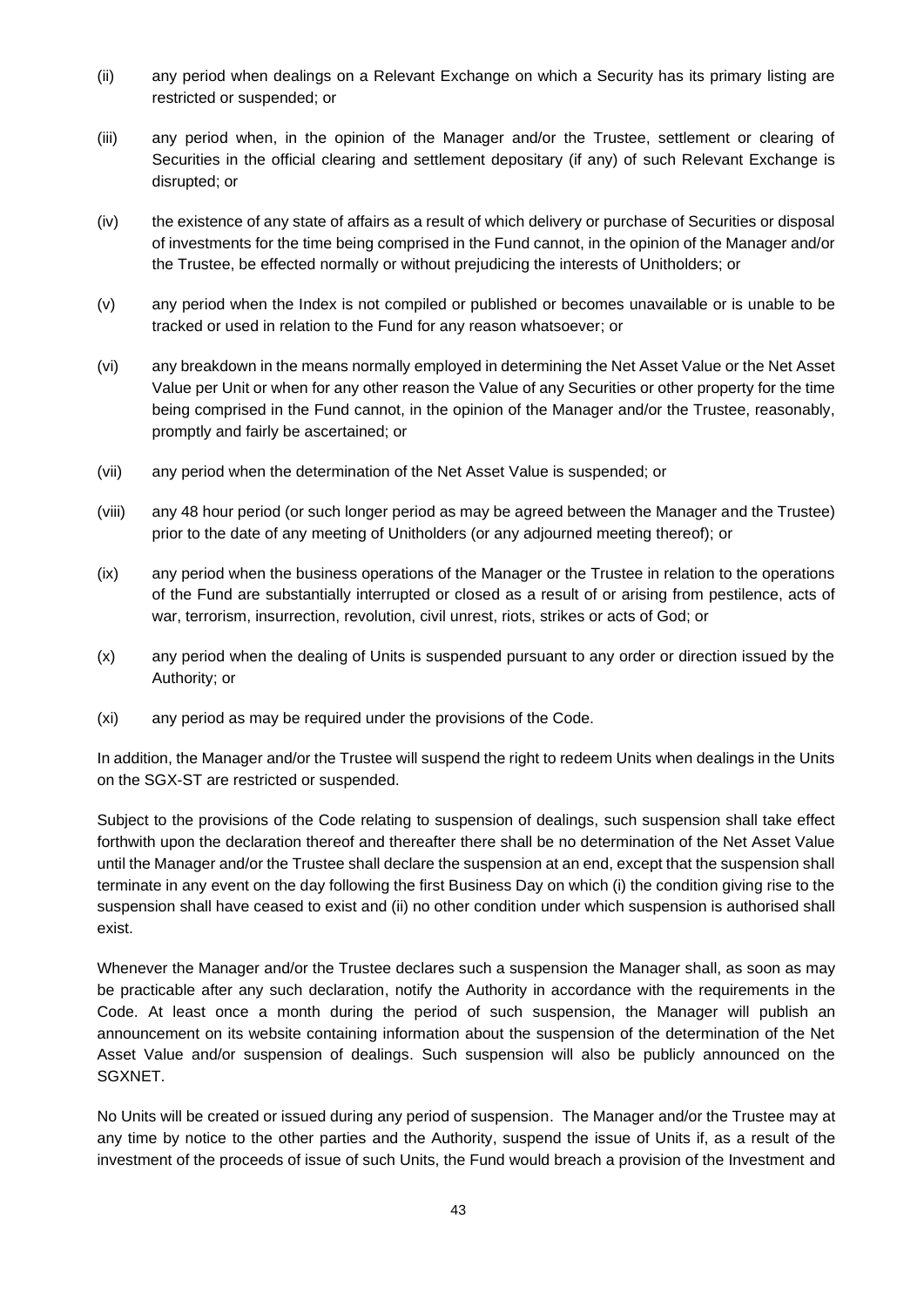Borrowing Guidelines, and the relevant provisions relating to suspension of the right of Unitholders to redeem Units shall also apply in accordance with the provisions of the Trust Deed.

## **DISTRIBUTION POLICY**

The Manager may in its absolute discretion decide to distribute income to Unitholders at such times as it may determine in each financial year. The amount to be distributed to Unitholders will be derived from the net income of the Fund. There is currently no income reinvestment service for the Fund. Such distributions, if any, will be paid in US\$. Distributions will only be paid to the extent that they are available for distribution pursuant to the Trust Deed.

On a distribution, the Trustee, in accordance with the instructions of the Manager, will allocate the amount available for distribution and will pay such amount to the CDP who will in turn allocate and make the necessary payment to the Unitholders based on the number of Units held by each Unitholder on the record of the CDP or its depository agents.

Amounts to be distributed in respect of each Unit shall be rounded to the nearest US\$0.001 per Unit. Subject to the Trust Deed, the Trustee shall cause distributions payable to a Unitholder which remains unclaimed by the Unitholder for more than six (6) years and interest, if any, earned thereon to be paid into court after deducting all fees, costs and expenses incurred in relation to such payment from the sum thereof provided that if the said sum is insufficient to meet all such fees, costs and expenses, the Trustee shall be entitled to have recourse to the Deposited Property.

Income received by the Fund pending distributions may be invested by the Manager in a manner consistent with achieving the investment objective of the Fund.

On 30 October 2018, the Fund made a dividend distribution of USD 0.034 per unit. This dividend distribution comprised USD 0.004 per unit made out of Singapore one-tier dividend and other exempt income and USD 0.030 per unit made out of other dividends (foreign taxable dividends and foreign tax-exempt dividends).

#### **FEES, CHARGES AND EXPENSES**

#### **Manager's Fee**

The Manager is entitled to receive a management fee, currently at the rate of 0.65% per annum of the Net Asset Value of the Fund accrued daily and calculated as at each Dealing Day and payable quarterly in arrears.

Under the terms of the Trust Deed, the Manager may, on giving not less than one month's notice to the Trustee and the Unitholders, increase the rate of the management fee payable up to or towards the maximum rate of 1.0% per annum of the Net Asset Value of the Fund accrued daily and calculated as at each Dealing Day and payable quarterly in arrears. The circumstances where the Manager may increase its management fee would include, amongst others, an increase in the overall costs and expenses to be borne by the Manager in relation to the Fund, or if it is necessary to cover the cost of inflation over time.

The Manager will pay all fees and expenses chargeable by the Trustee, Index Provider and the Auditors, out of its own management fee and such fees and expenses shall not be charged to the Fund.

#### **General Expenses**

Any promotional expenses incurred by any marketing agents and any fees imposed by such marketing agents on their customers investing in the Fund will not be paid (either in whole or in part) out of the assets of the Fund.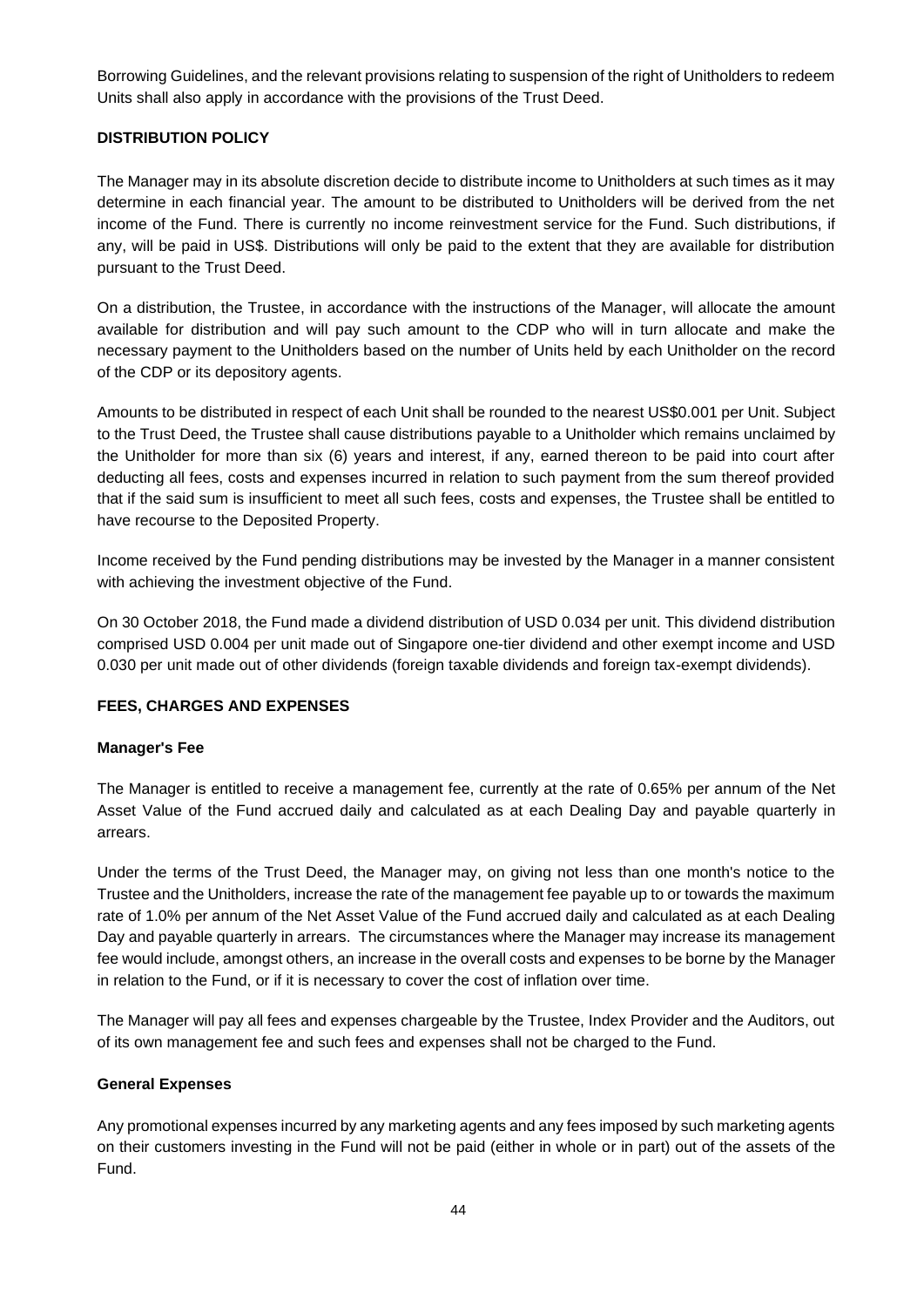All the expenses incurred in connection with the convening of meetings of Unitholders and all other transactional costs and operating costs (relating to the administration of the Fund) shall be paid out of the assets of the Fund.

The cost and expenses for the preparation of this Prospectus and any supplementary, replacement or updated prospectus, product highlights sheets, reports and/or other statements to Unitholders will be borne by the Fund.

#### **Fees and Charges Payable by Participating Dealers**

The fees and charges payable by Participating Dealers in respect of the Fund are summarised as follows (these fees will not affect retail investors):

| <b>Creation of Units:</b>                 |                             |
|-------------------------------------------|-----------------------------|
| Transaction Fee <sup>1</sup>              | US\$ 1,600 per Application. |
| Application Cancellation Fee <sup>2</sup> | US\$ 1,800 per Application. |
| Extension Fee <sup>3</sup>                | US\$ 1,800 per Application. |
| Partial Delivery Request Fee <sup>4</sup> | US\$ 1,800 per Application. |

| <b>Redemption of Units:</b>               |                             |
|-------------------------------------------|-----------------------------|
| Transaction Fee <sup>1</sup>              | US\$ 1,800 per Application. |
| Application Cancellation Fee <sup>2</sup> | US\$ 1,800 per Application. |
| Extension Fee <sup>3</sup>                | US\$ 1,800 per Application. |

#### **Fees and Charges Payable by Retail Investors Dealing in Units on the SGX-ST**

The fees and charges payable by retail investors dealing in Units in the Fund on the SGX-ST are summarised as follows:

| Subscription/Redemption fee | Nil                                                                                               |
|-----------------------------|---------------------------------------------------------------------------------------------------|
| <b>Brokerage</b>            | Market rates. Investors will have to bear brokerage fees charged by their                         |
|                             | stockbrokers.                                                                                     |
| Clearing fee                | Currently the clearing fee for trading Units on the SGX-ST is at the rate                         |
|                             | of 0.0325% of the transaction value, subject to the prevailing goods and<br>services tax ("GST"). |
|                             |                                                                                                   |

#### **Fees and Charges Payable by the Fund**

The fees and charges payable by the Fund are summarised as follows:

| Manager's fee | Currently 0.65% of the Net Asset Value per annum. |
|---------------|---------------------------------------------------|
|               | Maximum 1.00% of the Net Asset Value per annum.   |

<sup>1</sup> A Transaction Fee (which includes the conversion agent fee, transaction charges and out-of-pocket expenses) is payable by a Participating Dealer to the Trustee for its own benefit.

 $2$  The Application Cancellation Fee is payable by a Participating Dealer to the Trustee for its own benefit on each occasion that a Creation or Redemption Application is cancelled by the Participating Dealer or the Trustee where applicable.

 $3$  The Extension Fee is payable by a Participating Dealer to the Trustee for its own benefit on each occasion that the Manager grants the Participating Dealer's request for extending settlement in respect of an Application.

<sup>&</sup>lt;sup>4</sup> The Partial Delivery Request Fee is payable by a Participating Dealer to the Trustee for its own benefit on each occasion that the Manager grants the Participating Dealer's request for partial delivery of the Index Securities in respect of an in-kind Creation Application.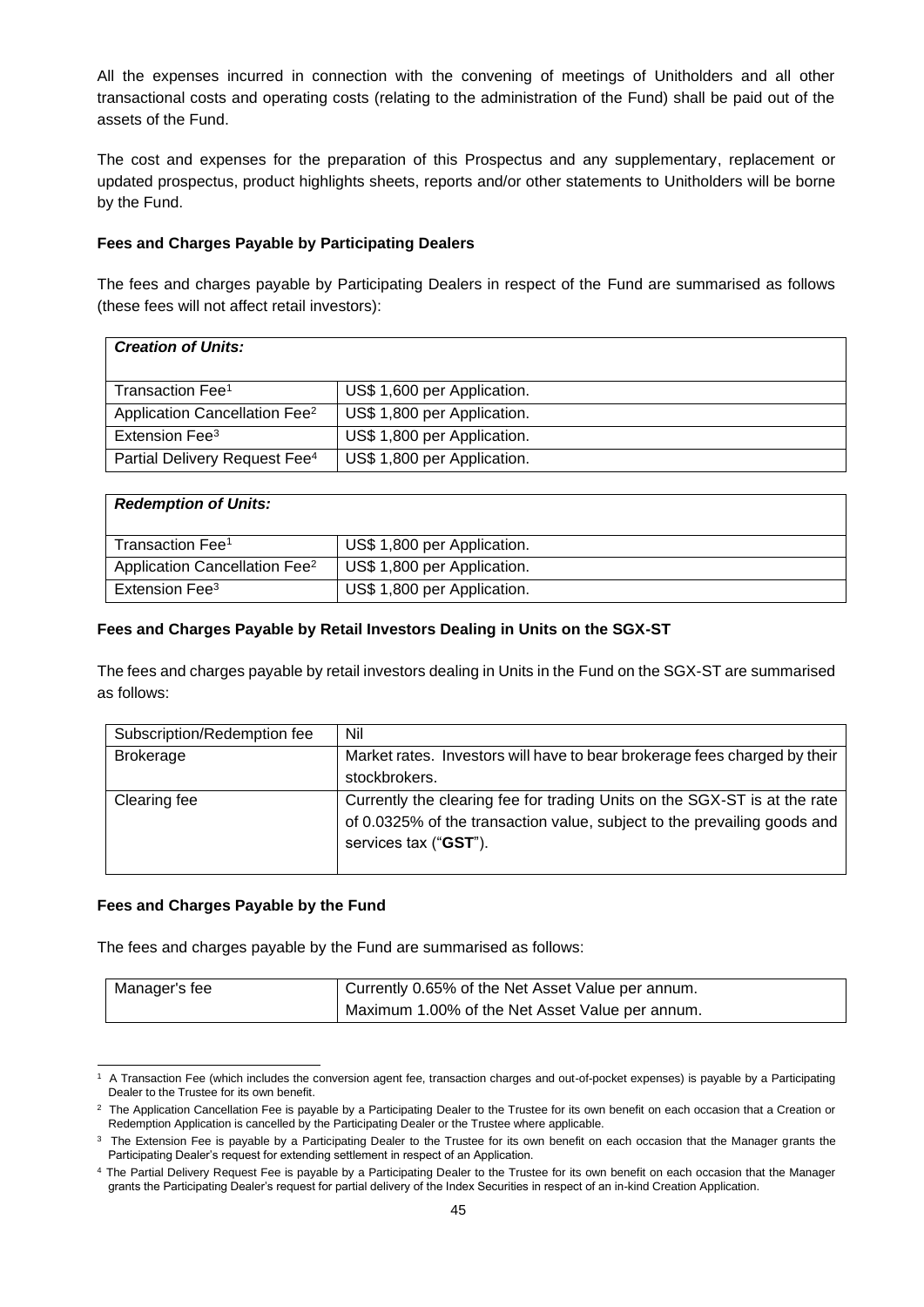|               | The annual Manager's fee is retained by the Manager as the Manager does<br>not pay any trailer fees with respect to the Fund. |
|---------------|-------------------------------------------------------------------------------------------------------------------------------|
| Custodian Fee | The Custodian Fee payable is subject to agreement between the<br>Manager and the Custodian and may exceed 0.1% per annum      |
|               | depending on, amongst others, the size of the Fund and the number of<br>transactions carried out.                             |

Note: The fees of the Trustee, Index Provider and Auditors will be borne by the Manager and will not be charged to the Fund.

## **REPORTS AND ACCOUNTS**

The financial year-end of the Fund is 30 June every year. Audited accounts and the annual report are to be prepared and sent to Unitholders (whether by post or such electronic means as may be permitted under the Code and the Listing Rules) within three months of each financial year-end (unless otherwise waived or permitted by the Authority). Semi-annual unaudited accounts and the semi-annual report are to be prepared and sent to Unitholders (whether by post or such electronic means as may be permitted under the Code and the Listing Rules) within two months of 31 December (unless otherwise waived or permitted by the Authority). The contents of the reports will comply with the requirements of the Code and the Listing Rules. In cases where the accounts and reports are available in electronic form, Unitholders will receive a hardcopy letter or an email (where email addresses have been provided for correspondence purposes) informing them that the accounts and reports are available and how they may be accessed. Unitholders may also request for hardcopies of the accounts and reports within 1 month (or such other period as may be permitted by the Authority) from the notification of the availability of the accounts and reports. The Trustee will also make available, or cause to be made available, hardcopies of the accounts and reports to any Unitholder who requests for them within 2 weeks of any request from such Unitholder (or such other period as may be permitted by the Authority).

Copies of the audited accounts, the annual reports, the semi-annual unaudited accounts and the semi-annual reports will also be made available on SGXNET.

The Code currently requires accounts to be prepared in accordance with Recommended Accounting Practice 7: Reporting Framework for Unit Trusts issued by the Institute of Singapore Chartered Accountants.

#### **ANNOUNCEMENT OF MATERIAL INFORMATION**

The Manager will arrange for all material information that affects the Fund to be announced on SGXNET.

#### **TRUST DEED**

The Fund is established under Singapore law by the Trust Deed made between the Manager and the Trustee. All Unitholders are entitled to the benefit of, are bound by and are deemed to have notice of, the provisions of the Trust Deed. In the event of any conflict between any of the provisions of this Prospectus and those of the Trust Deed, Participation Agreement or Custodian Agreement, the provisions of the Trust Deed, Participation Agreement or Custodian Agreement shall prevail. The Trust Deed contains provisions for the indemnification of the Trustee and the Manager and their respective agents and their relief from liability in certain circumstances. Unitholders and intending applicants are advised to consult the terms of the Trust Deed. All material amendments to the Trust Deed will be announced on the SGXNET.

#### **MODIFICATION OF TRUST DEED**

The Trustee and the Manager may agree to modify the Trust Deed by supplemental deed provided that in the opinion of the Trustee such modification (i) is not materially prejudicial to the interests of Unitholders,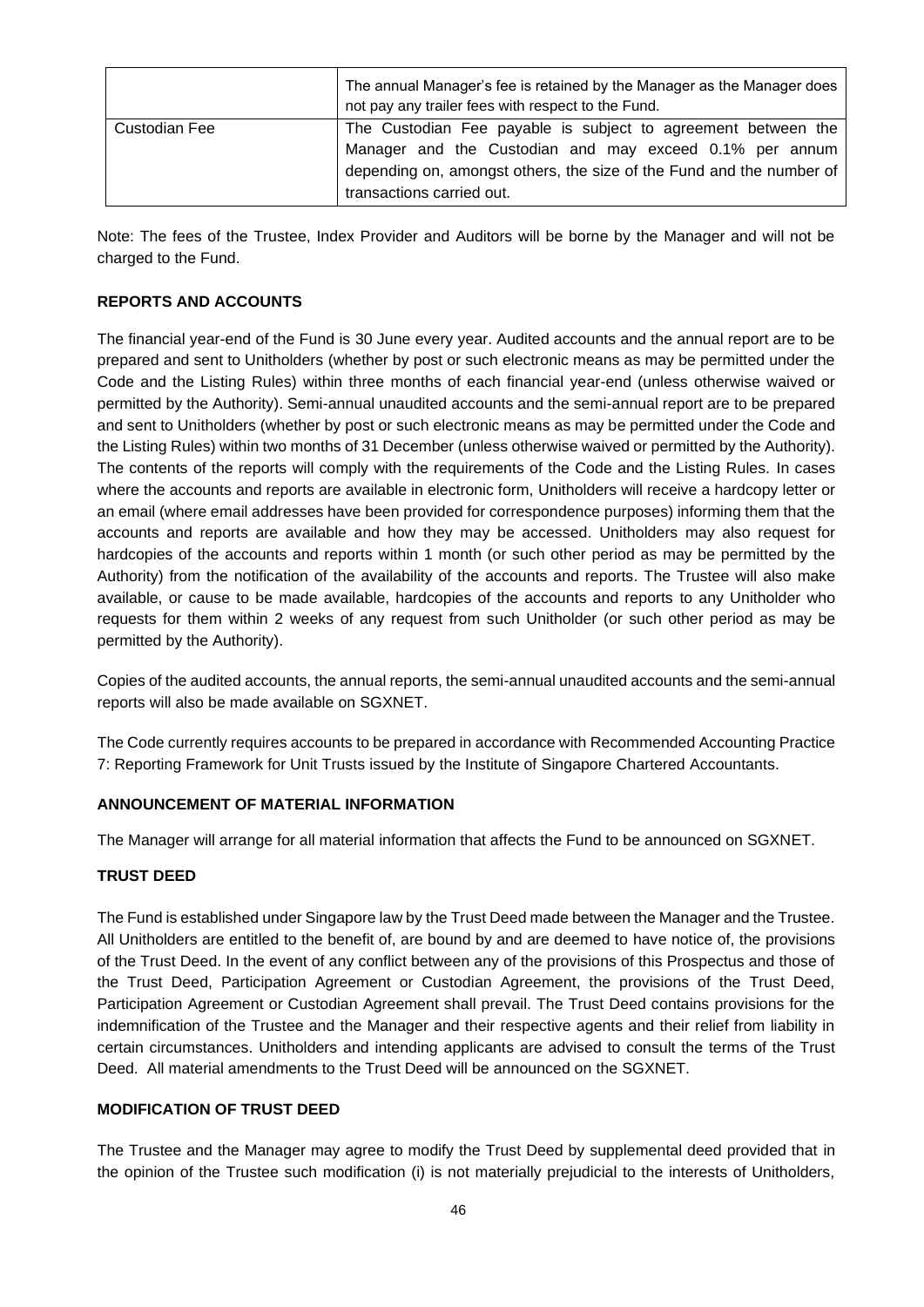does not operate to release to any material extent the Trustee or the Manager from any responsibility to the Unitholders and (with the exception of the costs incurred in connection with the relevant supplemental deed) does not increase the costs and charges payable out of the assets of the Fund or (ii) is necessary in order to make possible compliance with any fiscal, statutory or official requirement (whether or not having the force of law) or (iii) is made to correct a manifest error or to remove obsolete provisions. In all other cases modifications require the sanction of an extraordinary resolution of the Unitholders affected.

Subject to the Code, any material modifications to the Trust Deed, unless they are sanctioned by an extraordinary resolution of the Unitholders affected or in the opinion of the Trustee are not of material significance or are made to correct a manifest error or to remove obsolete provisions, will be notified to the Unitholders as soon as practicable after they are made.

## **VOTING RIGHTS**

Unitholders' meetings may be convened by the Manager, by the Trustee or by Unitholders representing onetenth or more of the current Units in issue. These meetings may be used to modify the terms of the Trust Deed, including to increase the maximum fees payable to the service providers, to remove the Trustee or to terminate the Fund at any time. Such amendments to the Trust Deed must be passed by a 75% majority of the votes cast. For meetings to pass ordinary resolutions, Unitholders will be given at least 14 calendar days' notice (exclusive of the day on which the notice is served or deemed to be served and of the day for which notice is given) of such meeting. For meetings to pass extraordinary resolutions, Unitholders will be given at least 21 calendar days' notice (exclusive of the day on which the notice is served or deemed to be served and of the day for which notice is given) of such meeting.

The Manager, Trustee, Custodian and their respective Connected Persons and directors of the Manager are prohibited from voting their beneficially held Units at or be counted in the quorum for a meeting at which they have a material interest in the business to be contracted.

The Manager should in respect of voting rights relating to investments of the Fund where the Manager may face conflicts of interests, cause these votes to be exercised in consultation with the Trustee.

#### **RESTRICTIONS ON UNITHOLDERS**

Every person purchasing Units will be deemed to have represented, agreed and acknowledged that it is not an Unauthorised US Person.

The Manager has power to impose such restrictions as it may think necessary for the purpose of ensuring that no Units are acquired or held which would result in such holding being:-

- a breach of the law or requirements of any country or governmental authority or any stock exchange on which the Units are listed in circumstances which, in the Manager's opinion, might result in the Fund being adversely affected which the Fund might not otherwise have suffered; or
- in the circumstances which, in the Manager's opinion, may result in the Fund incurring any tax liability or suffering any other pecuniary disadvantage which the Fund might not otherwise have incurred or suffered; or
- held by an Unauthorised US Person.

If it shall come to the notice of the Manager or the Trustee that any Units are owned directly or beneficially by any person in contravention of any such restrictions as are referred to in Clauses 3.4 and 3.5 of the Trust Deed, the Manager or the Trustee, as the case may be, may give notice to such person requiring him to transfer such Units to a person who would not thereby be in contravention of any such restrictions as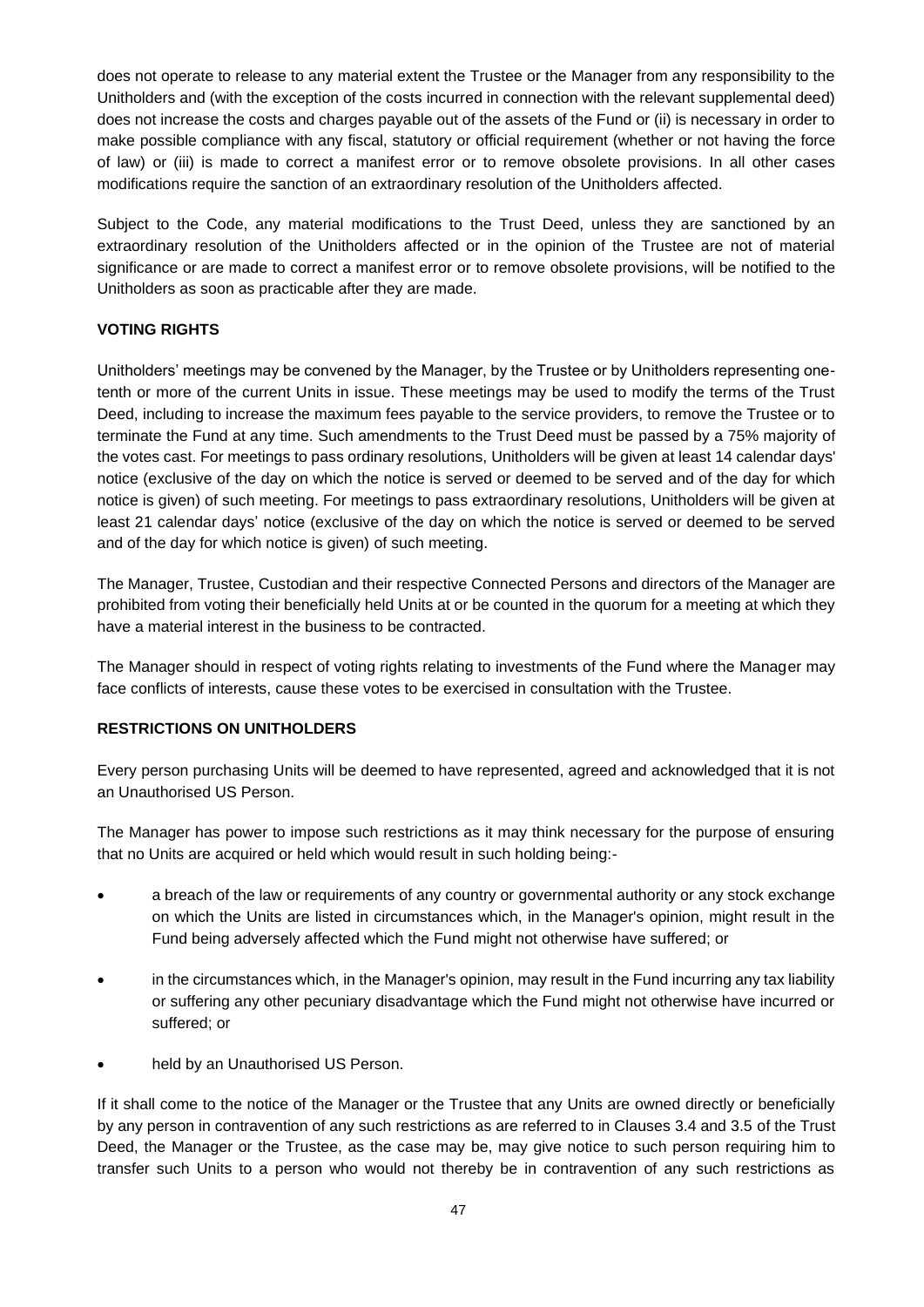aforesaid or to request in writing the redemption of such Units in accordance with the provisions of the Trust Deed. If any person upon whom such a notice is served pursuant to Clause 7.21 of the Trust Deed does not within thirty days after such notice transfer such Units as aforesaid or establish to the satisfaction of the Manager or the Trustee, as the case may be, (whose judgment shall be final and binding) that such Units are not held in contravention of any such restrictions he shall be deemed upon the expiration of thirty days after such notice to have requested in writing the redemption of all such Units pursuant to the provisions of the Trust Deed.

A person who becomes aware that he is holding or owning Units in contravention of any such restrictions as are referred to in Clauses 3.4 and 3.5 of the Trust Deed shall forthwith unless he has already received a notice pursuant to Clause 3.6 of the Trust Deed either transfer all such Units to a person who would not thereby be in contravention of any such restrictions as aforesaid or request in writing the redemption of all such Units pursuant to the provisions of the Trust Deed.

The Manager or the Trustee may at any time and from to time, by notice in writing, call upon any person holding directly or beneficially any Units to provide to the Manager or the Trustee such information and evidence as they shall require upon any matter concerned with or in relation to such person's holding of or interest in, or the ultimate beneficial owners of (or intermediate holders or owners of), the Units. The exercise by the Manager or the Trustee of the powers conferred by Clauses 3.4, 3.5, 3.6 or 7.21 of the Trust Deed shall not be questioned or invalidated in any case on the ground that there was insufficient evidence of ownership of Units by any person or that the true ownership of any Units was otherwise than appeared to the Manager or the Trustee at the relevant date, provided that the said powers shall have been exercised in good faith. Save where the Manager or the Trustee is found by a court of competent jurisdiction that it has acted in bad faith, the Manager or the Trustee shall have no liability whatsoever to any person for any special, direct, indirect, consequential or any other damages (including lost profits) on account of anything done or omitted by the Manager or Trustee in exercising its duties and right to restrict or prevent ownership of Units by an Unauthorised US Person or any person falling under Clause 3.4 of the Trust Deed.

# **DUTIES OF TRUSTEE IN RELATION TO CHEQUES**

It shall be the duty of the Trustee to prepare and (subject to reimbursement of its expenditure in accordance with the Trust Deed) pay or caused to be prepared and paid for all cheques which the Trustee has to issue or send as provided in the Trust Deed and to sign such cheques and despatch them on the day on which they ought to be despatched.

#### **POWER OF TRUSTEE TO DISCLOSE INFORMATION**

The Trustee may transfer and disclose any information whatsoever relating to the Fund, the Manager and the Unitholders to the Trustee's head office, branches, subsidiaries, affiliates or agents whether in Singapore or elsewhere and third parties selected by any of them, wherever situated, for confidential use and in connection with services provided by the Trustee in relation to the Fund (including in connection with any service and for data processing, statistical and risk analysis purposes). The Trustee and its head office, branches, subsidiaries, representative offices, affiliates, agents or third parties may transfer and disclose any such information as is required or requested by any court, legal process or regulatory or examining authority (whether governmental or otherwise) any communications, clearing or payment systems, intermediary bank or other system.

#### **TRANSFER OF UNITS**

Units held by Unitholders may be transferred by an instrument in writing in common form signed by (or, in the case of a body corporate, signed on behalf of or sealed by) the transferor and the transferee. The transferor will be deemed to remain the holder of the Units transferred until the name of the transferee is entered in the relevant Register in respect of such Units.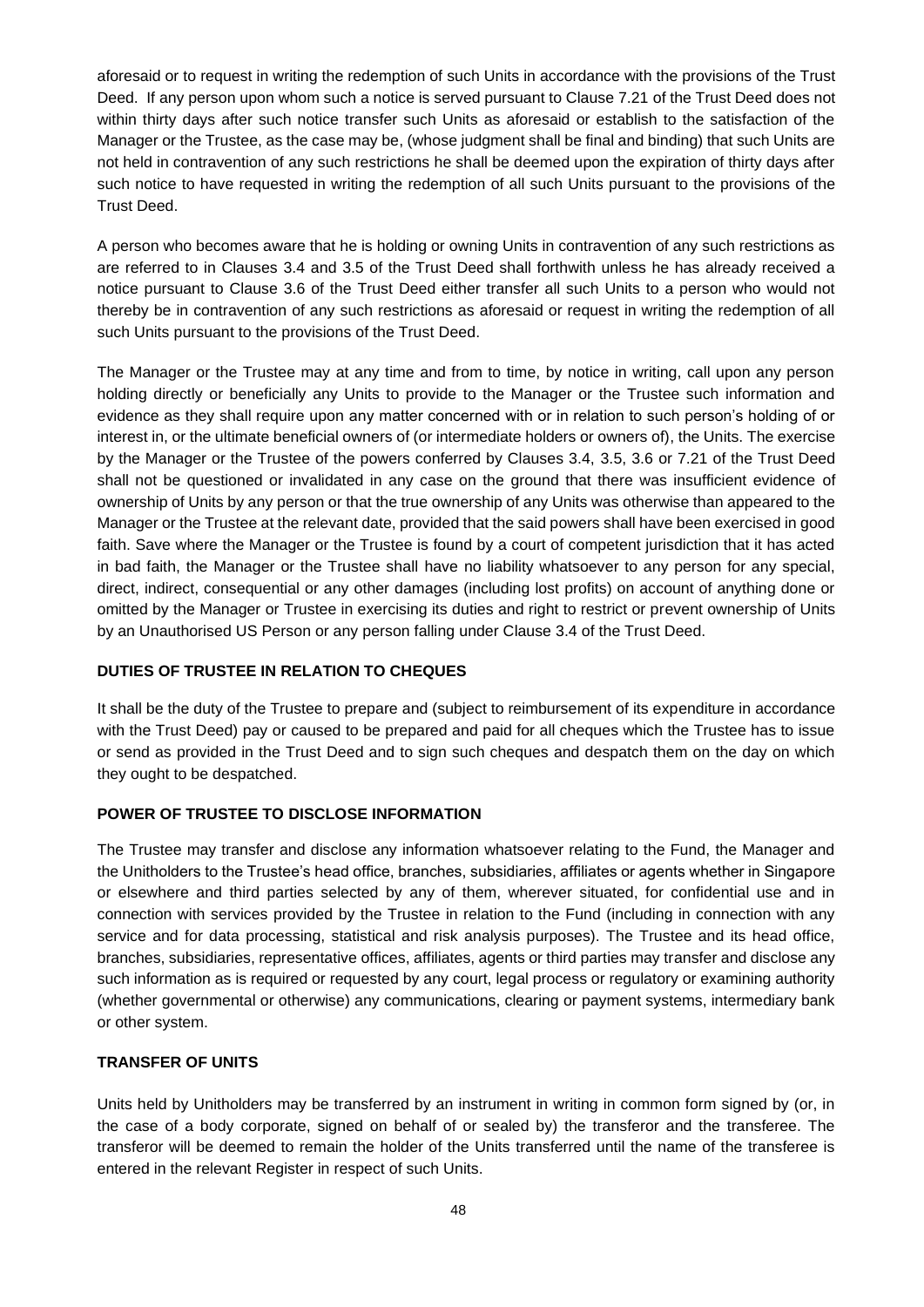For so long as the Units are listed on the SGX-ST, transfers of Units between depositors (i.e. direct account holders with the CDP and depository agents whose names are entered in CDP's register in respect of Units held by them) shall be effected electronically through the CDP making an appropriate entry in CDP's electronic register of the Units that have been transferred in accordance with CDP trading requirements, and the above paragraph will not apply to such transfers.

## **CONFLICTS OF INTEREST**

The Manager, the Custodian, the Registrar and the Trustee may from time to time act as trustee, administrator, broker, registrar, secretary, manager, custodian, investment manager or investment adviser (as applicable) or other functions as may be required from time to time in relation to, or be otherwise involved in or with, other funds and clients which have similar investment objectives to those of the Fund.

In addition, subject to the provisions of the Code relating to transactions with related parties:-

- the Manager or any of their Connected Persons or any of the Trustee's Connected Persons may enter into investments for the Fund as agent for the Trustee and may, with the consent of the Trustee, deal with the Fund as principal;
- the Trustee, the Manager, the Custodian or the Registrar or any of their Connected Persons may have banking or other financial relationships with any company or party which is the issuer of securities, financial instruments or investment products held by the Fund;
- the Trustee, the Manager, the Custodian or the Registrar or any of their Connected Persons may hold and deal in Units or in investments held by the Fund either for their own account or for the account of their customers; and
- the monies of the Fund may be deposited with the Manager, the Trustee, the Custodian or the Registrar or any of their Connected Persons or invested in certificates of deposit or banking instruments issued by any of them.

It is, therefore, possible that any of the Trustee, the Manager, the Custodian or the Registrar or their Connected Persons may, in the course of business, have potential conflicts of interest with the Fund. Each will, at all times, have regard in such event to its obligations to the Fund and to Unitholders and will endeavour to ensure that such conflicts are resolved fairly and on an arm's length basis. There will be no obligation on the part of any such parties to account to the Fund or to Unitholders for any benefits so arising and any such benefits may be retained by the relevant party.

The Trustee has appointed Citibank N.A., Singapore Branch, to provide custodial services to the Fund. The Manager has appointed Citibank N.A., Singapore Branch, to provide accounting and valuation function and services to the Fund. Citigroup Global Markets Singapore Securities Pte Ltd has entered into a Participation Agreement with the Manager and the Trustee as one of the Participating Dealers ("**PD**") of the Fund. The abovementioned entities may be Connected Persons or related companies of the Trustee. The Trustee will conduct all transactions with the abovementioned entities with or for the Fund on an arm's length basis. In the event of any conflict of interest arising as a result of such dealing, the Manager and the Trustee, following consultation with the other, will resolve such conflict in a just and equitable manner as they shall deem fit.

The PD and the Trustee are part of the Citigroup of entities. It is possible that the PD may hold 5% or more of the units of the Fund in its capacity as a PD of the Fund. Any possible conflicts of interests arising from the above arrangement are mitigated by the following policies which are put in place:

The PD is not part of the same business unit as the Trustee (which is part of the Securities Services business unit) and has separate reporting lines from the Trustee.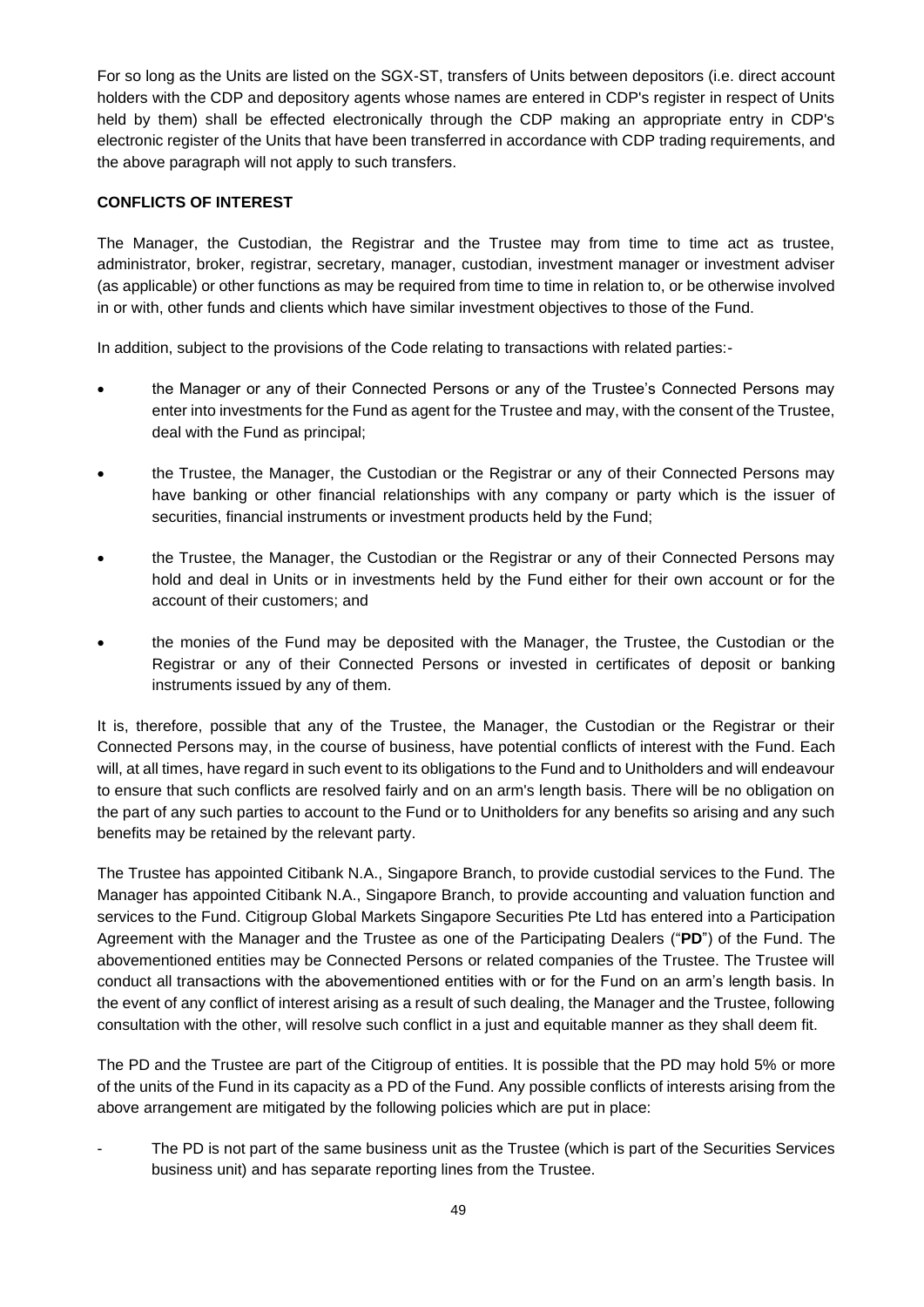- The PD operates on an independent basis from the Trustee. The Securities Services business unit will not be involved in any way with the decision-making process of the PD in respect of their holding of the units in the Fund. Information on transactions undertaken and holding of the units of the Fund are not disclosed to the Securities Services business unit (and the Trustee). The PD and the Trustee are separate legal entities and each entity has its own board of directors.
- The Trustee will conduct all transactions with or for the Fund on an arm's length basis.

## **REMOVAL OF THE MANAGER**

If any of the following events shall occur, namely:-

- if the Manager goes into liquidation (except a voluntary liquidation for the purpose of reconstruction or amalgamation upon terms previously notified in writing to the Trustee) or if a receiver is appointed over any of its assets or if a liquidator or judicial manager is appointed in respect of the Manager; or
- if in the opinion of the Trustee, the Manager fails or neglects after reasonable notice from the Trustee to carry out or satisfy any obligations imposed on the Manager by the Trust Deed. In such an event, the Trustee shall appoint another manager (duly approved as may be required by law for the time being applicable to the Trust Deed) as the new manager Provided Always That nothing in the Trust Deed shall derogate from the rights of the Manager to challenge such decision by the Trustee as set out in the Trust Deed; or
- the Unitholders by an extraordinary resolution duly passed at a meeting of Unitholders (for which purpose Units held or deemed to be held by the Manager shall not be included) shall so decide on a change of Manager; or
- the Authority withdraws its approval of the Manager as manager of the Fund or directs the Trustee to remove the Manager,

the Trustee may, by notice in writing to the Manager, remove the Manager from office and (subject to the Trust Deed) upon service of such notice the Manager shall cease to be the manager of the Fund.

#### **RETIREMENT OF THE MANAGER**

Under the terms of the Trust Deed, the Manager may retire in favour of another manager that is acceptable to the Trustee and the relevant authorities by giving prior notice in writing to that effect to the Trustee. The Trustee shall as soon as practicable and by not more than 30 days after the Manager has indicated its intention to retire, give notice to Unitholders to convene a meeting of Unitholders to approve some other person considered by the Trustee to be suitably qualified to act as manager of the Fund.

Any change to the manager of the Fund will be announced forthwith on the SGXNET and on the Manager's website at [https://www.principal.com.sg/en/etf-sg.](https://www.principal.com.sg/en/etf-sg)

#### **RETIREMENT OF THE TRUSTEE**

Under the terms of the Trust Deed, the Trustee shall not be entitled to retire voluntarily except upon the appointment of a new trustee. Such new trustee shall be a company eligible to be the trustee of the Fund and that is acceptable to the Authority. In the event of the Trustee desiring to retire it shall give notice in writing to that effect to the Manager and the Manager shall use its best endeavours to appoint another person as the new trustee for the Unitholders in the place of the retiring Trustee upon and subject to the retiring Trustee and such new trustee entering into such deed as required under the Trust Deed. If within a period of three months after the date on which the Trustee expresses in writing to the Manager its desire to retire, the Manager shall have failed to appoint a new trustee, the Trustee shall be entitled to appoint a new trustee on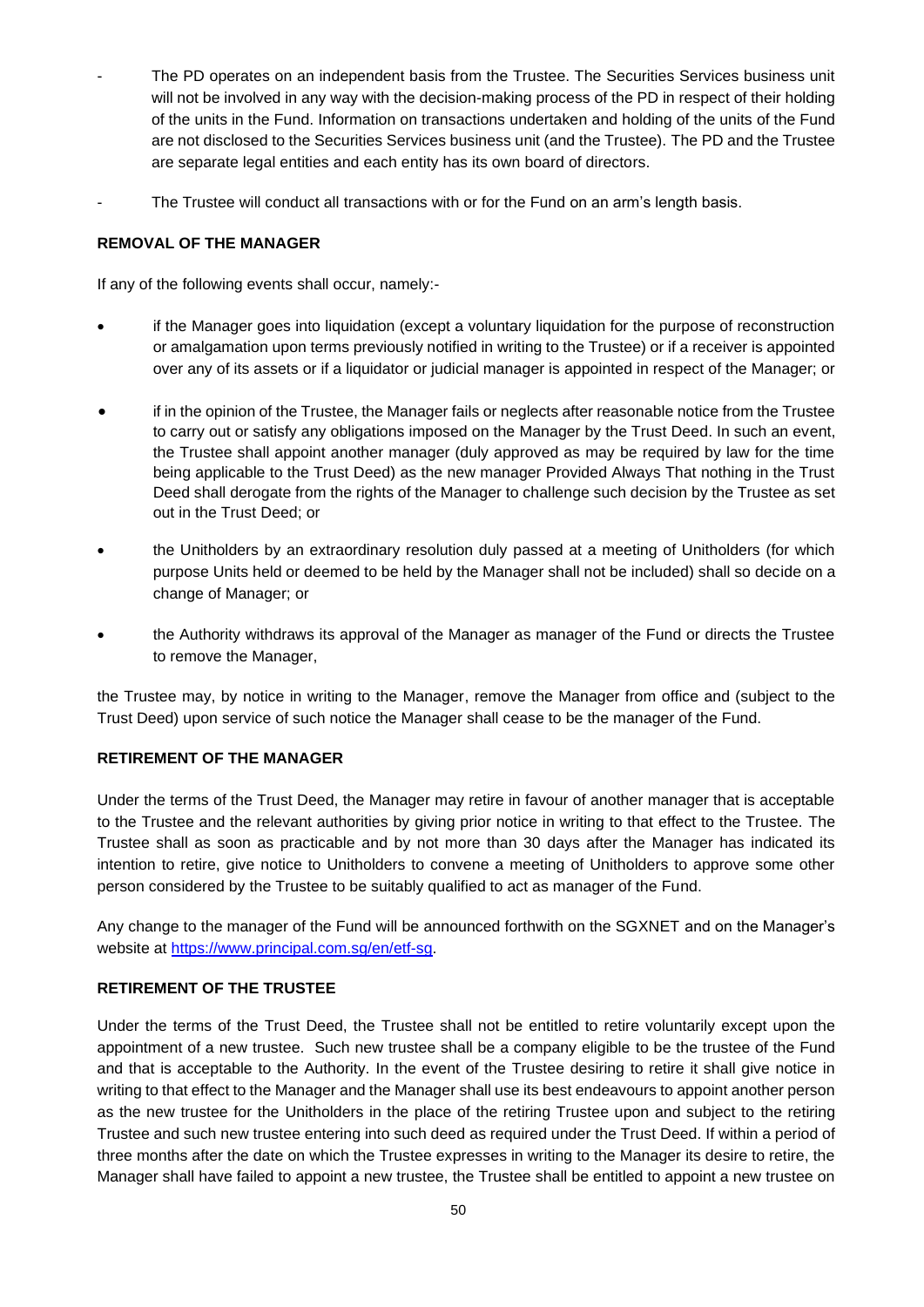the same basis as aforesaid, in writing under the common seal of the Trustee.

#### **LIABILITY AND INDEMNITY OF TRUSTEE, MANAGER AND REGISTRAR**

*Please note that the following paragraphs are extracts from the Trust Deed and investors should refer to the Trust Deed for full details on the clauses relating to exemptions from liability (as well as indemnities) provided to the Trustee and the Manager pursuant to the Trust Deed.*

None of the Trustee, the Manager or the Registrar or each of their duly appointed agents or delegates (including any sub-delegates) (hereinafter referred to as "**appointees**" for purposes of this section "Liability and Indemnity of Trustee, Manager and Registrar") shall incur any liability in respect of any action taken or thing suffered by them in reliance upon any notice, resolution, direction, consent, certificate, affidavit, statement, certificate of stock, plan of reorganisation or other document of title, or other paper or document believed to be genuine and to have been passed, sealed or signed by the proper parties.

None of the Trustee, the Manager, the Registrar or each of their appointees shall be responsible for the authenticity of any signature on or any seal affixed to any endorsement on any certificate or to any instrument of transfer or form of application, request for realisation, endorsement or other document affecting the title to or transmission of Units (received by mail, facsimile, electronic mail or otherwise, including signatures on such documents) or be in any way liable for any forged or unauthorised signature on or seal affixed to such endorsement, transfer, form or other document or for acting or relying on or giving effect to any such forged or unauthorised signature or seal or for exercising their discretion not to act on such instructions received by facsimile, electronic transmission or otherwise, provided that the Trustee, the Manager, the Registrar or each of their appointees reasonably believed that such signature or seal was authentic.

The Trustee, the Manager and each of their appointees may rely upon the established practice and rulings of any market and any committees and officials thereof on which any dealing in any investment is from time to time effected in determining what shall constitute a good delivery and any similar matters and such practice and rulings shall be conclusive and binding upon all persons under the Trust Deed.

None of the Trustee, the Manager or the Registrar or each of their appointees shall be responsible for acting upon any resolution purporting to have been passed at any meeting of Unitholders, in respect whereof minutes shall have been made and signed even though it may be subsequently found that there was some defect in the constitution of the meeting or the passing of the resolution or that for any reason the resolution was not binding upon all the Unitholders in the Fund.

None of the Trustee, the Manager or the Registrar or each of their appointees shall incur any liability to the Unitholders or any of them for doing or (as the case may be) failing to do any act or thing which by reason of any provision of any present or future law or regulation made pursuant thereto or of any decree, order or judgment of any court or by reason of any request, announcement or similar action (whether of binding legal effect or not) which may be taken or made by any person or body acting with or purporting to exercise the authority of any government or regulatory authority (whether legally or otherwise) either they or any of them shall be directed or requested to do or perform or to forbear from doing or performing. If for any reason it becomes impossible or impracticable to carry out the provisions of the Trust Deed, none of the Trustee, the Manager or the Registrar or each of their appointees shall be under any liability therefor or thereby.

The Trust Deed includes indemnities given in favour of the Trustee and the Manager and any indemnity expressly given to the Trustee or to the Manager or each of their appointees in the Trust Deed is in addition to and without prejudice to any indemnity allowed by law. Nothing in any of the provisions of the Trust Deed shall in any case in which the Trustee, the Manager or each of their appointees (as the case may be) have failed to show the degree of diligence and care required of them as trustee and manager and by the provisions of the Trust Deed, exempt them from or indemnify them against any liability for breach of trust or any liability which by virtue of any rule of law would otherwise attach to them in respect of any negligence, default, breach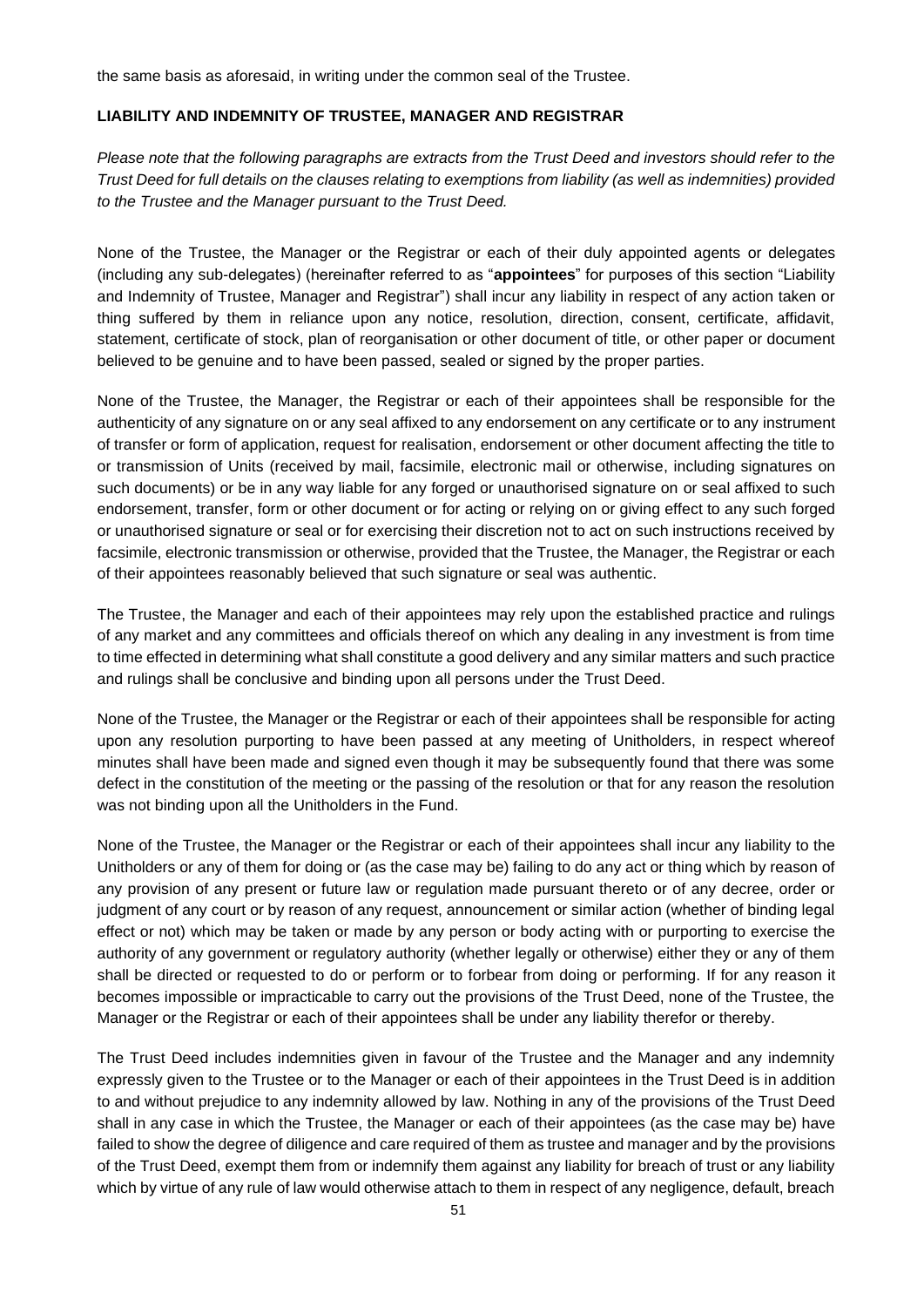of duty or trust of which they may be guilty in relation to their duties.

Save as otherwise provided in the Trust Deed and to the extent permitted by the Authority and the applicable laws and regulations, the Trustee shall not incur any liability in respect of or be responsible for losses incurred through the insolvency of or any act or omission of any depository or clearing system, broker, financial institution, custodian, sub-custodian, nominee or other person with which the investments of the Fund are or may be deposited. Where the Manager has instructed the Trustee to open account(s) with any bank or other financial institutions in respect of the Fund, to the extent permitted under the applicable laws and regulations, the Trustee shall not be liable for any act or omission of such bank or other financial institutions or any loss occasioned by reason of the liquidation, bankruptcy or insolvency of such bank or other financial institutions.

The Trustee and the Manager may act upon any advice of or information obtained from any bankers, accountants, brokers, lawyers, agents or other persons acting as agents or advisers either of the Trustee or of the Manager and shall not be liable for anything done or omitted or suffered in good faith in reliance upon such advice or information. Any such advice or information may be obtained or sent by letter, facsimile transmission or electronic mail and neither the Trustee nor the Manager shall be liable for acting on any advice or information purported to be conveyed by any such letter, facsimile transmission or electronic mail notwithstanding that the same shall contain some error or shall not be authentic.

The Trustee or its appointees shall not be in any way responsible for any errors or disputes over any calculation or determination or be under any liability on account of anything done or suffered by the Trustee or its appointees in good faith in accordance with or in pursuance of any advice, request or instruction made by facsimile, electronic mail or telephone and allowed by the Manager including but not limited to any loss arising from the non-receipt of any request for subscription or realisation of Units sent by facsimile notwithstanding the fact that a facsimile transmission report produced by the originator of such transmission discloses that the transmission was sent.

None of the Trustee, the Manager or the Registrar or each of their appointees shall be under any liability except such liability as may be expressly imposed by the Trust Deed nor shall any of them (save as herein otherwise appears) be liable for any act or omission of the other of them. For the avoidance of any doubt, the Trustee shall not be under any liability (save as otherwise provided in the Trust Deed) for any act or omission by the Manager or any of its appointees.

Save as otherwise expressly provided in the Trust Deed, the Manager and the Trustee and any of their appointees shall be entitled for the purpose of indemnity against any action, costs, claims, damages, expenses or demands to which it may be put as the Manager or the Trustee or its appointees and to have recourse to the assets of the Fund or any part thereof without prejudice to the right of the Trustee to be reimbursed out of the Deposited Property or any part thereof, in relation to any transaction entered into by the Manager or the Trustee or any of their appointees with any third parties or any action taken or omission by the Manager or the Trustee or any of their appointees, in connection with or for or on behalf of the Fund, provided that such transaction entered into or action taken by the Manager or the Trustee or any of their appointees is in accordance with the terms of this Prospectus and the Trust Deed.

The Trustee and its appointees shall not be responsible for: (i) verifying or checking any valuation of any Deposited Property of the Fund or the Net Asset Value of the Fund, any calculation of the prices at which Units are to be issued or realised, any calculation of the cash amount payable to or by the Participating Dealer in respect of any Application, (ii) verifying that a Participating Dealer has the requisite number of Units that are eligible to be redeemed in accordance with the relevant Participation Agreement in respect of a Redemption Application or (iii) the publication of the Net Asset Value per Unit (or the indicative Net Asset Value per Unit) of the Fund by any person including the Manager, except as specifically provided in the Trust Deed.

For the avoidance of doubt, any reference to the Trustee herein shall be construed to mean the Trustee in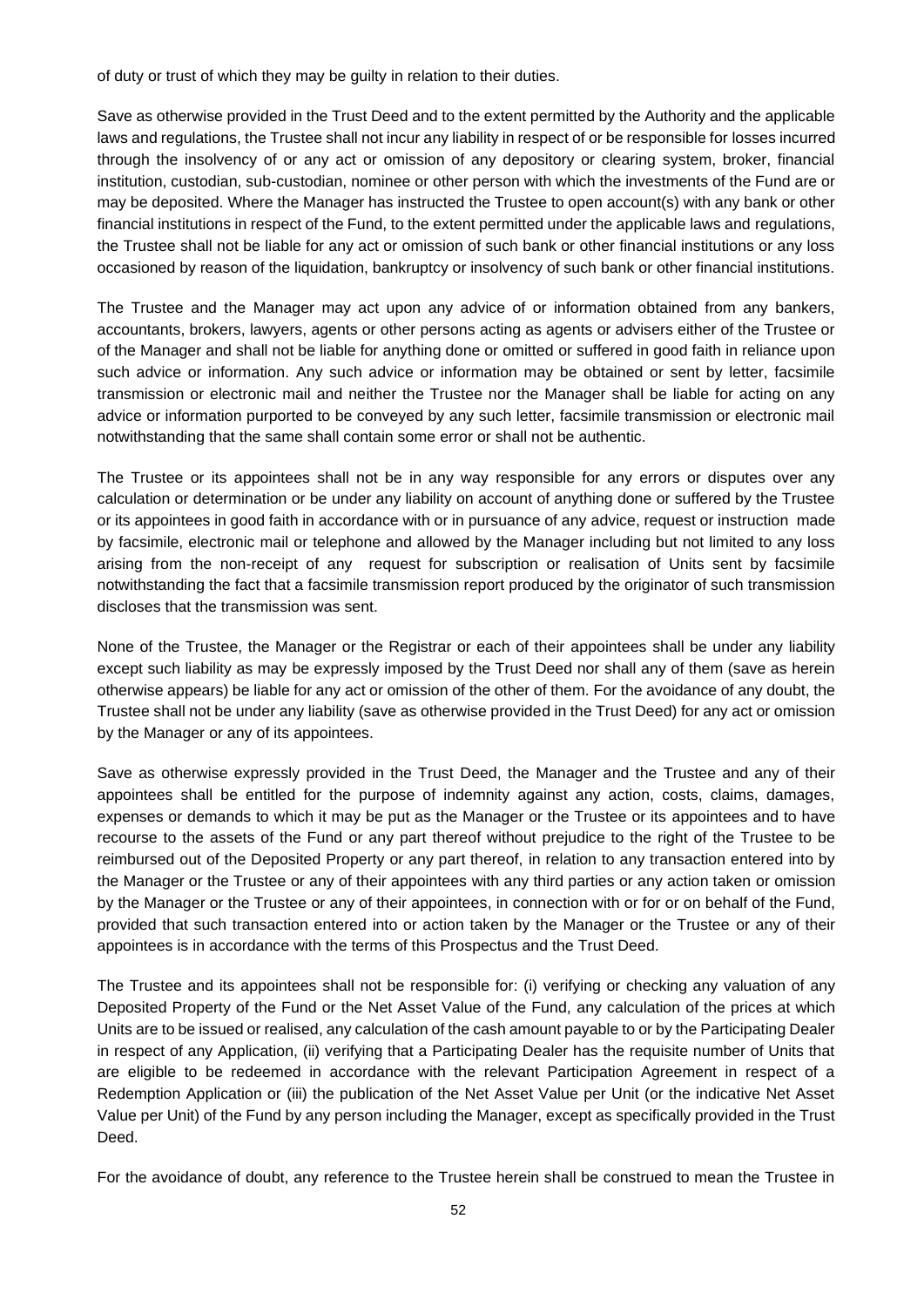its own capacity and, where appropriate, in its capacity as the Registrar of the Fund.

The Trustee, the Manager, any custodian, the Participating Dealers, the market makers for the Fund and any Connected Person of those respective parties may contract or enter into any financial, banking or other transaction with one another or with any Unitholder or any company or body any of whose shares or securities form part of the Fund or may be interested in any such contract or transaction provided that any such contract or transaction shall be conducted on an arm's length basis. The Trustee, the Manager, any custodian, the Participating Dealers, the market makers for the Fund and any such Connected Person shall not be in any way liable to account to the Fund or the Unitholders or any of them for any profit or benefit made or derived thereby or in connection therewith.

The Trustee shall not be under any obligation to institute, acknowledge service of, appear in, prosecute or defend any action or suit in respect of the provisions of the Trust Deed or in respect of the Deposited Property or any part thereof or any corporate or shareholders' action which in its opinion would or might involve it in expense or liability unless the Manager so requests in writing and the Trustee shall be indemnified out of the Deposited Property to its satisfaction.

Save as otherwise expressly provided in the Trust Deed, the Manager and the Trustee (for purpose of this section, the "**Delegator**") may at their own expense delegate by power of attorney or otherwise to any person, persons, fluctuating body of persons, firm or corporation all or any of the powers, rights, privileges, duties and discretions vested in them by these presents and such delegation may be made upon such terms and conditions and subject to such regulations (including powers to sub-delegate) as the relevant Delegator may think fit and the relevant Delegator shall:-

- (a) exercise reasonable skill, care and diligence in the selection, appointment and monitoring of any such delegate;
- (b) be responsible during the term of appointment of each delegate for satisfying themselves as to the ongoing suitability of such delegate to provide its services;
- (c) remain liable for any act or omission of any delegate, as if the same were the act or omission of the relevant Delegator (save only to the extent that and subject to any applicable laws, the relevant Delegator has failed to exercise the degree of care and diligence required of a manager or trustee (as the case may be) in the selection and appointment of such delegate); and
- (d) shall use reasonable endeavours to recover any loss of Securities and investments arising from any default of a delegate.

The Trustee shall exercise reasonable skill, care and diligence in the selection, appointment and monitoring of any agent, nominee, custodian, co-custodian or sub-custodian appointed by the Trustee to hold any of the investments of the Deposited Property (each a "**Correspondent**") and shall remain liable for any act or omission of any Correspondent as if the same were the act or omission of the Trustee PROVIDED THAT the Trustee shall not be so liable if it has acted in good faith and has exercised reasonable care and skill in the selection, appointment and monitoring of such Correspondent.

Before making any distribution or other payment in respect of any Unit or in respect of the Manager's fee, the Trustee may make such deductions as by the law of the Republic of Singapore or by the law of any other country in which such payment or distribution is made the Trustee is required or entitled to make in respect of any income or other taxes, charges or assessments whatsoever and the Trustee may also deduct the amount of any stamp duties or other governmental taxes or charges payable by it for which it might be made liable in respect of such distribution or payment or any documents signed by it in connection therewith. The Trustee shall not be liable to account to any Unitholder or former Unitholder relating to the Fund for any payment made or suffered by the Trustee in good faith to any duly empowered fiscal authority of Singapore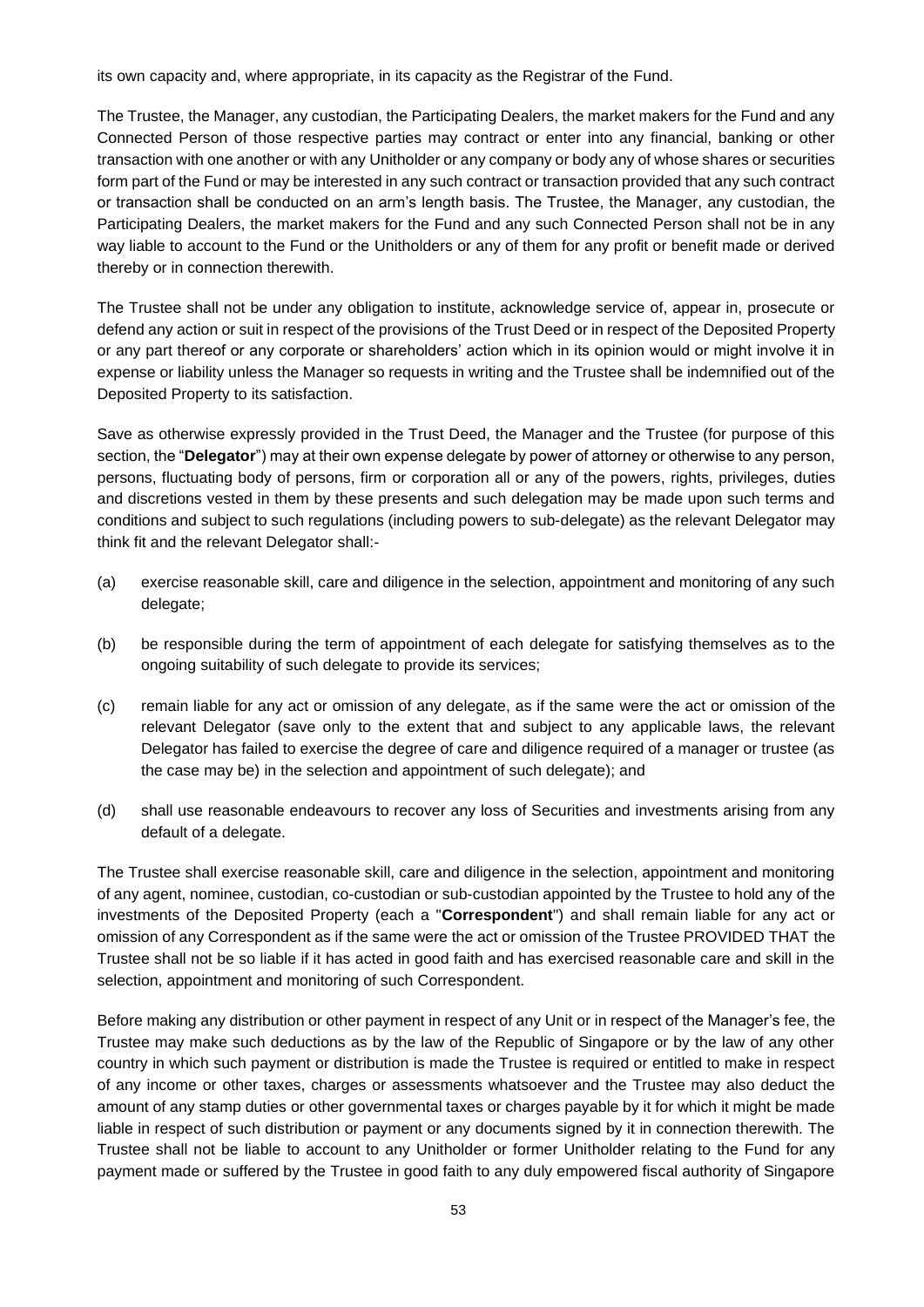or elsewhere for taxes or other charges in any way arising out of or relating to any transaction of whatsoever nature under the Trust Deed notwithstanding that any such payments ought not to be or need not have been made or suffered.

Neither the Trustee nor the Manager shall be liable for any lost profits, economic loss or indirect, special or consequential losses and damages suffered by the Fund or any Unitholder.

The Trustee shall not be liable for any loss suffered by the Deposited Property of the Fund or any Unitholder of Units for any loss or damage arising from reasons or crisis beyond its control, or the control of any of its employees including without limitation nationalisation, expropriation, acts of war, terrorism, insurrection, revolution, civil interest, riots, strikes, nuclear fusion or acts of God.

The Trustee shall not be liable for any delay to or loss suffered by any Participating Dealer or its customer(s) caused by the creation or redemption of Units being suspended pursuant to the Trust Deed, caused by the CDP being closed or the settlement and clearing of securities in the CDP being disrupted in any way whatsoever, or due to any change to the Operating Guidelines of the relevant Participation Agreement.

In the absence of fraud and wilful or intentional wrongdoing by the Trustee, the Trustee shall not incur any liability by reason of any loss which any Unitholder may suffer by reason of any depletion in the Net Asset Value of the Fund which may result from any borrowing arrangements made hereunder by reason of fluctuations in rates of exchange or otherwise and (save as otherwise expressly provided in the Trust Deed) the Trustee and its duly appointed agents shall be entitled to be indemnified out of and have recourse to the Fund in respect of any liabilities, costs, claims or demands which it may suffer arising directly or indirectly from the operation of Clause 12.12 of the Trust Deed and the arrangements referred to in the Trust Deed.

#### **EXCHANGE CLEARANCE AND SETTLEMENT**

For the purpose of trading on the SGX-ST, a board lot for the Units will comprise 100 Units.

Upon listing and quotation on the SGX-ST, the Units will be traded under the electronic book-entry clearance and settlement system of CDP. All dealings in and transactions of the Units through the SGX-ST will be effected in accordance with the terms and conditions for the operation of Securities Accounts, as amended from time to time.

CDP, a wholly-owned subsidiary of Singapore Exchange Limited, is incorporated under the laws of Singapore and acts as a depository and clearing organisation. CDP holds securities for its accountholders and facilitates the clearance and settlement of securities transactions between accountholders through electronic bookentry changes in the Securities Accounts maintained by such accountholders with CDP.

It is expected that the Units will be credited into the Securities Accounts of applicants for the Units within two Business Days after the closing date for applications for the Units.

#### **Clearance and Settlement under the Depository System**

The Units will be registered in the name of CDP or its nominee and held by CDP for and on behalf of persons who maintain, either directly or through depository agents, Securities Accounts with CDP. Persons named as direct Securities Account holders and depository agents in the depository register maintained by CDP will be treated as Unitholders in respect of the number of Units credited to their respective Securities Accounts. Investors should note that as long as the Units are listed on the SGX-ST, Units may not be withdrawn from the depository register kept by CDP.

Transactions in the Units under the book-entry settlement system will be reflected by the seller's Securities Account being debited with the number of Units sold and the buyer's Securities Account being credited with the number of Units acquired and no transfer stamp duty is currently payable for the transfer of Units that are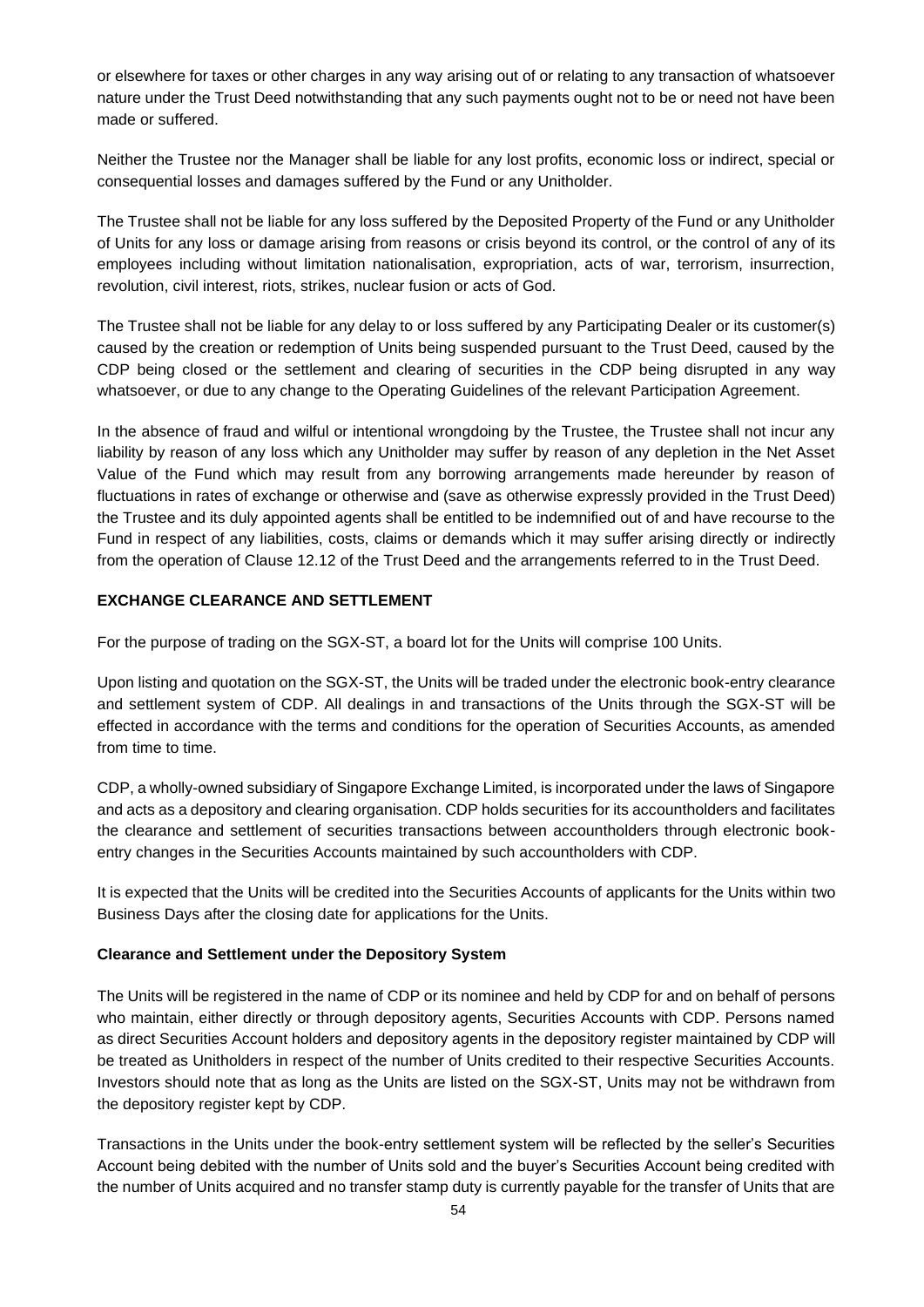settled on a book-entry basis.

Units credited to a Securities Account may be traded on the SGX-ST on the basis of a price between a willing buyer and a willing seller. Units credited into a Securities Account may be transferred to any other Securities Account with CDP, subject to the terms and conditions for the operation of Securities Accounts and a transfer fee payable to CDP (investors should refer to the CDP's website at http://cdp.com.sg for the latest applicable transfer fee). All persons trading in the Units through the SGX-ST should ensure that the relevant Units have been credited into their Securities Account, prior to trading in such Units, since no assurance can be given that the Units can be credited into the Securities Account in time for settlement following a dealing. If the Units have not been credited into the Securities Account by the due date for the settlement of the trade, the buy-in procedures of the CDP will be implemented.

Trading of the Units on the SGX-ST will be carried out in US dollars or in Singapore dollars, and will be effected for settlement in CDP on a scripless basis. Settlement of trades on a normal "ready" basis on the SGX-ST generally takes place by the second Business Day following the transaction date. CDP holds securities on behalf of investors in Securities Accounts. An investor may open a direct account with CDP or a sub-account with any CDP depository agent. A CDP depository agent may be a member company of the SGX-ST, bank, merchant bank or trust company.

## **Clearing Fees**

A clearing fee for the trading of Units on the SGX-ST is payable at the rate of 0.0325% of the transaction value. The clearing fee, instrument of transfer, deposit fee and unit withdrawal fee may be subject to the prevailing GST.

## **TERMINATION**

The Fund is of indeterminate duration and shall continue until terminated in the manner provided in the Trust Deed.

The Fund may be terminated by the Trustee if any of the following events shall occur, namely:-

- (a) if the Manager goes into liquidation (except a voluntary liquidation for the purpose of reconstruction or amalgamation upon terms previously notified in writing to the Trustee) or if a receiver is appointed over any of its assets or if a liquidator or judicial manager is appointed in respect of the Manager; or
- (b) in the opinion of the Trustee (and the Trustee shall so state in writing to the Manager) the Manager has ceased to carry on business or has, to the prejudice of Unitholders, failed to comply with any provision of the Trust Deed; or
- (c) any law shall be passed which renders it illegal, impracticable or inadvisable in the opinion of the Trustee to continue the Fund; or
- (d) either the Trustee shall be unable to find a person acceptable to the Authority to act as the new manager after the expiration of 3 months from the removal of the Manager for the time being pursuant to Clauses 29.5 and 29.6 of the Trust Deed or the person nominated by the Trustee as the new manager shall fail to be approved by an Extraordinary Resolution (as defined in the Trust Deed) pursuant to Clause 29.9 of the Trust Deed; or
- (e) the Trustee shall have decided to retire pursuant to Clause 29.2 of the Trust Deed, but after the expiration of 3 months after the Trustee giving notice to the Manager of its desire to retire the Manager shall be unable to find a suitable person who is willing to act as trustee and that is acceptable to the Authority; or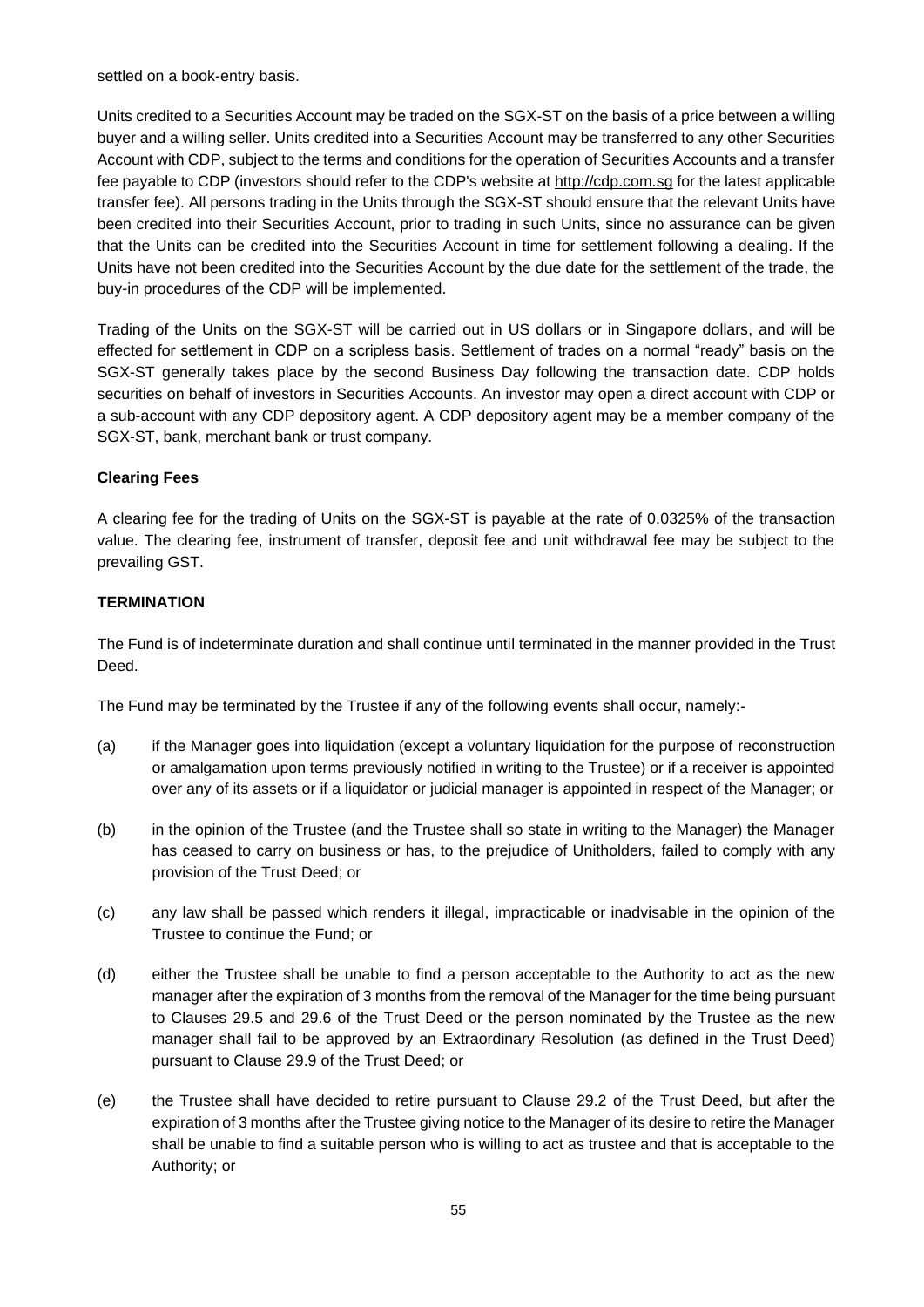(f) if the Authority directs the termination of the Fund.

The Trustee may, in its absolute discretion, terminate the Fund under any of the circumstances set out above, by giving 3 months' prior notice in writing to the Manager, save that the Trustee may terminate the Fund forthwith pursuant to paragraphs (a), (c) and (f) above.

The Manager may terminate the Fund if:

- (a) the aggregate Net Asset Value of all Units outstanding in the Fund shall be less than US\$10 million at any time; or
- (b) any law is passed which renders it illegal, impracticable or inadvisable in the opinion of the Manager to continue the Fund; or
- (c) in the case where the Manager decides to retire, either the Trustee shall be unable to find a person acceptable to the Authority to act as the new manager after the expiration of three months from the Manager giving the Trustee notice of its intention to retire pursuant to the Trust Deed, or the person nominated by the Trustee as the new manager shall fail to be approved by an extraordinary resolution pursuant to the Trust Deed; or
- (d) the Index is no longer available for benchmarking or the Index licence agreement is terminated and no suitable replacement index is available to the Fund; or
- (e) the Units are no longer listed on the SGX-ST or any other Recognised Stock Exchange; or
- (f) the CDP or any other central depository system for the holding and transfer of book-entry securities is no longer able to act as the depository for the Units listed on the SGX-ST or any other Recognised Stock Exchange (as the case may be); or
- (g) the Authority revokes or withdraws the authorisation of the Fund under the Securities and Futures Act; or
- (h) the Manager is unable to find an acceptable person to act as a Participating Dealer; or
- (i) the Authority directs the termination of the Fund.

The Manager may, in its absolute discretion, terminate the Fund under any of the circumstances set out above, by giving 3 months' prior notice in writing to the Trustee, save that the Manager may terminate the Fund forthwith pursuant to paragraphs (b), (e), (f), (g) and (i) above.

The party terminating the Fund shall give 3 months' prior notice in writing to Unitholders, except where the Manager or the Trustee may forthwith terminate the Fund as set out in the Trust Deed. Any such notice to be given to Unitholders in relation to the termination of the Fund will also be published on the Manager's website and SGXNET.

Further, the Unitholders may at any time authorise termination of the Fund by extraordinary resolution passed at a duly convened Unitholders' meeting.

In the event of termination of the Fund, the Manager shall provide such information, documents and assistance as may be necessary or reasonably requested by the Trustee to enable the Trustee to fulfil its duties and obligations pursuant to the termination of the Fund under the Code.

Upon the Fund being terminated, subject to authorisations or directions (if any) given to it by the Unitholders by extraordinary resolution:-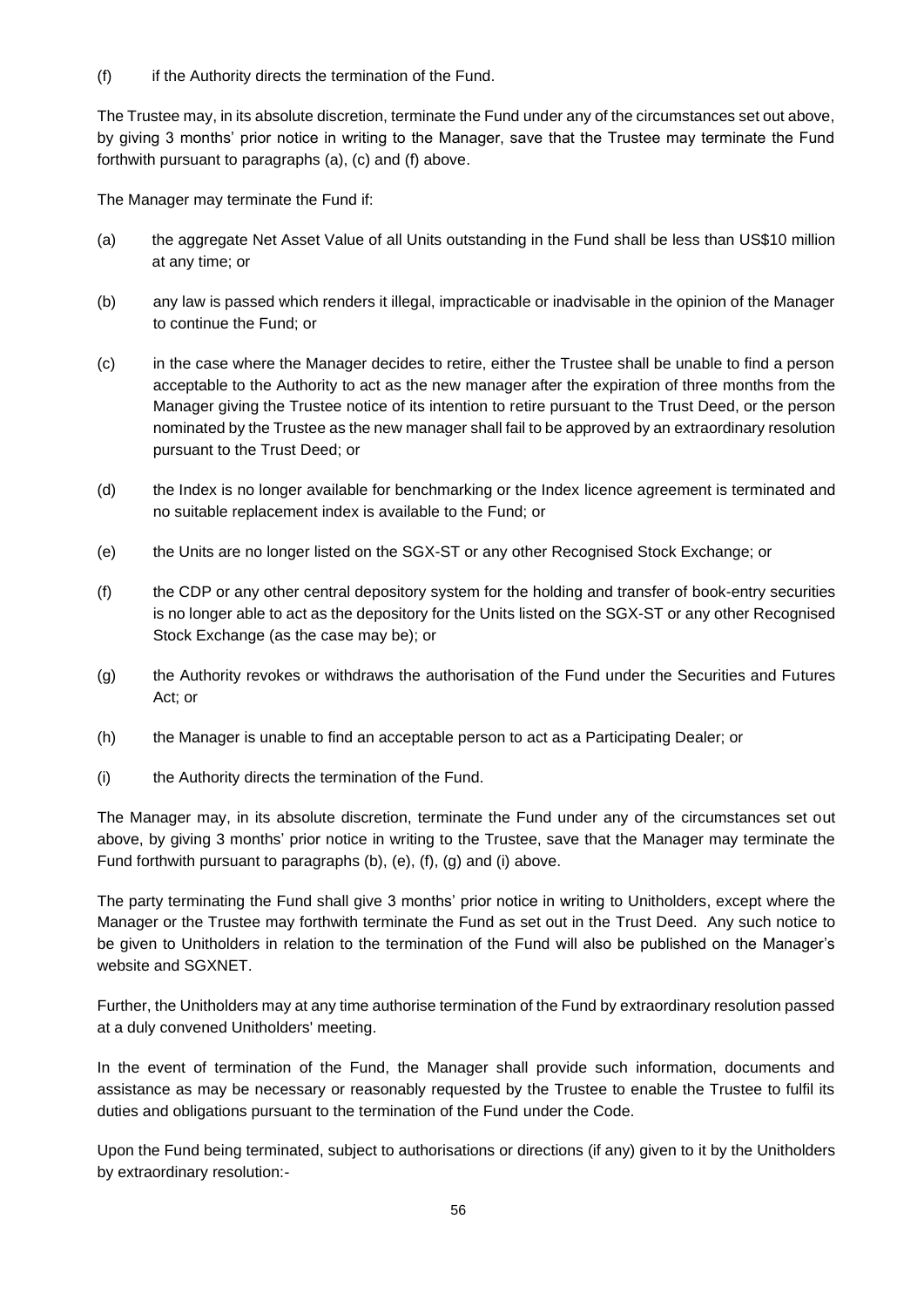- The Manager shall arrange the sale of all investments then comprised in the Fund and such sale shall be carried out and completed in such manner and within such period after the termination of the Fund as the Manager shall consider advisable.
- The Trustee shall from time to time distribute to the Unitholders rateably in accordance with the number of Units held by them respectively all net cash proceeds derived from the realisation of the investments comprised in the Fund and available for the purposes of such distribution except that in the event that circumstances exist as a result of which, in the sole opinion of the Manager notified to the Trustee, it is not reasonably practicable to realise all the investments comprised in the Fund, the Trustee shall distribute to the Unitholders rateably in accordance with the number of Units held by them respectively the investments available in specie at a valuation determined by the Trustee (provided that no Unitholder will be required to accept the distribution to him of any assets in specie without his written consent), and subject to the following:
- All payments in respect of such distributions shall be made in accordance with the relevant provisions of the Trust Deed. Every such distribution shall be made only upon delivery to the Trustee of such form of request for payment as the Trustee shall in its absolute discretion require.
- The Trustee shall not be bound (except in the case of the final distribution) to distribute any of the monies for the time being comprised in the Fund the amount of which is insufficient to pay US\$0.01 in respect of each Unit.
- The Trustee shall be entitled to retain out of any monies comprised in the Fund such sum as it shall determine to be full provision for all costs, charges, expenses, claims, demands, actions and proceedings incurred, made or instituted against or apprehended by the Trustee in connection with or arising out of the Fund or the termination thereof and shall, out of the monies so retained, be indemnified and saved harmless against any such costs, charges, expenses, claims, demands, actions and proceedings.

In the event that the Fund is terminated by the Trustee or the Manager in accordance with the terms of this Prospectus or the Trust Deed, notice of such termination will be announced on the SGXNET and the Manager shall notify the Authority of such termination at least 7 days before the effective date of the termination of the Fund.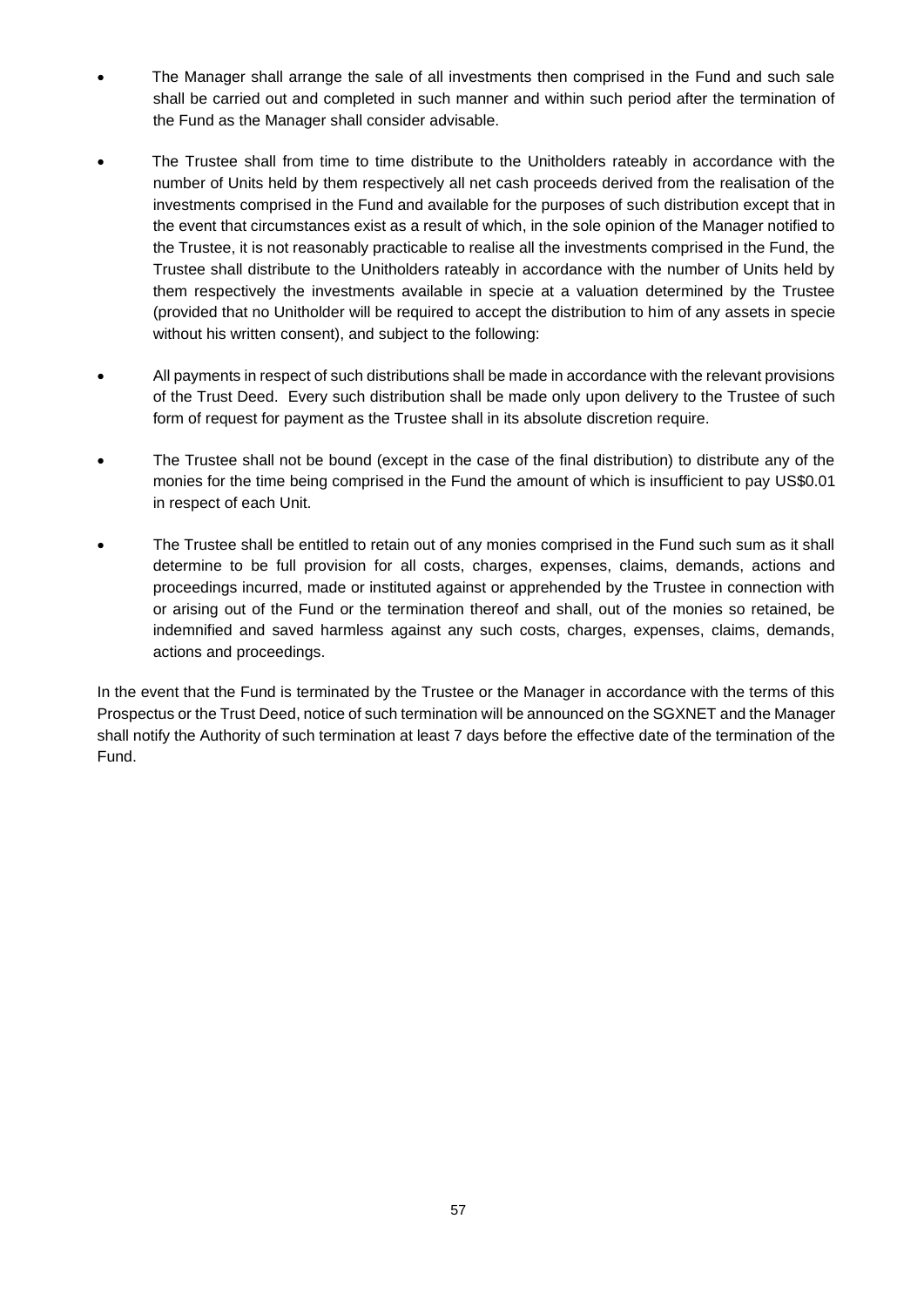## **PERFORMANCE AND BENCHMARK OF THE FUND**

Performance of the Fund and its benchmark (which is the Index) as of 31 December 2019 (Source: the Manager) is as follows:

|                                                                       | <b>Cumulative return</b> |         |         |                           |
|-----------------------------------------------------------------------|--------------------------|---------|---------|---------------------------|
| <b>Fund/Benchmark</b>                                                 | 1 Year                   | 3 Years | 5 Years | <b>Since</b><br>inception |
| Principal S&P Ethical Asia Pacific Dividend<br><b>ETF</b>             | 7.61%                    | 30.19%  | 16.36%  | 38.47%                    |
| S&P<br>Ethical Pan Asia Select Dividend<br><b>Opportunities Index</b> | 10.49%                   | 39.76%  | 20.23%  | 43.29%                    |

|                                                                   | Average annual compounded return |         |         |                           |
|-------------------------------------------------------------------|----------------------------------|---------|---------|---------------------------|
| <b>Fund/Benchmark</b>                                             | 1 Year                           | 3 Years | 5 Years | <b>Since</b><br>inception |
| Principal S&P Ethical Asia Pacific Dividend<br>ETF.               | 7.61%                            | 9.19%   | 3.08%   | 4.25%                     |
| S&P<br>Ethical Pan Asia Select<br>Dividend<br>Opportunities Index | 10.49%                           | 11.80%  | 3.75%   | 4.71%                     |

Notes:

- The performance of the Fund is calculated in USD terms on a single pricing basis (NAV-NAV), taking into account any subscription fee and realization fee, and on the assumption that all dividends and distributions are reinvested, taking into account all changes which would have been payable upon such reinvestment.
- Investors should note that past performance of the Fund and of the Manager is not indicative of future performance.

#### **EXPENSE RATIO**

The expense ratio of the Fund (calculated in accordance with the requirements in the Investment Management Association of Singapore's revised guidelines on the disclosure of expense ratios and based on figures in the fund's latest audited accounts) for the financial year ended 30 June 2019 is 1.13%. Brokerage and other transaction costs, interest expense, foreign exchange gains/losses, tax deducted at source or arising on income received and dividends paid to Unitholders are not included in the expense ratio.

#### **TURNOVER RATIO**

The turnover ratio of the Fund (based on figures in the Fund's latest audited accounts) for the financial year ended 30 June 2019 is 43.87%. The turnover ratio is calculated in accordance with the formula stated in the Code. In accordance with the Trust Deed, units may be issued through creation of an Application Basket. For each creation application, the Fund will receive an Application Basket consisting of Index Securities and/or the cash equivalent of the Index Securities where applicable.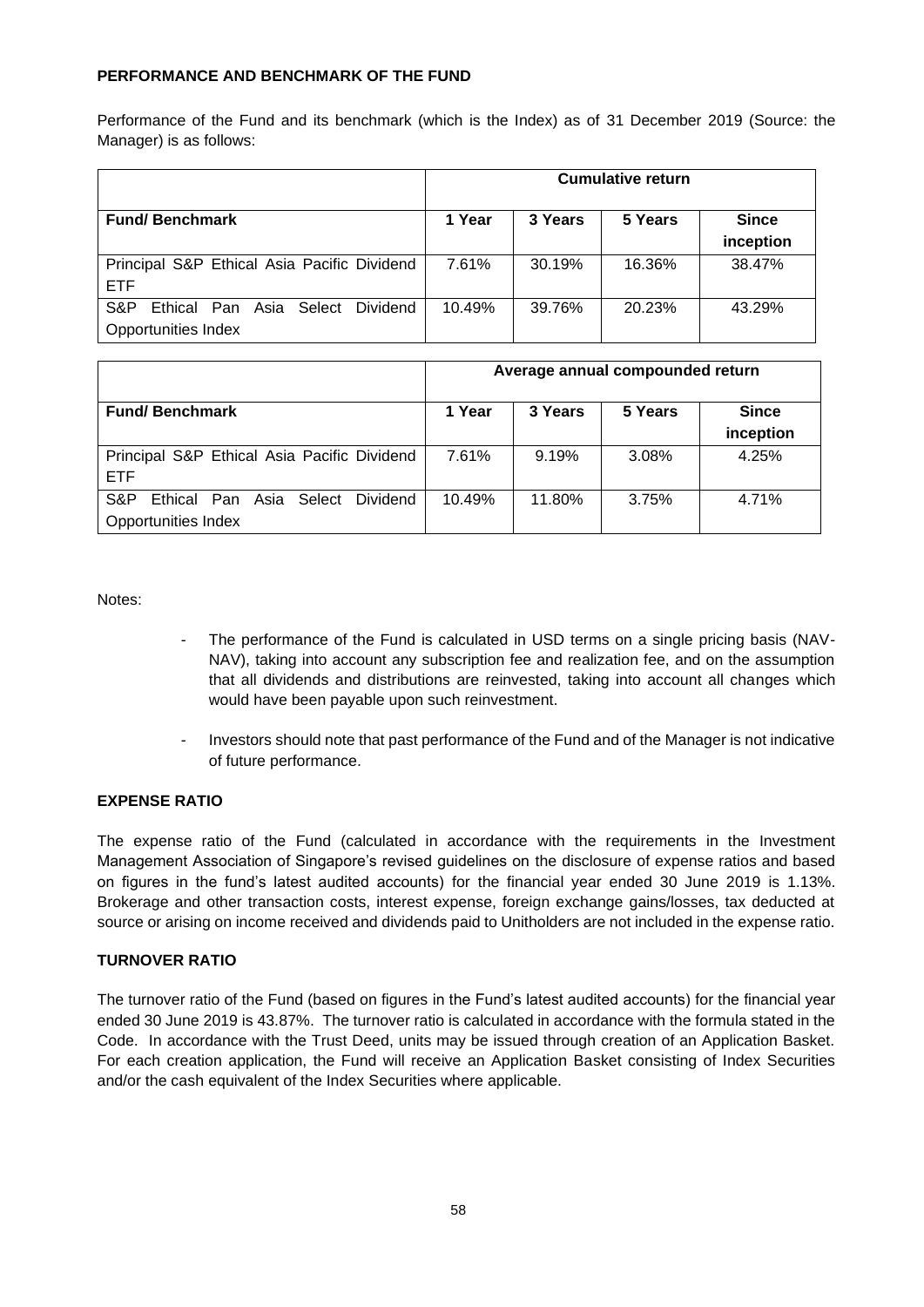# **TAXATION**

THE DISCUSSION BELOW IS A SUMMARY OF CERTAIN SINGAPORE INCOME TAX CONSEQUENCES OF THE PURCHASE, OWNERSHIP AND DISPOSITION OF UNITS IN THE FUND. THE SUMMARY IS BASED ON THE EXISTING PROVISIONS OF THE RELEVANT TAX LAW AND THE REGULATIONS THEREUNDER, AND PRACTICES IN EFFECT AS AT THE DATE HEREOF, ALL OF WHICH ARE SUBJECT TO CHANGE AND DIFFERING INTERPRETATIONS, EITHER ON A PROSPECTIVE OR RETROACTIVE BASIS. THE SUMMARY IS NOT INTENDED TO CONSTITUTE A COMPLETE ANALYSIS OF ALL THE TAX CONSIDERATIONS RELATING TO A PARTICIPATION IN THE FUND. PROSPECTIVE INVESTORS SHOULD CONSULT THEIR OWN TAX ADVISERS CONCERNING THE TAX CONSEQUENCES OF THEIR PARTICULAR SITUATIONS, INCLUDING THE TAX CONSEQUENCES ARISING UNDER THE LAWS OF ANY OTHER TAX JURISDICTION, WHICH MAY BE APPLICABLE TO THEIR PARTICULAR CIRCUMSTANCES.

With effect from 1 September 2014, the Designated Unit Trust scheme ("**DUT Scheme**") is administered on a self-assessment basis. To benefit from the tax treatment accorded under the DUT Scheme for a year of assessment, the Fund must meet the specified conditions of the DUT Scheme throughout the basis period for that year of assessment and a declaration form has to be submitted to the Inland Revenue Authority of Singapore ("**IRAS**") The DUT Scheme has expired on 31 March 2019. However, the Fund may continue to enjoy the Designated Unit Trust ("**DUT**") status if it continues to meet all the specified conditions of the DUT Scheme and the annual declaration form is submitted to the IRAS within the specified time limit. The key aspects relating to the taxation of a DUT are summarised below.

## **I. Taxation of the Fund**

Under Section 35(12) of the Income Tax Act, Chapter 134, Revised Edition 2014 ("**ITA**"), subject to meeting certain conditions, the following income (hereinafter termed as "**Designated Income**") will not form part of the statutory income of the Fund and is thus not taxable in the hands of the Trustee:

- (a) gains or profits derived from Singapore or elsewhere from the disposal of securities;
- (b) interest (other than interest for which tax has been deducted under Section 45 of the ITA);
- (c) dividends derived from outside Singapore and received in Singapore;
- (d) gains or profits derived from:-
	- (i) foreign exchange transactions;
	- (ii) transactions in futures contracts;
	- (iii) transactions in interest rate or currency forwards, swaps or option contracts; and
	- (iv) transactions in forwards, swaps or option contracts relating to any securities or financial index;
- (e) distributions from foreign unit trusts derived from outside Singapore and received in Singapore;
- (f) fees and compensatory payments (other than fees and compensatory payments for which tax has been deducted under Section 45A of the ITA) from securities lending or repurchase arrangements with certain specified persons;
- (g) rents and any other income derived from any immovable property situated outside Singapore and received in Singapore;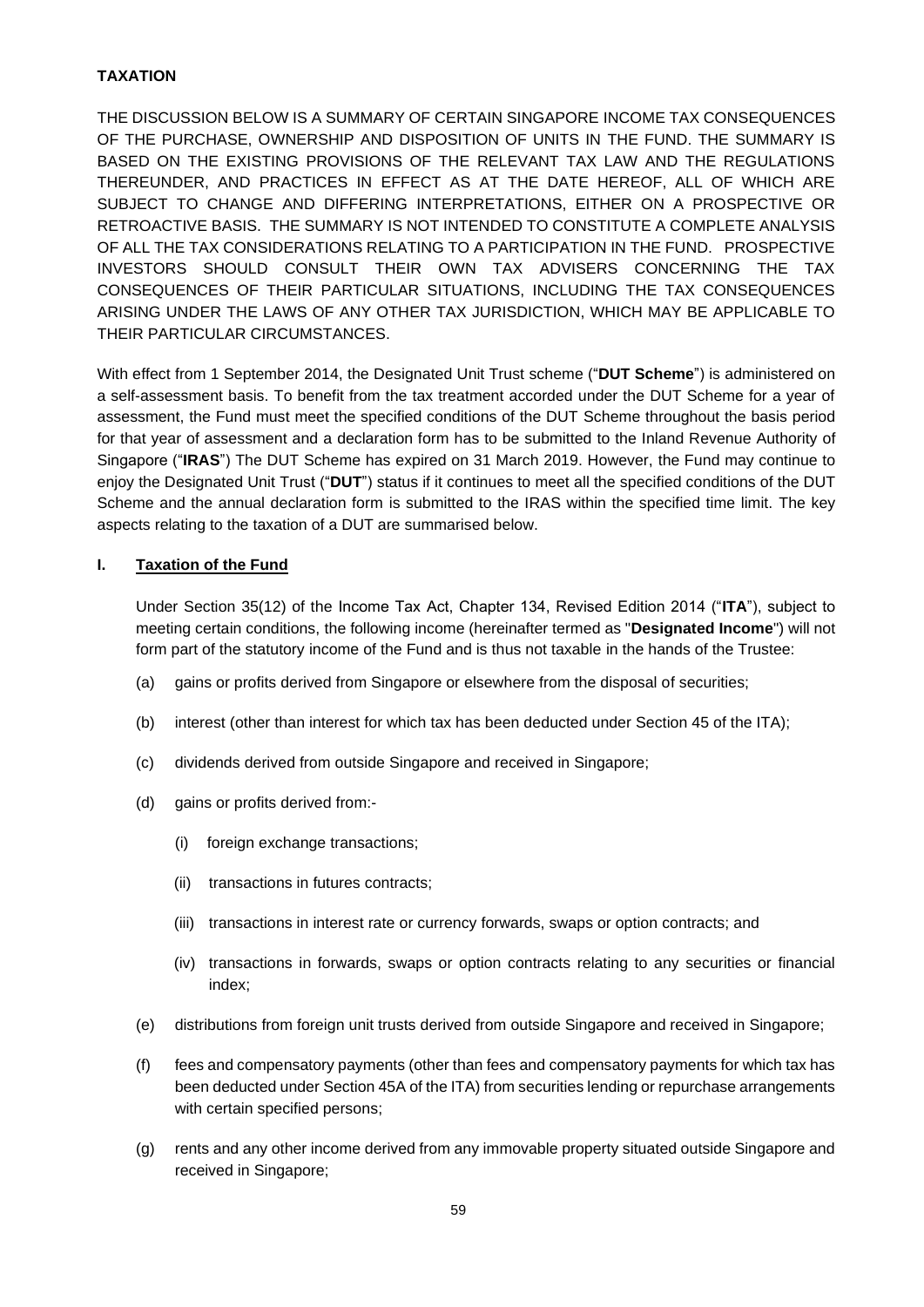- (h) discount derived from outside Singapore and received in Singapore;
- (i) discount from qualifying debt securities ("**QDS**") (as defined under Section 13(16) of the ITA) issued during the period from 17 February 2006 to 31 December 2023;
- (j) gains or profits derived from the disposal of debentures, stocks, shares, bonds or notes issued by supranational bodies;
- (k) prepayment fee, redemption premium and break cost from QDS issued during the period from 15 February 2007 to 31 December 2023; and
- (l) such other income directly attributable to QDS issued on or after a prescribed date, as may be prescribed by regulations.

Unless otherwise exempt from tax, any income not falling within the prescribed list of Designated Income ("**non-Designated Income**") will generally be subject to tax at the prevailing corporate income tax rate, currently 17%. The tax on such income will be assessed on the Trustee in its capacity as the trustee of the Fund.

Distributions made by the Fund to all Unitholders will not attract Singapore withholding tax.

## **II. Taxation of Unitholders**

## **Unitholders level - Distributions**

The tax treatment of distributions by a DUT in the hands of Unitholders is as follows:

#### **Individuals**

Individuals (whether resident in Singapore or not) are exempt from Singapore income tax on distributions made by the trustee of any collective investment scheme constituted as a unit trust authorised under Section 286 of the Securities and Futures Act and the units of which are offered to the public for subscription. This tax exemption does not apply to distributions derived by individuals through a partnership in Singapore or from the carrying on of a trade, business or profession.

As the Fund is a collective investment scheme constituted as a unit trust authorised under Section 286 of the Securities and Futures Act and the units of which are offered to the public for subscription, the aforesaid tax exemption will apply to distributions made by the Fund. Individuals who derive the distributions through a partnership in Singapore or from the carrying on of a trade, business or profession will be subject to tax on distributions of Designated Income at their own applicable tax rates.

#### **Non-individuals**

#### *Foreign investors*

All distributions of Designated Income to Unitholders who are "foreign investors" are exempt from Singapore income tax.

A "foreign investor", in relation to a non-individual, is defined in Section 10(23) of the ITA as:

- (i) a company which is neither resident in Singapore nor carrying on business through a permanent establishment in Singapore, and where not less than 80% of the total number of the issued shares are beneficially owned, directly or indirectly, by persons who are not citizens of Singapore and not resident in Singapore; and
- (iii) a trust fund where at least 80% of the value of the fund is beneficially held, directly or indirectly, by individuals who are not resident in Singapore or by companies which are foreign investors or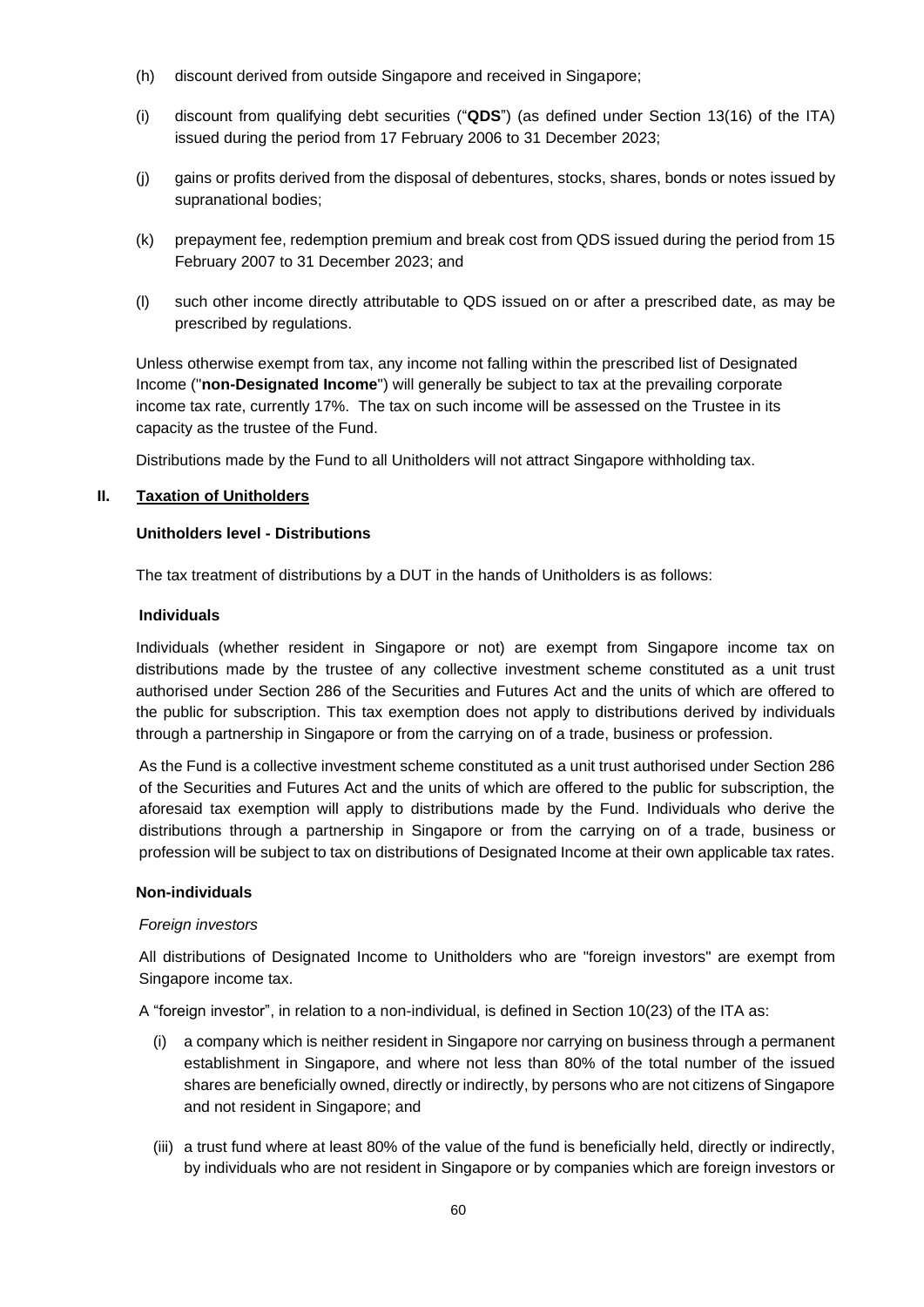by both and, unless waived by the Minister or such person as he may appoint, where:

- (A) the fund is created outside Singapore; and
- (B) the trustee of the fund is neither a citizen of Singapore nor resident in Singapore, nor does it carry out duties as such trustee through a permanent establishment in Singapore.

In general, any non-Designated Income is subject to a final tax in the hands of the Trustee. Any distributions made out of non-Designated Income will not be subject to further Singapore income tax in the hands of a foreign investor.

Distributions paid by the Fund out of non-Designated Income that is exempt from income tax will be exempt in the hands of a foreign investor. Non-Designated Income that is exempt from income tax includes Singapore one-tier tax exempt dividend (i.e., dividends received from Singapore tax-resident companies).

#### *Other Unitholders*

Other Unitholders (i.e. those who are neither individuals nor foreign investors) are generally subject to Singapore income tax on the gross amount of the distributions paid out of Designated Income by the Fund. Such distributions are deemed to be income of such Unitholder and will be taxed at the Unitholder's own applicable tax rates. In the case of a corporate Unitholder, the current income tax rate is 17%.

In general, any non-Designated Income is subject to a final tax at the Fund's level. Any distributions made out of non-Designated Income will not be subject to further Singapore income tax in the hands of such Unitholders.

Distributions paid by the Fund out of non-Designated Income that is exempt from income tax will be exempt in the hands of such Unitholders. Non-Designated Income that is exempt from income tax includes Singapore one-tier tax exempt dividend (i.e., dividends received from Singapore tax-resident companies).

#### *Deeming of undistributed Designated Income as taxable income to certain Unitholders*

Under Section 10(20B) of the ITA, any undistributed Designated Income as at the applicable relevant date (which is a date on or after 1 June 2015) will be deemed as income taxable on such relevant date in the hands of certain Unitholders under the following scenarios:

- (a) the unit trust is dissolved, and is a DUT for the year of assessment for the basis period in which the dissolution occurred;
- (b) the unit trust is not a DUT within the meaning of section 35 for any year of assessment;
- (c) the trustee fails to elect under Section 35(12B) for Section 35(12) to apply to his income for any year of assessment;
- (d) the trustee elects under Section 35(12B) for Section 35(12) to apply to his income derived in only a part of the basis period for any year of assessment.

Section 10(20B) of the ITA applies to the following persons:

- (i) a Unitholder who is not an individual and not a foreign investor;
- (ii) a Unitholder who is an individual and not a foreign investor, and who holds the Units for the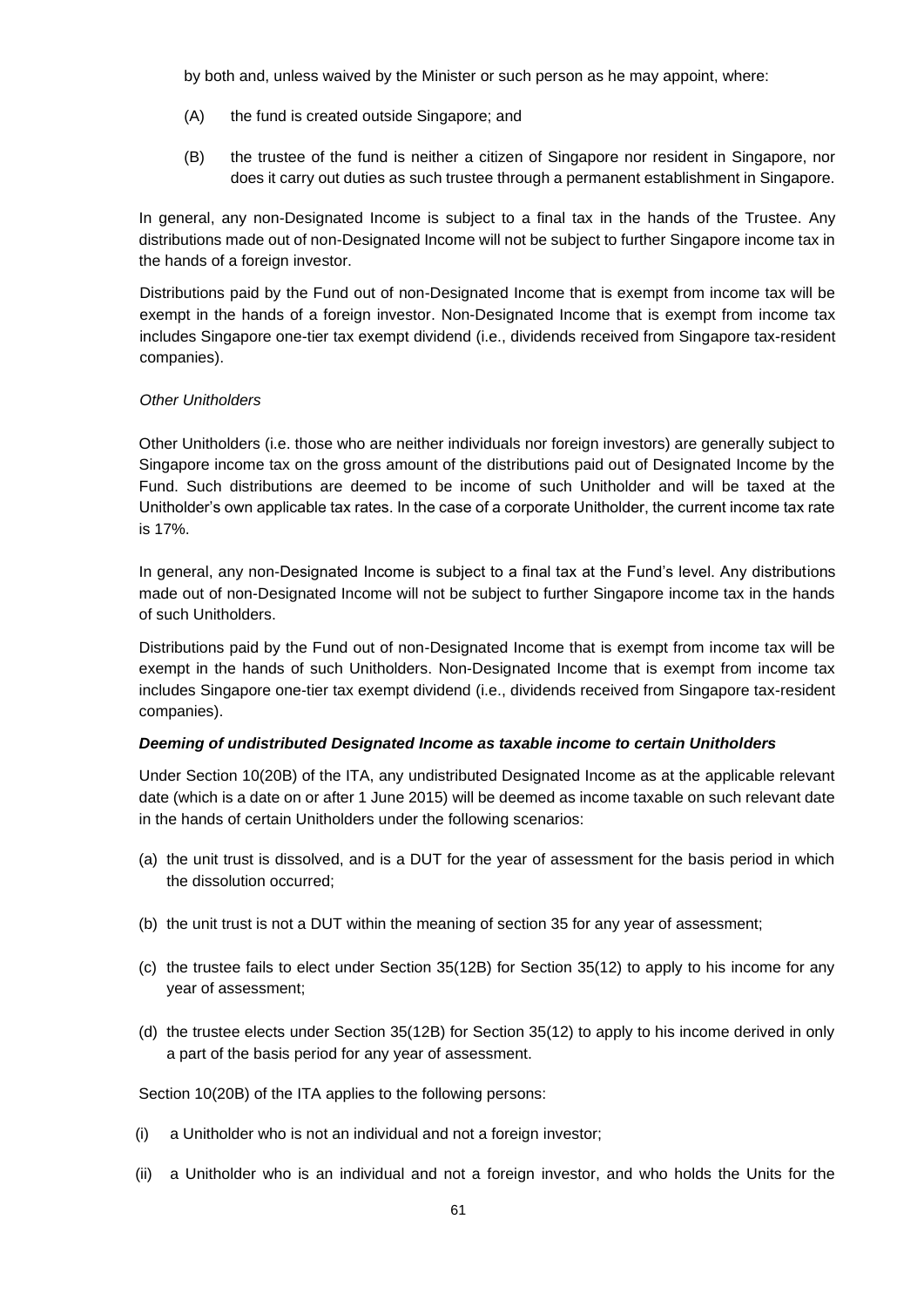purposes of a trade, profession or business;

- (iii) a partner who is not an individual and not a foreign investor, of a partnership which is a Unitholder;
- (iv) a partner who is an individual and not a foreign investor, of a partnership in Singapore which is a Unitholder.

An individual is not a foreign investor if the individual is resident in Singapore.

Such Unitholders will be taxed on their proportionate share of the undistributed Designated Income based on terms of the trust deed or their respective holdings in the Fund as at the applicable relevant date. However, this does not apply to undistributed Designated Income that relates to gains or profits derived from Singapore or elsewhere from the disposal of securities in the case where the Unitholder is an individual referred to in (ii) or (iv) above.

## **III. Disposal or redemption of Units**

As the tax treatment depends on the particular situation of the investors, investors should consult their own tax advisors with regard to the tax consequences arising from disposal or redemption of the Units.

Singapore does not impose tax on capital gains. Any gains on disposal or redemption of Units are not liable to Singapore income tax provided Units are held as investment assets. Where Units are held as trading assets of a trade or business carried on in Singapore, any gains on disposal or redemption of Units are liable to Singapore income tax under Section 10(1)(a) of the ITA. Where Units were purchased with the intention or purpose of making a profit by disposal or redemption and not with the intention to be held for long-term investment purposes, any gains on disposal or redemption of Units could be construed as "gains or profits of an income nature" liable to tax under Section 10(1)(g) of the ITA.

Unitholders who have adopted or are required to adopt Financial Reporting Standard 109 – Financial Instruments ("**FRS 109**"), Singapore Financial Reporting Standard 39 – Financial Instruments: Recognition and Measurement ("**FRS 39**") or their equivalents under the Singapore Financial Reporting Standard International ("**SFRS(I)**") for financial reporting purposes may, for Singapore income tax purposes, be required to recognise gains or losses (not being gains or losses in the nature of capital) on the Units, irrespective of disposal.

Unitholders and prospective Unitholders should consult their own accounting and tax advisers regarding the Singapore income tax treatment consequences of their acquisition, holding or disposal of Units arising from the adoption of FRS 39, FRS 109 or their equivalents under SFRS (I).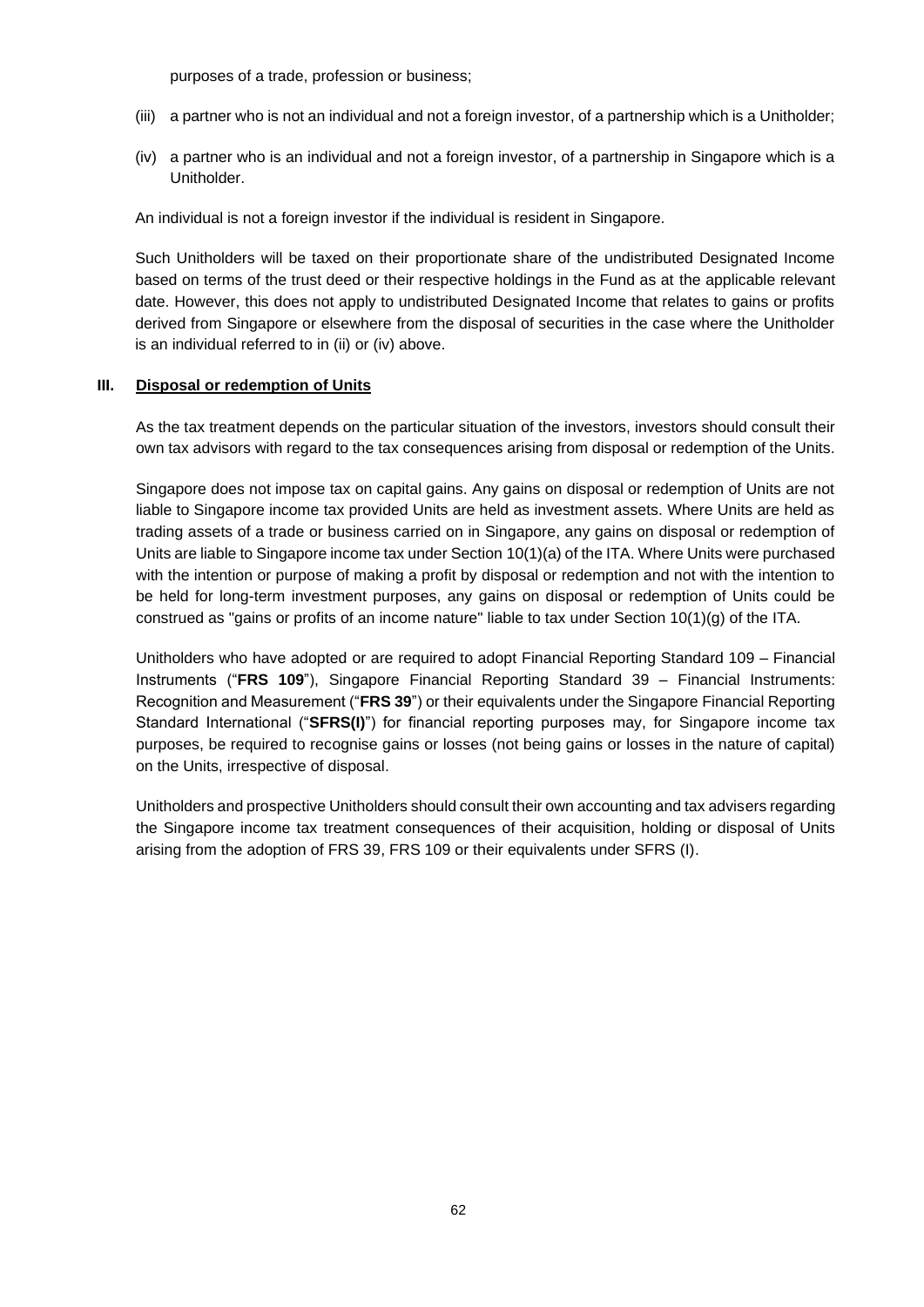## **MISCELLANEOUS INFORMATION**

#### **Inspection of Documents**

Copies of the following documents are available for inspection free of charge at the offices of the Manager during usual business hours on each Business Day:-

- Trust Deed;
- Depository Agreement;
- a sample Participation Agreement; and
- the most recent annual report and accounts of the Fund and the most recent semi-annual report and unaudited semi-annual accounts of the Fund (if available).

#### **Online publication of dealing prices**

Upon the listing and quotation of the Units in the Fund on the SGX-ST, the Net Asset Value per Unit of the Fund will be published on the Manager's website at<https://www.principal.com.sg/en/etf-sg> at the end of each Business Day. Publication of the indicative Net Asset Value per Unit of the Fund will usually be quoted in US dollars. The Manager may, at its discretion, publish the indicative Net Asset Value per Unit of the Fund in Singapore dollars, based on the prevailing foreign exchange rate as may be determined by the Manager.

#### **Information on the Internet**

The Manager will publish information with respect to the Fund on the Manager's website at <https://www.principal.com.sg/en/etf-sg> and on SGXNET including:

- this Prospectus and the Product Highlights Sheet (as may be updated, replaced or supplemented from time to time);
- the latest available annual and semi-annual financial reports of the Fund;
- any removal or retirement of the Manager;
- any public announcements made by the Fund, including information with regard to the Index, notices of the suspension of the calculation of the Net Asset Value, changes in fees and the suspension and resumption of trading, changes in the Participating Dealer(s);
- monthly holdings, the closing Net Asset Value and Net Asset Value per Unit and monthly fund performance information; and
- any material events relating to the management of the Fund.

Material information on the Index will be available on the website of the Index Provider at www.spdji.com.

# **Anti-Money Laundering Regulations**

As part of the Manager's and the Trustee's responsibility for the prevention of money laundering, tax evasion and countering the financing of terrorism and to comply with all applicable laws, regulations, notices, codes and guidelines to which the Manager, the Trustee or the Fund is subject, the Manager, the Registrar or the Trustee may require a detailed verification of an investor's identity, tax status and the source of payment of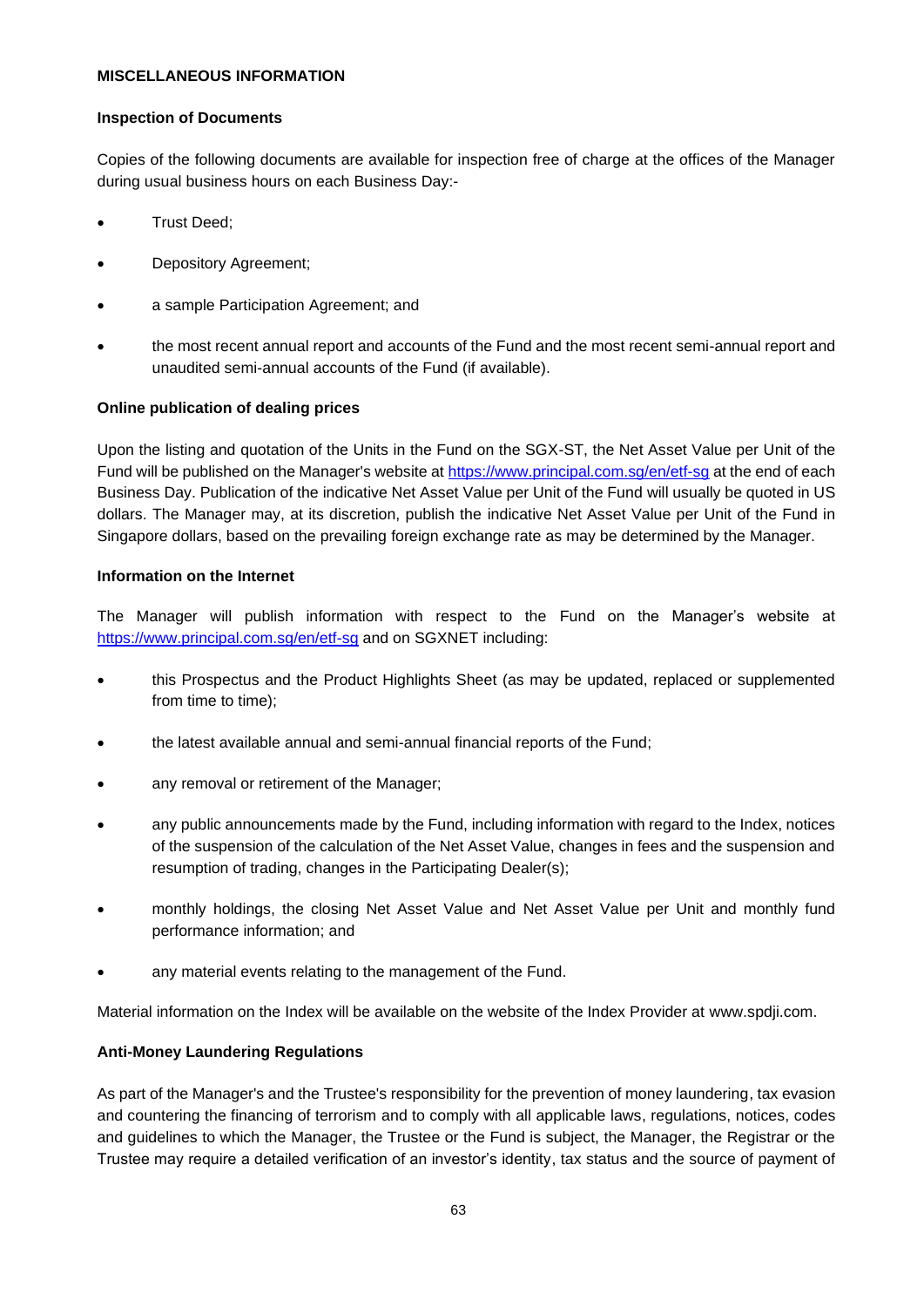any subscriptions. Depending on the circumstances of each application, a detailed verification may not be required where:

- the investor makes the payment from an account held in the investor's name at a recognised financial institution; or
- the application is made through a recognised intermediary.

These exceptions will only apply if the financial institution or intermediary referred to above is within a country recognised by the Trustee and the Manager as having sufficient anti-money laundering regulations.

## **US Tax Reporting Obligations under FATCA**

The Foreign Account Tax Compliance Act ("**FATCA**") enacted by the United States ("**US**") strengthens the information reporting and compliance regimes with respect to US persons who have financial assets outside of the US or who have financial accounts with financial institutions outside of the US (also known as Foreign Financial Institutions, or "**FFIs**"). FATCA requires all FFIs to regularly submit information on certain financial accounts held by US persons to the US Internal Revenue Service ("**US IRS**").

Under FATCA , a non-US fund ("non-US Fund"), with certain characteristics that causes it to be classified as a FFI under FATCA and that invests directly or indirectly into the US will be subject to a withholding tax of thirty percent (30%) on certain payments to the non-US Fund of US source income, including US source Fixed, Determinable, Annual, Periodical ("**FDAP**") income and, unless the non-US Fund enters into an agreement ("**FFI agreement**") with the US IRS or, alternatively, complies with the terms of an Intergovernmental Agreement ("**IGA**") with the US.

The Government of the Republic of Singapore has entered into an IGA with the Government of the United States of America to implement FATCA. Under the IGA, the Fund, if determined to be a reporting FFI, is expected to perform due diligence and reporting obligations as required on the Fund's investors. The Fund will report the required information to the US IRS via the IRAS on an annual basis. Unitholders may therefore be required to provide certain documentation to certify their status as a US or non-US person. Failure to comply with such requirements may result in the Unitholders being classified as non-compliant and thus may be subject to reporting and/or withholding at 30% for US tax purposes on certain payments.

By investing (or continuing to invest) in the Fund, Unitholders shall be deemed to acknowledge that:

- a) the Fund (or any person authorised by it such as the Manager or Fund Administrator Agent) may be required to disclose to IRAS and/or IRS certain confidential information in relation to the Unitholders, including but not limited to the Unitholder's name, address, tax identification number (if any) and certain information relating to the Unitholder's investment;
- b) IRAS will automatically provide such information received as outlined above with the IRS;
- c) the authorities may use such information received for the purpose of administering its tax legislation;
- d) the Fund may require the Unitholders to provide additional information and/or documentation which the Fund may be required to disclose to IRAS and / or IRS or other parties (as appropriate); and
- e) in the event an investor does not provide the requested information and/or documentation, whether or not that actually leads to compliance failures by the Fund, or a risk of the Fund or its investors being subject to withholding or penalties under the provisions of the IGA and / or FATCA, the Fund reserves the right to take any action and/or pursue all remedies at its disposal including, without limitation, compulsory redemption or withdrawal of the investor concerned.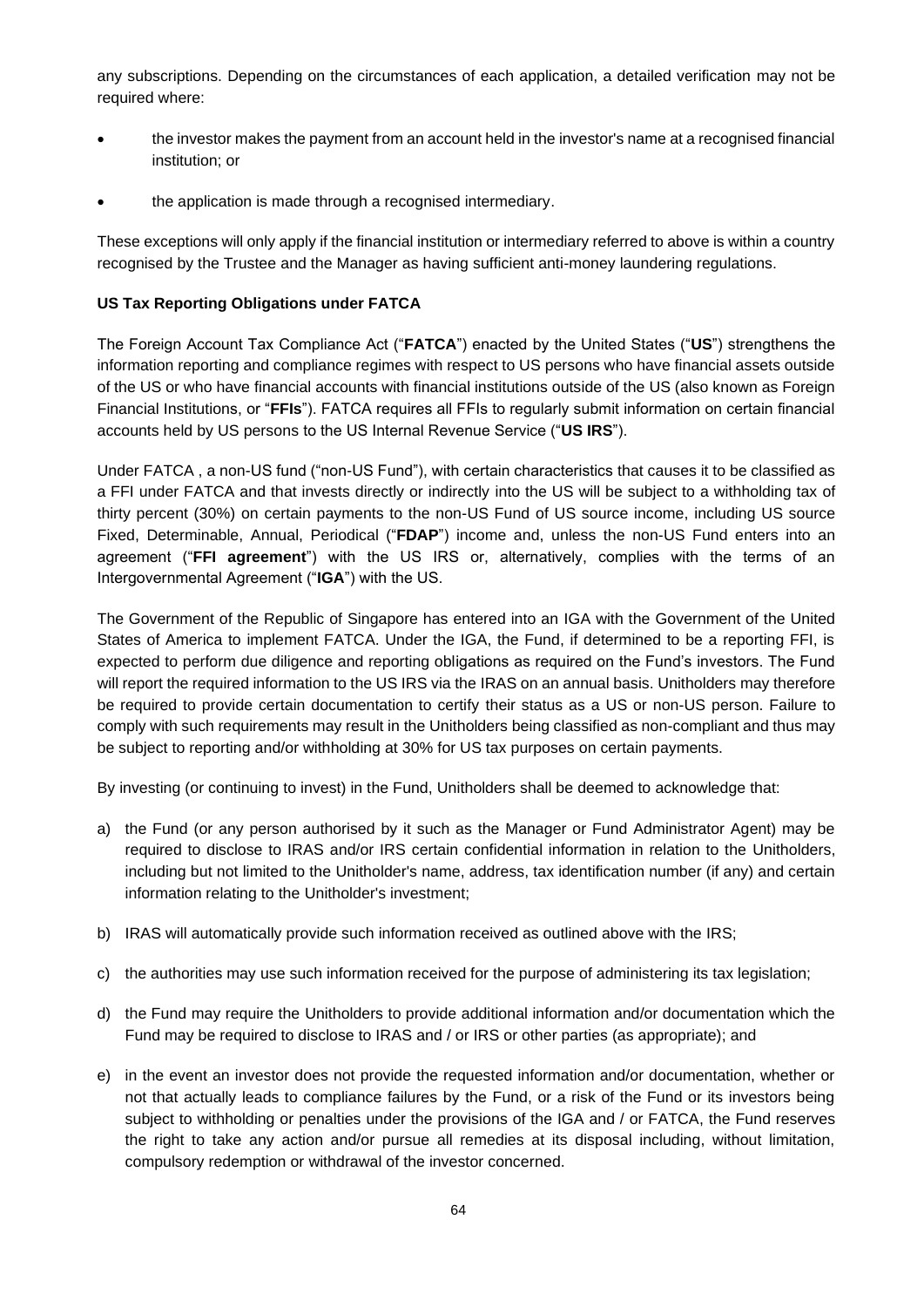Each prospective investor should consult their own tax advisor regarding application of FATCA to this investment and the documentation that may need to be provided to the Fund.

If any event causes the Fund to be unable to comply with its FATCA obligations and be subjected to the 30% FATCA withholding tax on certain payments made to it, the Fund and the Unitholders may be adversely affected which may include a compulsory redemption of the Unitholders holding and / or 30% FATCA withholding.

#### **Common Reporting Standard And Automatic Exchange Of Information**

In addition to the above, Singapore has implemented Common Reporting Standard ("**CRS**"), also known as the Standard for Automatic Exchange for Financial Account Information in Tax Matters ("**AEOI**"), a regime developed by the Organisation for Economic Co-operation and Development ("**OECD**") to facilitate and standardise the exchange of financial account information between participating jurisdictions based on the tax residency of the account holder. On 2 December 2016, the Singapore authorities gazetted the final regulations on CRS to implement CRS with effect from 1 January 2017. Singapore has committed to commence exchange of information under the CRS in 2018. The CRS Regulations require all Singapore Financial Institutions ("**SGFI**") (as defined in the CRS Regulations) to identify financial asset holders and establish their residency for tax purposes. SGFIs will then report financial account information of the reportable financial asset holders to the Singapore tax authorities on a yearly basis, which will thereafter automatically exchange this information to competent foreign tax authorities with which Singapore has a tax information sharing agreement (the "**reportable jurisdictions**") on a yearly basis.

By investing (or continuing to invest) in the Fund, Unitholders shall be deemed to acknowledge that:

- a) the Fund (or any person authorised by it such as the Manager or Fund Administrator Agent) may be required to disclose to IRAS certain confidential information in relation to the Unitholders, including but not limited to the Unitholder's name, address, tax residency(ies), tax identification number (if any) and certain information relating to the Unitholder's investment;
- b) IRAS will automatically exchange such information received as outlined above with the authorities of the jurisdictions with which Singapore has a tax information sharing agreement;
- c) the authorities may use such information received for the purpose of administering its tax legislation;
- d) the Fund may require the Unitholders to provide additional information and/or documentation which the Fund may be required to disclose to IRAS (as appropriate); and
- e) in the event a Unitholder does not provide the requested information and/or documentation, whether or not that actually leads to compliance failures by the Fund, or a risk of the Fund or its Unitholders being subject to penalties under the relevant CRS regulations, the Fund reserves the right to take any action and/or pursue all remedies at its disposal including, without limitation, compulsory redemption or withdrawal of the investor concerned.

Investors should consult their professional advisors to determine their own obligation under relevant CRS Regulations as well as the possible tax and other consequences with respect to the implementation of the CRS in Singapore and the jurisdictions which he/she has tax residency.

#### **Liquidity Risk Management**

The Manager has established liquidity risk management policies which enable the Manager to identify, monitor, and manage the liquidity risks of the Fund. Such policies, combined with the liquidity management tools available, seek to achieve fair treatment of Unitholders, and safeguard the interests of remaining Unitholders against the redemption behaviour of other investors and mitigate against systemic risk.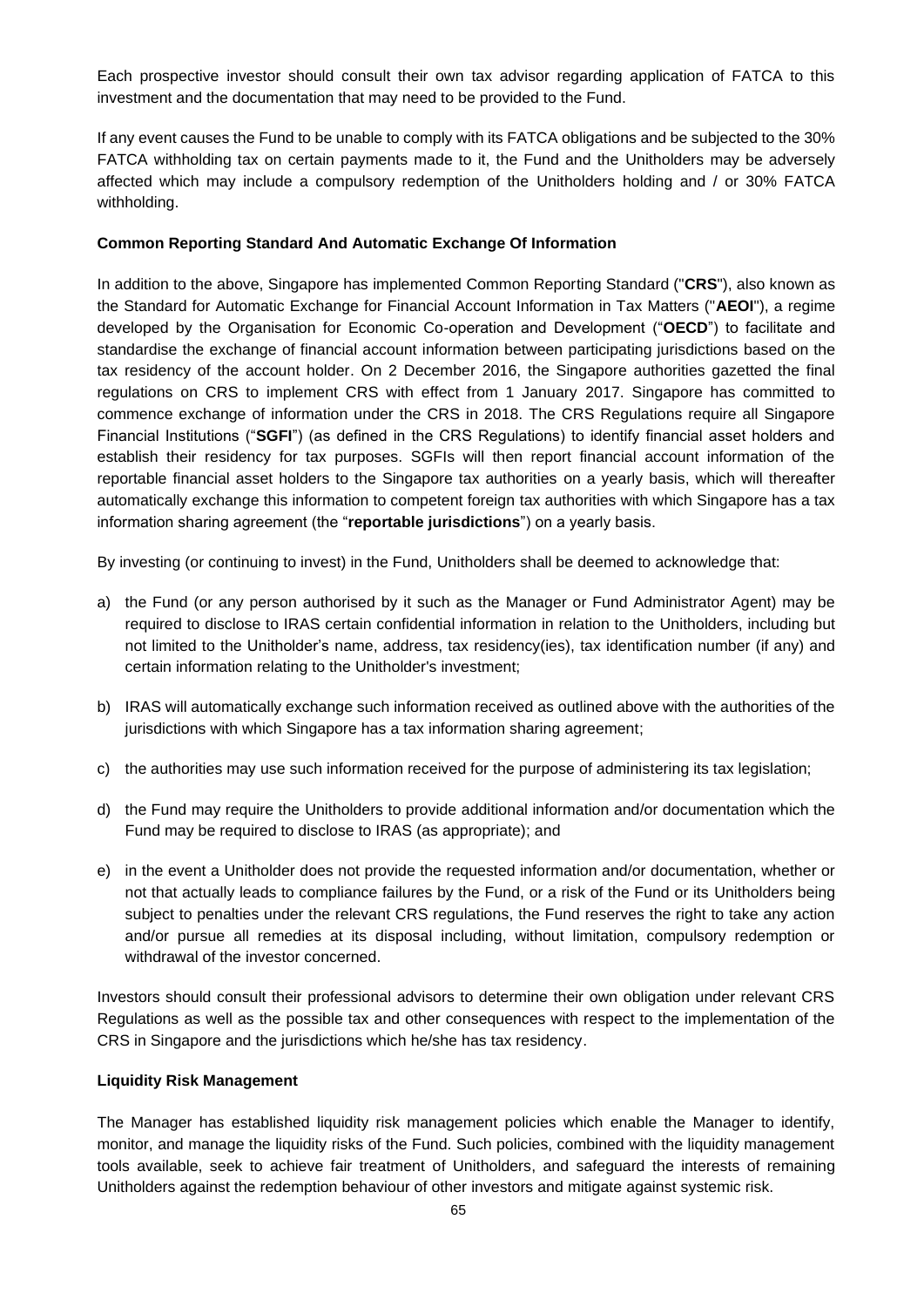The Manager's liquidity risk management policies take into account the Fund's liquidity terms, asset class, liquidity tools and regulatory requirements.

The liquidity risk management tools available to manage liquidity risk include the following:

- (a) The Fund may, subject to the borrowing restrictions in the Investment and Borrowing Guidelines and to the provisions of the Trust Deed, borrow up to 10% of its latest available Net Asset Value (or such other percentage as may be prescribed by the Code) at the time the borrowing is incurred and the borrowing period should not exceed one month, provided always and subject to the borrowing restrictions in the Code; and
- (b) Subject to the provisions of the Code, the Manager and/or the Trustee may, at its discretion, at any time after giving notice to each other and the Authority and where practicable following consultation with the relevant Participating Dealers, suspend the right of Participating Dealers to require the redemption of Units under Clause 7 of the Trust Deed and/or delay the payment of any moneys and transfer of any Securities in accordance with Clause 7.14 of the Trust Deed.

#### **Queries and Complaints**

Investors may call the Manager at +65 6390 0800 or email the Manager at etf@cimb.com to raise any queries or make complaints.

*The information presented in Appendices I and II have been extracted from publicly available information that have not been prepared or independently verified by the Manager, the Trustee or advisers in connection with the offering and listing of Units and none of them makes any representations as to or takes any responsibility for the accuracy, adequacy, timeliness or completeness of such information contained in the Appendices. Any liability for errors or omissions in the Appendices, or for any action taken in reliance on the information contained therein is hereby expressly disclaimed. No warranty of any kind, implied, express or statutory, including but not limited to the warranties of non-infringement of third party rights, title, merchantability, satisfactory quality or fitness for a particular purpose, is given in conjunction with the Appendices or any information contained therein.*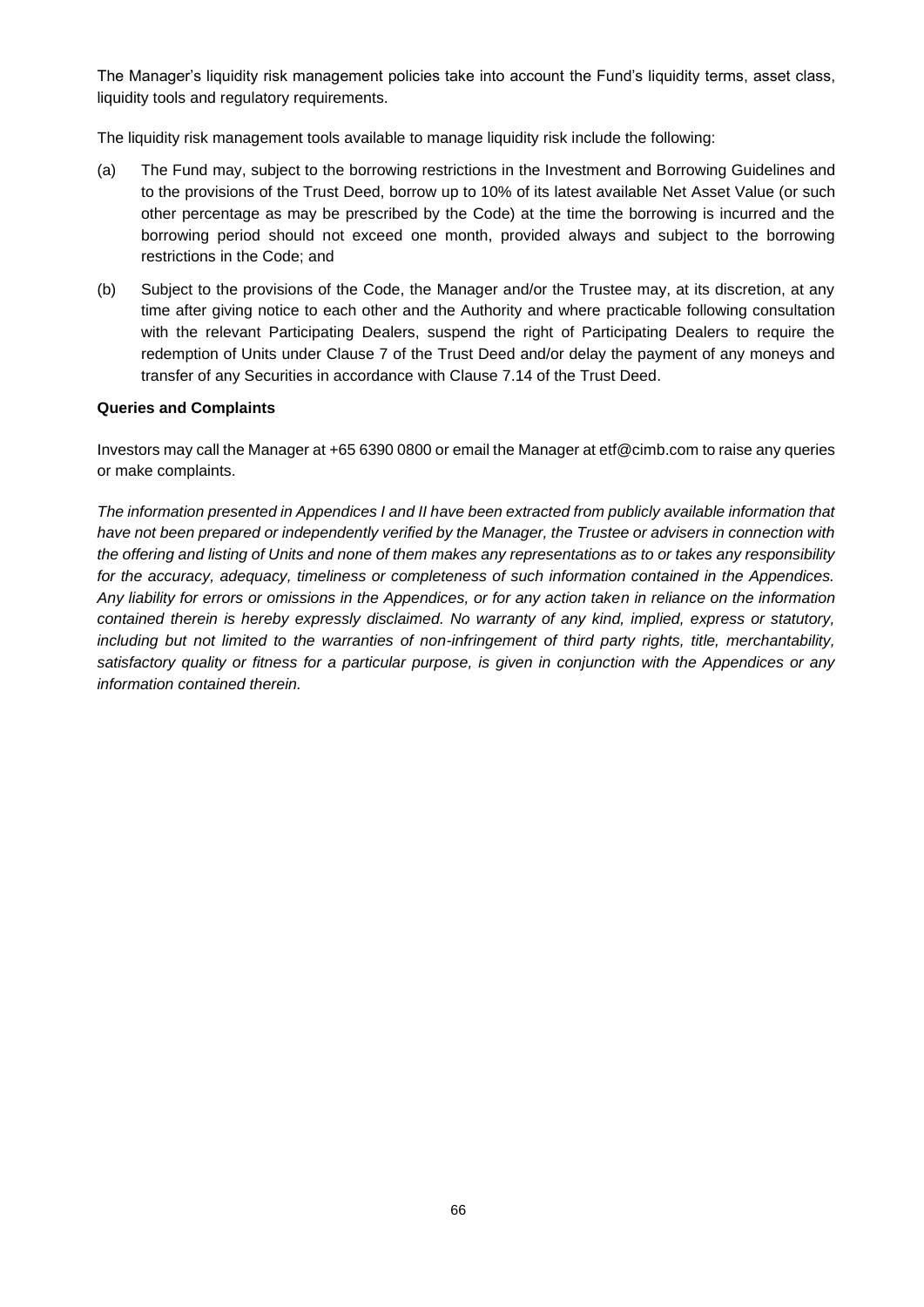## **APPENDIX I – CONSTITUENT WEIGHTINGS OF THE INDEX**

As at 16 January 2020, the constituent stocks of the S&P Ethical Pan Asia Select Dividend Opportunities Index are:-

| <b>No</b>       | <b>Index Security</b>                      | <b>Country</b> | Weighting |
|-----------------|--------------------------------------------|----------------|-----------|
| 1               | Alumina Ltd                                | Australia      | 5.02%     |
| $\overline{2}$  | China Petroleum & Chemical Corp            | China          | 4.71%     |
| $\overline{3}$  | <b>PCCW Ltd</b>                            | Hong Kong      | 4.45%     |
| $\overline{4}$  | Stockland                                  | Australia      | 4.22%     |
| $\overline{5}$  | <b>Vicinity Centres</b>                    | Australia      | 3.82%     |
| $6\overline{6}$ | PTT Global Chemical PCL                    | Thailand       | 3.71%     |
| $\overline{7}$  | China Shenhua Energy Co Ltd                | China          | 3.66%     |
| 8               | Guangzhou Automobile Group                 | China          | 3.50%     |
| 9               | Ascendas REIT                              | Singapore      | 3.17%     |
| $\overline{10}$ | <b>Suntec Real Estate Investment Trust</b> | Singapore      | 3.15%     |
| $\overline{11}$ | <b>CNOOC Ltd</b>                           | China          | 3.10%     |
| $\overline{12}$ | <b>HKT Trust / HKT Ltd</b>                 | Hong Kong      | 3.04%     |
| $\overline{13}$ | Power Assets Holdings Ltd                  | Hong Kong      | 2.89%     |
| 14              | Singapore Telecommunications Ltd           | Singapore      | 2.72%     |
| $\overline{15}$ | Hyundai Motor Co                           | Korea          | 2.63%     |
| 16              | <b>APA Group</b>                           | Australia      | 2.49%     |
| 17              | <b>CapitaLand Mall Trust REIT</b>          | Singapore      | 2.47%     |
| 18              | SK Innovation Co Ltd                       | Korea          | 2.23%     |
| 19              | PTT PCL                                    | Thailand       | 2.21%     |
| $\overline{20}$ | Hang Lung Properties Ltd.                  | Hong Kong      | 2.18%     |
| 21              | China Minsheng Banking Corp Ltd            | China          | 2.10%     |
| 22              | <b>NWS Holdings Ltd</b>                    | Hong Kong      | $1.99\%$  |
| 23              | Sino Land C. Ltd                           | Hong Kong      | 1.98%     |
| 24              | Tenaga Nasional Bhd                        | Malaysia       | 1.98%     |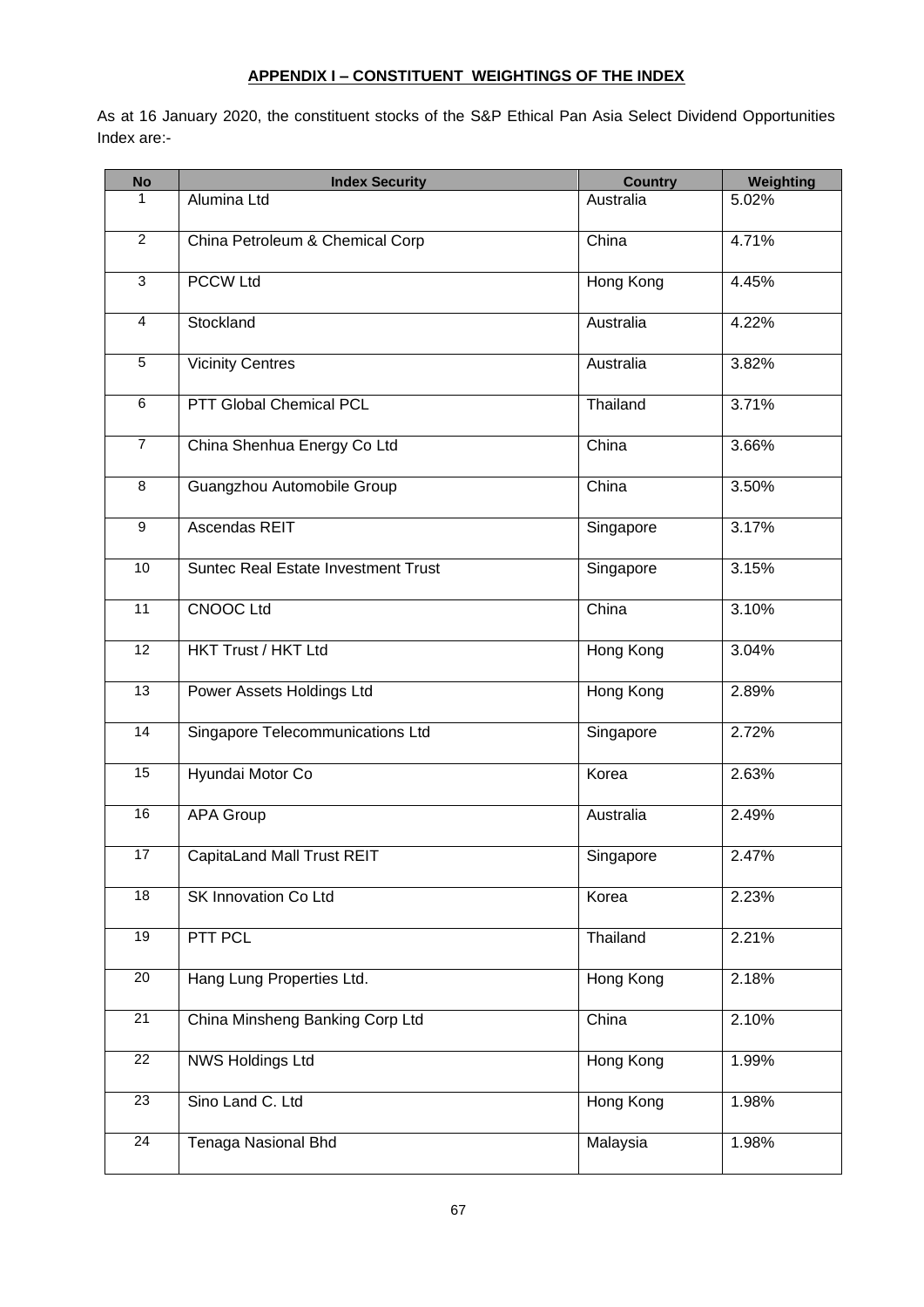| 25              | New World Development Co Ltd                | Hong Kong | 1.95% |
|-----------------|---------------------------------------------|-----------|-------|
| 26              | Agricultural Bank of China Ltd              | China     | 1.85% |
| 27              | China CITIC Bank Corp Ltd H                 | China     | 1.81% |
| 28              | Malayan Banking Bhd                         | Malaysia  | 1.80% |
| 29              | China Construction Bank Corp                | China     | 1.78% |
| 30              | ComfortDelGro Corp Ltd                      | Singapore | 1.75% |
| $\overline{31}$ | Industrial and Commercial Bank of China Ltd | China     | 1.72% |
| 32              | Commonwealth Bank Australia                 | Australia | 1.63% |
| 33              | Bank of Communications Co Ltd               | China     | 1.63% |
| $\overline{34}$ | National Australia Bank Ltd                 | Australia | 1.62% |
| 35              | <b>Westpac Banking Corp</b>                 | Australia | 1.57% |
| 36              | <b>CIMB Group Holdings Bhd</b>              | Malaysia  | 1.54% |
| 37              | <b>ANZ Banking Group</b>                    | Australia | 1.53% |
| 38              | Bendigo and Adelaide Bank Ltd               | Australia | 1.50% |
| 39              | Bank of Queensland Ltd                      | Australia | 1.46% |
| 40              | BOC Hong Kong (Holdings) Ltd                | Hong Kong | 1.44% |

*Source: S&P Dow Jones Indices LLC*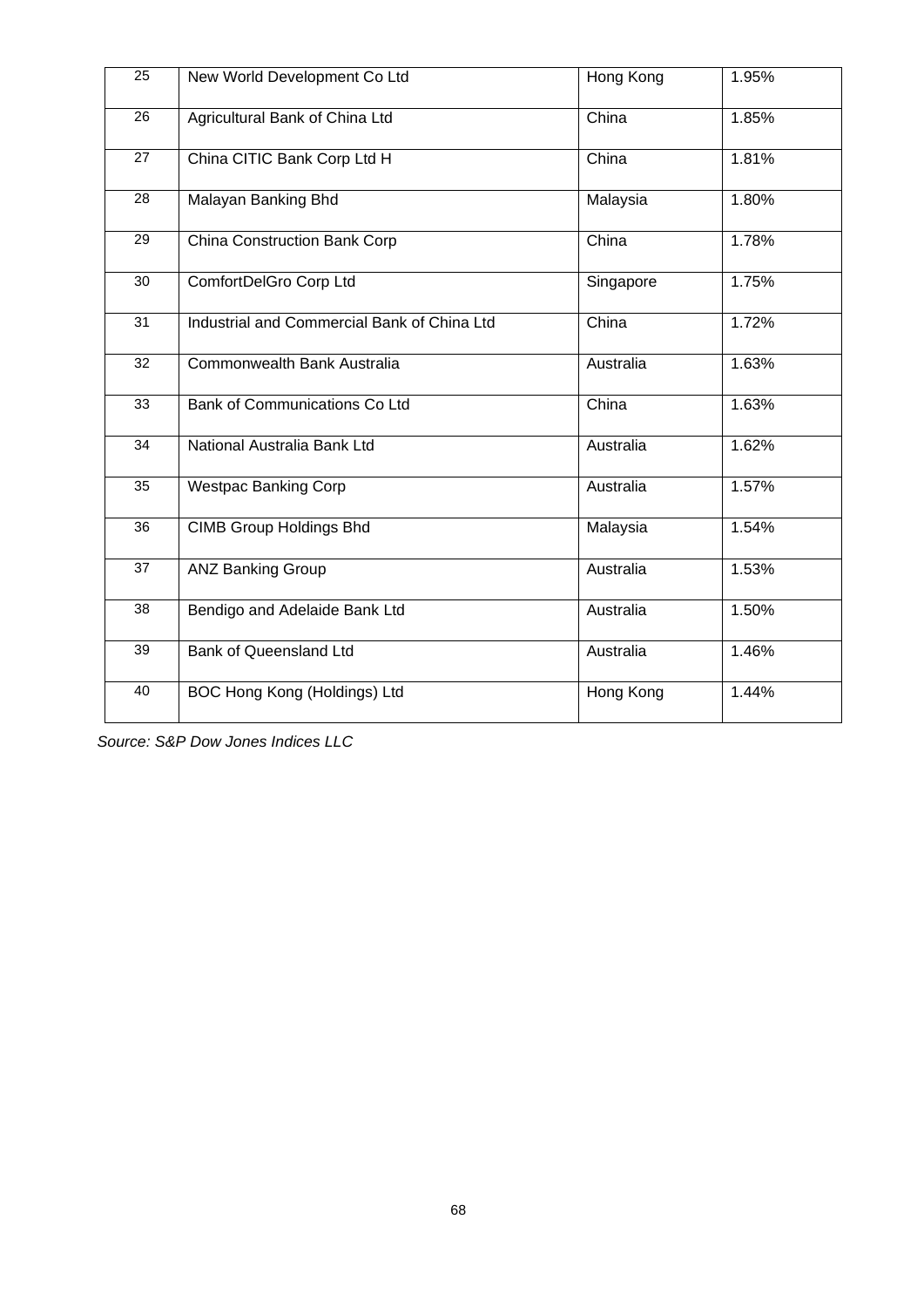## **APPENDIX II – THE S&P ETHICAL PAN ASIA SELECT DIVIDEND OPPORTUNITIES INDEX**

## **INTRODUCTION**

The Index is part of the S&P Dividend Opportunities family of indices. These indices serve as benchmarks for income seeking investors investing in equity markets. The indices are designed to provide exposure to high yielding common stocks from global markets, while meeting diversification, stability and tradability requirements.

Index constituents must meet minimum size and liquidity requirements to ensure investability and tradability. Constituents also must meet stability requirements related to profitability and earnings growth. The indices seek to ensure diversified exposure, so a number of weighting criteria are applied to each specific index at each semi-annual rebalancing.

## **ELIGIBILITY CRITERIA**

## **Universe**

The selection universe ("**Selection Universe**") for the Index is drawn from the S&P Dow Jones Indices' equity database. This includes, but is not limited to, constituents of the S&P Pan Asia BMI. Stocks must be domiciled in Pan Asian countries, excluding India, Japan, New Zealand, the Philippines and Taiwan. For China, only Hong-Kong listed stocks are eligible. The Selection Universe is based on the following criteria:

## **Market Capitalisation**

Eligible stocks must have a float-adjusted market capitalization of above US\$3 billion, as of the Rebalancing Reference Date. The float-adjusted market capitalization can fall to US\$2 billion for existing index securities before they are considered for exclusion.

## **Value Traded**

Eligible stocks must have six-month average daily value traded (ADVT) of US\$3 million, as of the Rebalancing Reference Date.The criterion is lowered to US\$2.5 million for existing index securities before they are considered ineligible for continued membership.

## **Public Shares Available to Foreign Investors**

The Index Provider will review not only the theoretical foreign investment limits applicable to companies (as calculated through the Index Provider's Investable Weight Factor (IWF)), but also the practical available limit (as defined by the known shares actually available to foreign investors). South Korean stocks are monitored for foreign investment limits at each rebalancing. A stock is added only if its practical available limit is 10% or more. If the practical available limit for an existing constituent falls below 5% then it is removed from the Index at the next rebalancing. The other indices have the flexibility to use South Korean ADR listed stocks.

## **Exchange Listing**

The stocks must be listed on the primary exchanges of those countries allowing free-in-kind transfer of shares; i.e., where there is no cash involved in a trade. Securities listed in both emerging and developed markets are analysed to determine which listing offers higher liquidity. The Security with the higher liquidity is given preference in the final selection.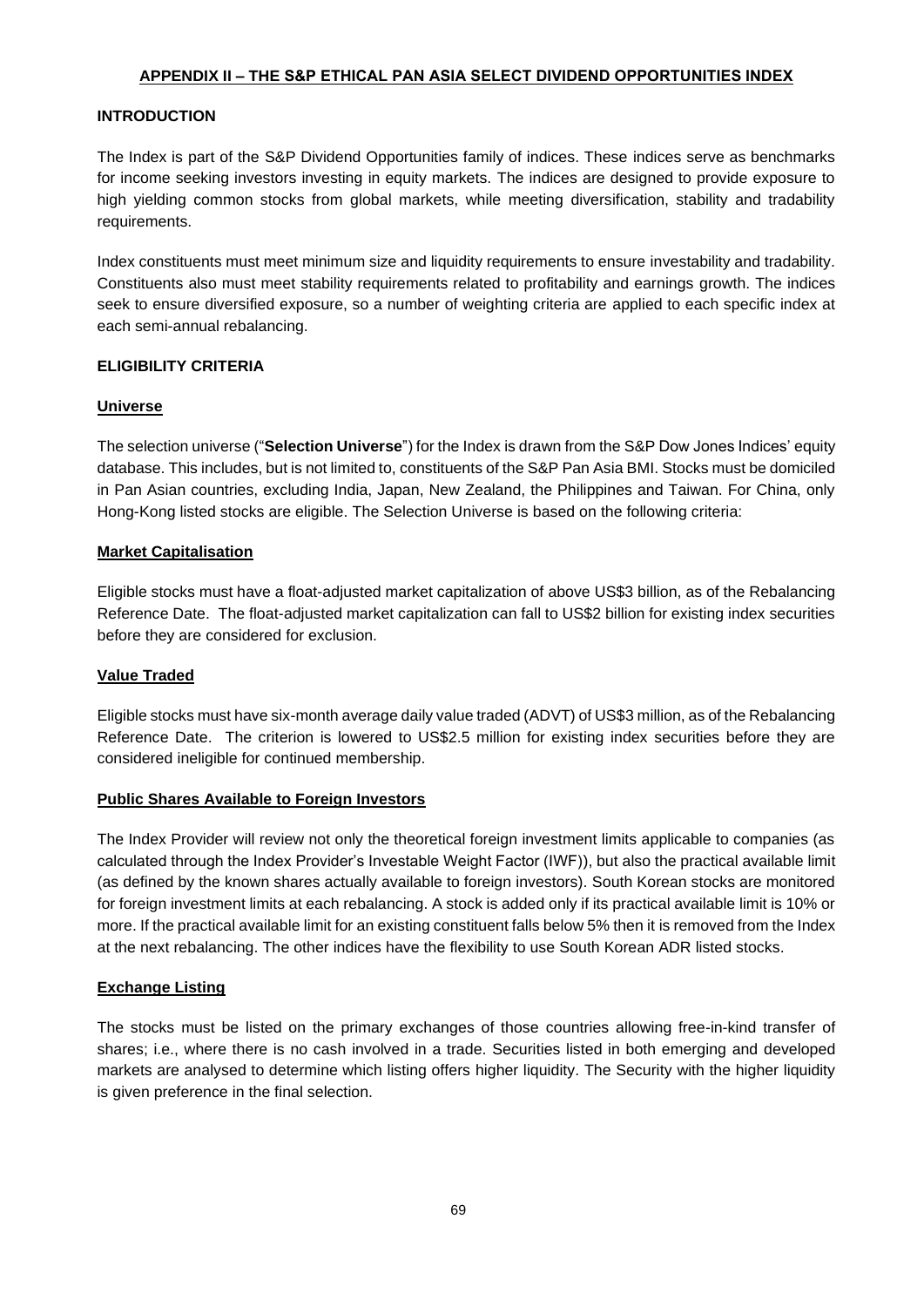#### **Stability Criteria**

Stocks in the Investable Universe are, then, screened for two stability factors:

(i) Profitability

Stocks must be profitable, as measured by positive earnings-per-share ("**EPS**") before extraordinary items, over the latest 12-month period as of the Rebalancing Reference Date.

(ii) Dividend Growth

Stocks must have stable or increasing three-year dividend growth; however, during times of market distress this rule may be relaxed. For existing index stocks, the dividend should maintain positive or stable growth. A small decline in dividend growth is allowed as long as the decline is less than 5% over the three year period. It is measured as:

*((Dividends Per Sharet / Dividends Per Sharet-3) 1/3)-1*)*\*100*

where *t* is the latest year.

#### **Ethical Screen**

A further ethical screen is conducted for the Index. There may be instances where the ethical screen is breached and companies that have at least 5% revenue exposure to alcohol, gaming, pork or tobacco are removed from the universe of eligible securities. The screen is conducted by an independent third party, Ratings Intelligence, on a semi-annual basis to coincide with the semi-annual rebalancings.

Stocks meeting both the Stability and Ethical criteria form the Selection Universe for the Index.

#### **INDEX CONSTRUCTION**

#### **Approaches**

The methodology employs a yield driven-weighting scheme, using the divisor methodology used in most S&P Dow Jones Indices' equity indices.

There are two steps in the creation of the Index. The first is the selection of the number of companies specified by the Index and the second is the weighting of the index constituents within the Index.

The Index Provider believes turnover in index membership should be avoided when possible. At times a company may appear to temporarily violate one or more of the addition criteria. However, the addition criteria are for addition to the Index, not for continued membership. As a result, an index constituent that appears to violate criteria for addition to the Index will not be deleted unless ongoing conditions warrant an index change.

## **Constituent Selection**

The selection of constituents of the Index is done as follows:

- 1. All stocks in the Selection Universe are sorted by annual dividend yield.
- 2. The highest yielding stocks in each Selection Universe form the respective index.
- 3. The following buffers are applied: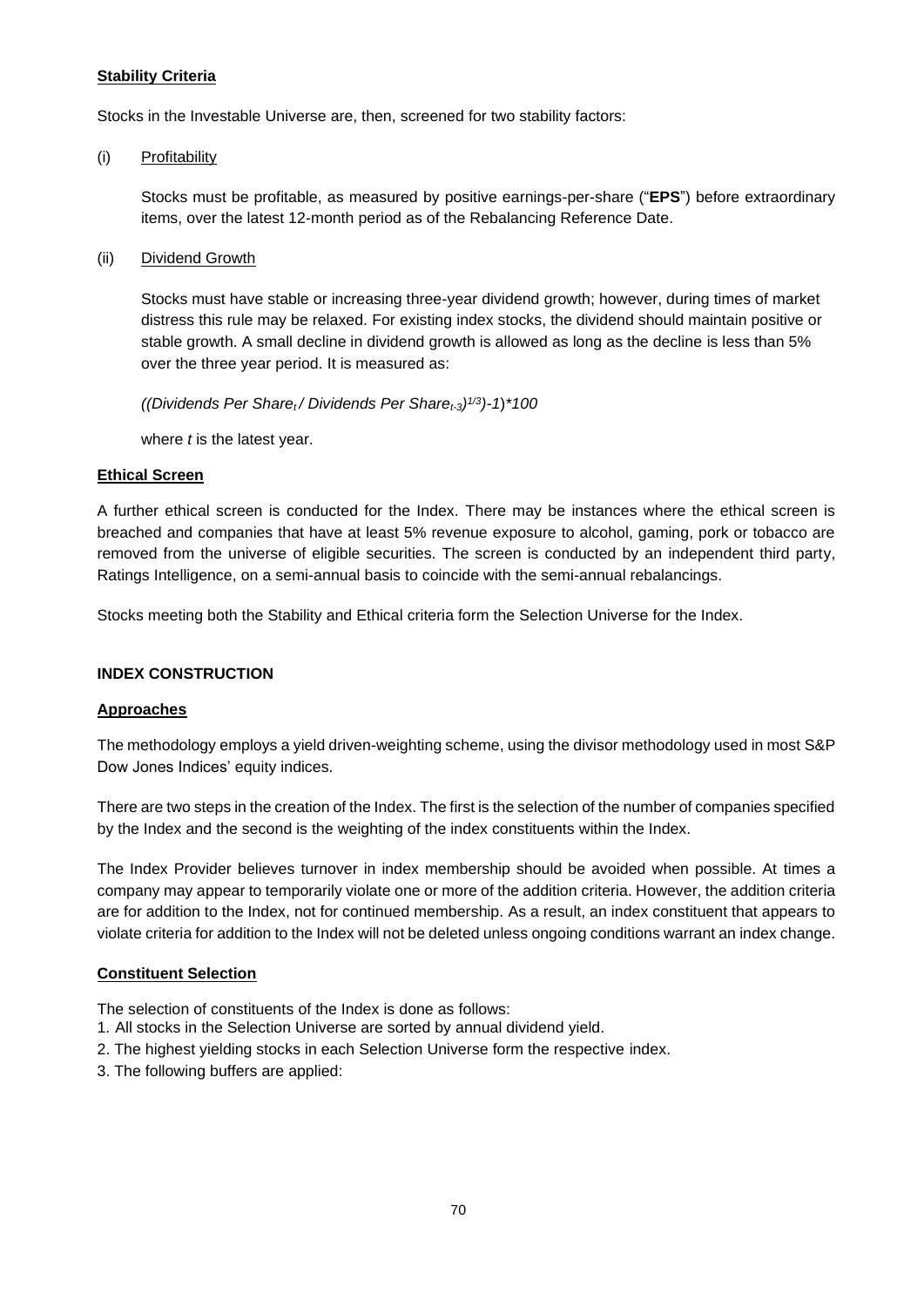| Index                        | <b>Constituent Selection</b>                                                                                                                                                                                                                   |
|------------------------------|------------------------------------------------------------------------------------------------------------------------------------------------------------------------------------------------------------------------------------------------|
| S&P Ethical Pan Asia Select  | The Index is comprised of the top 40 yielding stocks in the selection                                                                                                                                                                          |
| Dividend Opportunities Index | universe. At the rebalancing, if a current index constituent is among<br>the top 80 in the ranking, it remains in the index. If not, the stock is<br>deleted and the next highest yielding stock that is not an Index<br>constituent is added. |

## **Constituent Weightings**

The index is weighted based on trailing 12-month dividend yield with specific diversification requirements outlined in Constituent Capping below.

Dividend yield is calculated by dividing the stock's Dividend-Per-Share ("**DPS**") amount by its price in local currency as of the rebalancing reference date. Special and extraordinary dividends are not included in the calculation.

DPS is calculated using dividends going ex in the last 12 months prior to the rebalancing reference date.

| Index                                                                | <b>Stock</b><br>Weight | Global<br><b>Industry</b><br><b>Classification</b><br><b>System Sector</b><br>Weight | <b>Country</b><br>Weight | <b>Emerging</b><br><b>Market</b><br>Weight | <b>Other Criteria</b>                                                                                                                                                                |
|----------------------------------------------------------------------|------------------------|--------------------------------------------------------------------------------------|--------------------------|--------------------------------------------|--------------------------------------------------------------------------------------------------------------------------------------------------------------------------------------|
|                                                                      | Max.                   | Max.                                                                                 | Max.                     | Max.                                       |                                                                                                                                                                                      |
| S&P Ethical Pan<br>Asia Select<br>Dividend<br>Opportunities<br>Index | 5%                     | 25%                                                                                  | 25%                      |                                            | The combined weight of China and<br>Hong Kong should be no more than<br>50%. No more than 10 stocks from any<br>one eligible country. No more than 15<br>stocks from any one sector. |

#### **Weights Computation**

Stock weights are calculated using an optimization procedure that chooses final weights in such a way as to minimize the sum of the squared differences of capped weight and uncapped weight, divided by uncapped weight for each stock, subject to the aforementioned stock, sector, country, and other constraints applied to the respective S&P Dividend Opportunities Indices.

## **Index Calculations**

The Index is calculated by means of the divisor methodology used in all S&P Dow Jones Indices' equity indices. The Index Value is simply the Index Market Value divided by the Index Divisor:

$$
Index Value = Index Market Value / Index Divisor
$$
\n
$$
(1)
$$

*For more information on the Index calculation methodology, please refer to the Modified Market Capitalization Weighted Indices section of S&P Dow Jones Indices' Index Mathematics Methodology.*

In order to maintain basket series continuity, it is also necessary to adjust the divisor at the rebalancing.

*(Index Value)before rebalancing = (Index Value)after rebalancing* (2) Therefore, *(Divisor)after rebalancing = (Index Market Value)after rebalancing / (Index Value)before rebalancing* (3)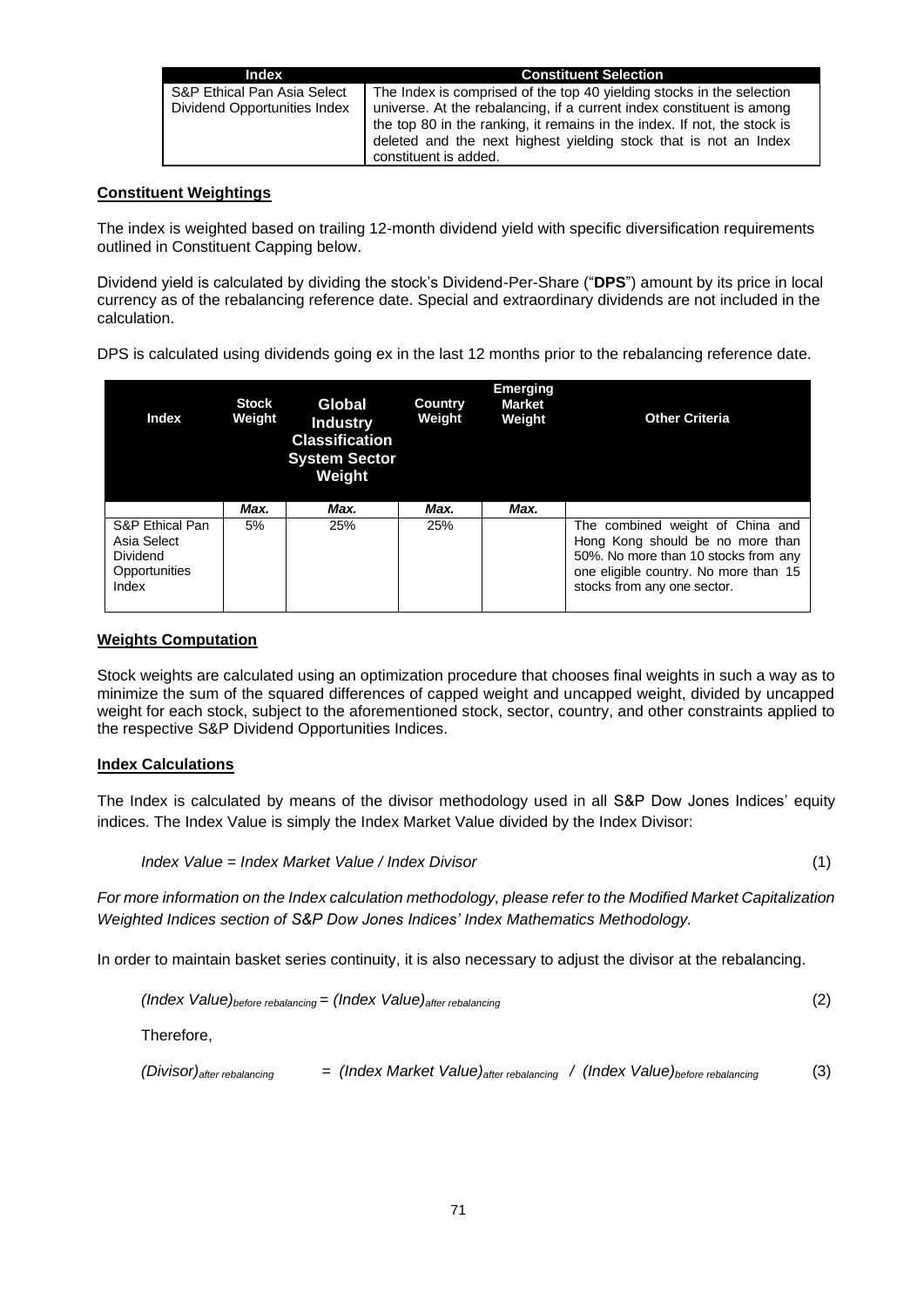#### **INDEX MAINTENANCE**

#### **Rebalancing**

**Annual Reconstitution.** The indices are reconstituted annually, effective after the close of trading of the last business day of July. The reconstitution reference date is the last business day of June. During the annual reconstitution, an updated universe is used and all stocks are screened for index eligibility.

**Semi-Annual Review.** In addition to the annual reconstitution and monthly dividend review, the index undergo a secondary review to ensure that the constituent weighting criteria are being adhered to. This secondary review is performed using trailing 12-month dividend yields as of the last business day of December. If weights require realignment as of this reference date, new constituent weights will take effect after the close of trading on the last business day of January.

Since index shares are assigned based on prices seven business days prior to the rebalancing, the actual weight of each stock at the rebalancing will differ from the target weights due to market movements.

#### **Monthly Dividend Review**

S&P Dow Jones Indices reviews index constituents on a monthly basis. If S&P Dow Jones Indices determines an index constituent has eliminated, suspended its dividend or omitted a payment, it will be removed from the Index effective prior to the open of the first business day of the following month.

In addition, constituent stocks are reviewed on a monthly basis for dividend cuts. Constituent stocks may, at the discretion of the Index Committee, be removed effective prior to the open of the first business day of the following month if the constituent company lowers but does not eliminate its dividend, its new yield is significantly lower than the lowest yielding constituent, and the index committee can determine based on current information that the company will not qualify for inclusion at the next rebalancing.

The determination of qualifying for the index at the subsequent annual reconstitution is done at the discretion of the Index Committee. The decision to remove an index constituent due to dividend elimination, suspension, omission, or reduction is based on information publicly announced by the company as of five business days prior to month-end. The index constituents removed as part of the monthly dividend review process are not replaced until the following annual reconstitution.

|                                                                                  |                                                                                                                                                                                                                                         | <b>Divisor</b>     |  |
|----------------------------------------------------------------------------------|-----------------------------------------------------------------------------------------------------------------------------------------------------------------------------------------------------------------------------------------|--------------------|--|
| <b>Corporate Action</b>                                                          | <b>Adjustment Made to Index</b>                                                                                                                                                                                                         | <b>Adjustment?</b> |  |
| Spin-off                                                                         | Please refer to the Treatment of Spin-offs in S&P Dow Jones Indices'                                                                                                                                                                    |                    |  |
|                                                                                  | Equity Indices Policies & Practices document.                                                                                                                                                                                           |                    |  |
| <b>Rights Offering</b>                                                           | The price is adjusted to the Price of the Parent<br>Company minus (the Price of the Rights Offering/Rights<br>Ratio). Index shares change so that the company's<br>weight remains the same as its weight before the rights<br>offering. | No.                |  |
| Stock Dividend, Stock<br>Split, Reverse Stock Split                              | Index shares are multiplied by and price is divided by<br>the split factor.                                                                                                                                                             | No                 |  |
| Share Issuance, Share<br>Repurchase, Equity<br>Offering or Warrant<br>Conversion | None.                                                                                                                                                                                                                                   | <b>No</b>          |  |
| <b>Special Dividends</b>                                                         | Price of the stock making the special dividend payment<br>is reduced by the per share special dividend amount<br>after the close of trading on the day before the dividend<br>ex-date.                                                  | Yes                |  |

## **Corporate Actions**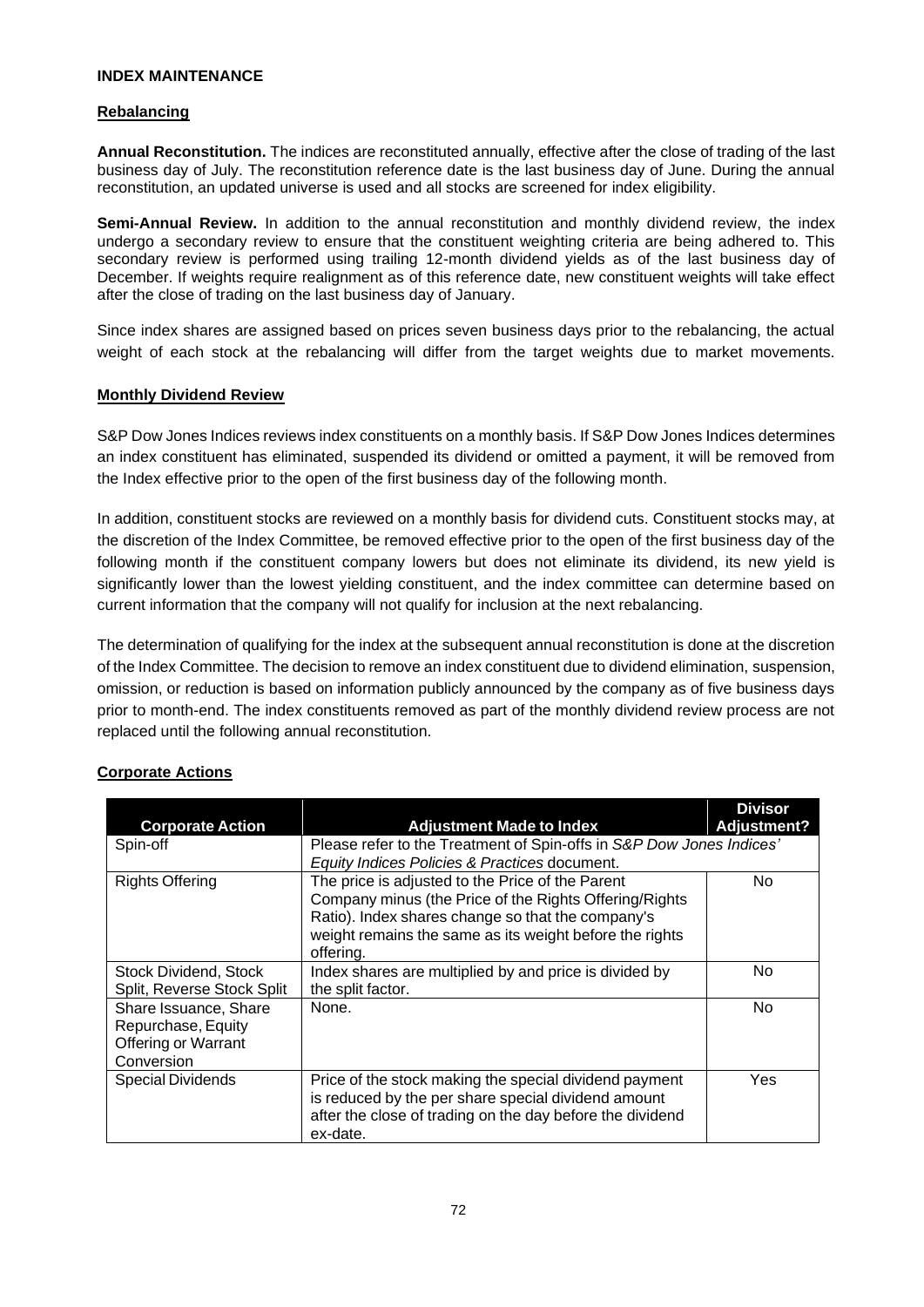| <b>Constituent Change</b> | Except for spinoffs, there are no intra-rebalancing<br>additions.                                                                                                                                                                                     |     |
|---------------------------|-------------------------------------------------------------------------------------------------------------------------------------------------------------------------------------------------------------------------------------------------------|-----|
|                           | Deletions due to delistings, acquisition or any other<br>corporate event resulting in the deletion of the stock<br>from the index will cause the weights of the rest of the<br>stocks in the index to change. Relative weights will stay<br>the same. | Yes |

*For more information please refer to* S&P Dow Jones Indices' Equity Indices Policies & Practices document located on our website, www.spdji.com.

#### **INDEX GOVERNANCE**

#### **Index Committee**

The index is maintained by an Index Committee. The Index Committee meets regularly. All committee members are full-time professional members of S&P Dow Jones Indices' staff. At each meeting, the Index Committee may review pending corporate actions that may affect index constituents, statistics comparing the composition of the indices to the market, companies that are being considered as candidates for addition to an index, and any significant market events. In addition, the Index Committee may revise index policy covering rules for selecting companies, treatment of dividends, share counts or other matters.

S&P Dow Jones Indices considers information about changes to its indices and related matters to be potentially market moving and material. Therefore, all Index Committee discussions are confidential.

S&P Dow Jones Indices' Index Committees reserve the right to make exceptions when applying the methodology if the need arises. In any scenario where the treatment differs from the general rules stated in this document or supplemental documents, clients will receive sufficient notice, whenever possible.

In addition to the daily governance of indices and maintenance of index methodologies, at least once within any 12-month period, the Index Committee reviews the methodology to ensure the indices continue to achieve the stated objectives, and that the data and methodology remain effective. In certain instances, S&P Dow Jones Indices may publish a consultation inviting comments from external parties.

For more information on Quality Assurance and Internal Reviews of Methodology, please refer to S&P Dow Jones Indices' Equity Indices Policies and Practices document located on the website at www.spdji.com.

#### **INDEX POLICY**

#### **Announcements**

All index constituents are evaluated daily for data needed to calculate index levels and returns. All events affecting the daily index calculation are typically announced up to 30 days in advance via the Index Corporate Events report (.SDE), delivered daily to all clients. Any unusual treatment of a corporate action or short notice of an event may be communicated via email to clients.

All methodology changes are posted to the S&P Dow Jones Indices' website and announced via email to all clients. The latest available version is posted on the website at www.spdji.com.

For more information on S&P Dow Jones Indices' announcements, please refer to the Announcement Policy located on the website at [www.spdji.com.](http://www.spdji.com/)

#### **Pro-forma files**

In addition to the corporate events file (.SDE), S&P Dow Jones Indices provides constituent pro-forma files for each index each time the indices rebalance. The pro-forma file is typically provided in advance of the rebalancing date and contains all constituents and their corresponding weights and index shares effective for the upcoming rebalancing. Since index shares are assigned based on prices one week prior to the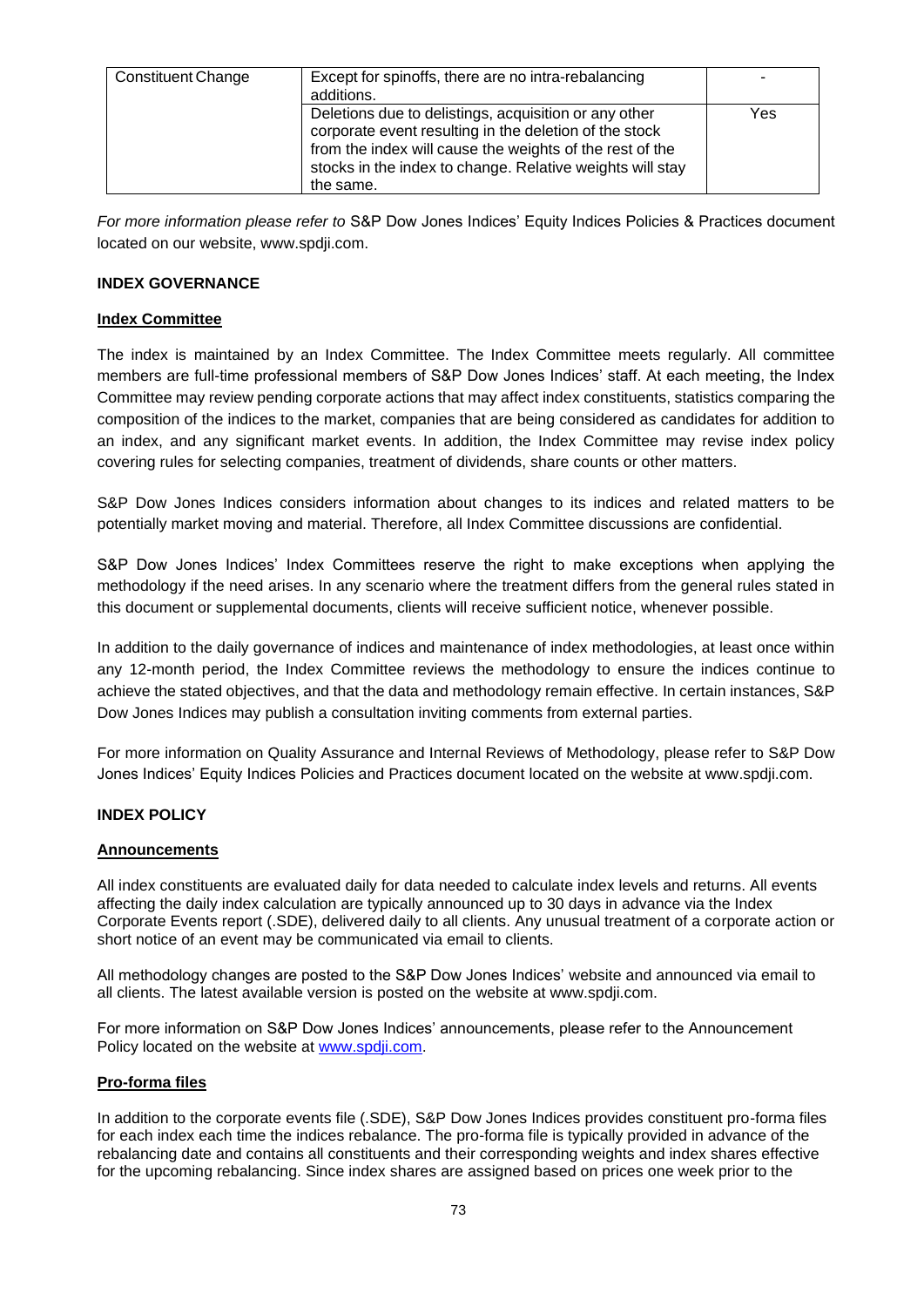rebalancing, the actual weight of each stock at the rebalancing will differ from these weights due to market movements.

Please visit www.spdji.com for a complete schedule of rebalancing timelines and pro-forma delivery times.

## **Holiday Schedule**

The Index is calculated daily, throughout the calendar year. The only days the indices are not calculated are on days when all exchanges where an index's constituents are listed are officially closed.

A complete holiday schedule for the year is available at [www.spdji.com.](http://www.spdji.com/)

## **Unscheduled Market Closures**

In situations where an exchange is forced to close early due to unforeseen events, such as computer or electric power failures, weather conditions or other events, S&P Dow Jones Indices will calculate the closing price of the indices based on (1) the closing prices published by the exchange, or (2) if no closing price is available, the last regular trade reported for each security before the exchange closed. If an exchange fails to open due to unforeseen circumstances, S&P Dow Jones Indices treats this closure as a standard market holiday. The index will use the prior day's closing prices and shifts any corporate actions to the following business day. If all exchanges fail to open or in other extreme circumstances, S&P Dow Jones Indices may determine not to publish the index for that day.

For further information on Unexpected Exchange Closures, please refer to S&P Dow Jones Indices' Equity Indices Policies & Practices document located on the website at [www.spdji.com.](http://www.spdji.com/)

#### **Recalculation Policy**

S&P Dow Jones Indices reserves the right to recalculate an index under certain limited circumstances. S&P Dow Jones Indices may choose to recalculate and republish an index if it is found to be incorrect or inconsistent within two trading days of the publication of the index level in question for one of the following reasons:

- 1. Incorrect or revised closing price
- 2. Missed corporate event
- 3. Late announcement of a corporate event
- 4. Incorrect application of corporate action or index methodology

Any other restatement or recalculation of an index is only done under extraordinary circumstances to reduce or avoid possible market impact or disruption as solely determined by the Index Committee.

For more information on the recalculation policy, please refer to S&P Dow Jones Indices' Equity Indices Policies & Practices document located on the website at www.spdji.com.

For information on Calculations and Pricing Disruptions, Expert Judgment and Data Hierarchy, please refer to S&P Dow Jones Indices' Equity Indices Policies & Practices document located on the website at [www.spdji.com.](http://www.spdji.com/)

## **FOREIGN EXCHANGE RATES**

The foreign exchange rates used in the calculation of the Index are Reuters' real time spot rates.

The US dollar is the base currency for all index calculations. Constituent prices are converted into US dollars in order to calculate the Index.

Real time foreign exchange rates are used throughout the period of calculation. Therefore foreign exchange movements are taken into account in the Index calculation for each market even though the underlying market may be closed.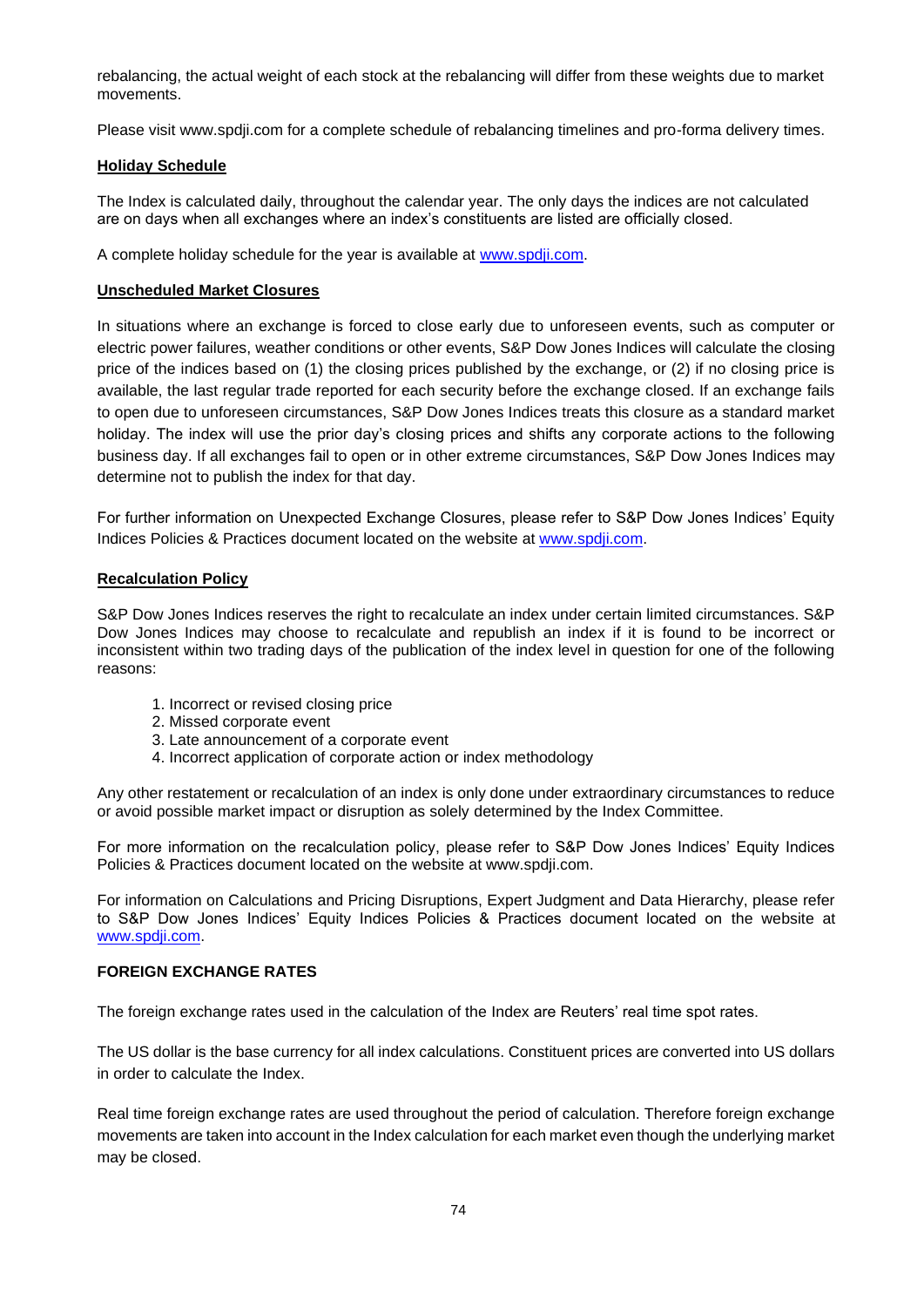## **FURTHER INFORMATION ON THE INDEX**

Further information on the Index is available from the Index Provider's website at www.spdji.com.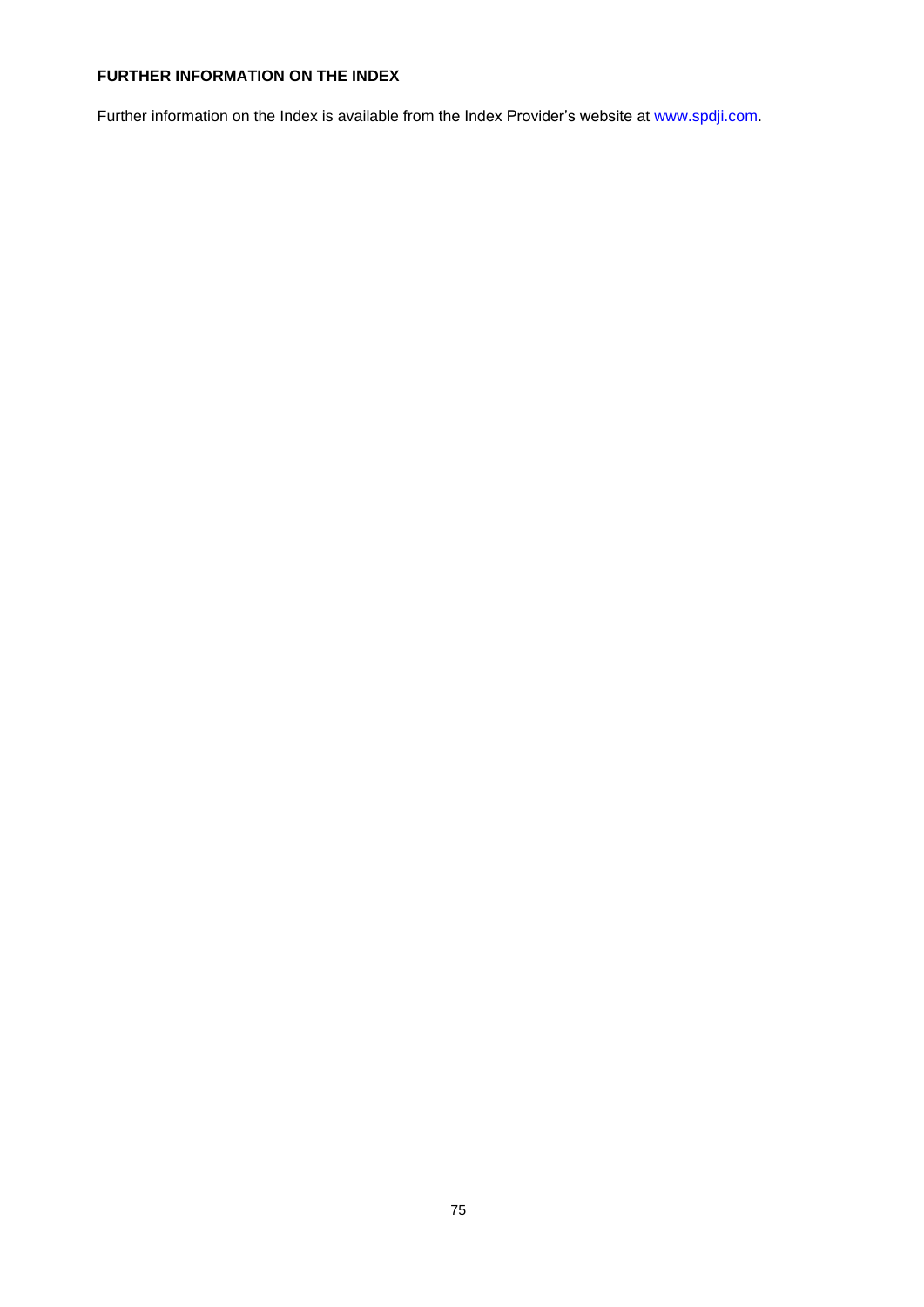# **APPENDIX III – LIST OF PRESENT AND PAST PRINCIPAL DIRECTORSHIPS OF DIRECTORS OVER THE LAST 5 YEARS**

| <b>Current Directorships</b>                                   | <b>Past Directorships of last 5 Years</b> |  |  |  |
|----------------------------------------------------------------|-------------------------------------------|--|--|--|
| <b>Christopher Leow</b>                                        |                                           |  |  |  |
| Principal Asset Management (S) Pte Ltd                         | Nil                                       |  |  |  |
|                                                                |                                           |  |  |  |
| Alejandro Elias Echegorri Rodriguez                            |                                           |  |  |  |
| Principal Asset Management (S) Pte Ltd                         | Nil                                       |  |  |  |
| Principal Asset Management Berhad                              |                                           |  |  |  |
| Principal Islamic Asset Management Sdn Bhd                     |                                           |  |  |  |
| Principal Asset Management Co., Ltd.                           |                                           |  |  |  |
| PT Principal Asset Management                                  |                                           |  |  |  |
| i-Wealth Advisors Sdn Bhd                                      |                                           |  |  |  |
| <b>CIMB Wealth Advisors Berhad</b>                             |                                           |  |  |  |
| <b>Lum Joy Deng</b>                                            |                                           |  |  |  |
| Principal Asset Management (S) Pte Ltd                         | Sunbright Holdings Ltd                    |  |  |  |
| Capital Advisors Partners Asia Pte Ltd                         |                                           |  |  |  |
| Capital Advisors Partners Asia Sdn Bhd                         |                                           |  |  |  |
| CapAsia Islamic Infrastructure Fund (General Partner)<br>Ltd   |                                           |  |  |  |
| CapAsia ASEAN Infrastructure Fund III (General<br>Partner) Ltd |                                           |  |  |  |
| <b>CIG Berhad</b>                                              |                                           |  |  |  |
| <b>CIMB Private Equity Advisors Sdn Bhd</b>                    |                                           |  |  |  |
| <b>CIMB-MC Capital Ltd</b>                                     |                                           |  |  |  |
| CMREF 1 Sdn Bhd                                                |                                           |  |  |  |
| AIGF Advisors Pte Ltd                                          |                                           |  |  |  |
| AIGF Management Pte Ltd                                        |                                           |  |  |  |
| Labuan Reinsurance (L) Ltd                                     |                                           |  |  |  |
| CIMB Asia Security (General Partner) Ltd                       |                                           |  |  |  |
| Project Asia City Sdn Bhd                                      |                                           |  |  |  |
| CIMB Private Equity Sdn Bhd                                    |                                           |  |  |  |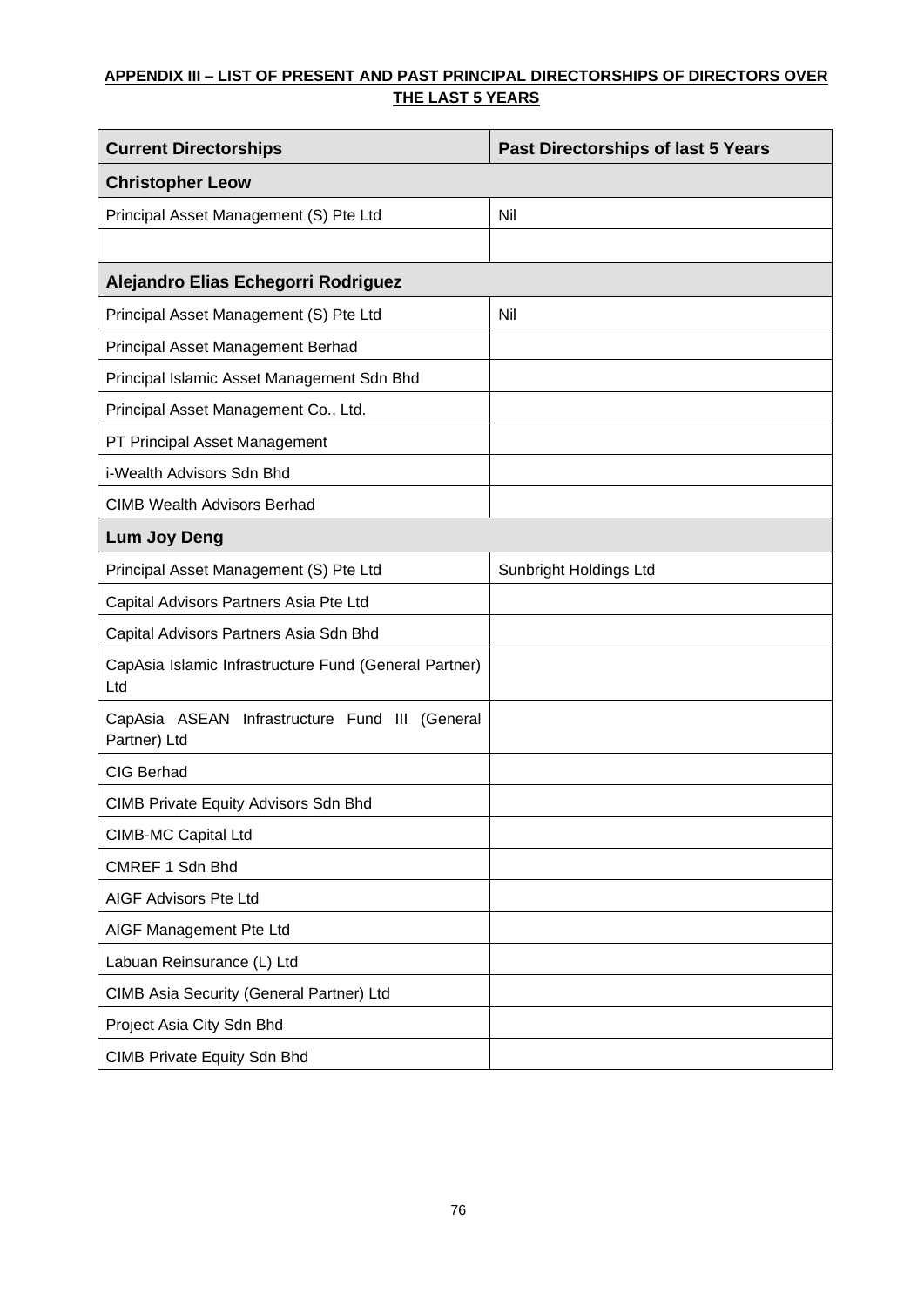#### Prospectus for the PRINCIPAL S&P ETHICAL ASIA PACIFIC DIVIDEND ETF

Board of Directors of Principal Asset Management (S) Pte Ltd

Signed:

Kuthi

**Christopher Leow** Director

Signed:

Alejandro Elias Echegorri Rodriguez Director

Signed:

Lum Joy Deng Director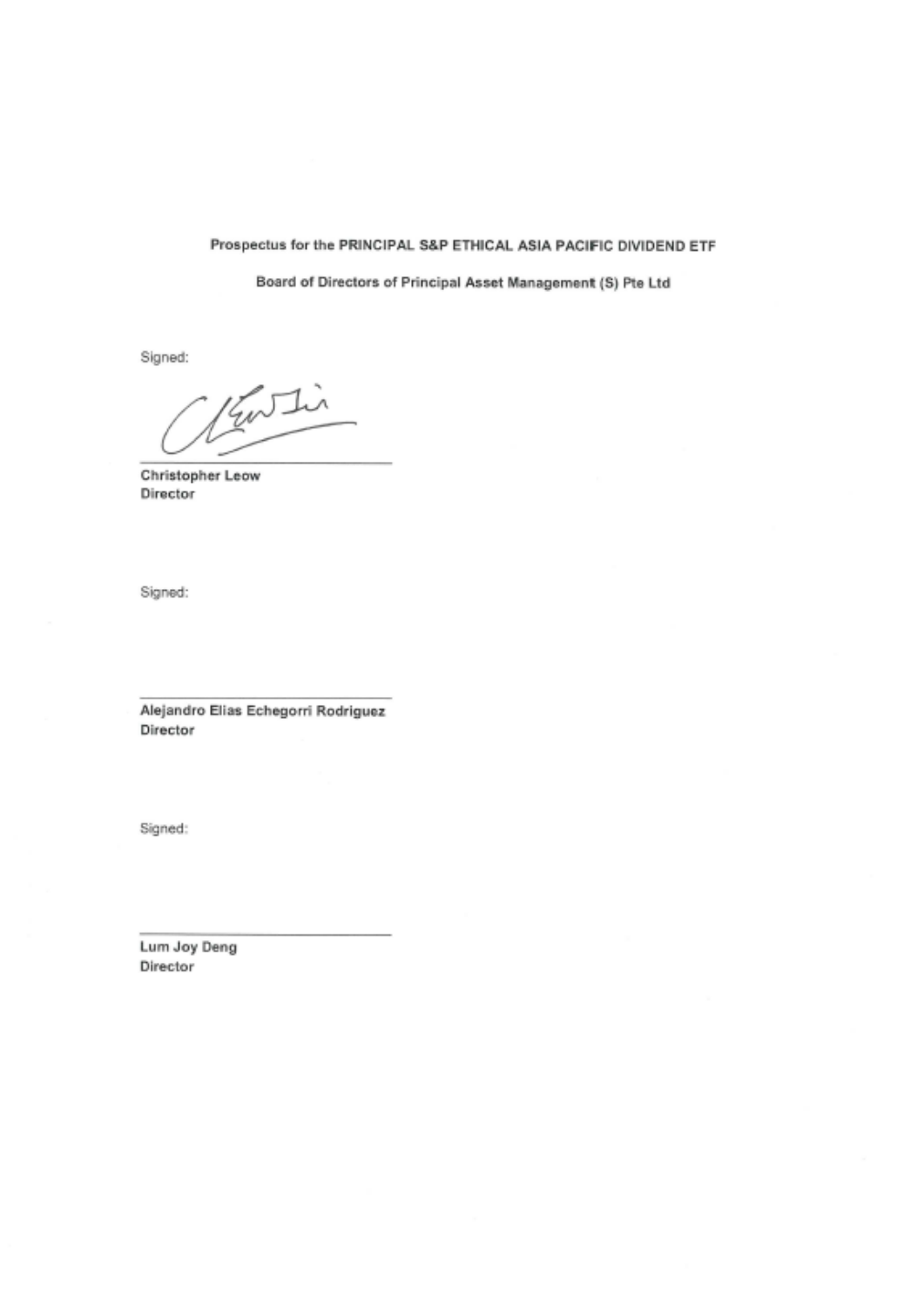# Prospectus for the PRINCIPAL S&P ETHICAL ASIA PACIFIC DIVIDEND ETF

Board of Directors of Principal Asset Management (S) Pte Ltd

Signed:

Christopher Leow Director

Signed:

Alejandro Elias Echegorri Rodriguez Director

Signed:

Lum Joy Deng Director